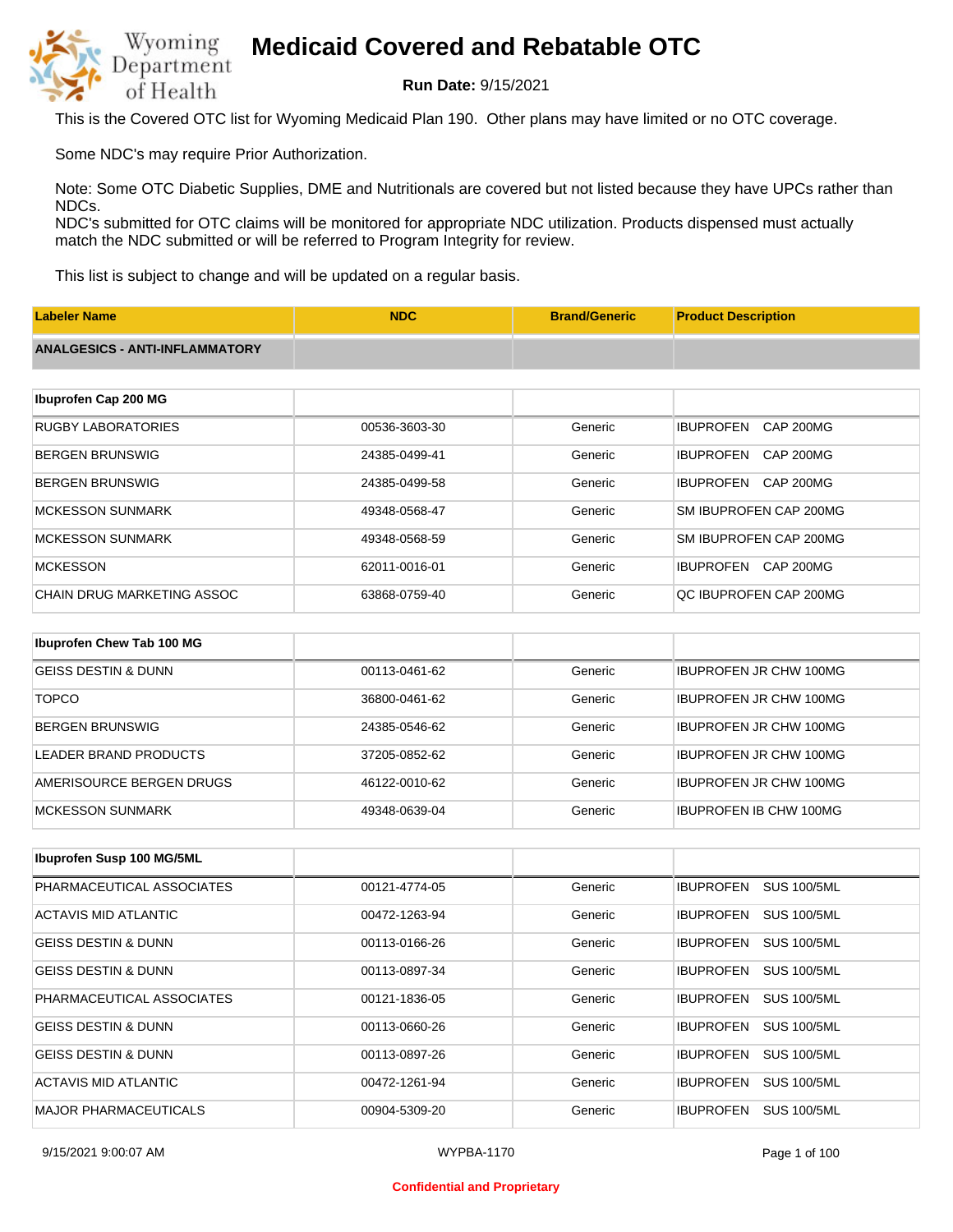| Wyoming                      | <b>Medicaid Covered and Rebatable OTC</b> |         |                                        |
|------------------------------|-------------------------------------------|---------|----------------------------------------|
| Department<br>of Health      | Run Date: 9/15/2021                       |         |                                        |
| <b>ACTAVIS MID ATLANTIC</b>  | 00472-1255-94                             | Generic | IBUPROFEN SUS 100/5ML                  |
| <b>MAJOR PHARMACEUTICALS</b> | 00904-5309-09                             | Generic | <b>IBUPROFEN</b><br><b>SUS 100/5ML</b> |
| <b>MAJOR PHARMACEUTICALS</b> | 00904-5577-20                             | Generic | <b>SUS 100/5ML</b><br><b>IBUPROFEN</b> |
| <b>SELECT BRAND</b>          | 15127-0978-04                             | Generic | <b>IBUPROFEN</b><br><b>SUS 100/5ML</b> |
| <b>BERGEN BRUNSWIG</b>       | 24385-0009-34                             | Generic | <b>IBUPROFEN</b><br><b>SUS 100/5ML</b> |
| <b>BERGEN BRUNSWIG</b>       | 24385-0361-26                             | Generic | <b>IBUPROFEN</b><br><b>SUS 100/5ML</b> |
| <b>BERGEN BRUNSWIG</b>       | 24385-0361-34                             | Generic | <b>IBUPROFEN</b><br><b>SUS 100/5ML</b> |
| <b>TOPCO</b>                 | 36800-0660-26                             | Generic | <b>SUS 100/5ML</b><br><b>IBUPROFEN</b> |
| <b>BERGEN BRUNSWIG</b>       | 24385-0009-26                             | Generic | <b>IBUPROFEN</b><br><b>SUS 100/5ML</b> |
| <b>BERGEN BRUNSWIG</b>       | 24385-0372-26                             | Generic | <b>SUS 100/5ML</b><br><b>IBUPROFEN</b> |
| <b>TOPCO</b>                 | 36800-0897-26                             | Generic | <b>IBUPROFEN</b><br><b>SUS 100/5ML</b> |
| <b>LEADER BRAND PRODUCTS</b> | 37205-0643-26                             | Generic | <b>SUS 100/5ML</b><br><b>IBUPROFEN</b> |
| LEADER BRAND PRODUCTS        | 37205-0660-26                             | Generic | <b>IBUPROFEN</b><br><b>SUS 100/5ML</b> |
| LEADER BRAND PRODUCTS        | 37205-0282-26                             | Generic | <b>SUS 100/5ML</b><br><b>IBUPROFEN</b> |
| LEADER BRAND PRODUCTS        | 37205-0283-26                             | Generic | <b>IBUPROFEN</b><br><b>SUS 100/5ML</b> |
| <b>PADAGIS</b>               | 45802-0140-26                             | Generic | <b>SUS 100/5ML</b><br><b>IBUPROFEN</b> |
| <b>MCKESSON SUNMARK</b>      | 49348-0229-37                             | Generic | <b>IBUPROFEN</b><br><b>SUS 100/5ML</b> |
| <b>PADAGIS</b>               | 45802-0133-26                             | Generic | <b>SUS 100/5ML</b><br><b>IBUPROFEN</b> |
| <b>PADAGIS</b>               | 45802-0897-26                             | Generic | <b>IBUPROFEN</b><br><b>SUS 100/5ML</b> |
| <b>PADAGIS</b>               | 45802-0897-34                             | Generic | <b>IBUPROFEN</b><br><b>SUS 100/5ML</b> |
| <b>SELECT BRAND</b>          | 15127-0900-04                             | Generic | <b>IBUPROFEN</b><br><b>SUS 100/5ML</b> |
| <b>BERGEN BRUNSWIG</b>       | 24385-0905-26                             | Generic | IBUPROFEN SUS 100/5ML                  |
| <b>BERGEN BRUNSWIG</b>       | 24385-0905-34                             | Generic | IBUPROFEN SUS 100/5ML                  |
| <b>TOPCO</b>                 | 36800-0166-26                             | Generic | <b>SUS 100/5ML</b><br><b>IBUPROFEN</b> |
| LEADER BRAND PRODUCTS        | 37205-0848-26                             | Generic | <b>IBUPROFEN</b><br><b>SUS 100/5ML</b> |
| AMERISOURCE BERGEN DRUGS     | 46122-0110-26                             | Generic | <b>SUS 100/5ML</b><br><b>IBUPROFEN</b> |
| <b>MCKESSON SUNMARK</b>      | 49348-0229-34                             | Generic | <b>SUS 100/5ML</b><br><b>IBUPROFEN</b> |
| <b>MCKESSON SUNMARK</b>      | 49348-0499-34                             | Generic | <b>SUS 100/5ML</b><br><b>IBUPROFEN</b> |
| <b>MCKESSON SUNMARK</b>      | 49348-0500-34                             | Generic | <b>SUS 100/5ML</b><br><b>IBUPROFEN</b> |
| <b>MCKESSON SUNMARK</b>      | 49348-0876-34                             | Generic | <b>SUS 100/5ML</b><br><b>IBUPROFEN</b> |
| <b>MCKESSON</b>              | 62011-0010-01                             | Generic | <b>SUS 100/5ML</b><br><b>IBUPROFEN</b> |
| <b>MCKESSON</b>              | 62011-0030-02                             | Generic | <b>SUS 100/5ML</b><br><b>IBUPROFEN</b> |
| <b>MCKESSON</b>              | 62011-0011-01                             | Generic | <b>IBUPROFEN</b><br><b>SUS 100/5ML</b> |
| <b>MCKESSON</b>              | 62011-0030-01                             | Generic | <b>SUS 100/5ML</b><br><b>IBUPROFEN</b> |
| <b>MCKESSON</b>              | 62011-0214-01                             | Generic | <b>SUS 100/5ML</b><br><b>IBUPROFEN</b> |
| PRECISION DOSE, INC.         | 68094-0503-61                             | Generic | <b>SUS 100/5ML</b><br>IBUPROFEN        |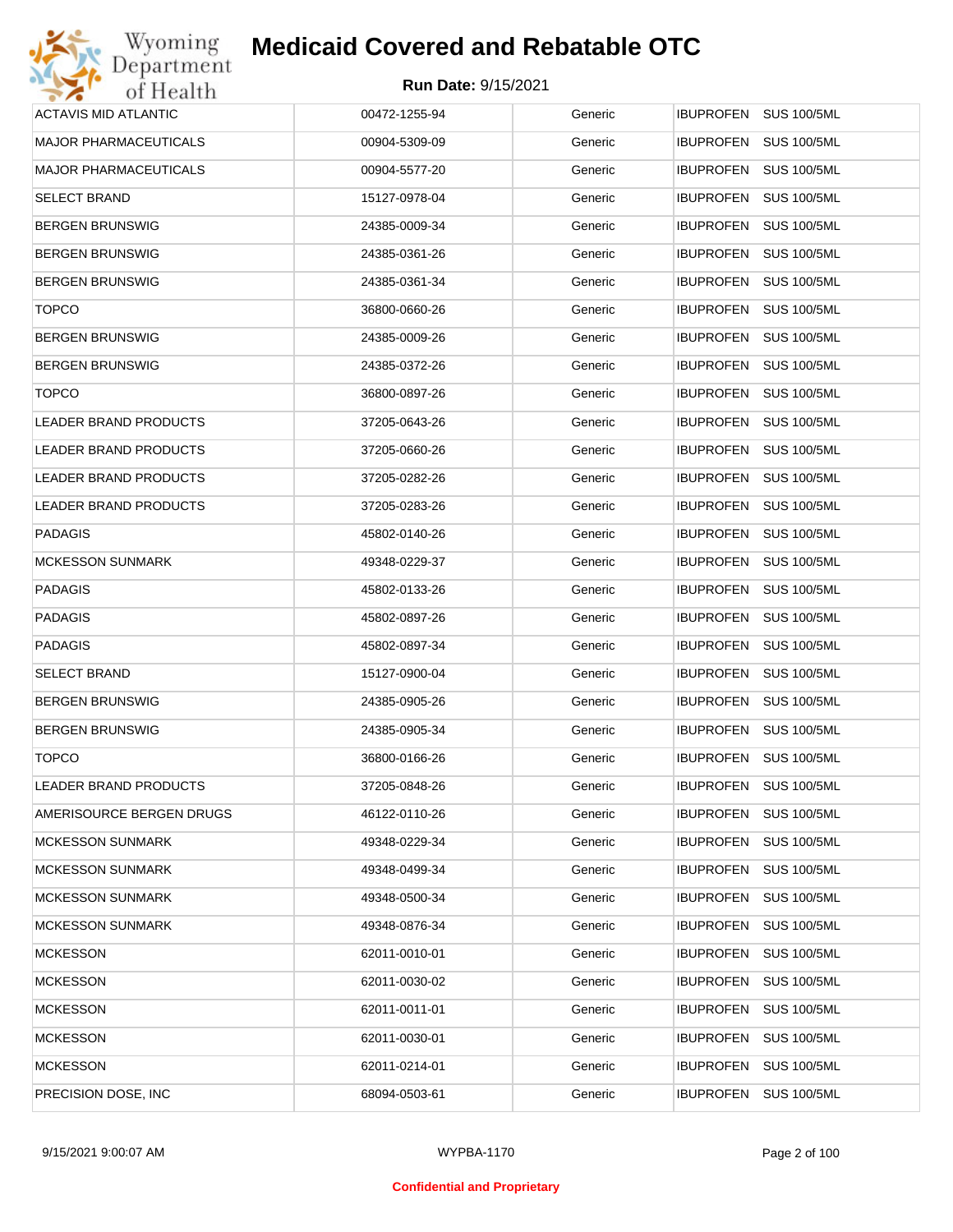| Wyoming<br><b>Medicaid Covered and Rebatable OTC</b><br>Department |                            |         |                  |                    |  |
|--------------------------------------------------------------------|----------------------------|---------|------------------|--------------------|--|
| of Health                                                          | <b>Run Date: 9/15/2021</b> |         |                  |                    |  |
| <b>CHAIN DRUG MARKETING ASSOC</b>                                  | 63868-0758-18              | Generic | <b>IBUPROFEN</b> | <b>SUS 100/5ML</b> |  |
| PRECISION DOSE, INC.                                               | 68094-0503-62              | Generic | <b>IBUPROFEN</b> | <b>SUS 100/5ML</b> |  |
| CHAIN DRUG MARKETING ASSOC                                         | 63868-0756-18              | Generic | <b>IBUPROFEN</b> | <b>SUS 100/5ML</b> |  |
| PRECISION DOSE, INC.                                               | 68094-0494-62              | Generic | <b>IBUPROFEN</b> | <b>SUS 100/5ML</b> |  |
| PRECISION DOSE, INC.                                               | 68094-0503-59              | Generic | <b>IBUPROFEN</b> | <b>SUS 100/5ML</b> |  |
| PRECISION DOSE, INC.                                               | 68094-0494-58              | Generic | <b>IBUPROFEN</b> | <b>SUS 100/5ML</b> |  |
| PRECISION DOSE, INC.                                               | 68094-0494-59              | Generic | <b>IBUPROFEN</b> | <b>SUS 100/5ML</b> |  |
| PRECISION DOSE, INC.                                               | 68094-0494-61              | Generic | <b>IBUPROFEN</b> | <b>SUS 100/5ML</b> |  |

| <b>Ibuprofen Susp 40 MG/ML</b> |               |         |                                 |
|--------------------------------|---------------|---------|---------------------------------|
| <b>GEISS DESTIN &amp; DUNN</b> | 00113-0057-05 | Generic | <b>IBUPROFEN</b><br>DRO 50/1.25 |
| <b>MAJOR PHARMACEUTICALS</b>   | 00904-5463-35 | Generic | <b>IBUPROFEN</b><br>DRO 50/1.25 |
| <b>TOPCO</b>                   | 36800-0057-05 | Generic | <b>IBUPROFEN</b><br>DRO 50/1.25 |
| <b>TOPCO</b>                   | 36800-0255-10 | Generic | <b>IBUPROFEN</b><br>DRO 50/1.25 |
| <b>LEADER BRAND PRODUCTS</b>   | 37205-0436-10 | Generic | <b>IBU-DROPS</b><br>DRO 50/1.25 |
| <b>BERGEN BRUNSWIG</b>         | 24385-0550-10 | Generic | <b>IBUPROFEN</b><br>DRO 50/1.25 |
| <b>ACTAVIS</b>                 | 45963-0125-23 | Generic | <b>IBUPROFEN</b><br>DRO 50/1.25 |
| <b>PADAGIS</b>                 | 45802-0057-05 | Generic | <b>IBUPROFEN</b><br>DRO 50/1.25 |
| <b>ACTAVIS</b>                 | 45963-0125-24 | Generic | <b>IBUPROFEN</b><br>DRO 50/1.25 |
| <b>LEADER BRAND PRODUCTS</b>   | 37205-0646-05 | Generic | <b>IBU-DROPS</b><br>DRO 40MG/ML |
| <b>MCKESSON SUNMARK</b>        | 49348-0374-69 | Generic | <b>IBUPROFEN</b><br>DRO 50/1.25 |
| <b>MCKESSON SUNMARK</b>        | 49348-0642-27 | Generic | <b>IBUPROFEN</b><br>DRO 50/1.25 |
| <b>MCKESSON</b>                | 62011-0012-01 | Generic | <b>IBUPROFEN</b><br>DRO 50/1.25 |
| <b>MCKESSON</b>                | 62011-0004-01 | Generic | <b>IBUPROFEN</b><br>DRO 50/1.25 |
| CHAIN DRUG MARKETING ASSOC     | 63868-0076-30 | Generic | <b>IBUPROFEN</b><br>DRO 50/1.25 |

| Ibuprofen Tab 200 MG           |               |         |                                      |
|--------------------------------|---------------|---------|--------------------------------------|
| <b>PERRIGO</b>                 | 00113-0074-71 | Generic | <b>IBUPROFEN</b><br><b>TAB 200MG</b> |
| <b>PERRIGO</b>                 | 00113-0074-78 | Generic | <b>TAB 200MG</b><br><b>IBUPROFEN</b> |
| <b>PERRIGO</b>                 | 00113-0647-62 | Generic | <b>TAB 200MG</b><br><b>IBUPROFEN</b> |
| <b>PERRIGO</b>                 | 00113-0647-71 | Generic | <b>TAB 200MG</b><br><b>IBUPROFEN</b> |
| <b>PERRIGO</b>                 | 00113-0604-71 | Generic | <b>IBUPROFEN</b><br><b>TAB 200MG</b> |
| <b>PERRIGO</b>                 | 00113-0647-78 | Generic | <b>IBUPROFEN</b><br><b>TAB 200MG</b> |
| <b>PERRIGO</b>                 | 00113-0604-78 | Generic | <b>TAB 200MG</b><br><b>IBUPROFEN</b> |
| <b>PERRIGO</b>                 | 00113-0604-90 | Generic | <b>TAB 200MG</b><br><b>IBUPROFEN</b> |
| <b>GEISS DESTIN &amp; DUNN</b> | 00113-0517-71 | Generic | <b>IBUPROFEN</b><br><b>TAB 200MG</b> |
| <b>PERRIGO</b>                 | 00113-0604-62 | Generic | <b>IBUPROFEN</b><br><b>TAB 200MG</b> |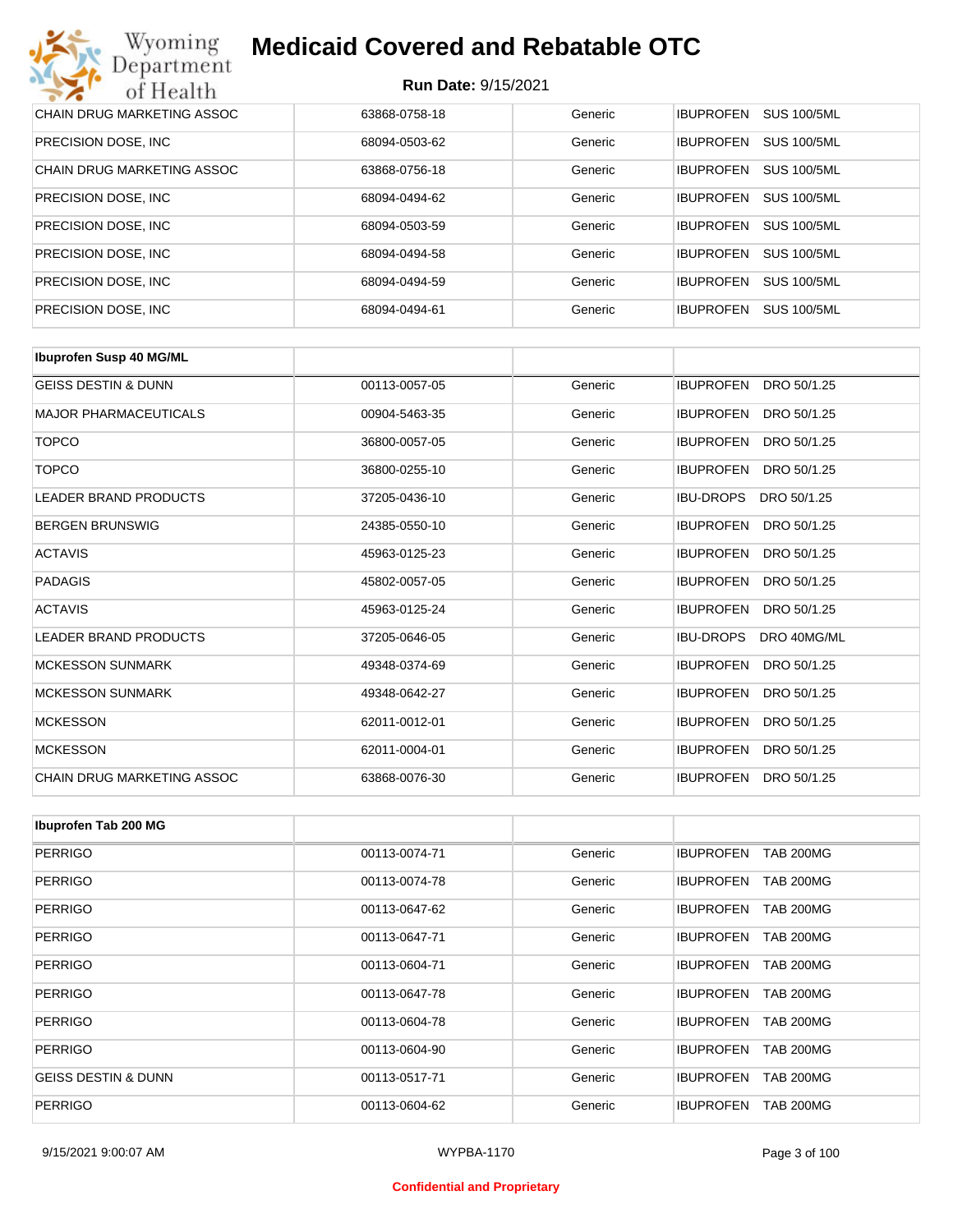| <b>RUGBY LABORATORIES</b>    | 00536-3587-06 | Generic | IBUPROFEN TAB 200MG                |
|------------------------------|---------------|---------|------------------------------------|
| <b>MAJOR PHARMACEUTICALS</b> | 00904-7912-51 | Generic | IBUPROFEN TAB 200MG                |
| <b>MAJOR PHARMACEUTICALS</b> | 00904-7912-59 | Generic | IBUPROFEN TAB 200MG                |
| <b>SELECT BRAND</b>          | 15127-0335-01 | Generic | SB IBUPROFEN TAB 200MG             |
| PHARBEST PHARMACEUTICALS     | 16103-0393-08 | Generic | IBUPROFEN TAB 200MG                |
| RUGBY LABORATORIES           | 00536-3587-01 | Generic | IBUPROFEN TAB 200MG                |
| <b>MAJOR PHARMACEUTICALS</b> | 00904-7914-59 | Generic | <b>IBU-200</b><br><b>TAB 200MG</b> |
| <b>MAJOR PHARMACEUTICALS</b> | 00904-7915-80 | Generic | IBUPROFEN TAB 200MG                |
| <b>SELECT BRAND</b>          | 15127-0312-50 | Generic | SB IBUPROFEN TAB 200MG             |
| <b>SELECT BRAND</b>          | 15127-0335-50 | Generic | SB IBUPROFEN TAB 200MG             |
| <b>SELECT BRAND</b>          | 15127-0905-50 | Generic | SB IBUPROFEN TAB 200MG             |
| <b>SELECT BRAND</b>          | 15127-0907-50 | Generic | SB IBUPROFEN TAB 200MG             |
| PHARBEST PHARMACEUTICALS     | 16103-0393-06 | Generic | IBUPROFEN TAB 200MG                |
| <b>TOPCO</b>                 | 36800-0074-71 | Generic | IBUPROFEN TAB 200MG                |
| <b>TOPCO</b>                 | 36800-0074-78 | Generic | IBUPROFEN TAB 200MG                |
| <b>BERGEN BRUNSWIG</b>       | 24385-0059-78 | Generic | IBUPROFEN TAB 200MG                |
| <b>BERGEN BRUNSWIG</b>       | 24385-0604-78 | Generic | IBUPROFEN TAB 200MG                |
| <b>BERGEN BRUNSWIG</b>       | 24385-0604-90 | Generic | IBUPROFEN TAB 200MG                |
| <b>BERGEN BRUNSWIG</b>       | 24385-0647-71 | Generic | IBUPROFEN TAB 200MG                |
| <b>TOPCO</b>                 | 36800-0517-78 | Generic | IBUPROFEN TAB 200MG                |
| <b>TOPCO</b>                 | 36800-0604-90 | Generic | IBUPROFEN TAB 200MG                |
| <b>TOPCO</b>                 | 36800-0647-62 | Generic | IBUPROFEN TAB 200MG                |
| <b>TOPCO</b>                 | 36800-0647-78 | Generic | IBUPROFEN TAB 200MG                |
| <b>MAJOR PHARMACEUTICALS</b> | 00904-7914-51 | Generic | <b>IBU-200</b><br><b>TAB 200MG</b> |
| <b>MAJOR PHARMACEUTICALS</b> | 00904-7914-61 | Generic | IBUPROFEN TAB 200MG                |
| <b>MAJOR PHARMACEUTICALS</b> | 00904-7915-70 | Generic | <b>IBUPROFEN TAB 200MG</b>         |
| <b>SELECT BRAND</b>          | 15127-0312-25 | Generic | SB IBUPROFEN TAB 200MG             |
| <b>SELECT BRAND</b>          | 15127-0335-24 | Generic | SB IBUPROFEN TAB 200MG             |
| <b>SELECT BRAND</b>          | 15127-0907-24 | Generic | SB IBUPROFEN TAB 200MG             |
| <b>BERGEN BRUNSWIG</b>       | 24385-0604-85 | Generic | IBUPROFEN TAB 200MG                |
| <b>MAJOR PHARMACEUTICALS</b> | 00904-7915-24 | Generic | IBUPROFEN TAB 200MG                |
| <b>MAJOR PHARMACEUTICALS</b> | 00904-7915-40 | Generic | <b>IBUPROFEN TAB 200MG</b>         |
| <b>MAJOR PHARMACEUTICALS</b> | 00904-7915-51 | Generic | IBUPROFEN TAB 200MG                |
| <b>MAJOR PHARMACEUTICALS</b> | 00904-7915-59 | Generic | <b>IBUPROFEN TAB 200MG</b>         |
| <b>SELECT BRAND</b>          | 15127-0312-01 | Generic | SB IBUPROFEN TAB 200MG             |
| <b>SELECT BRAND</b>          | 15127-0312-24 | Generic | SB IBUPROFEN TAB 200MG             |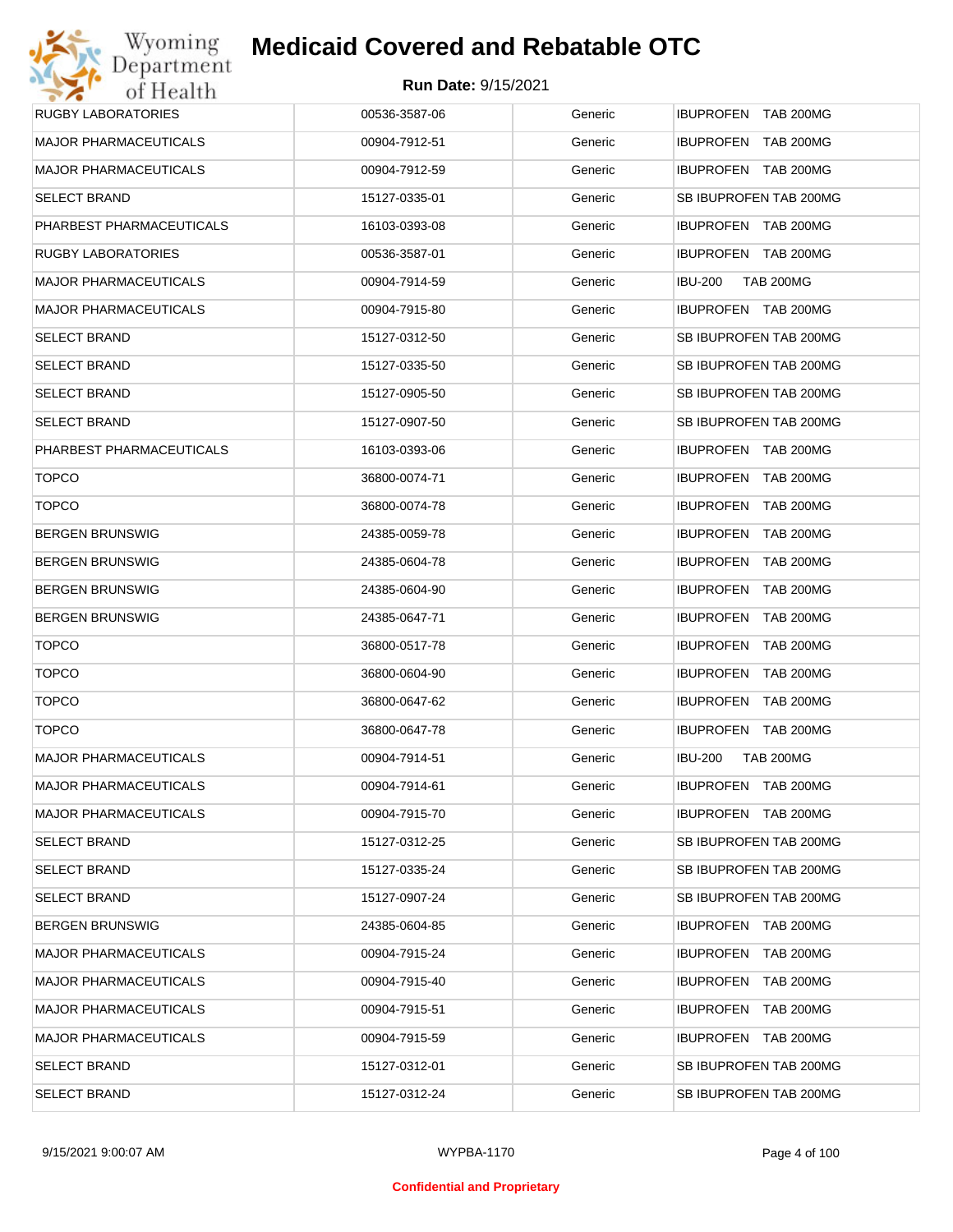

| <b>MCKESSON SUNMARK</b>      | 49348-0706-09 | Generic | IBUPROFEN TAB 200MG               |
|------------------------------|---------------|---------|-----------------------------------|
| <b>MCKESSON SUNMARK</b>      | 49348-0706-14 | Generic | IBUPROFEN TAB 200MG               |
| <b>BERGEN BRUNSWIG</b>       | 24385-0058-78 | Generic | <b>IBUPROFEN TAB 200MG</b>        |
| <b>BERGEN BRUNSWIG</b>       | 24385-0058-82 | Generic | IBUPROFEN TAB 200MG               |
| <b>BERGEN BRUNSWIG</b>       | 24385-0604-71 | Generic | <b>IBUPROFEN TAB 200MG</b>        |
| <b>BERGEN BRUNSWIG</b>       | 24385-0647-78 | Generic | <b>IBUPROFEN TAB 200MG</b>        |
| <b>TOPCO</b>                 | 36800-0604-62 | Generic | <b>IBUPROFEN TAB 200MG</b>        |
| <b>TOPCO</b>                 | 36800-0604-71 | Generic | IBUPROFEN TAB 200MG               |
| <b>TOPCO</b>                 | 36800-0604-78 | Generic | <b>IBUPROFEN TAB 200MG</b>        |
| <b>TOPCO</b>                 | 36800-0604-85 | Generic | IBUPROFEN TAB 200MG               |
| LEADER BRAND PRODUCTS        | 37205-0341-78 | Generic | <b>IBUPROFEN TAB 200MG</b>        |
| LEADER BRAND PRODUCTS        | 37205-0345-71 | Generic | IBUPROFEN TAB 200MG               |
| <b>LEADER BRAND PRODUCTS</b> | 37205-0345-78 | Generic | <b>IBUPROFEN TAB 200MG</b>        |
| LEADER BRAND PRODUCTS        | 37205-0350-71 | Generic | <b>IBUPROFEN TAB 200MG</b>        |
| <b>TOPCO</b>                 | 36800-0183-83 | Generic | <b>IBUPROFEN TAB 200MG</b>        |
| <b>TOPCO</b>                 | 36800-0517-71 | Generic | IBUPROFEN TAB 200MG               |
| <b>TOPCO</b>                 | 36800-0604-93 | Generic | IBUPROFEN TAB 200MG               |
| <b>TOPCO</b>                 | 36800-0647-71 | Generic | IBUPROFEN TAB 200MG               |
| <b>TOPCO</b>                 | 36800-0647-90 | Generic | IBUPROFEN TAB 200MG               |
| LEADER BRAND PRODUCTS        | 37205-0341-71 | Generic | IBUPROFEN TAB 200MG               |
| <b>MCKESSON SUNMARK</b>      | 49348-0706-04 | Generic | IBUPROFEN TAB 200MG               |
| <b>MCKESSON SUNMARK</b>      | 49348-0706-10 | Generic | IBUPROFEN TAB 200MG               |
| <b>MCKESSON SUNMARK</b>      | 49348-0727-10 | Generic | SM IBUPROFEN TAB 200MG            |
| <b>LEADER BRAND PRODUCTS</b> | 37205-0605-71 | Generic | IBUPROFEN TAB 200MG               |
| <b>MCKESSON SUNMARK</b>      | 49348-0196-09 | Generic | IBUPROFEN TAB 200MG               |
| <b>MCKESSON SUNMARK</b>      | 49348-0196-10 | Generic | <b>IBUPROFEN TAB 200MG</b>        |
| <b>MCKESSON SUNMARK</b>      | 49348-0196-35 | Generic | IBUPROFEN TAB 200MG               |
| AMNEAL PHARMACEUTICALS       | 53746-0140-01 | Generic | IBUPROFEN TAB 200MG               |
| <b>MCKESSON SUNMARK</b>      | 49348-0727-09 | Generic | SM IBUPROFEN TAB 200MG            |
| <b>MCKESSON</b>              | 62011-0015-01 | Generic | HM IBUPROFEN TAB 200MG            |
| <b>MCKESSON</b>              | 62011-0015-02 | Generic | HM IBUPROFEN TAB 200MG            |
| <b>MCKESSON</b>              | 62011-0222-02 | Generic | HM IBUPROFEN TAB 200MG            |
| <b>MCKESSON</b>              | 62011-0213-01 | Generic | HM IBUPROFEN TAB 200MG            |
| <b>MCKESSON</b>              | 62011-0222-01 | Generic | HM IBUPROFEN TAB 200MG            |
| AUBURN PHARMACEUTICAL        | 62107-0002-01 | Generic | <b>PROVIL</b><br><b>TAB 200MG</b> |
| AUBURN PHARMACEUTICAL        | 62107-0002-50 | Generic | PROVIL<br><b>TAB 200MG</b>        |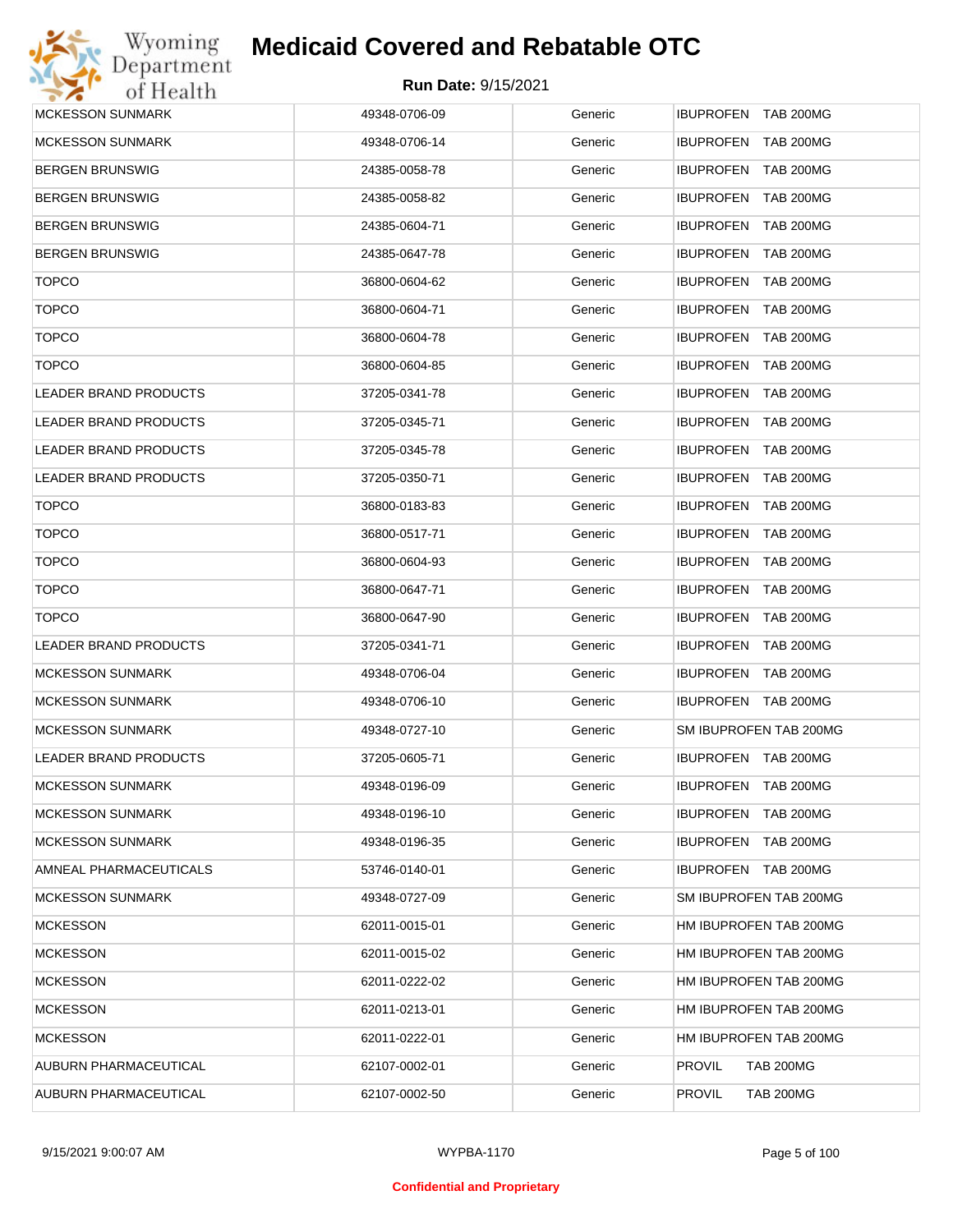

| <b>SKY PACKAGING</b>              | 63739-0134-01 | Generic | <b>TAB 200MG</b><br><b>IBUPROFEN</b> |
|-----------------------------------|---------------|---------|--------------------------------------|
| AMNEAL PHARMACEUTICALS            | 53746-0140-10 | Generic | <b>TAB 200MG</b><br><b>IBUPROFEN</b> |
| <b>MCKESSON</b>                   | 62011-0014-01 | Generic | HM IBUPROFEN TAB 200MG               |
| <b>MCKESSON</b>                   | 62011-0014-02 | Generic | HM IBUPROFEN TAB 200MG               |
| <b>MCKESSON</b>                   | 62011-0014-03 | Generic | HM IBUPROFEN TAB 200MG               |
| <b>CHAIN DRUG MARKETING ASSOC</b> | 63868-0791-50 | Generic | OC IBUPROFEN TAB 200MG               |
| CHAIN DRUG MARKETING ASSOC        | 63868-0790-50 | Generic | OC IBUPROFEN TAB 200MG               |
| <b>CHAIN DRUG MARKETING ASSOC</b> | 63868-0983-50 | Generic | QC IBUPROFEN TAB 200MG               |

| Naproxen Sodium Cap 220 MG |               |         |                        |
|----------------------------|---------------|---------|------------------------|
| LEADER BRAND PRODUCTS      | 37205-0854-58 | Generic | NAPROXEN SOD CAP 220MG |
| LEADER BRAND PRODUCTS      | 37205-0854-60 | Generic | NAPROXEN SOD CAP 220MG |
| AMERISOURCE BERGEN DRUGS   | 46122-0038-58 | Generic | NAPROXEN SOD CAP 220MG |
| AMERISOURCE BERGEN DRUGS   | 46122-0038-60 | Generic | NAPROXEN SOD CAP 220MG |
| <b>MCKESSON</b>            | 62011-0007-01 | Generic | NAPROXEN SOD CAP 220MG |

| Naproxen Sodium Tab 220 MG     |               |         |                        |
|--------------------------------|---------------|---------|------------------------|
| <b>GEISS DESTIN &amp; DUNN</b> | 00113-9490-78 | Generic | NAPROXEN SOD TAB 220MG |
| <b>GEISS DESTIN &amp; DUNN</b> | 00113-0368-62 | Generic | NAPROXEN SOD TAB 220MG |
| <b>GEISS DESTIN &amp; DUNN</b> | 00113-0368-71 | Generic | NAPROXEN SOD TAB 220MG |
| <b>GEISS DESTIN &amp; DUNN</b> | 00113-0368-78 | Generic | NAPROXEN SOD TAB 220MG |
| <b>GEISS DESTIN &amp; DUNN</b> | 00113-9490-62 | Generic | NAPROXEN SOD TAB 220MG |
| <b>GEISS DESTIN &amp; DUNN</b> | 00113-9490-71 | Generic | NAPROXEN SOD TAB 220MG |
| <b>RUGBY LABORATORIES</b>      | 00536-1022-01 | Generic | ALL DAY RELF TAB 220MG |
| <b>RUGBY LABORATORIES</b>      | 00536-1022-06 | Generic | ALL DAY RELF TAB 220MG |
| <b>RUGBY LABORATORIES</b>      | 00536-1023-01 | Generic | ALL DAY RELF TAB 220MG |
| <b>SELECT BRAND</b>            | 15127-0466-01 | Generic | NAPROXEN SOD TAB 220MG |
| <b>TOPCO</b>                   | 36800-0368-62 | Generic | ALL DAY PAIN TAB 220MG |
| <b>TOPCO</b>                   | 36800-0368-71 | Generic | ALL DAY PAIN TAB 220MG |
| <b>TOPCO</b>                   | 36800-0368-78 | Generic | ALL DAY PAIN TAB 220MG |
| <b>TOPCO</b>                   | 36800-0368-82 | Generic | ALL DAY PAIN TAB 220MG |
| <b>TOPCO</b>                   | 36800-0490-62 | Generic | ALL DAY PAIN TAB 220MG |
| <b>TOPCO</b>                   | 36800-0490-78 | Generic | ALL DAY PAIN TAB 220MG |
| <b>SELECT BRAND</b>            | 15127-0466-24 | Generic | NAPROXEN SOD TAB 220MG |
| <b>SELECT BRAND</b>            | 15127-0466-50 | Generic | NAPROXEN SOD TAB 220MG |
| <b>BERGEN BRUNSWIG</b>         | 24385-0490-71 | Generic | ALL DAY PAIN TAB 220MG |
| <b>PADAGIS</b>                 | 45802-0490-78 | Generic | NAPROXEN SOD TAB 220MG |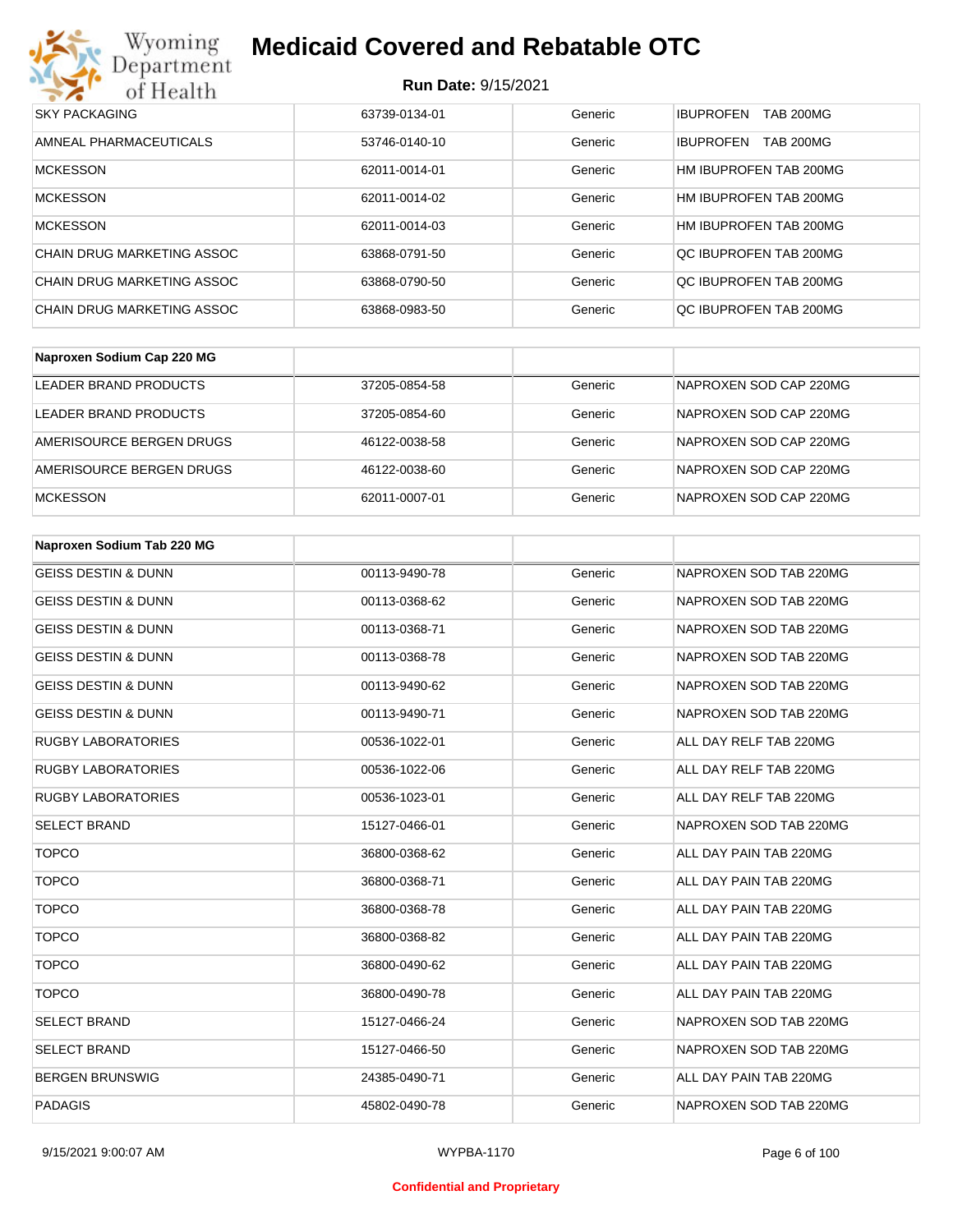

| <b>MCKESSON SUNMARK</b>         | 49348-0306-09 | Generic | NAPROXEN SOD TAB 220MG |
|---------------------------------|---------------|---------|------------------------|
| <b>PADAGIS</b>                  | 45802-0490-71 | Generic | NAPROXEN SOD TAB 220MG |
| <b>BERGEN BRUNSWIG</b>          | 24385-0368-71 | Generic | ALL DAY PAIN TAB 220MG |
| <b>BERGEN BRUNSWIG</b>          | 24385-0368-78 | Generic | ALL DAY PAIN TAB 220MG |
| <b>BERGEN BRUNSWIG</b>          | 24385-0368-81 | Generic | ALL DAY PAIN TAB 220MG |
| <b>BERGEN BRUNSWIG</b>          | 24385-0490-78 | Generic | ALL DAY PAIN TAB 220MG |
| <b>MCKESSON</b>                 | 62011-0017-02 | Generic | NAPROXEN SOD TAB 220MG |
| <b>MCKESSON</b>                 | 62011-0017-01 | Generic | NAPROXEN SOD TAB 220MG |
| CHAIN DRUG MARKETING ASSOC      | 63868-0465-50 | Generic | NAPROXEN SOD TAB 220MG |
| CHAIN DRUG MARKETING ASSOC      | 63868-0465-01 | Generic | NAPROXEN SOD TAB 220MG |
| <b>ANALGESICS - NonNarcotic</b> |               |         |                        |

| Acetaminophen Cap 500 MG |               |         |              |                  |
|--------------------------|---------------|---------|--------------|------------------|
| MAJOR PHARMACEUTICALS    | 00904-1987-80 | Generic | <b>MAPAP</b> | <b>CAP 500MG</b> |
| MAJOR PHARMACEUTICALS    | 00904-1987-60 | Generic | <b>MAPAP</b> | <b>CAP 500MG</b> |

| Acetaminophen Chew Tab 80 MG |               |         |                       |
|------------------------------|---------------|---------|-----------------------|
| RUGBY LABORATORIES           | 00536-1014-07 | Generic | PAIN & FEVER CHW 80MG |
| MAJOR PHARMACEUTICALS        | 00904-5256-46 | Generic | CHW 80MG<br>MAPAP     |
| MAJOR PHARMACEUTICALS        | 00904-5791-46 | Generic | MAPAP CHILD CHW 80MG  |

| Acetaminophen Disintegrating Tab 160 MG |               |         |                           |
|-----------------------------------------|---------------|---------|---------------------------|
| MAJOR PHARMACEUTICALS                   | 00904-5754-24 | Generic | JUNIOR MAPAP TAB 160MG RT |
| MCKESSON SUNMARK                        | 49348-0063-04 | Generic | SM RPD MELT TAB 160MG     |
| MCKESSON                                | 62011-0230-01 | Generic | HM RPD MELT TAB 160MG     |
| CHAIN DRUG MARKETING ASSOC              | 63868-0158-24 | Generic | NON-ASA JR TAB 160MG      |

| Acetaminophen Disintegrating Tab 80 MG |               |         |                         |
|----------------------------------------|---------------|---------|-------------------------|
| MAJOR PHARMACEUTICALS                  | 00904-5751-46 | Generic | CHLDS MAPAP TAB 80MG RT |
| LEADER BRAND PRODUCTS                  | 37205-0516-65 | Generic | CHLD PAIN RL TAB 80MG   |

| Acetaminophen Liquid 160 MG/5ML |               |         |              |              |
|---------------------------------|---------------|---------|--------------|--------------|
| <b>PAR PHARMACEUTICALS</b>      | 00603-0839-58 | Generic | Q-PAP        | LIQ 160/5ML  |
| <b>PAR PHARMACEUTICALS</b>      | 00603-0839-94 | Generic | Q-PAP        | LIQ 160/5ML  |
| <b>MAJOR PHARMACEUTICALS</b>    | 00904-1985-00 | Generic | <b>MAPAP</b> | LIQ 160/5ML  |
| <b>MAJOR PHARMACEUTICALS</b>    | 00904-1985-20 | Generic | <b>MAPAP</b> | LIQ 160/5ML  |
| WOMEN'S CHOICE PHARMACEUTICALS  | 00485-0057-08 | Generic | ED-APAP      | LIQ 80MG/2.5 |
| <b>MAJOR PHARMACEUTICALS</b>    | 00904-1985-16 | Generic | <b>MAPAP</b> | LIQ 160/5ML  |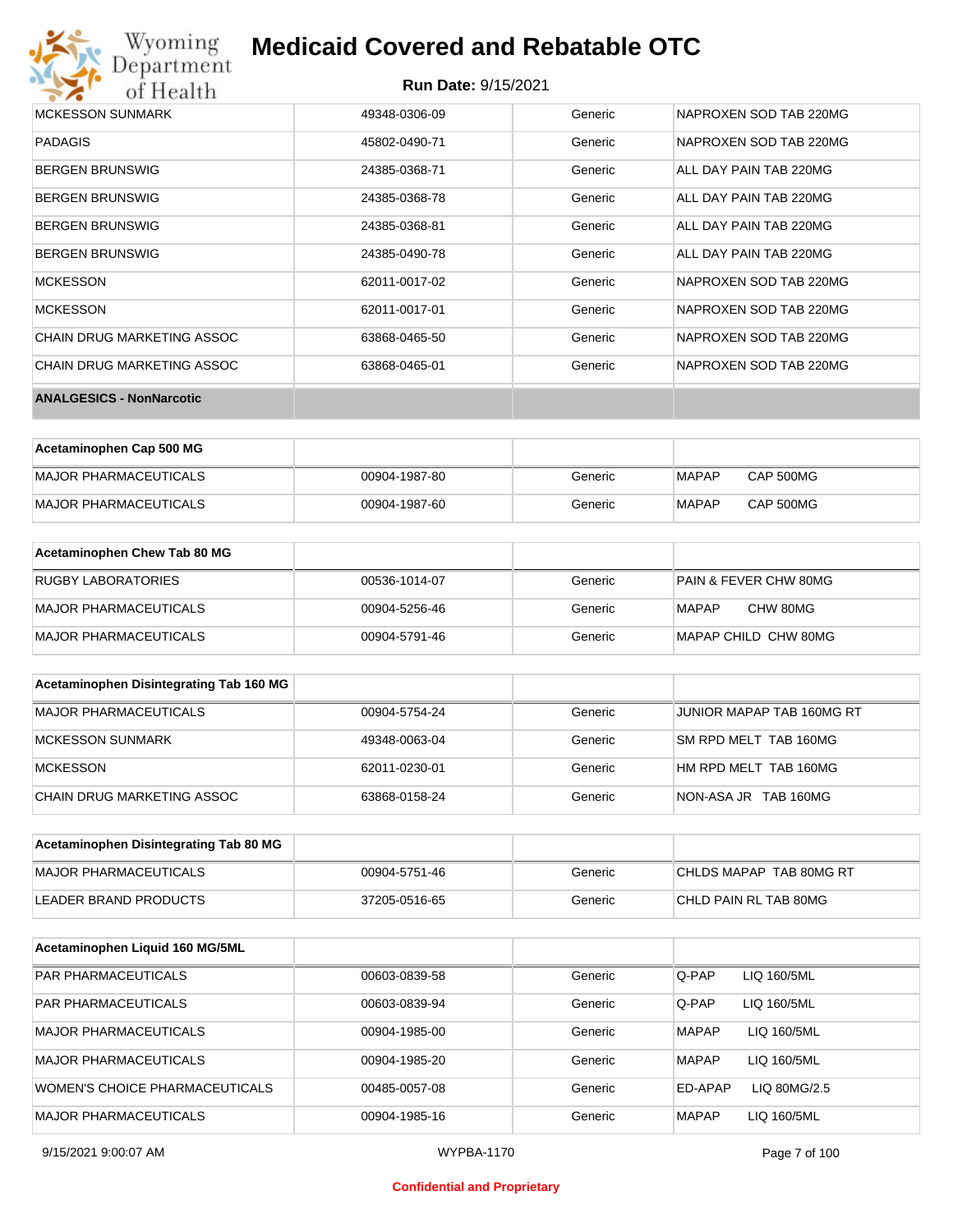| Wyoming<br>Department           | <b>Medicaid Covered and Rebatable OTC</b> |              |                                       |
|---------------------------------|-------------------------------------------|--------------|---------------------------------------|
| of Health                       | <b>Run Date: 9/15/2021</b>                |              |                                       |
| PAR PHARMACEUTICALS             | 00603-0840-94                             | Generic      | Q-PAP<br>LIQ 160/5ML                  |
| <b>METHOD PHARMACEUTICALS</b>   | 58657-0520-16                             | Generic      | <b>ACETAMIN</b><br>LIQ 160/5ML        |
| <b>SILARX</b>                   | 54838-0144-40                             | Generic      | CHLD SILAPAP LIQ 160/5ML              |
| <b>SILARX</b>                   | 54838-0144-70                             | Generic      | CHLD SILAPAP LIQ 160/5ML              |
| <b>SILARX</b>                   | 54838-0144-80                             | Generic      | CHLD SILAPAP LIQ 160/5ML              |
| Acetaminophen Liquid 167 MG/5ML |                                           |              |                                       |
| <b>MAJOR PHARMACEUTICALS</b>    | 00904-5847-09                             | Generic      | MAPAP APAP LIQ 500/15ML               |
| Acetaminophen Soln 100 MG/ML    |                                           |              |                                       |
| <b>PAR PHARMACEUTICALS</b>      | 00603-0838-73                             | Generic      | Q-PAP INFANT DRO 80/0.8ML             |
| <b>SILARX</b>                   | 54838-0145-30                             | Brand        | INF SILAPAP DRO 80/0.8ML              |
| <b>SILARX</b>                   | 54838-0145-15                             | <b>Brand</b> | INF SILAPAP DRO 80/0.8ML              |
| Acetaminophen Soln 160 MG/5ML   |                                           |              |                                       |
| PHARMACEUTICAL ASSOCIATES       | 00121-0657-11                             | Generic      | <b>SOL 160/5ML</b><br><b>ACETAMIN</b> |
| PHARMACEUTICAL ASSOCIATES       | 00121-0657-21                             | Generic      | <b>SOL 160/5ML</b><br>ACETAMIN        |
| <b>RUGBY LABORATORIES</b>       | 00536-0122-85                             | Generic      | PAIN & FEVER SOL 160/5ML              |
| <b>RUGBY LABORATORIES</b>       | 00536-0122-97                             | Generic      | PAIN & FEVER SOL 160/5ML              |
| PHARMACEUTICAL ASSOCIATES       | 00121-0657-05                             | Generic      | ACETAMIN<br><b>SOL 160/5ML</b>        |
| Acetaminophen Suppos 120 MG     |                                           |              |                                       |
| <b>COSETTE PHARMACEUTICALS</b>  | 00713-0118-12                             | Generic      | <b>ACEPHEN</b><br>SUP 120MG           |
| COSETTE PHARMACEUTICALS         | 00713-0118-50                             | Generic      | <b>ACEPHEN</b><br>SUP 120MG           |
| COSETTE PHARMACEUTICALS         | 00713-0118-01                             | Generic      | <b>ACEPHEN</b><br><b>SUP 120MG</b>    |
| <b>PERRIGO</b>                  | 45802-0732-30                             | Generic      | <b>ACETAMIN</b><br><b>SUP 120MG</b>   |
| <b>PERRIGO</b>                  | 45802-0732-33                             | Generic      | <b>ACETAMIN</b><br><b>SUP 120MG</b>   |
| <b>TARO</b>                     | 51672-2115-04                             | Generic      | <b>FEVERALL</b><br><b>SUP 120MG</b>   |

| Acetaminophen Suppos 325 MG    |               |              |                |                  |
|--------------------------------|---------------|--------------|----------------|------------------|
| COSETTE PHARMACEUTICALS        | 00713-0164-01 | Generic      | ACEPHEN        | SUP 325MG        |
| <b>COSETTE PHARMACEUTICALS</b> | 00713-0164-50 | Generic      | <b>ACEPHEN</b> | <b>SUP 325MG</b> |
| COSETTE PHARMACEUTICALS        | 00713-0164-12 | Generic      | <b>ACEPHEN</b> | <b>SUP 325MG</b> |
| <b>TARO</b>                    | 51672-2116-04 | <b>Brand</b> | FEVERALL       | <b>SUP 325MG</b> |
| <b>TARO</b>                    | 51672-2116-02 | <b>Brand</b> | FEVERALL       | <b>SUP 325MG</b> |

TARO **120MG** 51672-2115-02 Generic FEVERALL SUP 120MG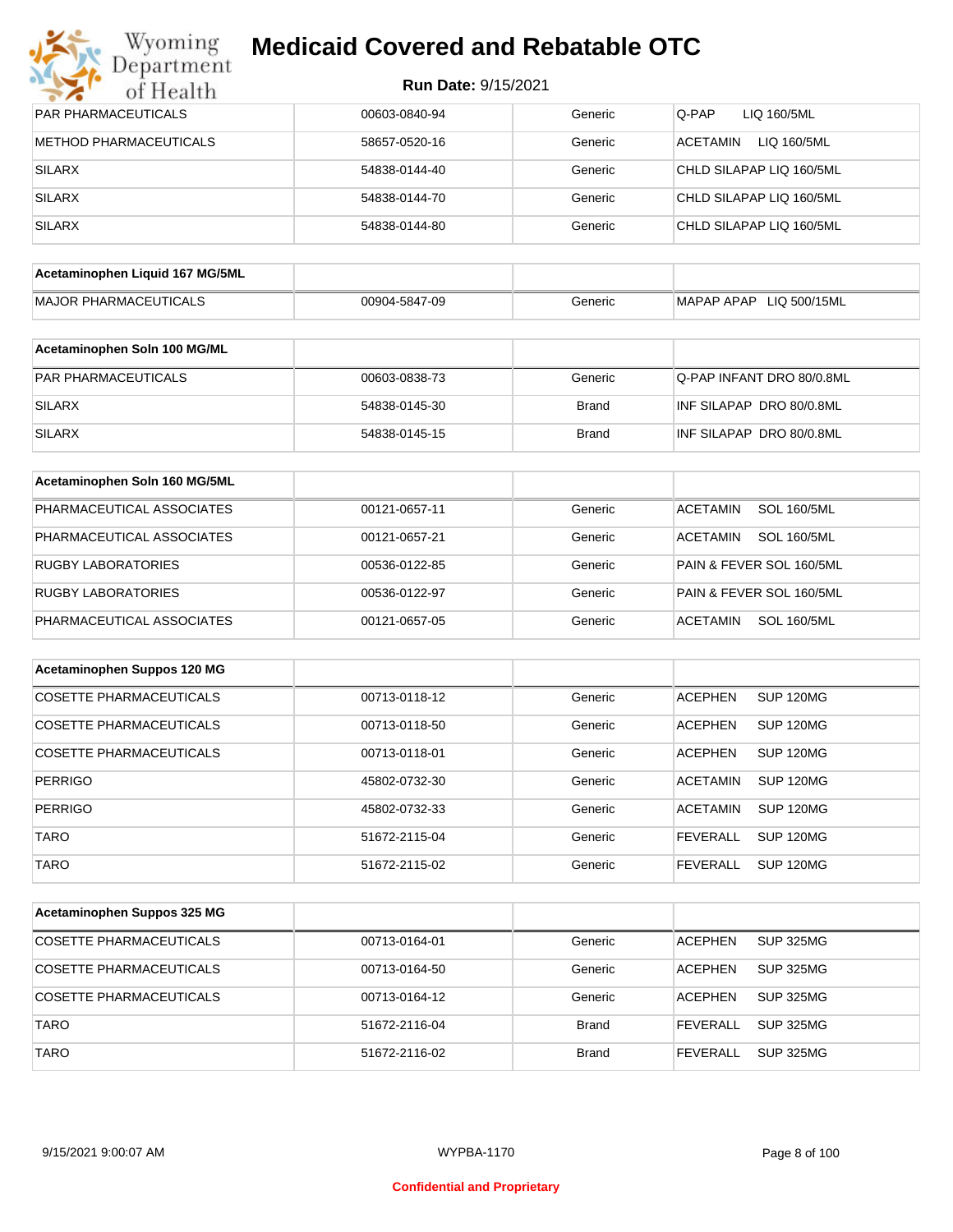

| Acetaminophen Suppos 650 MG    |               |              |                                     |  |
|--------------------------------|---------------|--------------|-------------------------------------|--|
| <b>COSETTE PHARMACEUTICALS</b> | 00713-0165-01 | Generic      | <b>ACEPHEN</b><br>SUP 650MG         |  |
| COSETTE PHARMACEUTICALS        | 00713-0165-12 | Generic      | <b>ACEPHEN</b><br>SUP 650MG         |  |
| COSETTE PHARMACEUTICALS        | 00713-0165-50 | Generic      | <b>ACEPHEN</b><br>SUP 650MG         |  |
| <b>PERRIGO</b>                 | 45802-0730-30 | Generic      | <b>ACETAMIN</b><br><b>SUP 650MG</b> |  |
| <b>PERRIGO</b>                 | 45802-0730-32 | Generic      | <b>ACETAMIN</b><br>SUP 650MG        |  |
| <b>PERRIGO</b>                 | 45802-0730-33 | Generic      | <b>ACETAMIN</b><br><b>SUP 650MG</b> |  |
| <b>TARO</b>                    | 51672-2117-04 | Generic      | <b>FEVERALL</b><br>SUP 650MG        |  |
|                                |               |              |                                     |  |
| Acetaminophen Suppos 80 MG     |               |              |                                     |  |
| <b>TARO</b>                    | 51672-2114-04 | <b>Brand</b> | FEVERALL INF SUP 80MG               |  |
| <b>TARO</b>                    | 51672-2114-02 | <b>Brand</b> | FEVERALL INF SUP 80MG               |  |
| Acetaminophen Susp 160 MG/5ML  |               |              |                                     |  |
|                                |               |              | PAIN RELIEF SUS 160/5ML             |  |
| <b>PERRIGO</b>                 | 00113-0105-26 | Generic      |                                     |  |
| <b>GEISS DESTIN &amp; DUNN</b> | 00113-0608-26 | Generic      | PAIN & FEVER SUS 160/5ML            |  |
| <b>GEISS DESTIN &amp; DUNN</b> | 00113-0212-26 | Generic      | PAIN & FEVER SUS 160/5ML            |  |
| <b>PERRIGO</b>                 | 00113-0590-10 | Generic      | PAIN & FEVER SUS 160/5ML            |  |
| PHARMACEUTICAL ASSOCIATES      | 00121-1781-05 | Generic      | ACETAMINOPHN SUS 160/5ML            |  |
| <b>RUGBY LABORATORIES</b>      | 00536-3606-96 | Generic      | PAIN & FEVER SUS 160/5ML            |  |
| <b>MAJOR PHARMACEUTICALS</b>   | 00904-6308-20 | Generic      | MAPAP CHILD SUS 160/5ML             |  |
| PAR PHARMACEUTICALS            | 00603-0841-54 | Generic      | Q-PAP CHILD SUS 160/5ML             |  |
| PAR PHARMACEUTICALS            | 00603-0842-54 | Generic      | Q-PAP CHILD SUS 160/5ML             |  |
| <b>PAR PHARMACEUTICALS</b>     | 00603-0843-54 | Generic      | Q-PAP CHILD SUS 160/5ML             |  |
| <b>TOPCO</b>                   | 36800-0105-26 | Generic      | PAIN RELIEF SUS 160/5ML             |  |
| <b>TOPCO</b>                   | 36800-0130-26 | Generic      | PAIN RELIEF SUS 160/5ML             |  |
| <b>BERGEN BRUNSWIG</b>         | 24385-0130-26 | Generic      | PAIN RELIEF SUS 160/5ML             |  |
| <b>LEADER BRAND PRODUCTS</b>   | 37205-0576-16 | Generic      | PAIN & FEVER SUS 160/5ML            |  |
| LEADER BRAND PRODUCTS          | 37205-0577-16 | Generic      | PAIN & FEVER SUS 160/5ML            |  |
| LEADER BRAND PRODUCTS          | 37205-0676-26 | Generic      | PAIN & FEVER SUS 160/5ML            |  |
| AMERISOURCE BERGEN DRUGS       | 46122-0042-03 | Generic      | PAIN & FEVER SUS 160/5ML            |  |
| AMERISOURCE BERGEN DRUGS       | 46122-0105-26 | Generic      | PAIN & FEVER SUS 160/5ML            |  |
| AMERISOURCE BERGEN DRUGS       | 46122-0211-26 | Generic      | PAIN & FEVER SUS 160/5ML            |  |
| AMERISOURCE BERGEN DRUGS       | 46122-0214-26 | Generic      | PAIN & FEVER SUS 160/5ML            |  |
| <b>MCKESSON SUNMARK</b>        | 49348-0081-30 | Generic      | PAIN & FEVER SUS 160/5ML            |  |
| <b>MCKESSON SUNMARK</b>        | 49348-0123-34 | Generic      | PAIN & FEVER SUS 160/5ML            |  |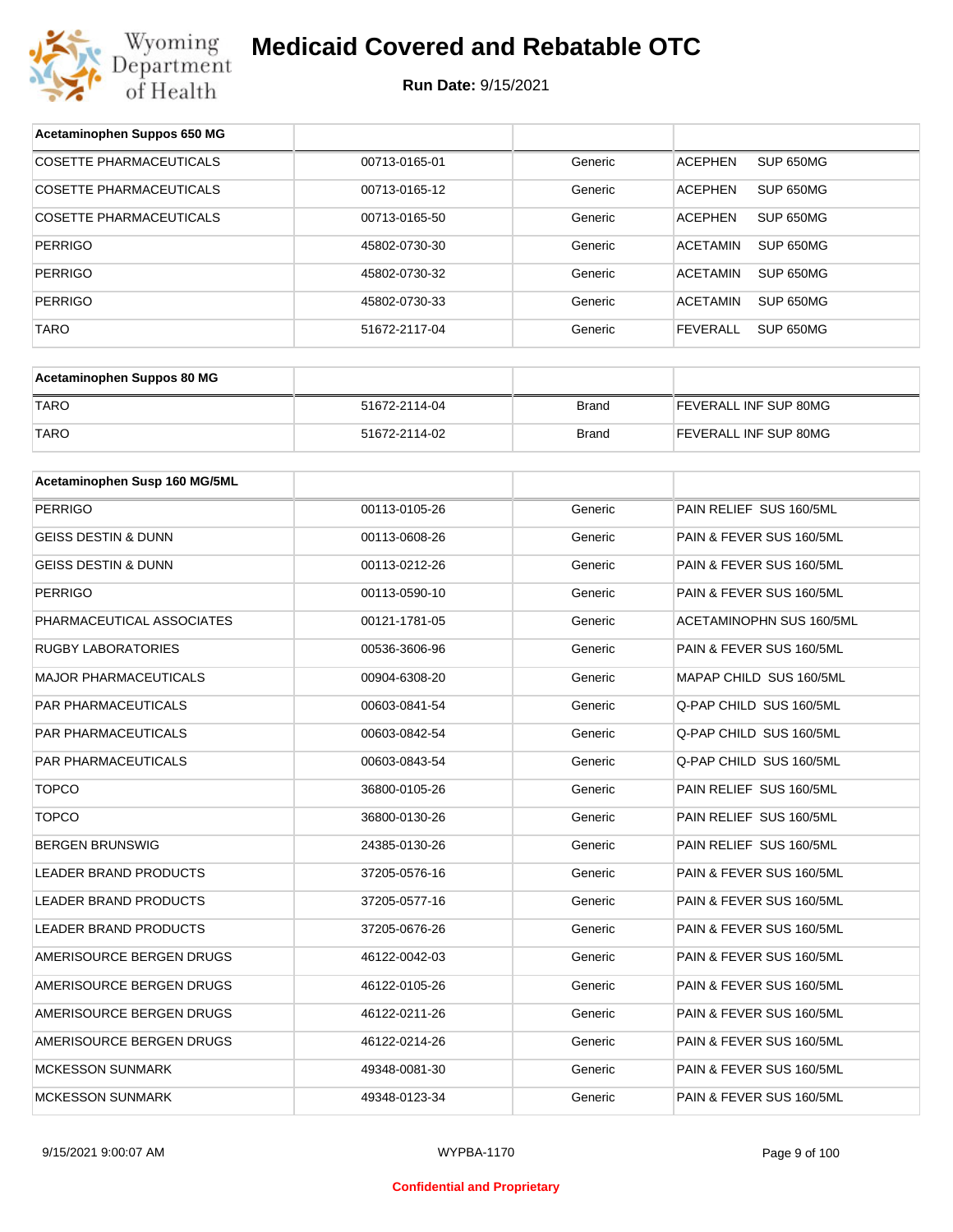

| Wyoming<br>Department                   | <b>Medicaid Covered and Rebatable OTC</b> |         |                                 |  |  |
|-----------------------------------------|-------------------------------------------|---------|---------------------------------|--|--|
| <b>Run Date: 9/15/2021</b><br>of Health |                                           |         |                                 |  |  |
| PADAGIS                                 | 45802-0203-26                             | Generic | <b>ACETAMINOPHN SUS 160/5ML</b> |  |  |
| AMERISOURCE BERGEN DRUGS                | 46122-0056-03                             | Generic | PAIN & FEVER SUS 160/5ML        |  |  |
| AMERISOURCE BERGEN DRUGS                | 46122-0209-26                             | Generic | PAIN & FEVER SUS 160/5ML        |  |  |
| <b>TOPCO</b>                            | 36800-0175-26                             | Generic | PAIN RELIEF SUS 160/5ML         |  |  |
| LEADER BRAND PRODUCTS                   | 37205-0575-16                             | Generic | PAIN & FEVER SUS 160/5ML        |  |  |
| PADAGIS                                 | 45802-0201-26                             | Generic | ACETAMINOPHN SUS 160/5ML        |  |  |
| AMERISOURCE BERGEN DRUGS                | 46122-0042-46                             | Generic | PAIN & FEVER SUS 160/5ML        |  |  |
| AMERISOURCE BERGEN DRUGS                | 46122-0106-26                             | Generic | PAIN RELIEF SUS 160/5ML         |  |  |
| AMERISOURCE BERGEN DRUGS                | 46122-0210-26                             | Generic | PAIN & FEVER SUS 160/5ML        |  |  |
| AMERISOURCE BERGEN DRUGS                | 46122-0212-26                             | Generic | PAIN & FEVER SUS 160/5ML        |  |  |
| MCKESSON SUNMARK                        | 49348-0325-34                             | Generic | PAIN & FEVER SUS 160/5ML        |  |  |
| MCKESSON SUNMARK                        | 49348-0430-30                             | Generic | PAIN & FEVER SUS 160/5ML        |  |  |
| <b>MCKESSON SUNMARK</b>                 | 49348-0119-34                             | Generic | PAIN & FEVER SUS 160/5ML        |  |  |
| AMERISOURCE BERGEN DRUGS                | 46122-0050-46                             | Generic | PAIN RELIEF SUS 160/5ML         |  |  |
| <b>MCKESSON</b>                         | 62011-0002-01                             | Generic | PAIN & FEVER SUS 160/5ML        |  |  |
| <b>MCKESSON</b>                         | 62011-0001-01                             | Generic | PAIN & FEVER SUS 160/5ML        |  |  |
| <b>MCKESSON</b>                         | 62011-0022-01                             | Generic | PAIN & FEVER SUS 160/5ML        |  |  |
| <b>MCKESSON</b>                         | 62011-0183-01                             | Generic | PAIN & FEVER SUS 160/5ML        |  |  |
| PRECISION DOSE, INC                     | 68094-0588-59                             | Generic | ACETAMINOPHN SUS 325MG          |  |  |
| <b>MCKESSON</b>                         | 62011-0029-01                             | Generic | PAIN RELIEF SUS 160/5ML         |  |  |
| <b>MCKESSON</b>                         | 62011-0247-01                             | Generic | PAIN & FEVER SUS 160/5ML        |  |  |
| PRECISION DOSE, INC                     | 68094-0586-58                             | Generic | <b>ACETAMINOPHN SUS 160/5ML</b> |  |  |
| PRECISION DOSE, INC                     | 68094-0587-58                             | Generic | <b>ACETAMINOPHN SUS 160/5ML</b> |  |  |
| PRECISION DOSE, INC                     | 68094-0587-59                             | Generic | ACETAMINOPHN SUS 160/5ML        |  |  |
| PRECISION DOSE, INC                     | 68094-0587-61                             | Generic | ACETAMINOPHN SUS 160/5ML        |  |  |
| PRECISION DOSE, INC                     | 68094-0587-62                             | Generic | ACETAMINOPHN SUS 160/5ML        |  |  |
| PRECISION DOSE, INC.                    | 68094-0588-62                             | Generic | ACETAMINOPHN SUS 325MG          |  |  |
| CHAIN DRUG MARKETING ASSOC              | 63868-0175-26                             | Generic | NON-ASPIRIN SUS 160/5ML         |  |  |
| CHAIN DRUG MARKETING ASSOC              | 63868-0176-26                             | Generic | NON-ASPIRIN SUS 160/5ML         |  |  |
|                                         |                                           |         |                                 |  |  |

| Acetaminophen Susp 80 MG/0.8ML |               |         |                          |
|--------------------------------|---------------|---------|--------------------------|
| <b>TOPCO</b>                   | 36800-0289-05 | Generic | PAIN RELIEF DRO 80/0.8ML |
| <b>TOPCO</b>                   | 36800-0008-05 | Generic | PAIN RELIEF DRO 80/0.8ML |
| <b>TOPCO</b>                   | 36800-0289-10 | Generic | PAIN RELIEF DRO 80/0.8ML |

| Acetaminophen Tab 325 MG  |               |         |                                   |
|---------------------------|---------------|---------|-----------------------------------|
| <b>RUGBY LABORATORIES</b> | 00536-3222-10 | Generic | <b>PAIN &amp; FEVER TAB 325MG</b> |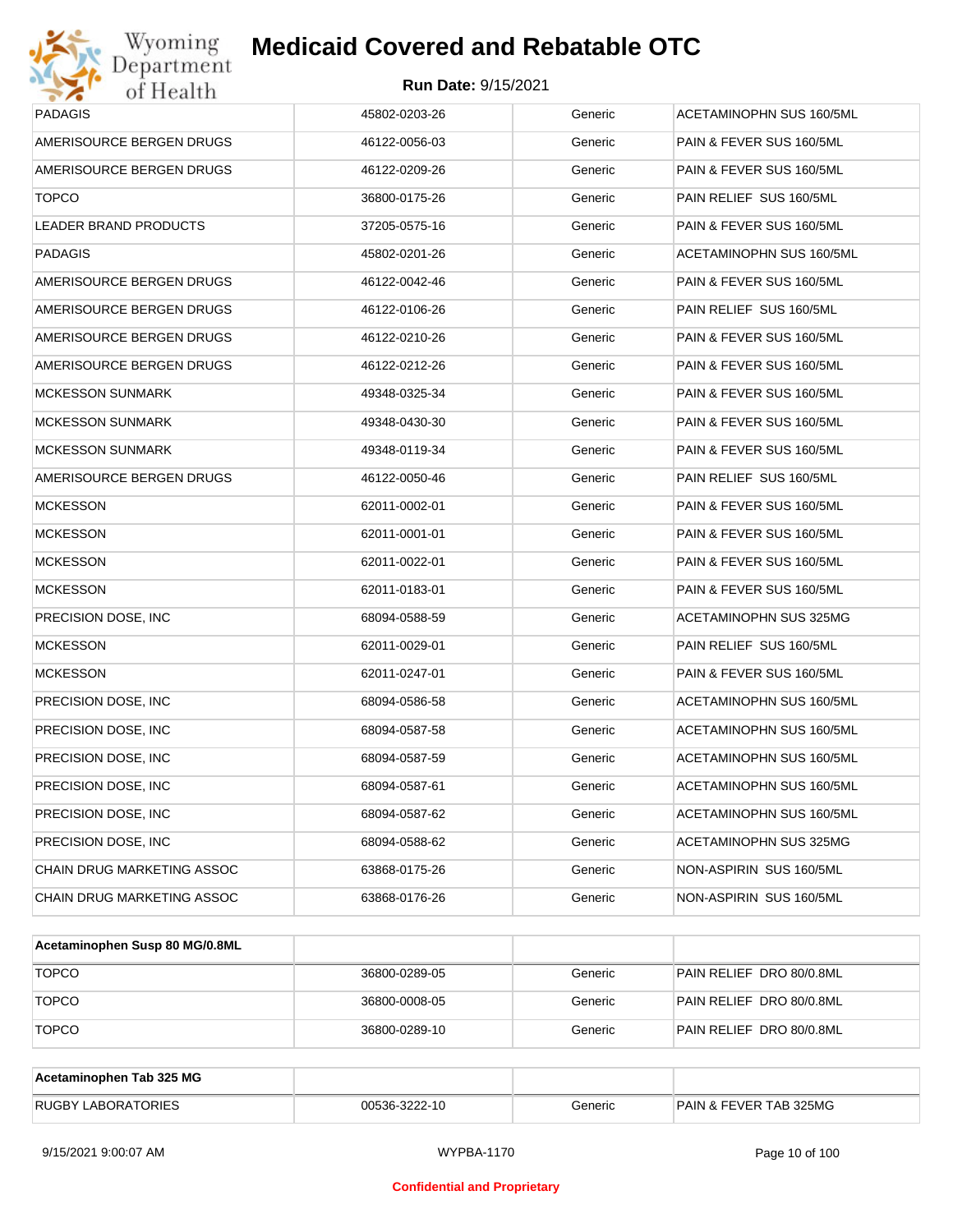## Wyoming<br>Department<br>of Health

## **Medicaid Covered and Rebatable OTC**

#### **Run Date:** 9/15/2021

| PAR PHARMACEUTICAL           | 00603-0263-32 | Generic | Q-PAP<br><b>TAB 325MG</b>        |
|------------------------------|---------------|---------|----------------------------------|
| <b>RUGBY LABORATORIES</b>    | 00536-3222-01 | Generic | PAIN & FEVER TAB 325MG           |
| PAR PHARMACEUTICAL           | 00603-0263-29 | Generic | Q-PAP<br><b>TAB 325MG</b>        |
| <b>MAJOR PHARMACEUTICALS</b> | 00904-1982-80 | Generic | <b>MAPAP</b><br><b>TAB 325MG</b> |
| <b>MAJOR PHARMACEUTICALS</b> | 00904-1982-51 | Generic | <b>MAPAP</b><br><b>TAB 325MG</b> |
| <b>MAJOR PHARMACEUTICALS</b> | 00904-1982-59 | Generic | <b>MAPAP</b><br><b>TAB 325MG</b> |
| <b>MAJOR PHARMACEUTICALS</b> | 00904-1982-60 | Generic | <b>MAPAP</b><br><b>TAB 325MG</b> |
| <b>MAJOR PHARMACEUTICALS</b> | 00904-1982-61 | Generic | <b>MAPAP</b><br><b>TAB 325MG</b> |
| <b>SELECT BRAND</b>          | 15127-0072-24 | Generic | NON-ASPIRIN TAB 325MG            |
| PHARBEST PHARMACEUTICALS     | 16103-0353-07 | Generic | PHARBETOL TAB 325MG              |
| <b>SELECT BRAND</b>          | 15127-0072-08 | Generic | NON-ASPIRIN TAB 325MG            |
| PHARBEST PHARMACEUTICALS     | 16103-0353-08 | Generic | PHARBETOL TAB 325MG              |
| <b>BERGEN BRUNSWIG</b>       | 24385-0403-78 | Generic | PAIN RELIEF TAB 325MG            |
| AMERISOURCE BERGEN DRUGS     | 46122-0247-78 | Generic | PAIN RELIEF TAB 325MG            |
| PHARBEST PHARMACEUTICALS     | 16103-0353-11 | Generic | PHARBETOL TAB 325MG              |
| <b>TOPCO</b>                 | 36800-0403-78 | Generic | PAIN RELIEF TAB 325MG            |
| <b>MCKESSON SUNMARK</b>      | 49348-0973-10 | Generic | PAIN RELIEVE TAB 325MG           |
| <b>MCKESSON</b>              | 62011-0032-01 | Generic | PAIN RELIEVE TAB 325MG           |
| AUBURN PHARMACEUTICAL        | 62107-0052-01 | Generic | TACTINAL<br><b>TAB 325MG</b>     |
| AUBURN PHARMACEUTICAL        | 62107-0052-10 | Generic | TACTINAL<br><b>TAB 325MG</b>     |
| <b>SKY PACKAGING</b>         | 63739-0440-01 | Generic | <b>ACETAMIN</b><br>TAB 325MG     |
| CHAIN DRUG CONSORTIUM        | 68016-0246-00 | Generic | NON-ASPIRIN TAB 325MG            |
|                              |               |         |                                  |
| Acetaminophen Tab 500 MG     |               |         |                                  |
| <b>PERRIGO</b>               | 00113-0227-71 | Generic | PAIN RELIEF TAB 500MG            |
| <b>RUGBY LABORATORIES</b>    | 00536-3231-10 | Generic | PAIN & FEVER TAB 500MG           |
| PAR PHARMACEUTICAL           | 00603-0268-29 | Generic | TAB 500MG<br>Q-PAP               |
| PAR PHARMACEUTICAL           | 00603-0268-32 | Generic | TAB 500MG<br>Q-PAP               |
| <b>MAJOR PHARMACEUTICALS</b> | 00904-1983-59 | Generic | <b>TAB 500MG</b><br>MAPAP        |
| MAJOR PHARMACEUTICALS        | 00904-1983-60 | Generic | TAB 500MG<br>MAPAP               |
| <b>MAJOR PHARMACEUTICALS</b> | 00904-1983-80 | Generic | MAPAP<br>TAB 500MG               |
| MAJOR PHARMACEUTICALS        | 00904-1983-94 | Generic | TAB 500MG<br>MAPAP               |
| <b>MAJOR PHARMACEUTICALS</b> | 00904-5816-60 | Generic | MAPAP<br>TAB 500MG/RR            |
| <b>PERRIGO</b>               | 00113-0484-62 | Generic | PAIN RELIEF TAB 500MG            |
| <b>PERRIGO</b>               | 00113-0484-78 | Generic | PAIN RELIEF TAB 500MG            |

PERRIGO **12.1 COMPONE 100113-0484-71** Generic PAIN RELIEF TAB 500MG PERRIGO **DERRIGO** 00113-0484-90 Generic PAIN RELIEF TAB 500MG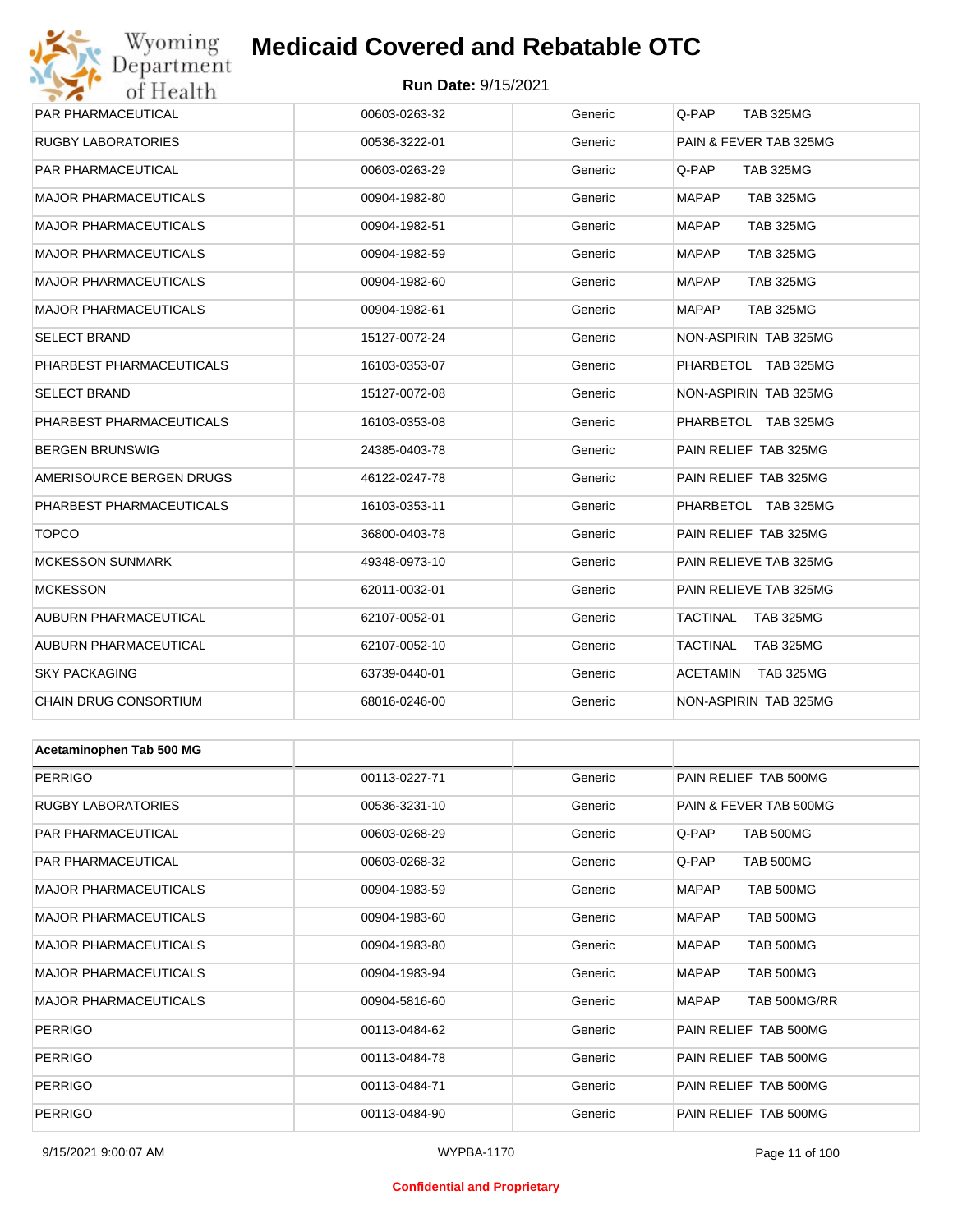| <b>MAJOR PHARMACEUTICALS</b> | 00904-1983-24 | Generic | <b>MAPAP</b><br><b>TAB 500MG</b> |
|------------------------------|---------------|---------|----------------------------------|
| <b>MAJOR PHARMACEUTICALS</b> | 00904-1983-51 | Generic | MAPAP<br>TAB 500MG               |
| <b>RUGBY LABORATORIES</b>    | 00536-3218-01 | Generic | PAIN & FEVER TAB 500MG           |
| <b>RUGBY LABORATORIES</b>    | 00536-3218-10 | Generic | PAIN & FEVER TAB 500MG           |
| <b>RUGBY LABORATORIES</b>    | 00536-3231-01 | Generic | PAIN & FEVER TAB 500MG           |
| <b>MAJOR PHARMACEUTICALS</b> | 00904-1983-40 | Generic | MAPAP<br>TAB 500MG               |
| <b>SELECT BRAND</b>          | 15127-0730-06 | Generic | NON-ASPIRIN TAB 500MG            |
| <b>SELECT BRAND</b>          | 15127-0730-21 | Generic | NON-ASPIRIN TAB 500MG            |
| <b>SELECT BRAND</b>          | 15127-0735-05 | Generic | NON-ASPIRIN TAB 500MG            |
| <b>BERGEN BRUNSWIG</b>       | 24385-0145-71 | Generic | PAIN RELIEF TAB 500MG            |
| <b>MAJOR PHARMACEUTICALS</b> | 00904-1988-59 | Generic | MAPAP<br>TAB 500MG               |
| <b>MAJOR PHARMACEUTICALS</b> | 00904-1988-60 | Generic | MAPAP<br>TAB 500MG               |
| <b>MAJOR PHARMACEUTICALS</b> | 00904-1988-61 | Generic | MAPAP<br>TAB 500MG               |
| <b>MAJOR PHARMACEUTICALS</b> | 00904-1988-80 | Generic | <b>MAPAP</b><br>TAB 500MG        |
| <b>SELECT BRAND</b>          | 15127-0735-09 | Generic | NON-ASPIRIN TAB 500MG            |
| <b>BERGEN BRUNSWIG</b>       | 24385-0484-71 | Generic | PAIN RELIEF TAB 500MG            |
| <b>BERGEN BRUNSWIG</b>       | 24385-0484-78 | Generic | PAIN RELIEF TAB 500MG            |
| <b>BERGEN BRUNSWIG</b>       | 24385-0484-90 | Generic | PAIN RELIEF TAB 500MG            |
| <b>TOPCO</b>                 | 36800-0010-78 | Generic | PAIN RELIEF TAB 500MG            |
| <b>TOPCO</b>                 | 36800-0046-62 | Generic | PAIN RELIEVE TAB 500MG           |
| <b>TOPCO</b>                 | 36800-0046-71 | Generic | PAIN RELIEVE TAB 500MG           |
| <b>TOPCO</b>                 | 36800-0046-78 | Generic | PAIN RELIEVE TAB 500MG           |
| <b>TOPCO</b>                 | 36800-0046-83 | Generic | PAIN RELIEVE TAB 500MG           |
| <b>TOPCO</b>                 | 36800-0010-71 | Generic | PAIN RELIEF TAB 500MG            |
| <b>TOPCO</b>                 | 36800-0405-72 | Generic | PAIN RELIEF TAB 500MG            |
| <b>TOPCO</b>                 | 36800-0484-71 | Generic | PAIN RELIEF TAB 500MG            |
| <b>LEADER BRAND PRODUCTS</b> | 37205-0594-90 | Generic | PAIN RELIEVE TAB 500MG           |
| <b>SELECT BRAND</b>          | 15127-0735-08 | Generic | NON-ASPIRIN TAB 500MG            |
| <b>SELECT BRAND</b>          | 15127-0735-16 | Generic | NON-ASPIRIN TAB 500MG            |
| <b>BERGEN BRUNSWIG</b>       | 24385-0484-47 | Generic | PAIN RELIEF TAB 500MG            |
| LEADER BRAND PRODUCTS        | 37205-0593-71 | Generic | PAIN RELIEVE TAB 500MG           |
| LEADER BRAND PRODUCTS        | 37205-0593-78 | Generic | PAIN RELIEVE TAB 500MG           |
| LEADER BRAND PRODUCTS        | 37205-0594-71 | Generic | PAIN RELIEVE TAB 500MG           |
| LEADER BRAND PRODUCTS        | 37205-0980-71 | Generic | PAIN RELIEVE TAB 500MG/RR        |
| LEADER BRAND PRODUCTS        | 37205-0980-78 | Generic | PAIN RELIEVE TAB 500MG/RR        |
| <b>MCKESSON SUNMARK</b>      | 49348-0042-09 | Generic | PAIN RELIEVE TAB 500MG           |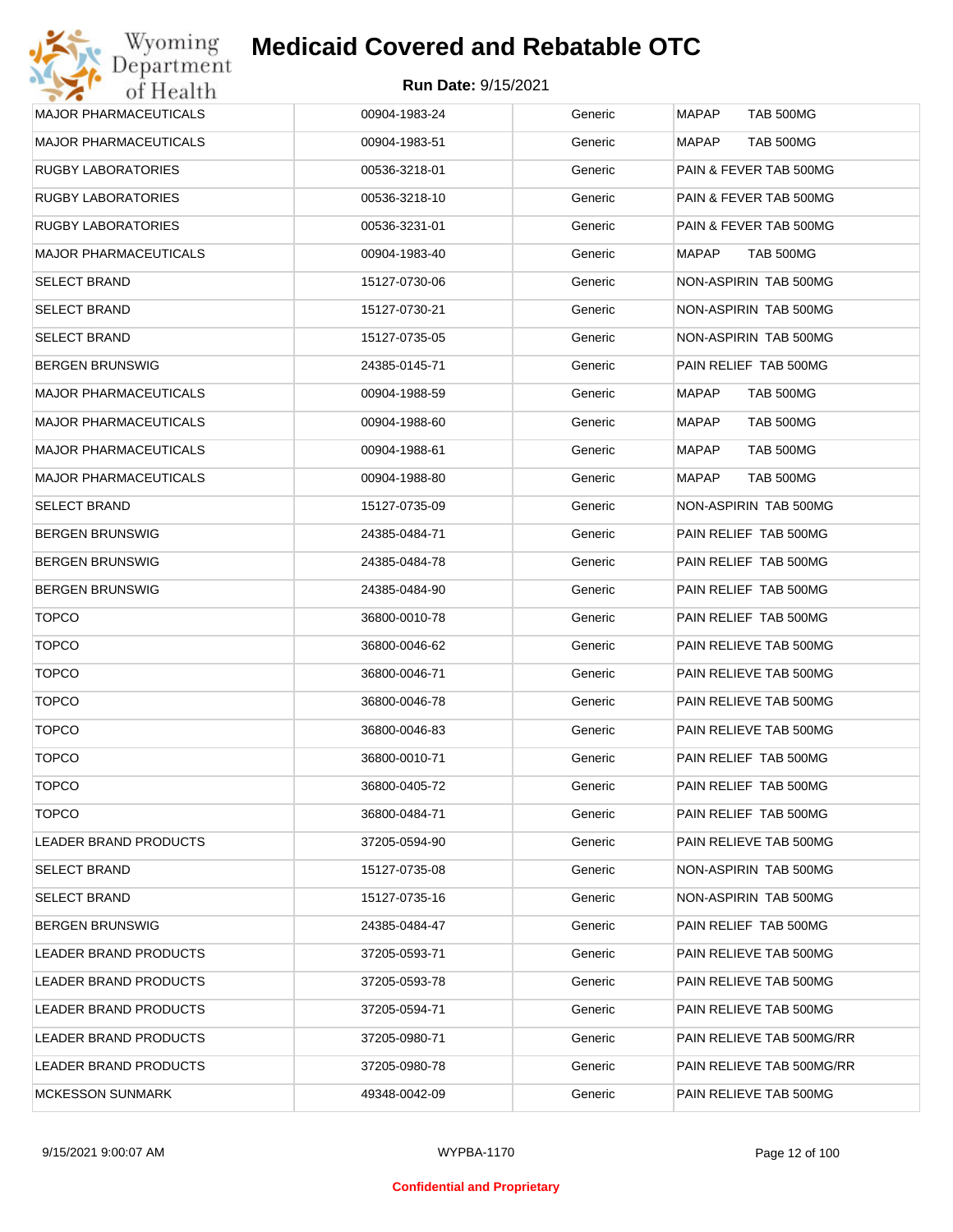| Wyoming<br>Department        | <b>Medicaid Covered and Rebatable OTC</b> |         |                              |
|------------------------------|-------------------------------------------|---------|------------------------------|
| of Health                    | <b>Run Date: 9/15/2021</b>                |         |                              |
| MCKESSON SUNMARK             | 49348-0730-09                             | Generic | PAIN RELIEVE TAB 500MG       |
| PERRIGO PHARMACEUTICALS      | 45802-0484-78                             | Generic | <b>ACETAMIN</b><br>TAB 500MG |
| PERRIGO PHARMACEUTICALS      | 45802-0484-90                             | Generic | <b>ACETAMIN</b><br>TAB 500MG |
| PHARBEST PHARMACEUTICALS     | 16103-0376-06                             | Generic | PHARBETOL TAB 500MG          |
| PHARBEST PHARMACEUTICALS     | 16103-0376-08                             | Generic | PHARBETOL TAB 500MG          |
| PHARBEST PHARMACEUTICALS     | 16103-0376-11                             | Generic | PHARBETOL TAB 500MG          |
| <b>TOPCO</b>                 | 36800-0227-71                             | Generic | PAIN RELIEF TAB 500MG        |
| <b>TOPCO</b>                 | 36800-0227-78                             | Generic | PAIN RELIEF TAB 500MG        |
| <b>TOPCO</b>                 | 36800-0484-90                             | Generic | PAIN RELIEF TAB 500MG        |
| <b>TOPCO</b>                 | 36800-0405-78                             | Generic | PAIN RELIEF TAB 500MG        |
| <b>TOPCO</b>                 | 36800-0484-62                             | Generic | PAIN RELIEF TAB 500MG        |
| <b>TOPCO</b>                 | 36800-0484-78                             | Generic | PAIN RELIEF TAB 500MG        |
| <b>LEADER BRAND PRODUCTS</b> | 37205-0594-78                             | Generic | PAIN RELIEVE TAB 500MG       |
| <b>MCKESSON SUNMARK</b>      | 49348-0730-10                             | Generic | PAIN RELIEVE TAB 500MG       |
| AMERISOURCE BERGEN DRUGS     | 46122-0178-78                             | Generic | PAIN RELIEVE TAB 500MG       |
| <b>MCKESSON SUNMARK</b>      | 49348-0042-10                             | Generic | PAIN RELIEVE TAB 500MG       |
| <b>MCKESSON SUNMARK</b>      | 49348-0042-14                             | Generic | PAIN RELIEVE TAB 500MG       |
| <b>MCKESSON SUNMARK</b>      | 49348-0998-10                             | Generic | PAIN RELIEVE TAB 500MG       |
| <b>MCKESSON</b>              | 62011-0023-01                             | Generic | PAIN RELIEF TAB 500MG        |
| <b>MCKESSON</b>              | 62011-0023-03                             | Generic | PAIN RELIEF TAB 500MG        |
| <b>MCKESSON</b>              | 62011-0049-01                             | Generic | PAIN RELIEF TAB 500MG        |
| AUBURN PHARMACEUTICAL        | 62107-0051-10                             | Generic | TACTINAL<br>TAB 500MG        |
| CHAIN DRUG MARKETING ASSOC   | 63868-0507-01                             | Generic | NON-ASPIRIN TAB 500MG        |
| <b>MCKESSON</b>              | 62011-0027-01                             | Generic | PAIN RELIEF TAB 500MG        |
| AUBURN PHARMACEUTICAL        | 62107-0050-01                             | Generic | <b>TACTINAL</b><br>TAB 500MG |
| AUBURN PHARMACEUTICAL        | 62107-0050-10                             | Generic | <b>TACTINAL</b><br>TAB 500MG |
| AUBURN PHARMACEUTICAL        | 62107-0051-01                             | Generic | TACTINAL<br>TAB 500MG        |
| CHAIN DRUG MARKETING ASSOC   | 63868-0987-10                             | Generic | NON-ASPIRIN TAB 500MG/RR     |
| CHAIN DRUG MARKETING ASSOC   | 63868-0987-50                             | Generic | NON-ASPIRIN TAB 500MG/RR     |
| CHAIN DRUG MARKETING ASSOC   | 63868-0503-50                             | Generic | NON-ASPIRIN TAB 500MG        |

| Acetaminophen Tab ER 650 MG  |               |         |                        |
|------------------------------|---------------|---------|------------------------|
| <b>PERRIGO</b>               | 00113-0544-71 | Generic | ARTHRTS PAIN TAB 650MG |
| <b>PERRIGO</b>               | 00113-0544-62 | Generic | ARTHRTS PAIN TAB 650MG |
| GEISS DESTIN & DUNN          | 00113-0217-71 | Generic | PAIN RELIEF TAB 650MG  |
| <b>MAJOR PHARMACEUTICALS</b> | 00904-5769-60 | Generic | ARTHRTS PAIN TAB 650MG |
| <b>TOPCO</b>                 | 36800-0217-78 | Generic | 8 HOUR PAIN TAB 650MG  |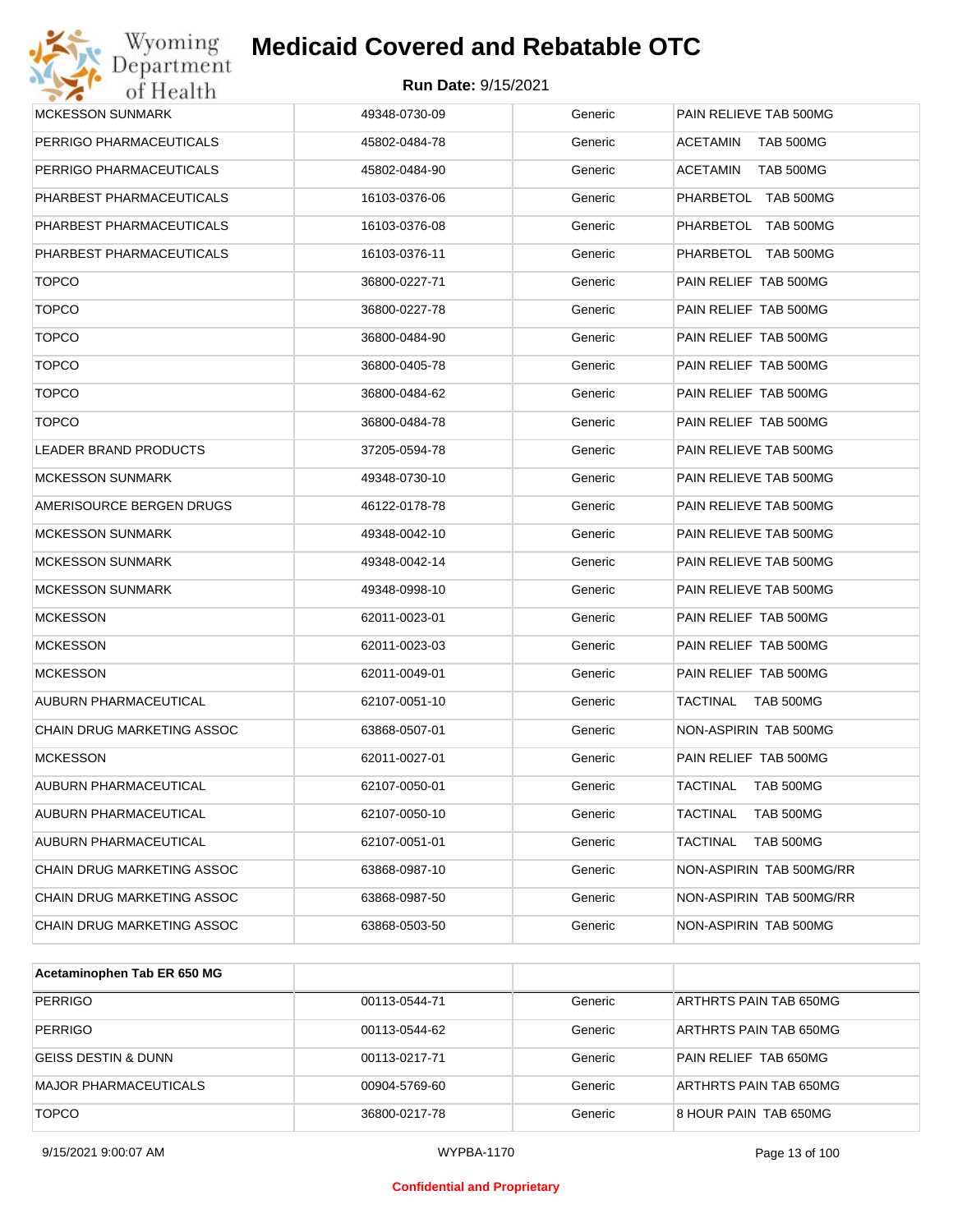

## Wyoming<br>Department<br>of Health

### **Medicaid Covered and Rebatable OTC**

| <b>TOPCO</b>                   | 36800-0966-47 | Generic | ARTHRTS PAIN TAB 650MG              |  |
|--------------------------------|---------------|---------|-------------------------------------|--|
| <b>TOPCO</b>                   | 36800-0544-62 | Generic | ARTHRTS PAIN TAB 650MG              |  |
| <b>TOPCO</b>                   | 36800-0544-78 | Generic | ARTHRTS PAIN TAB 650MG              |  |
| <b>LEADER BRAND PRODUCTS</b>   | 37205-0477-78 | Generic | 8 HOUR PAIN TAB 650MG               |  |
| AMERISOURCE BERGEN DRUGS       | 46122-0062-78 | Generic | 8HR PAIN REL TAB 650MG              |  |
| BERGEN BRUNSWIG                | 24385-0629-71 | Generic | ARTHRTS PAIN TAB 650MG              |  |
| BERGEN BRUNSWIG                | 24385-0629-78 | Generic | ARTHRTS PAIN TAB 650MG              |  |
| <b>TOPCO</b>                   | 36800-0544-71 | Generic | ARTHRTS PAIN TAB 650MG              |  |
| LEADER BRAND PRODUCTS          | 37205-0034-78 | Generic | ARTHRTS PAIN TAB 650MG              |  |
| AMERISOURCE BERGEN DRUGS       | 46122-0062-71 | Generic | 8HR PAIN REL TAB 650MG              |  |
| AMERISOURCE BERGEN DRUGS       | 46122-0170-81 | Generic | ARTHRTS PAIN TAB 650MG              |  |
| <b>MCKESSON SUNMARK</b>        | 49348-0921-09 | Generic | ARTHRTS PAIN TAB 650MG              |  |
| <b>MCKESSON SUNMARK</b>        | 49348-0921-10 | Generic | ARTHRTS PAIN TAB 650MG              |  |
| <b>MCKESSON SUNMARK</b>        | 49348-0924-09 | Generic | 8 HOUR PAIN TAB 650MG               |  |
| OHM LABS                       | 51660-0333-01 | Generic | ARTHRTS PAIN TAB 650MG              |  |
| OHM LABS                       | 51660-0333-50 | Generic | ARTHRTS PAIN TAB 650MG              |  |
| <b>MCKESSON SUNMARK</b>        | 49348-0924-10 | Generic | 8 HOUR PAIN TAB 650MG               |  |
| <b>MCKESSON</b>                | 62011-0026-01 | Generic | ARTHRTS PAIN TAB 650MG              |  |
| AMERICAN HEALTH PACKAGING      | 68084-0777-25 | Generic | ACETAMIN<br>TAB 650MG               |  |
| CHAIN DRUG MARKETING ASSOC     | 63868-0089-01 | Generic | ARTHRTS PAIN TAB 650MG              |  |
| CHAIN DRUG MARKETING ASSOC     | 63868-0089-50 | Generic | ARTHRTS PAIN TAB 650MG              |  |
| AMERICAN HEALTH PACKAGING      | 68084-0777-95 | Generic | <b>ACETAMIN</b><br><b>TAB 650MG</b> |  |
|                                |               |         |                                     |  |
| <b>Aspirin Chew Tab 81 MG</b>  |               |         |                                     |  |
| <b>GEISS DESTIN &amp; DUNN</b> | 00113-0467-68 | Generic | <b>ASPIRIN</b><br>CHW 81MG          |  |
| GEISS DESTIN & DUNN            | 00113-0274-68 | Generic | <b>ASPIRIN</b><br>CHW 81MG          |  |
| PAR PHARMACEUTICAL             | 00603-0024-36 | Generic | <b>ASPIRIN</b><br>CHW 81MG          |  |
| MAJOR PHARMACEUTICALS          | 00904-4040-73 | Generic | ASPIRIN<br>CHW 81MG                 |  |
| RUGBY LABORATORIES             | 00536-1008-36 | Generic | ASPIRIN<br>CHW 81MG                 |  |
| SELECT BRAND                   | 15127-0241-36 | Generic | SB CHILD ASA CHW 81MG               |  |
| PHARBEST PHARMACEUTICALS       | 16103-0366-05 | Generic | ASPIRIN<br>CHW 81MG                 |  |
| BERGEN BRUNSWIG                | 24385-0028-68 | Generic | <b>GNP ASPIRIN CHW 81MG</b>         |  |
| BERGEN BRUNSWIG                | 24385-0364-68 | Generic | GNP ASPIRIN CHW 81MG                |  |
| <b>TOPCO</b>                   | 36800-0467-68 | Generic | <b>ASPIRIN LOW CHW 81MG</b>         |  |
| LEADER BRAND PRODUCTS          | 37205-0708-68 | Generic | CHILD ASA CHW 81MG                  |  |
| PHARBEST PHARMACEUTICALS       | 16103-0366-11 | Generic | <b>ASPIRIN</b><br>CHW 81MG          |  |
| <b>BERGEN BRUNSWIG</b>         | 24385-0278-68 | Generic | GNP ASPIRIN CHW 81MG                |  |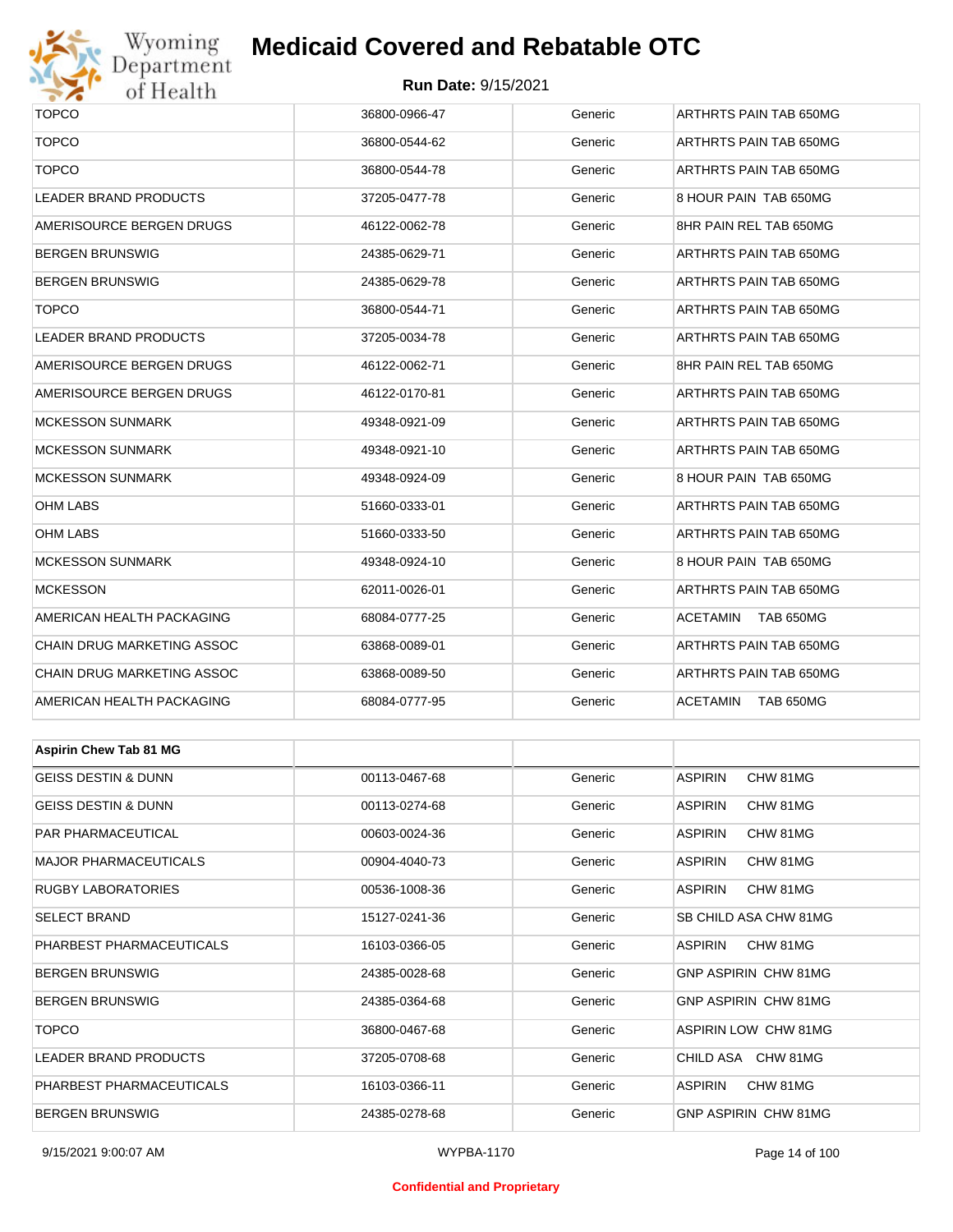#### **Run Date:** 9/15/2021

| Wyoming<br>Department        | <b>Medicaid Covered and Rebatable OTC</b> |         |                             |
|------------------------------|-------------------------------------------|---------|-----------------------------|
| of Health                    |                                           |         |                             |
| <b>MAJOR PHARMACEUTICALS</b> | 00904-6288-89                             | Generic | <b>ASPIRIN LOW CHW 81MG</b> |
| <b>LEADER BRAND PRODUCTS</b> | 37205-0467-68                             | Generic | CHILD ASA CHW 81MG          |
| <b>MCKESSON SUNMARK</b>      | 49348-0757-07                             | Generic | SM ASPIRIN CHW 81MG         |
| <b>TOPCO</b>                 | 36800-0274-68                             | Generic | ASPIRIN LOW CHW 81MG        |
| <b>TOPCO</b>                 | 36800-0259-68                             | Generic | <b>ASPIRIN</b><br>CHW 81MG  |
| <b>MCKESSON SUNMARK</b>      | 49348-0191-07                             | Generic | SM CHILD ASA CHW 81MG       |
| <b>TIME-CAP LABS</b>         | 49483-0334-63                             | Generic | <b>ASPIRIN LOW CHW 81MG</b> |
| <b>LEADER BRAND PRODUCTS</b> | 37205-0369-68                             | Generic | <b>ASPIRIN</b><br>CHW 81MG  |
| <b>MCKESSON SUNMARK</b>      | 49348-0498-07                             | Generic | SM ASPIRIN CHW 81MG         |
| <b>MCKESSON</b>              | 62011-0021-01                             | Generic | HM ASPIRIN CHW 81MG         |
| <b>MCKESSON</b>              | 62011-0212-01                             | Generic | HM ASPIRIN CHW 81MG         |
| <b>MCKESSON</b>              | 62011-0028-01                             | Generic | HM ASPIRIN CHW 81MG         |
| AUBURN PHARMACEUTICAL        | 62107-0026-36                             | Generic | CHILD ASA LS CHW 81MG       |

| <b>Aspirin Suppos 300 MG</b> |               |         |         |           |
|------------------------------|---------------|---------|---------|-----------|
| PADAGIS                      | 00574-7034-12 | Generic | ASPIRIN | SUP 300MG |

| <b>Aspirin Suppos 600 MG</b> |               |         |                |           |
|------------------------------|---------------|---------|----------------|-----------|
| PADAGIS                      | 00574-7036-12 | Generic | <b>ASPIRIN</b> | SUP 600MG |

| Aspirin Tab 325 MG             |               |         |                                    |
|--------------------------------|---------------|---------|------------------------------------|
| <b>RUGBY LABORATORIES</b>      | 00536-1053-01 | Generic | <b>ASPIRIN</b><br><b>TAB 325MG</b> |
| <b>GEISS DESTIN &amp; DUNN</b> | 00113-0416-78 | Generic | <b>ASPIRIN</b><br><b>TAB 325MG</b> |
| <b>GEISS DESTIN &amp; DUNN</b> | 00113-0416-87 | Generic | <b>ASPIRIN</b><br><b>TAB 325MG</b> |
| <b>GEISS DESTIN &amp; DUNN</b> | 00113-0416-90 | Generic | <b>ASPIRIN</b><br><b>TAB 325MG</b> |
| <b>RUGBY LABORATORIES</b>      | 00536-1054-29 | Generic | <b>ASPIRIN</b><br><b>TAB 325MG</b> |
| <b>MAJOR PHARMACEUTICALS</b>   | 00904-2009-40 | Generic | <b>ASPIRIN</b><br><b>TAB 325MG</b> |
| <b>RUGBY LABORATORIES</b>      | 00536-3305-10 | Generic | <b>ASPIRIN</b><br><b>TAB 325MG</b> |
| <b>RUGBY LABORATORIES</b>      | 00536-1053-05 | Generic | <b>ASPIRIN</b><br><b>TAB 325MG</b> |
| <b>RUGBY LABORATORIES</b>      | 00536-3305-01 | Generic | <b>TAB 325MG</b><br><b>ASPIRIN</b> |
| <b>MAJOR PHARMACEUTICALS</b>   | 00904-2009-60 | Generic | <b>ASPIRIN</b><br><b>TAB 325MG</b> |
| <b>SELECT BRAND</b>            | 15127-0738-01 | Generic | SB ASPIRIN TAB 325MG               |
| PHARBEST PHARMACEUTICALS       | 16103-0365-11 | Generic | <b>ASPIRIN</b><br><b>TAB 325MG</b> |
| <b>SELECT BRAND</b>            | 15127-0738-05 | Generic | SB ASPIRIN TAB 325MG               |
| <b>SELECT BRAND</b>            | 15127-0738-10 | Generic | SB ASPIRIN TAB 325MG               |
| <b>SELECT BRAND</b>            | 15127-0738-21 | Generic | SB ASPIRIN TAB 325MG               |
| <b>MCKESSON SUNMARK</b>        | 49348-0001-23 | Generic | SM ASPIRIN TAB 325MG               |

#### **Confidential and Proprietary**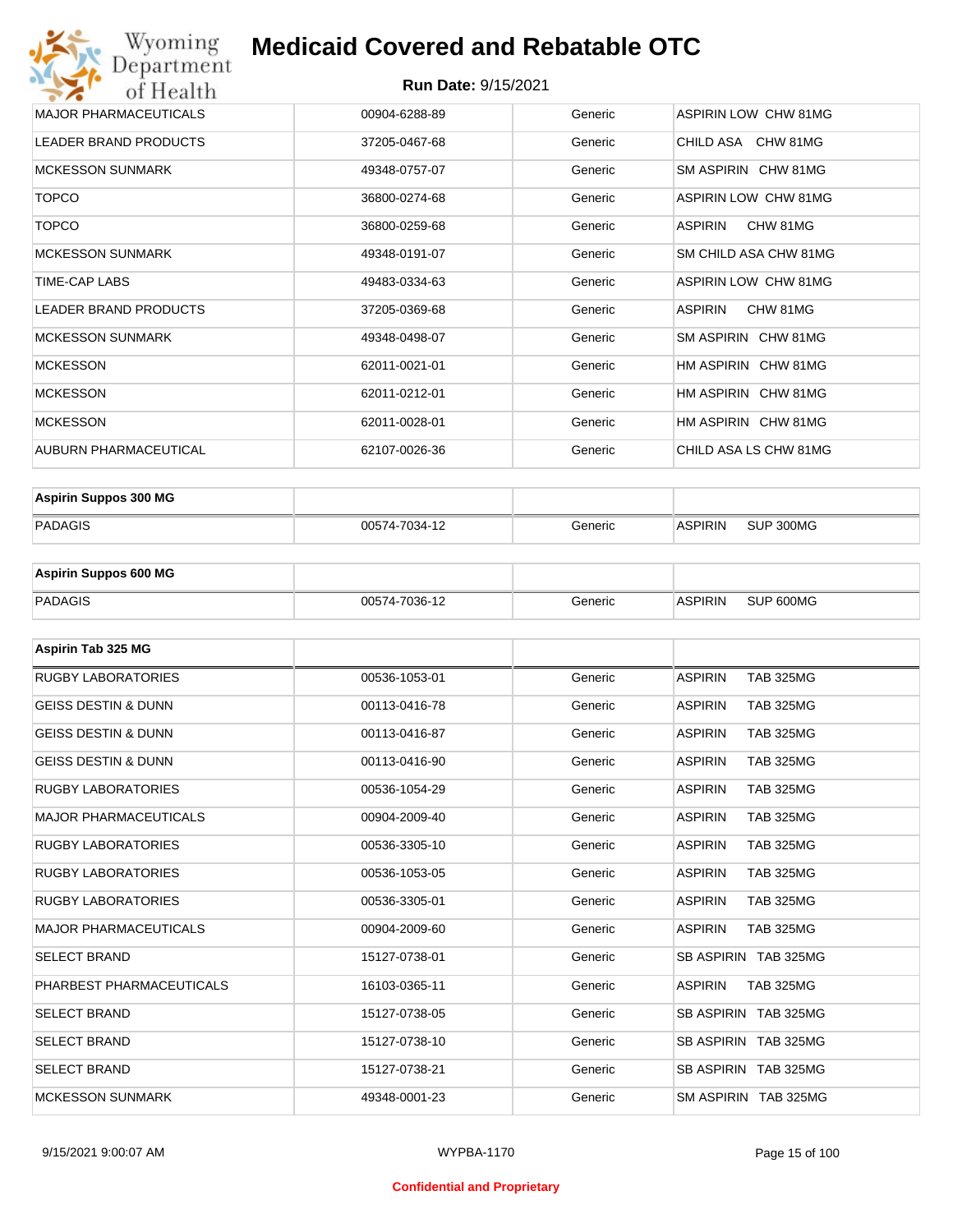| Wyoming<br>Department             | <b>Medicaid Covered and Rebatable OTC</b> |         |                                       |  |  |
|-----------------------------------|-------------------------------------------|---------|---------------------------------------|--|--|
| of Health                         | <b>Run Date: 9/15/2021</b>                |         |                                       |  |  |
| PHARBEST PHARMACEUTICALS          | 16103-0365-08                             | Generic | <b>ASPIRIN</b><br>TAB 325MG           |  |  |
| <b>MCKESSON SUNMARK</b>           | 49348-0001-14                             | Generic | <b>TAB 325MG</b><br><b>SM ASPIRIN</b> |  |  |
| <b>MCKESSON SUNMARK</b>           | 49348-0001-10                             | Generic | <b>SM ASPIRIN</b><br><b>TAB 325MG</b> |  |  |
| TIME-CAP LABS                     | 49483-0011-10                             | Generic | <b>ASPIRIN</b><br><b>TAB 325MG</b>    |  |  |
| <b>MCKESSON</b>                   | 62011-0020-01                             | Generic | HM ASPIRIN<br><b>TAB 325MG</b>        |  |  |
| <b>CHAIN DRUG MARKETING ASSOC</b> | 63868-0352-03                             | Generic | <b>QC ASPIRIN</b><br><b>TAB 325MG</b> |  |  |
| CHAIN DRUG MARKETING ASSOC        | 63868-0352-10                             | Generic | OC ASPIRIN<br>TAB 325MG               |  |  |

| Aspirin Tab Delayed Release 325 MG |               |         |                                |
|------------------------------------|---------------|---------|--------------------------------|
| <b>MAJOR PHARMACEUTICALS</b>       | 00904-2011-59 | Generic | <b>ASPIRIN</b><br>TAB 325MG EC |
| <b>MAJOR PHARMACEUTICALS</b>       | 00904-2013-60 | Generic | <b>ASPIRIN</b><br>TAB 325MG EC |
| PAR PHARMACEUTICAL                 | 00603-0168-21 | Generic | TAB 325MG EC<br><b>ASPIRIN</b> |
| <b>MAJOR PHARMACEUTICALS</b>       | 00904-2013-80 | Generic | <b>ASPIRIN</b><br>TAB 325MG EC |
| <b>RUGBY LABORATORIES</b>          | 00536-3313-01 | Generic | <b>ASPIRIN</b><br>TAB 325MG EC |
| <b>RUGBY LABORATORIES</b>          | 00536-3313-10 | Generic | <b>ASPIRIN</b><br>TAB 325MG EC |
| <b>MAJOR PHARMACEUTICALS</b>       | 00904-2013-72 | Generic | <b>ASPIRIN</b><br>TAB 325MG EC |
| PAR PHARMACEUTICAL                 | 00603-0169-21 | Generic | <b>ASPIRIN</b><br>TAB 325MG EC |
| PAR PHARMACEUTICAL                 | 00603-0169-32 | Generic | <b>ASPIRIN</b><br>TAB 325MG EC |
| PHARBEST PHARMACEUTICALS           | 16103-0357-11 | Generic | <b>ASPIRIN</b><br>TAB 325MG EC |
| PHARBEST PHARMACEUTICALS           | 16103-0357-08 | Generic | <b>ASPIRIN</b><br>TAB 325MG EC |
| <b>BERGEN BRUNSWIG</b>             | 24385-0429-02 | Generic | GNP ASPIRIN TAB 325MG EC       |
| <b>BERGEN BRUNSWIG</b>             | 24385-0429-90 | Generic | GNP ASPIRIN TAB 325MG EC       |
| <b>TOPCO</b>                       | 36800-0429-02 | Generic | <b>ASPIRIN</b><br>TAB 325MG EC |
| <b>LEADER BRAND PRODUCTS</b>       | 37205-0429-96 | Generic | <b>ASPIRIN</b><br>TAB 325MG EC |
| <b>MCKESSON SUNMARK</b>            | 49348-0937-82 | Generic | SM ASPIRIN TAB 325MG EC        |
| TIME-CAP LABS                      | 49483-0331-01 | Generic | <b>ASPIRIN</b><br>TAB 325MG EC |
| <b>LEADER BRAND PRODUCTS</b>       | 37205-0429-87 | Generic | <b>ASPIRIN</b><br>TAB 325MG EC |
| <b>WAL-MART</b>                    | 50844-0227-12 | Generic | EQ ASPIRIN TAB 325MG EC        |
| <b>MCKESSON SUNMARK</b>            | 49348-0937-14 | Generic | SM ASPIRIN TAB 325MG EC        |
| <b>TIME-CAP LABS</b>               | 49483-0331-10 | Generic | <b>ASPIRIN</b><br>TAB 325MG EC |
| <b>MCKESSON</b>                    | 62011-0040-01 | Generic | <b>ASPIRIN</b><br>TAB 325MG EC |
| AUBURN PHARMACEUTICAL              | 62107-0028-32 | Generic | <b>ECPIRIN</b><br>TAB 325MG EC |
| <b>SKY PACKAGING</b>               | 63739-0523-01 | Generic | <b>ASPIRIN</b><br>TAB 325MG EC |
| <b>AUBURN PHARMACEUTICAL</b>       | 62107-0028-01 | Generic | <b>ECPIRIN</b><br>TAB 325MG EC |
|                                    |               |         |                                |

| Aspirin Tab Delayed Release 81 MG |               |         |                         |
|-----------------------------------|---------------|---------|-------------------------|
| <b>PAR PHARMACEUTICAL</b>         | 00603-0026-22 | Beneric | ASPIRIN LOW TAB 81MG EC |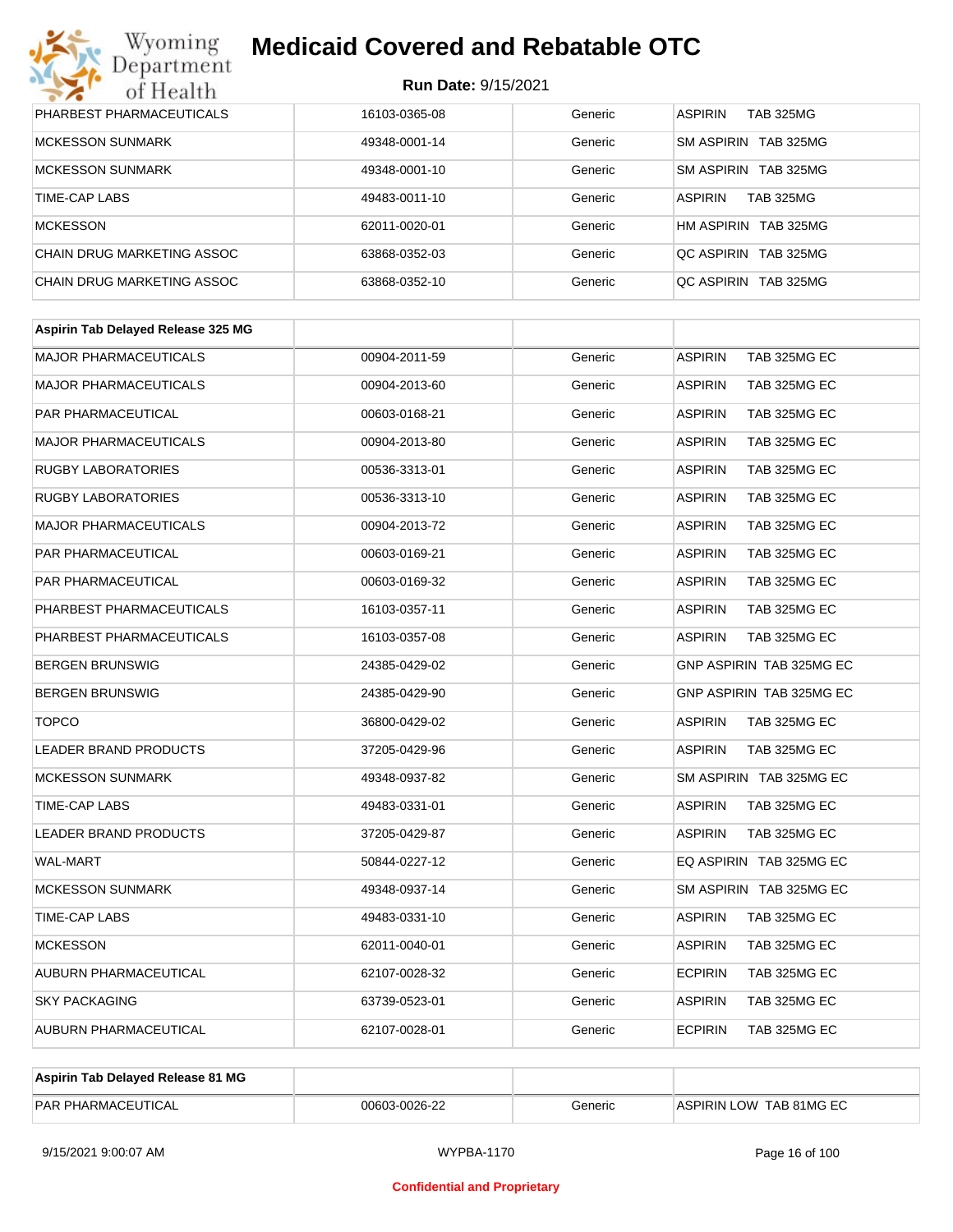# Wyoming<br>Department<br>of Health

## **Medicaid Covered and Rebatable OTC**

| PAR PHARMACEUTICAL           | 00603-0026-32 | Generic | ASPIRIN LOW TAB 81MG EC       |
|------------------------------|---------------|---------|-------------------------------|
| RUGBY LABORATORIES           | 00536-1004-10 | Generic | TAB 81MG EC<br><b>ASPIRIN</b> |
| RUGBY LABORATORIES           | 00536-1004-41 | Generic | <b>ASPIRIN</b><br>TAB 81MG EC |
| SELECT BRAND                 | 15127-0228-65 | Generic | <b>ASPIRIN</b><br>TAB 81MG EC |
| <b>SELECT BRAND</b>          | 15127-0228-94 | Generic | ASPIRIN LOW TAB 81MG EC       |
| MAJOR PHARMACEUTICALS        | 00904-7704-18 | Generic | ASPIR-LOW TAB 81MG EC         |
| <b>MAJOR PHARMACEUTICALS</b> | 00904-7704-70 | Generic | ASPIR-LOW TAB 81MG EC         |
| <b>MAJOR PHARMACEUTICALS</b> | 00904-7704-80 | Generic | ASPIR-LOW TAB 81MG EC         |
| AMERISOURCE BERGEN DRUGS     | 46122-0180-76 | Generic | ASPIRIN LOW TAB 81MG EC       |
| AMERISOURCE BERGEN DRUGS     | 46122-0182-48 | Generic | GNP ASPIRIN TAB 81MG EC       |
| PHARBEST PHARMACEUTICALS     | 16103-0356-09 | Generic | <b>ASPIRIN</b><br>TAB 81MG EC |
| PHARBEST PHARMACEUTICALS     | 16103-0356-11 | Generic | <b>ASPIRIN</b><br>TAB 81MG EC |
| <b>TOPCO</b>                 | 36800-0277-48 | Generic | ASPIRIN LOW TAB 81MG EC       |
| AMERISOURCE BERGEN DRUGS     | 46122-0180-87 | Generic | ASPIRIN LOW TAB 81MG EC       |
| TIME-CAP LABS                | 49483-0387-12 | Generic | ASPIRIN LOW TAB 81MG EC       |
| <b>MCKESSON SUNMARK</b>      | 49348-0980-15 | Generic | SM ASPIRIN TAB 81MG EC        |
| MCKESSON SUNMARK             | 49348-0980-23 | Generic | SM ASPIRIN TAB 81MG EC        |
| <b>MCKESSON SUNMARK</b>      | 49348-0980-53 | Generic | SM ASPIRIN TAB 81MG EC        |
| <b>MCKESSON SUNMARK</b>      | 49348-0981-15 | Generic | SM ASPIRIN TAB 81MG EC        |
| TIME-CAP LABS                | 49483-0387-10 | Generic | ASPIRIN LOW TAB 81MG EC       |
| <b>MCKESSON</b>              | 62011-0003-01 | Generic | ASPIRIN LOW TAB 81MG EC       |
| <b>MCKESSON</b>              | 62011-0019-01 | Generic | ASPIRIN LOW TAB 81MG EC       |
| <b>SKY PACKAGING</b>         | 63739-0522-01 | Generic | ASPIRIN<br>TAB 81MG EC        |
| <b>SKY PACKAGING</b>         | 63739-0522-10 | Generic | <b>ASPIRIN</b><br>TAB 81MG EC |
| AUBURN PHARMACEUTICAL        | 62107-0027-26 | Generic | ASPIRIN 81 TAB 81MG EC        |
| AUBURN PHARMACEUTICAL        | 62107-0027-32 | Generic | ASPIRIN 81 TAB 81MG EC        |
|                              |               |         |                               |

| Magnesium Salicylate Tab 500 MG |               |         |                              |
|---------------------------------|---------------|---------|------------------------------|
| <b>SELECT BRAND</b>             | 15127-0448-24 | Generic | <b>SB BACKACHE TAB 500MG</b> |
| <b>ANTACIDS</b>                 |               |         |                              |

| Alum & Mag Hydroxide-Simethicone Chew<br>Tab 200-200-25 MG |               |         |                        |
|------------------------------------------------------------|---------------|---------|------------------------|
| MAJOR PHARMACEUTICALS                                      | 00904-0478-60 | Generic | MINTOX PLUS CHW        |
| RUGBY LABORATORIES                                         | 00536-1011-01 | Generic | <b>CHW</b><br>ALMACONE |

| Alum & Mag Hydroxide-Simethicone Susp<br>200-200-20 MG/5ML |               |         |                          |
|------------------------------------------------------------|---------------|---------|--------------------------|
| PERRIGO                                                    | 00113-0357-40 | Generic | ANTACID PLUS SUS GAS REL |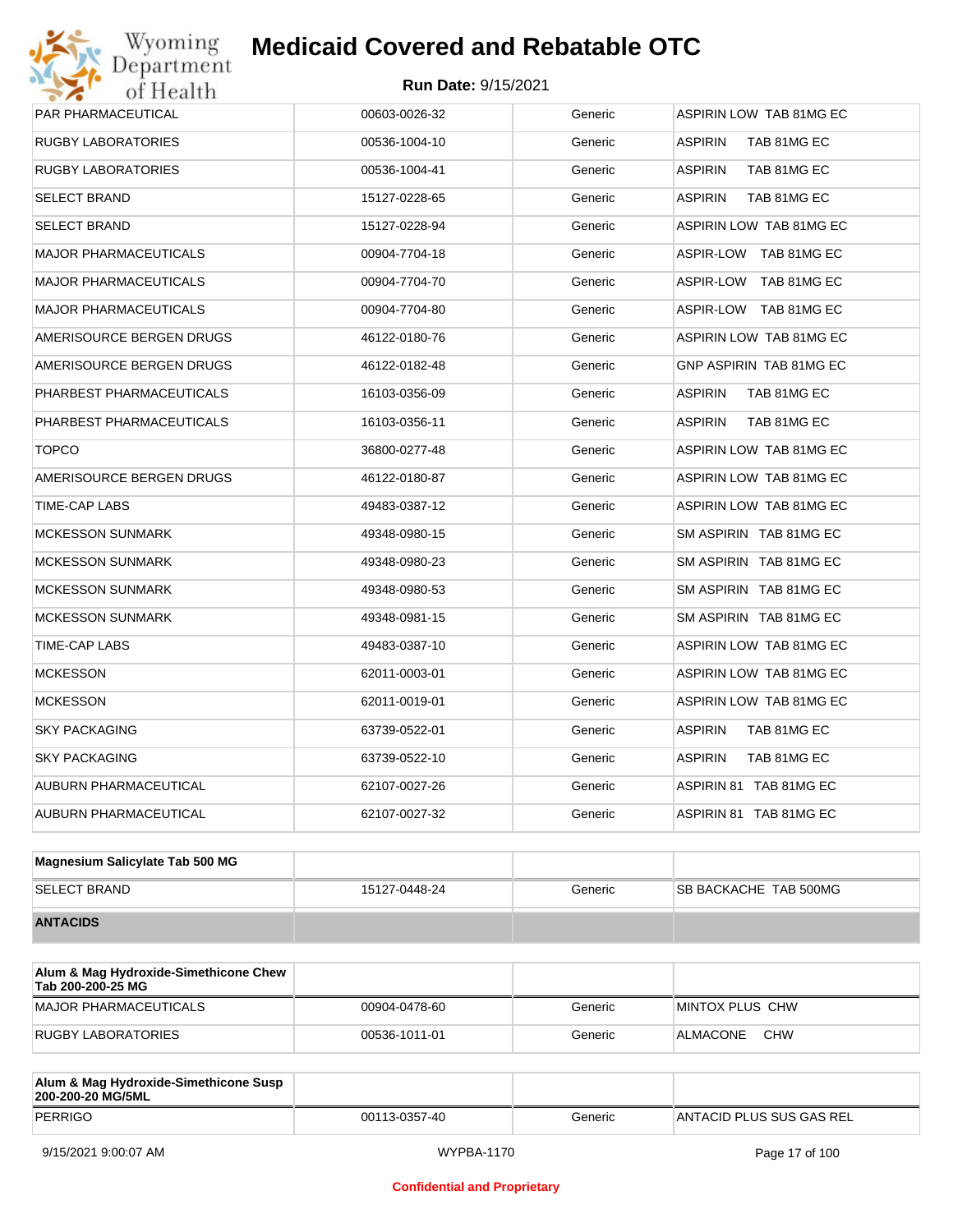

| <b>PERRIGO</b>                    | 00113-0851-40 | Generic | <b>ANTACID</b><br><b>SUS</b>    |
|-----------------------------------|---------------|---------|---------------------------------|
| PHARMACEUTICAL ASSOCIATES         | 00121-1761-30 | Generic | MAG-AL PLUS LIQ                 |
| <b>RUGBY LABORATORIES</b>         | 00536-0025-83 | Generic | <b>ALMACONE</b><br><b>SUS</b>   |
| <b>RUGBY LABORATORIES</b>         | 00536-1945-83 | Generic | <b>SUS</b><br><b>RULOX</b>      |
| MAJOR PHARMACEUTICALS             | 00904-5721-14 | Generic | <b>SUS</b><br><b>MINTOX</b>     |
| <b>MAJOR PHARMACEUTICALS</b>      | 00904-0004-14 | Generic | <b>SUS</b><br>MI-ACID           |
| <b>TOPCO</b>                      | 36800-0357-40 | Generic | ANTACID PLUS SUS GAS REL        |
| <b>BERGEN BRUNSWIG</b>            | 24385-0357-40 | Generic | <b>GNP MASANTI SUS REG ST</b>   |
| <b>TOPCO</b>                      | 36800-0851-40 | Generic | <b>ANTACID FAST SUS RELIEF</b>  |
| <b>BERGEN BRUNSWIG</b>            | 24385-0356-40 | Generic | <b>GNP ANTACID SUS ANTI-GAS</b> |
| <b>MCKESSON SUNMARK</b>           | 49348-0019-39 | Generic | SM ANTACID/ SUS ANTIGAS         |
| <b>SELECT BRAND</b>               | 15127-0883-52 | Generic | SB ANTACID/ SUS ANTIGAS         |
| <b>LEADER BRAND PRODUCTS</b>      | 37205-0314-40 | Generic | <b>ANTACID</b><br>SUS REG ST    |
| <b>MCKESSON SUNMARK</b>           | 49348-0020-39 | Generic | SM ANTACID SUS ANTI-GAS         |
| <b>LEADER BRAND PRODUCTS</b>      | 37205-0530-40 | Generic | ANTACID FAST SUS ACTING         |
| <b>CHAIN DRUG MARKETING ASSOC</b> | 63868-0694-57 | Generic | QC ANTACID SUS                  |
| CHAIN DRUG MARKETING ASSOC        | 63868-0712-57 | Generic | QC ANTACID SUS ANTI-GAS         |
| <b>MCKESSON</b>                   | 62011-0147-01 | Generic | HM ANTACID SUS ANTI-GAS         |
| <b>MCKESSON</b>                   | 62011-0148-01 | Generic | HM ANTACID SUS ANTI-GAS         |

| Alum & Mag Hydroxide-Simethicone Susp<br>400-400-40 MG/5ML |               |         |                                     |
|------------------------------------------------------------|---------------|---------|-------------------------------------|
| <b>MAJOR PHARMACEUTICALS</b>                               | 00904-0005-14 | Generic | MI-ACID<br><b>SUS MAX ST</b>        |
| PERRIGO                                                    | 00113-0588-40 | Generic | <b>SUS ANTI-GAS</b><br>ANTACID      |
| <b>GEISS DESTIN &amp; DUNN</b>                             | 00113-0340-40 | Generic | <b>ANTACID PLUS SUS GAS REL</b>     |
| PHARMACEUTICAL ASSOCIATES                                  | 00121-1762-30 | Generic | MAG-AL PLUS LIO XS                  |
| <b>RUGBY LABORATORIES</b>                                  | 00536-0015-83 | Generic | ALMACONE DBL SUS STRENGTH           |
| <b>MAJOR PHARMACEUTICALS</b>                               | 00904-5725-14 | Generic | <b>MINTOX</b><br><b>SUS MAX ST</b>  |
| <b>BERGEN BRUNSWIG</b>                                     | 24385-0340-40 | Generic | <b>GNP MASANTI SUS MAX ST</b>       |
| <b>BERGEN BRUNSWIG</b>                                     | 24385-0362-40 | Generic | <b>GNP ANTACID SUS CHERRY</b>       |
| <b>LEADER BRAND PRODUCTS</b>                               | 37205-0536-40 | Generic | <b>ANTACID</b><br><b>SUS MAX ST</b> |
| <b>SELECT BRAND</b>                                        | 15127-0745-52 | Generic | ANTACID/ANTI SUS - GAS DS           |
| <b>TOPCO</b>                                               | 36800-0340-40 | Generic | ANTACID PLUS SUS ANTI-GAS           |
| <b>TOPCO</b>                                               | 36800-0588-40 | Generic | <b>ANTACID</b><br><b>SUS MAX ST</b> |
| <b>LEADER BRAND PRODUCTS</b>                               | 37205-0535-40 | Generic | <b>ANTACID</b><br><b>SUS MAX ST</b> |
| <b>MCKESSON</b>                                            | 62011-0122-01 | Generic | ADVANCED<br><b>SUS ANTACID</b>      |
| <b>MCKESSON</b>                                            | 62011-0149-01 | Generic | HM ANTACID SUS ANTI-GAS             |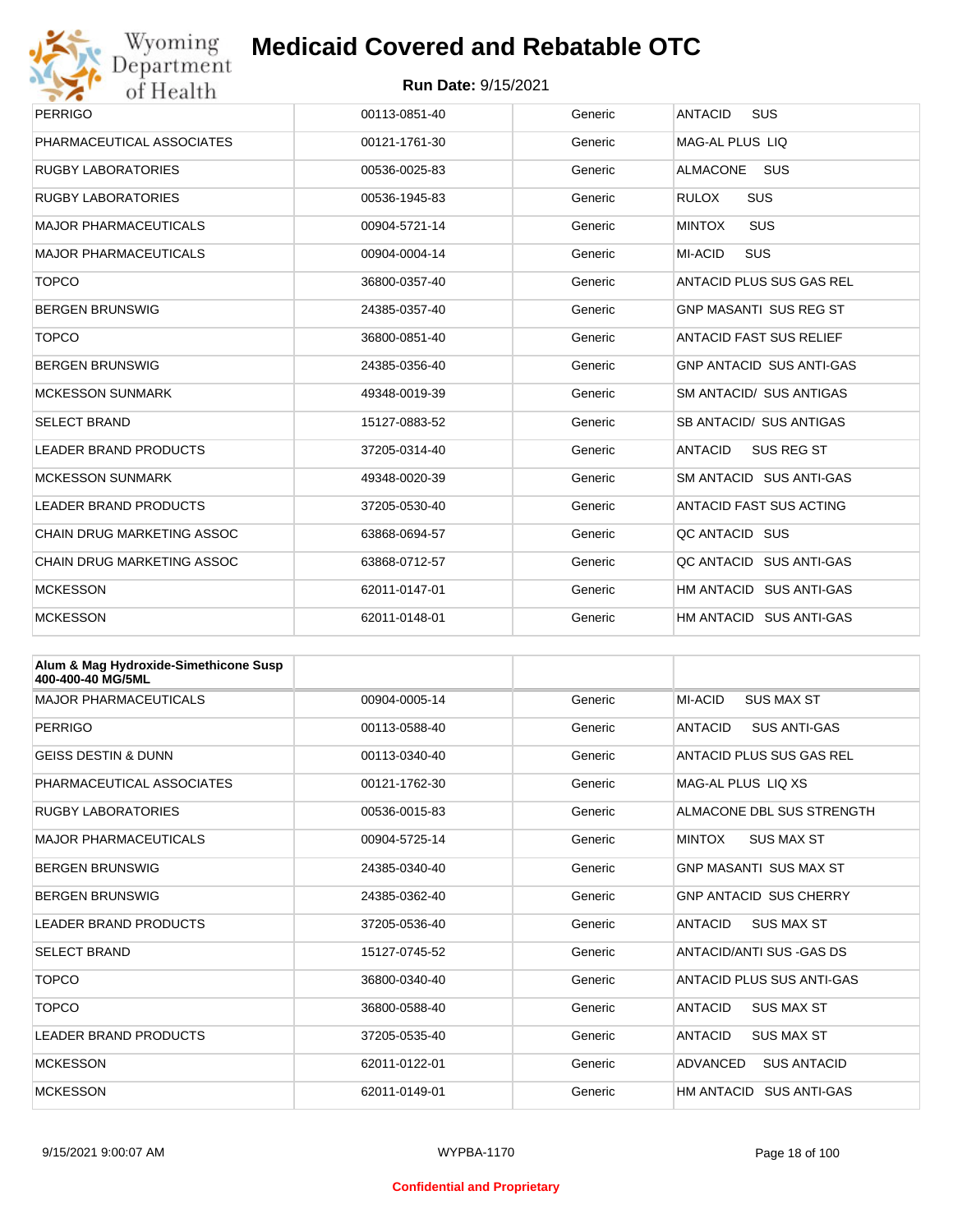

| Aluminum & Magnesium Hydroxides Susp<br>200-200 MG/5ML          |               |              |                                      |
|-----------------------------------------------------------------|---------------|--------------|--------------------------------------|
| PHARMACEUTICAL ASSOCIATES                                       | 00121-1760-30 | <b>Brand</b> | MAG-AL<br>LIQ.                       |
| Aluminum Hydroxide Gel Susp 320                                 |               |              |                                      |
| MG/5ML                                                          |               |              |                                      |
| <b>RUGBY LABORATORIES</b>                                       | 00536-0091-85 | Generic      | ALUM HYDROX SUS 320/5ML              |
| Aluminum Hydroxide-Magnesium<br>Carbonate Chew Tab 160-105 MG   |               |              |                                      |
| GLAXO CONSUMER HEALTHCARE L.P.                                  | 00135-0098-26 | <b>Brand</b> | <b>GAVISCON</b><br>CHW EX-STR        |
| GLAXO CONSUMER HEALTHCARE L.P.                                  | 00135-0430-03 | <b>Brand</b> | <b>GAVISCON</b><br><b>CHW EX-STR</b> |
| <b>MAJOR PHARMACEUTICALS</b>                                    | 00904-5365-60 | Generic      | <b>ACID GONE</b><br><b>CHW</b>       |
| AMERISOURCE BERGEN DRUGS                                        | 46122-0150-78 | Generic      | GNP ANTACID CHW 160-105              |
|                                                                 |               |              |                                      |
| Aluminum Hydroxide-Magnesium<br>Carbonate Susp 508-475 MG/10ML  |               |              |                                      |
| GLAXO CONSUMER HEALTHCARE L.P.                                  | 00135-0095-41 | <b>Brand</b> | <b>GAVISCON</b><br><b>SUS</b>        |
|                                                                 |               |              |                                      |
| Aluminum Hydroxide-Magnesium<br>Carbonate Susp 95-358 MG/15ML   |               |              |                                      |
| <b>MAJOR PHARMACEUTICALS</b>                                    | 00904-7727-14 | Generic      | <b>SUS</b><br><b>ACID GONE</b>       |
| <b>GLAXO CONSUMER HEALTHCARE L.P.</b>                           | 00135-0094-41 | <b>Brand</b> | <b>GAVISCON</b><br><b>SUS</b>        |
|                                                                 |               |              |                                      |
| Aluminum Hydroxide-Magnesium<br>Trisilicate Chew Tab 80-14.2 MG |               |              |                                      |
| GLAXO CONSUMER HEALTHCARE L.P.                                  | 00135-0096-26 | <b>Brand</b> | <b>GAVISCON</b><br><b>CHW</b>        |
|                                                                 |               |              |                                      |
| <b>Calcium Carbonate (Antacid) Chew Tab</b><br>1000 MG          |               |              |                                      |
| <b>GLAXO CONSUMER HEALTHCARE L.P.</b>                           | 00135-0118-14 | <b>Brand</b> | TUMS ULTRA CHW 1000MG                |
| <b>GLAXO CONSUMER HEALTHCARE L.P.</b>                           | 00135-0118-83 | <b>Brand</b> | TUMS ULTRA CHW 1000MG                |
| GLAXO CONSUMER HEALTHCARE L.P.                                  | 00135-0180-02 | Brand        | TUMS ULTRA CHW 1000MG                |
| GLAXO CONSUMER HEALTHCARE L.P.                                  | 00135-0181-14 | <b>Brand</b> | TUMS ULTRA CHW 1000MG                |
| <b>PERRIGO</b>                                                  | 00113-0595-23 | Generic      | CAL ANTACID CHW 1000MG               |
| GLAXO CONSUMER HEALTHCARE L.P.                                  | 00135-0181-05 | <b>Brand</b> | TUMS ULTRA CHW 1000MG                |
| GLAXO CONSUMER HEALTHCARE L.P.                                  | 00135-0180-14 | <b>Brand</b> | TUMS ULTRA CHW 1000MG                |
| GLAXO CONSUMER HEALTHCARE L.P.                                  | 00135-0181-01 | Brand        | TUMS ULTRA CHW 1000MG                |
| GLAXO CONSUMER HEALTHCARE L.P.                                  | 00135-0181-02 | <b>Brand</b> | TUMS ULTRA CHW 1000MG                |
| GLAXO CONSUMER HEALTHCARE L.P.                                  | 00135-0181-03 | Brand        | TUMS ULTRA CHW 1000MG                |
| GLAXO CONSUMER HEALTHCARE L.P.                                  | 00135-0228-01 | <b>Brand</b> | TUMS ULTRA CHW 1000MG                |
| LEADER BRAND PRODUCTS                                           | 37205-0333-69 | Generic      | CAL ANTACID CHW 1000MG               |
| <b>TOPCO</b>                                                    | 36800-0595-23 | Generic      | CALC ANTACID CHW 1000MG              |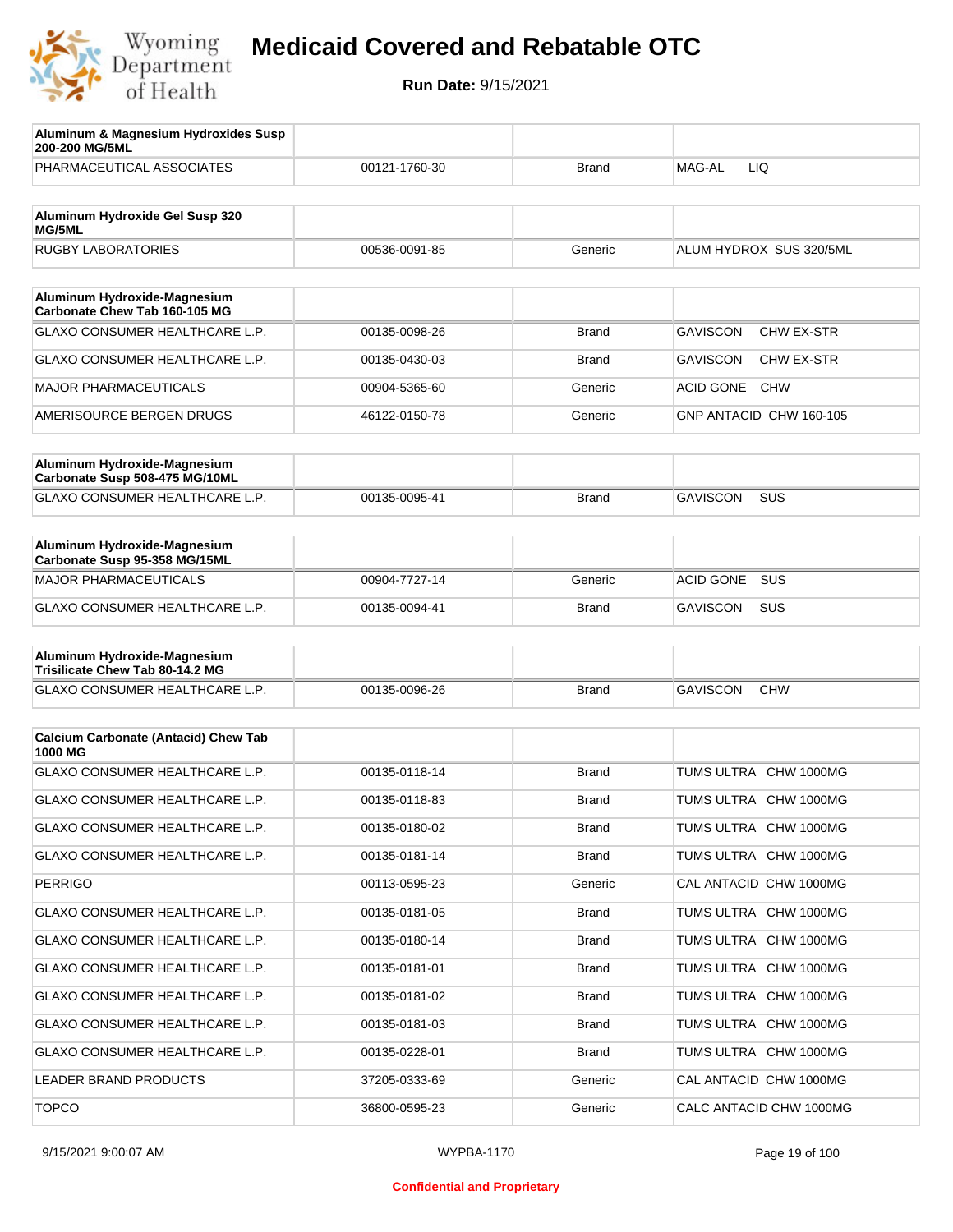

**Run Date:** 9/15/2021

| <b>MCKESSON SUNMARK</b>                                            | 49348-0959-16 | Generic      | SM ANTACID CHW 1000MG       |
|--------------------------------------------------------------------|---------------|--------------|-----------------------------|
| <b>Calcium Carbonate (Antacid) Chew Tab</b><br>1177 MG (471 MG Ca) |               |              |                             |
| GLAXO CONSUMER HEALTHCARE L.P.                                     | 00135-0560-01 | Brand        | TUMS CHW DEL CHW 1177MG     |
| <b>Calcium Carbonate (Antacid) Chew Tab</b><br>500 MG              |               |              |                             |
| <b>PERRIGO</b>                                                     | 00113-0485-47 | Generic      | <b>ANTACID</b><br>CHW 500MG |
| <b>GLAXO CONSUMER HEALTHCARE L.P.</b>                              | 00135-0070-48 | <b>Brand</b> | TUMS<br>CHW 500MG           |
| GLAXO CONSUMER HEALTHCARE L.P.                                     | 00135-0071-27 | <b>Brand</b> | CHW 500MG<br>TUMS           |
| GLAXO CONSUMER HEALTHCARE L.P.                                     | 00135-0071-48 | <b>Brand</b> | CHW 500MG<br>TUMS           |
| GLAXO CONSUMER HEALTHCARE L.P.                                     | 00135-0522-03 | Generic      | TUMS FRESHER CHW 500MG      |
| <b>GLAXO CONSUMER HEALTHCARE L.P.</b>                              | 00135-0070-27 | <b>Brand</b> | TUMS<br>CHW 500MG           |
| <b>GLAXO CONSUMER HEALTHCARE L.P.</b>                              | 00135-0070-03 | <b>Brand</b> | CHW 500MG<br>TUMS           |
| <b>PERRIGO</b>                                                     | 00113-0478-47 | Generic      | CALC ANTACID CHW 500MG      |
| <b>MAJOR PHARMACEUTICALS</b>                                       | 00904-1257-92 | Generic      | CALC ANTACID CHW 500MG      |
| <b>RUGBY LABORATORIES</b>                                          | 00536-1007-15 | Generic      | CAL-GEST<br>CHW 500MG       |
| <b>RUGBY LABORATORIES</b>                                          | 00536-1048-15 | Generic      | <b>ANTACID</b><br>CHW 500MG |
| <b>MAJOR PHARMACEUTICALS</b>                                       | 00904-6412-92 | Generic      | CALC ANTACID CHW 500MG      |
| <b>SELECT BRAND</b>                                                | 15127-0211-24 | Generic      | ANTACID<br>CHW 500MG        |
| <b>SELECT BRAND</b>                                                | 15127-0210-24 | Generic      | CHW 500MG<br>ANTACID        |
| LEADER BRAND PRODUCTS                                              | 37205-0200-47 | Generic      | ANTACID<br>CHW 500MG        |
| LEADER BRAND PRODUCTS                                              | 37205-0210-47 | Generic      | CHW 500MG<br>ANTACID        |
| <b>TOPCO</b>                                                       | 36800-0485-47 | Generic      | CALC ANTACID CHW 500MG      |
| <b>TOPCO</b>                                                       | 36800-0478-47 | Generic      | <b>ANTACID</b><br>CHW 500MG |
| <b>MCKESSON SUNMARK</b>                                            | 49348-0958-21 | Generic      | CALC ANTACID CHW 500MG      |
| MCKESSON SUNMARK                                                   | 49348-0957-21 | Generic      | CALC ANTACID CHW 500MG      |
| <b>MCKESSON</b>                                                    | 62011-0132-01 | Generic      | CALC ANTACID CHW 500MG      |
|                                                                    |               |              |                             |
| <b>Calcium Carbonate (Antacid) Chew Tab</b><br>750 MG              |               |              |                             |
| GLAXO CONSUMER HEALTHCARE L.P.                                     | 00135-0074-07 | <b>Brand</b> | TUMS EXTRA CHW 750MG        |
|                                                                    |               |              |                             |

GLAXO CONSUMER HEALTHCARE L.P.  $\begin{array}{ccc} 0.0135-0.074-22 \end{array}$  Brand TUMS EXTRA CHW 750MG GLAXO CONSUMER HEALTHCARE L.P. 00135-0140-03 Brand TUMS E-X CHW 750MG GLAXO CONSUMER HEALTHCARE L.P. 00135-0178-02 Brand TUMS E-X CHW 750MG GLAXO CONSUMER HEALTHCARE L.P.  $\begin{array}{ccc} 0.0135-0178-03 & \text{Brand} \end{array}$  Brand TUMS E-X CHW 750MG GLAXO CONSUMER HEALTHCARE L.P.  $\qquad 00135-0178-08$  Brand TUMS E-X CHW 750MG GLAXO CONSUMER HEALTHCARE L.P. 00135-0245-02 Generic TUMS SMOOTHI CHW 750MG GLAXO CONSUMER HEALTHCARE L.P. 00135-0246-01 Brand TUMS SMOOTHI CHW 750MG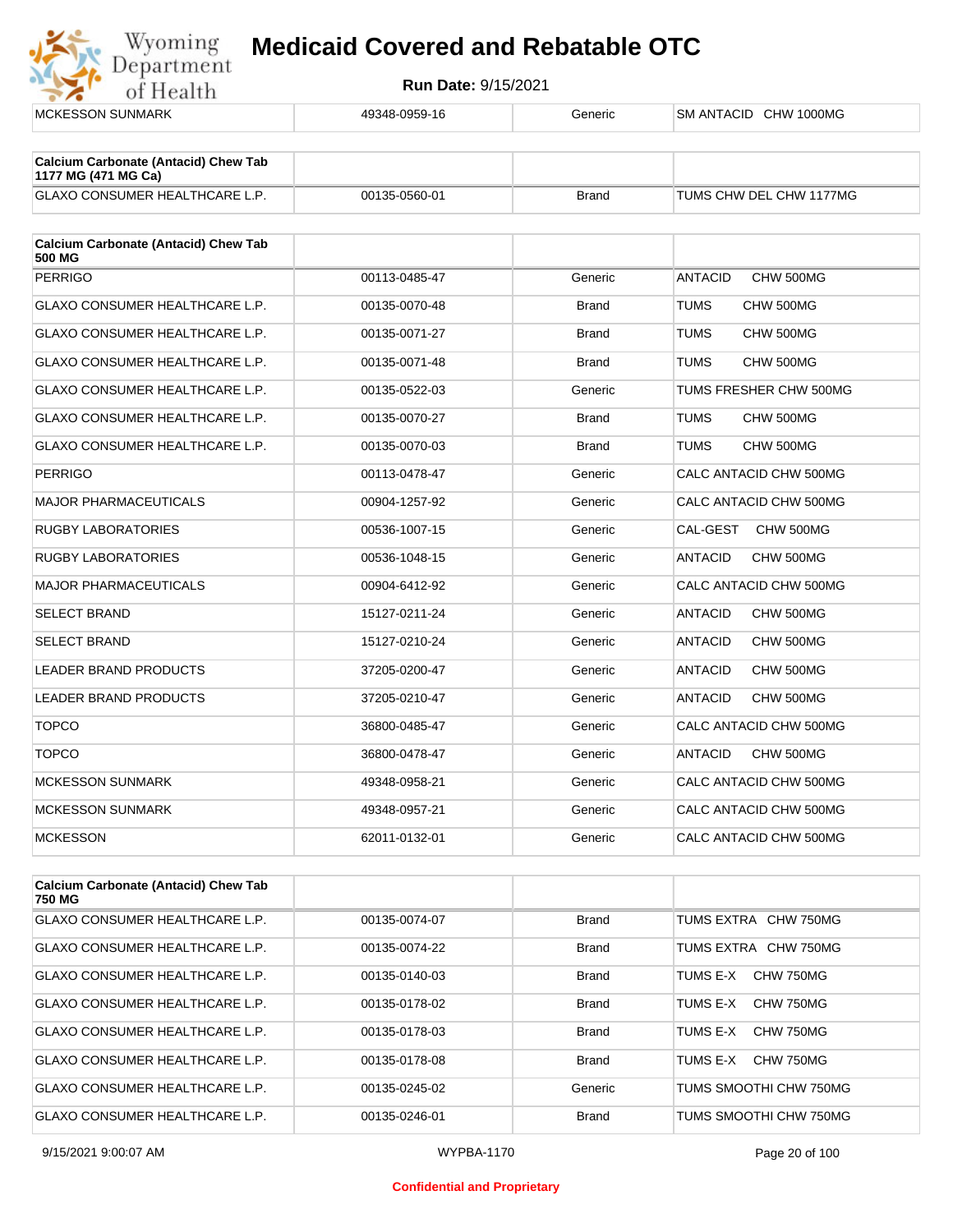

| <b>PERRIGO</b><br>GLAXO CONSUMER HEALTHCARE L.P.<br>GLAXO CONSUMER HEALTHCARE L.P.<br>GLAXO CONSUMER HEALTHCARE L.P. | 00113-0468-80<br>00135-0074-25<br>00135-0076-25<br>00135-0140-01<br>00135-0178-09<br>00135-0243-02 | Generic<br><b>Brand</b><br><b>Brand</b><br><b>Brand</b><br><b>Brand</b> | ANTACID<br>CHW 750MG<br>TUMS EXTRA CHW 750MG<br>TUMS E-X<br>CHW 750MG<br>TUMS E-X<br>CHW 750MG |
|----------------------------------------------------------------------------------------------------------------------|----------------------------------------------------------------------------------------------------|-------------------------------------------------------------------------|------------------------------------------------------------------------------------------------|
|                                                                                                                      |                                                                                                    |                                                                         |                                                                                                |
|                                                                                                                      |                                                                                                    |                                                                         |                                                                                                |
|                                                                                                                      |                                                                                                    |                                                                         |                                                                                                |
|                                                                                                                      |                                                                                                    |                                                                         |                                                                                                |
| GLAXO CONSUMER HEALTHCARE L.P.                                                                                       |                                                                                                    |                                                                         | TUMS E-X<br>CHW 750MG                                                                          |
| <b>GLAXO CONSUMER HEALTHCARE L.P.</b>                                                                                |                                                                                                    | <b>Brand</b>                                                            | TUMS SMOOTHI CHW 750MG                                                                         |
| <b>PERRIGO</b>                                                                                                       | 00113-0489-80                                                                                      | Generic                                                                 | ANTACID<br>CHW 750MG                                                                           |
| GLAXO CONSUMER HEALTHCARE L.P.                                                                                       | 00135-0074-24                                                                                      | Brand                                                                   | TUMS EXTRA CHW 750MG                                                                           |
| GLAXO CONSUMER HEALTHCARE L.P.                                                                                       | 00135-0074-46                                                                                      | <b>Brand</b>                                                            | TUMS EXTRA CHW 750MG                                                                           |
| GLAXO CONSUMER HEALTHCARE L.P.                                                                                       | 00135-0246-02                                                                                      | <b>Brand</b>                                                            | TUMS SMOOTHI CHW 750MG                                                                         |
| GLAXO CONSUMER HEALTHCARE L.P.                                                                                       | 00135-0456-03                                                                                      | <b>Brand</b>                                                            | TUMS SMOOTHI CHW 750MG                                                                         |
| <b>PERRIGO</b>                                                                                                       | 00113-0179-80                                                                                      | Generic                                                                 | CALC ANTACID CHW 750MG                                                                         |
| GLAXO CONSUMER HEALTHCARE L.P.                                                                                       | 00135-0154-05                                                                                      | <b>Brand</b>                                                            | TUMS E-X CHW 750MG                                                                             |
| <b>GLAXO CONSUMER HEALTHCARE L.P.</b>                                                                                | 00135-0469-01                                                                                      | <b>Brand</b>                                                            | TUMS KIDS CHW 750MG                                                                            |
| RUGBY LABORATORIES                                                                                                   | 00536-1049-22                                                                                      | Generic                                                                 | CALC ANTACID CHW 750MG                                                                         |
| <b>MAJOR PHARMACEUTICALS</b>                                                                                         | 00904-5513-79                                                                                      | Generic                                                                 | CALC ANTACID CHW 750MG                                                                         |
| <b>MAJOR PHARMACEUTICALS</b>                                                                                         | 00904-7695-91                                                                                      | Generic                                                                 | CALC ANTACID CHW 750MG                                                                         |
| SELECT BRAND                                                                                                         | 15127-0207-37                                                                                      | Generic                                                                 | ANTACID<br>CHW 750MG                                                                           |
| <b>BERGEN BRUNSWIG</b>                                                                                               | 24385-0106-80                                                                                      | Generic                                                                 | ANTACID<br>CHW 750MG                                                                           |
| LEADER BRAND PRODUCTS                                                                                                | 37205-0205-80                                                                                      | Generic                                                                 | ANTACID<br>CHW 750MG                                                                           |
| <b>SELECT BRAND</b>                                                                                                  | 15127-0212-96                                                                                      | Generic                                                                 | ANTACID<br>CHW 750MG                                                                           |
| LEADER BRAND PRODUCTS                                                                                                | 37205-0706-80                                                                                      | Generic                                                                 | <b>ANTACID</b><br>CHW 750MG                                                                    |
| <b>TOPCO</b>                                                                                                         | 36800-0179-80                                                                                      | Generic                                                                 | CALC ANTACID CHW 750MG                                                                         |
| <b>TOPCO</b>                                                                                                         | 36800-0468-80                                                                                      | Generic                                                                 | CALC ANTACID CHW 750MG                                                                         |
| <b>TOPCO</b>                                                                                                         | 36800-0489-80                                                                                      | Generic                                                                 | CALC ANTACID CHW 750MG                                                                         |
| <b>MCKESSON SUNMARK</b>                                                                                              | 49348-0954-34                                                                                      | Generic                                                                 | CALC ANTACID CHW 750MG                                                                         |
| <b>MCKESSON</b>                                                                                                      | 62011-0229-01                                                                                      | Generic                                                                 | CALC ANTACID CHW 750MG                                                                         |
| <b>MCKESSON</b>                                                                                                      | 62011-0131-01                                                                                      | Generic                                                                 | CALC ANTACID CHW 750MG                                                                         |

| Calcium Carbonate (Antacid) Susp 1250<br><b>MG/5ML</b> |               |         |                           |
|--------------------------------------------------------|---------------|---------|---------------------------|
| <b>HIKMA</b>                                           | 00054-3117-63 | Generic | CALCIUM CARB SUS 1250/5ML |
| PHARMACEUTICAL ASSOCIATES                              | 00121-0766-16 | Generic | CALCIUM CARB SUS 1250/5ML |
| PHARMACEUTICAL ASSOCIATES                              | 00121-4766-05 | Generic | CALCIUM CARB SUS 1250/5ML |

| Calcium Carbonate (Antacid) Tab 648 MG |               |         |                        |
|----------------------------------------|---------------|---------|------------------------|
| <b>RUGBY LABORATORIES</b>              | 00536-1024-10 | Generic | CALCIUM CARB TAB 648MG |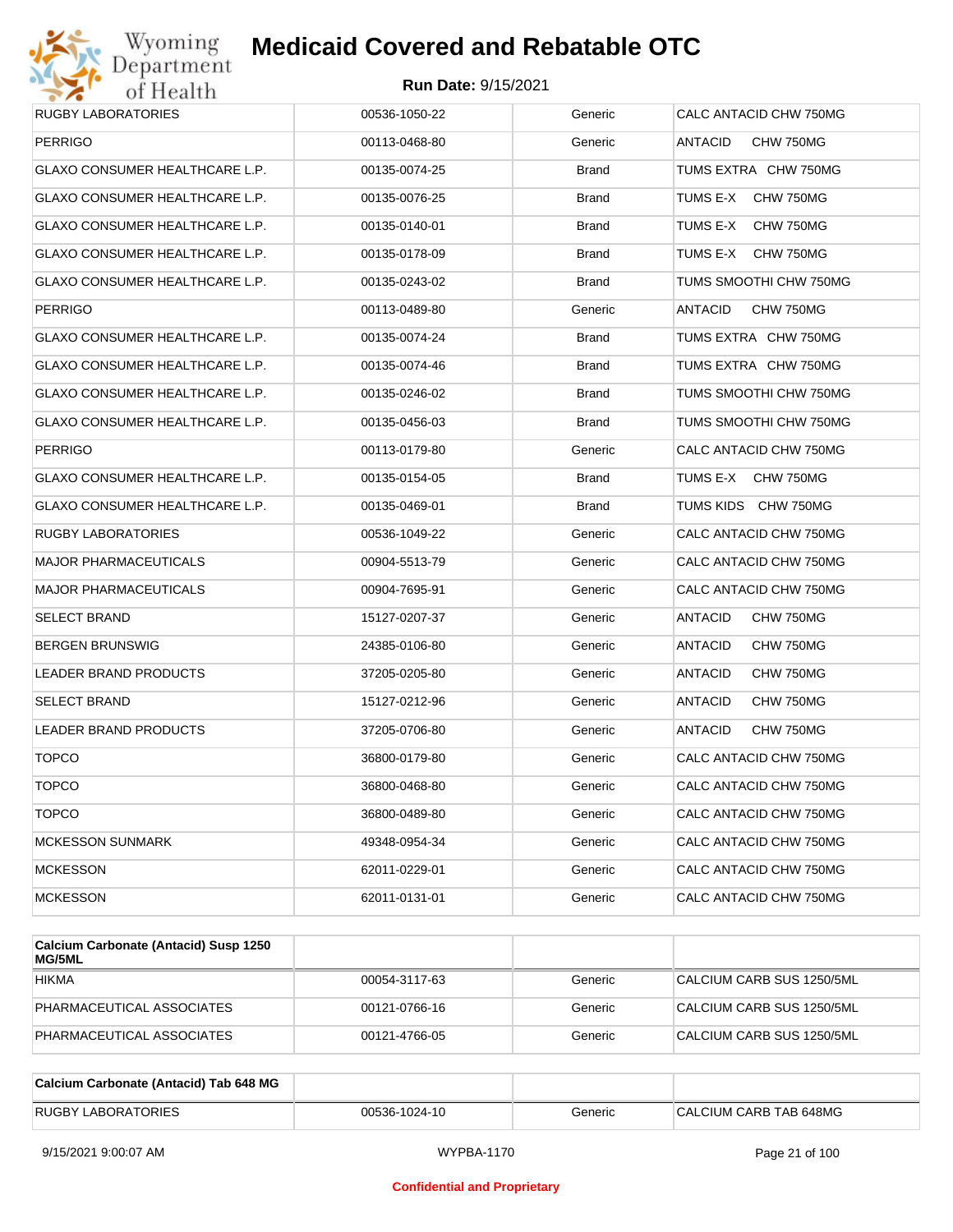

| <b>Calcium Carbonate-Mag Hydroxide Chew</b><br>Tab 550-110 MG |               |              |                             |
|---------------------------------------------------------------|---------------|--------------|-----------------------------|
| AMERISOURCE BERGEN DRUGS                                      | 46122-0153-47 | Generic      | GNP ANTACID CHW 550-110     |
|                                                               |               |              |                             |
| <b>Calcium Carbonate-Mag Hydroxide Chew</b><br>Tab 700-300 MG |               |              |                             |
| <b>MAJOR PHARMACEUTICALS</b>                                  | 00904-5115-71 | <b>Brand</b> | MI-ACID<br><b>CHW</b>       |
|                                                               |               |              |                             |
| <b>Calcium Carbonate-Simethicone Chew Tab</b><br>1000-60 MG   |               |              |                             |
| AMERISOURCE BERGEN DRUGS                                      | 46122-0151-75 | Generic      | ANT/ANTI-GAS CHW 1000-60    |
| Magnesium Oxide Tab 400 MG                                    |               |              |                             |
| <b>PAR PHARMACEUTICALS</b>                                    | 00603-0209-22 | Generic      | MAG OXIDE TAB 400MG         |
|                                                               |               |              |                             |
| Magnesium Oxide Tab 420 MG                                    |               |              |                             |
| PAR PHARMACEUTICALS                                           | 00603-0213-21 | Generic      | MAG OXIDE TAB 420MG         |
| Sodium Bicarbonate Tab 325 MG                                 |               |              |                             |
| <b>RUGBY LABORATORIES</b>                                     | 00536-1046-10 | Generic      | SODIUM BICAR TAB 325MG      |
|                                                               |               |              |                             |
| Sodium Bicarbonate Tab 650 MG                                 |               |              |                             |
| <b>RUGBY LABORATORIES</b>                                     | 00536-1047-10 | Generic      | SODIUM BICAR TAB 650MG      |
| <b>RUGBY LABORATORIES</b>                                     | 00536-4544-10 | Generic      | SODIUM BICAR TAB 650MG      |
| RISING PHARMACEUTICALS                                        | 64980-0182-10 | Generic      | SODIUM BICAR TAB 10GR       |
| <b>ANTIASTHMATIC AND BRONCHODILATOR</b><br><b>AGENTS</b>      |               |              |                             |
|                                                               |               |              |                             |
| <b>Ephedrine Sulfate Cap 25 MG</b>                            |               |              |                             |
| <b>HIKMA</b>                                                  | 00143-3145-01 | Generic      | EPHEDRINE SU CAP 25MG       |
| Racepinephrine HCI Soln Nebu 2.25%<br>(Base Equivalent)       |               |              |                             |
| NEPHRON PHARMACEUTICALS CORP.                                 | 00487-5901-10 | Brand        | S <sub>2</sub><br>NEB 2.25% |
| NEPHRON PHARMACEUTICALS CORP.                                 | 00487-5901-99 | <b>Brand</b> | S2<br>NEB 2.25%             |
| <b>ANTIDIABETICS</b>                                          |               |              |                             |
|                                                               |               |              |                             |

| Insulin NPH & Regular Susp Pen-Inj 100<br>Unit/ML (70-30) |               |       |                |                     |
|-----------------------------------------------------------|---------------|-------|----------------|---------------------|
| LILLY                                                     | 00002-8803-01 | Brand | <b>HUMULIN</b> | INJ 70/30KWP        |
| LILLY                                                     | 00002-8803-59 | Brand | <b>HUMULIN</b> | <b>INJ 70/30KWP</b> |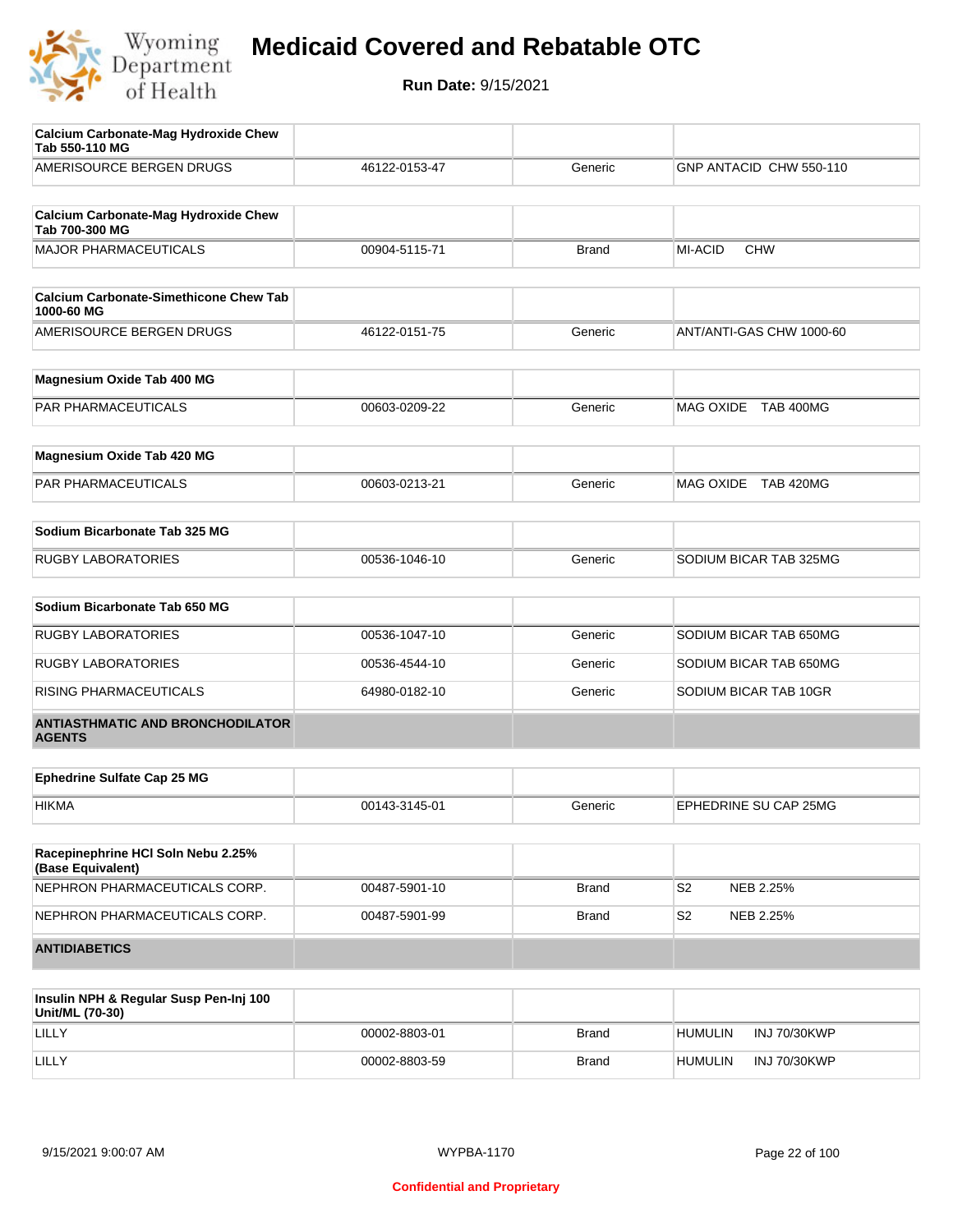

| Insulin NPH (Human) (Isophane) Inj 100<br>Unit/ML |               |              |                          |
|---------------------------------------------------|---------------|--------------|--------------------------|
| NOVO NORDISK                                      | 00169-1834-11 | Brand        | NOVOLIN N INJ U-100      |
| LILLY                                             | 00002-8315-01 | Brand        | INJ U-100<br>'HUMULIN N  |
| LILLY                                             | 00002-8315-17 | <b>Brand</b> | INJ U-100<br>HUMULIN N   |
| NOVO NORDISK                                      | 00169-1834-02 | <b>Brand</b> | inovolin n<br>INJ RELION |

| Insulin NPH (Human) (Isophane) Susp Pen-<br>injector 100 Unit/ML |               |       |                        |
|------------------------------------------------------------------|---------------|-------|------------------------|
| LILLY                                                            | 00002-8805-01 | Brand | HUMULIN N INJ U-100KWP |
| LILLY                                                            | 00002-8805-59 | Brand | HUMULIN N INJ U-100KWP |

| Insulin NPH Isophane & Regular Human Inj<br>100 Unit/ML (70-30) |               |              |                             |
|-----------------------------------------------------------------|---------------|--------------|-----------------------------|
| NOVO NORDISK                                                    | 00169-1837-02 | <b>Brand</b> | NOVOLIN70/30 INJ RELION     |
| NOVO NORDISK                                                    | 00169-1837-11 | <b>Brand</b> | <b>NOVOLIN</b><br>INJ 70/30 |
| LILLY                                                           | 00002-8715-17 | <b>Brand</b> | <b>HUMULIN</b><br>INJ 70/30 |
| LILLY                                                           | 00002-8715-01 | <b>Brand</b> | <b>HUMULIN</b><br>INJ 70/30 |

| Insulin Regular (Human) Inj 100 Unit/ML |               |              |                         |
|-----------------------------------------|---------------|--------------|-------------------------|
| LILLY                                   | 00002-8215-17 | <b>Brand</b> | HUMULIN R INJ U-100     |
| LILLY                                   | 00002-8215-01 | <b>Brand</b> | HUMULIN R INJ U-100     |
| NOVO NORDISK                            | 00169-1833-02 | <b>Brand</b> | NOVOLIN R<br>INJ RELION |
| NOVO NORDISK                            | 00169-1833-11 | <b>Brand</b> | NOVOLIN R<br>INJ U-100  |
| <b>ANTIDIARRHEAL/PROBIOTIC AGENTS</b>   |               |              |                         |

| <b>Bismuth Subsalicylate Chew Tab 262 MG</b> |               |         |                               |
|----------------------------------------------|---------------|---------|-------------------------------|
| <b>RUGBY LABORATORIES</b>                    | 00536-1021-07 | Generic | PEPTIC RELF CHW 262MG         |
| <b>PAR PHARMACEUTICAL</b>                    | 00603-0235-16 | Generic | PINK BISMUTH CHW 262MG        |
| <b>MAJOR PHARMACEUTICALS</b>                 | 00904-1315-46 | Generic | <b>CHW 262MG</b><br>BISMATROL |
| LEADER BRAND PRODUCTS                        | 37205-0720-65 | Generic | PINK BISMUTH CHW 262MG        |
| <b>BERGEN BRUNSWIG</b>                       | 24385-0024-65 | Generic | PINK BISMUTH CHW 262MG        |
| <b>TOPCO</b>                                 | 36800-0469-65 | Generic | STOMACH RELF CHW 262MG        |
| <b>MCKESSON SUNMARK</b>                      | 49348-0953-44 | Generic | STOMACH RELF CHW 262MG        |
| <b>MCKESSON</b>                              | 62011-0140-01 | Generic | <b>STOMACH RELF CHW 262MG</b> |

| Bismuth Subsalicylate Susp 262 MG/15ML |               |         |         |              |
|----------------------------------------|---------------|---------|---------|--------------|
| MAJOR PHARMACEUTICALS                  | 00904-5709-09 | Generic | KAO-TIN | SUS 262/15ML |
| <b>MAJOR PHARMACEUTICALS</b>           | 00904-5709-16 | Generic | KAO-TIN | SUS 262/15ML |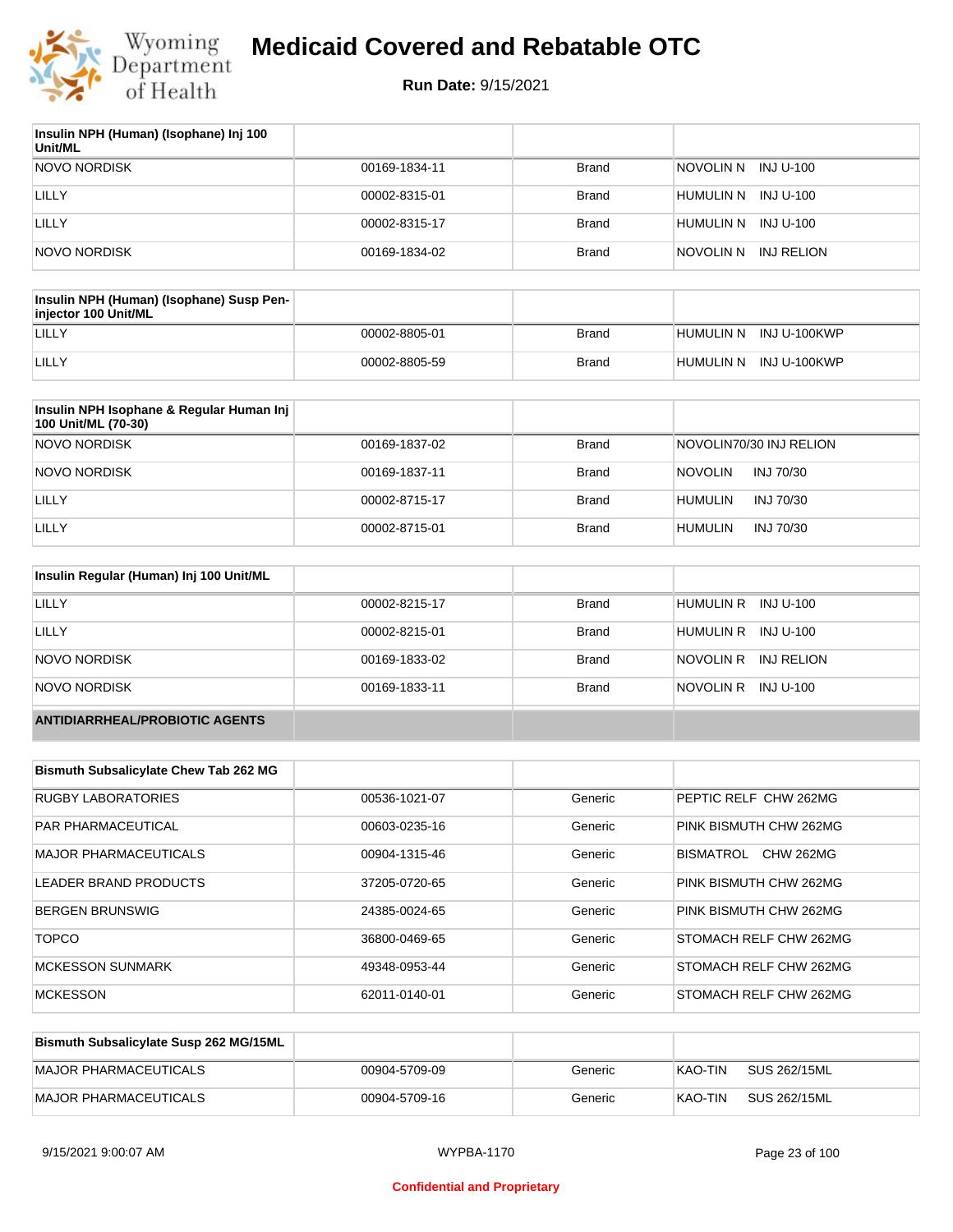# Wyoming<br>Department<br>of Health

## **Medicaid Covered and Rebatable OTC**

| <b>PERRIGO</b>               | 00113-0302-40 | Generic | STOMACH RELF SUS 262/15ML |
|------------------------------|---------------|---------|---------------------------|
| <b>PERRIGO</b>               | 00113-0302-34 | Generic | STOMACH RELF SUS 262/15ML |
| <b>RUGBY LABORATORIES</b>    | 00536-1810-59 | Generic | PEPTIC RELF SUS 262/15ML  |
| <b>SELECT BRAND</b>          | 15127-0550-68 | Generic | SB BISMUTH SUS 262/15ML   |
| <b>MAJOR PHARMACEUTICALS</b> | 00904-1313-09 | Generic | BISMATROL<br>SUS 262/15ML |
| <b>TOPCO</b>                 | 36800-0302-34 | Generic | STOMACH RELF SUS 262/15ML |
| <b>BERGEN BRUNSWIG</b>       | 24385-0302-26 | Generic | STOMACH RELF SUS 262/15ML |
| <b>BERGEN BRUNSWIG</b>       | 24385-0302-34 | Generic | STOMACH RELF SUS 262/15ML |
| <b>TOPCO</b>                 | 36800-0302-40 | Generic | STOMACH RELF SUS 262/15ML |
| <b>MCKESSON SUNMARK</b>      | 49348-0922-37 | Generic | SM STOMACH SUS 262/15ML   |
| <b>MCKESSON</b>              | 62011-0126-01 | Generic | STOMACH RELF SUS 262/15ML |

| Bismuth Subsalicylate Susp 525 MG/15ML |               |         |                           |
|----------------------------------------|---------------|---------|---------------------------|
| PERRIGO                                | 00113-0337-34 | Generic | STOMACH RELF SUS 525/15ML |
| <b>SELECT BRAND</b>                    | 15127-0555-68 | Generic | BISMUTH MS SUS 525/15ML   |
| <b>MAJOR PHARMACEUTICALS</b>           | 00904-1314-09 | Generic | BISMATROL<br>SUS 525/15ML |
| <b>BERGEN BRUNSWIG</b>                 | 24385-0337-34 | Generic | STOMACH RELF SUS 525/15ML |
| <b>TOPCO</b>                           | 36800-0337-40 | Generic | STOMACH RELF SUS 525/15ML |
| <b>TOPCO</b>                           | 36800-0337-34 | Generic | STOMACH RELF SUS 525/15ML |
| <b>MCKESSON</b>                        | 62011-0127-01 | Generic | STOMACH RELF SUS 525/15ML |

| <b>Bismuth Subsalicylate Tab 262 MG</b> |               |         |                        |
|-----------------------------------------|---------------|---------|------------------------|
| BERGEN BRUNSWIG                         | 24385-0017-58 | Generic | PINK BISMUTH TAB 262MG |
| <b>IMCKESSON SUNMARK</b>                | 49348-0511-59 | Generic | STOMACH RELF TAB 262MG |

| Loperamide HCI Cap 2 MG  |               |         |                      |
|--------------------------|---------------|---------|----------------------|
| IMCKESSON SUNMARK        | 49348-0752-04 | Generic | ANTI-DIARRHE CAP 2MG |
| AMERISOURCE BERGEN DRUGS | 46122-0207-62 | Generic | ANTI-DIARRHE CAP 2MG |
| <b>IMCKESSON</b>         | 62011-0158-01 | Generic | LOPERAMIDE CAP 2MG   |

| Loperamide HCI Liq 1 MG/5ML (0.2 MG/ML) |               |         |                        |
|-----------------------------------------|---------------|---------|------------------------|
| HI-TECH                                 | 50383-0618-05 | Generic | LOPERAMIDE LIQ 1MG/5ML |
| HI-TECH                                 | 50383-0618-10 | Generic | LOPERAMIDE LIQ 1MG/5ML |
| HI-TECH                                 | 50383-0618-11 | Generic | LOPERAMIDE LIQ 1MG/5ML |
| HI-TECH                                 | 50383-0618-04 | Generic | LOPERAMIDE LIQ 1MG/5ML |
| HI-TECH                                 | 50383-0618-06 | Generic | LOPERAMIDE LIQ 1MG/5ML |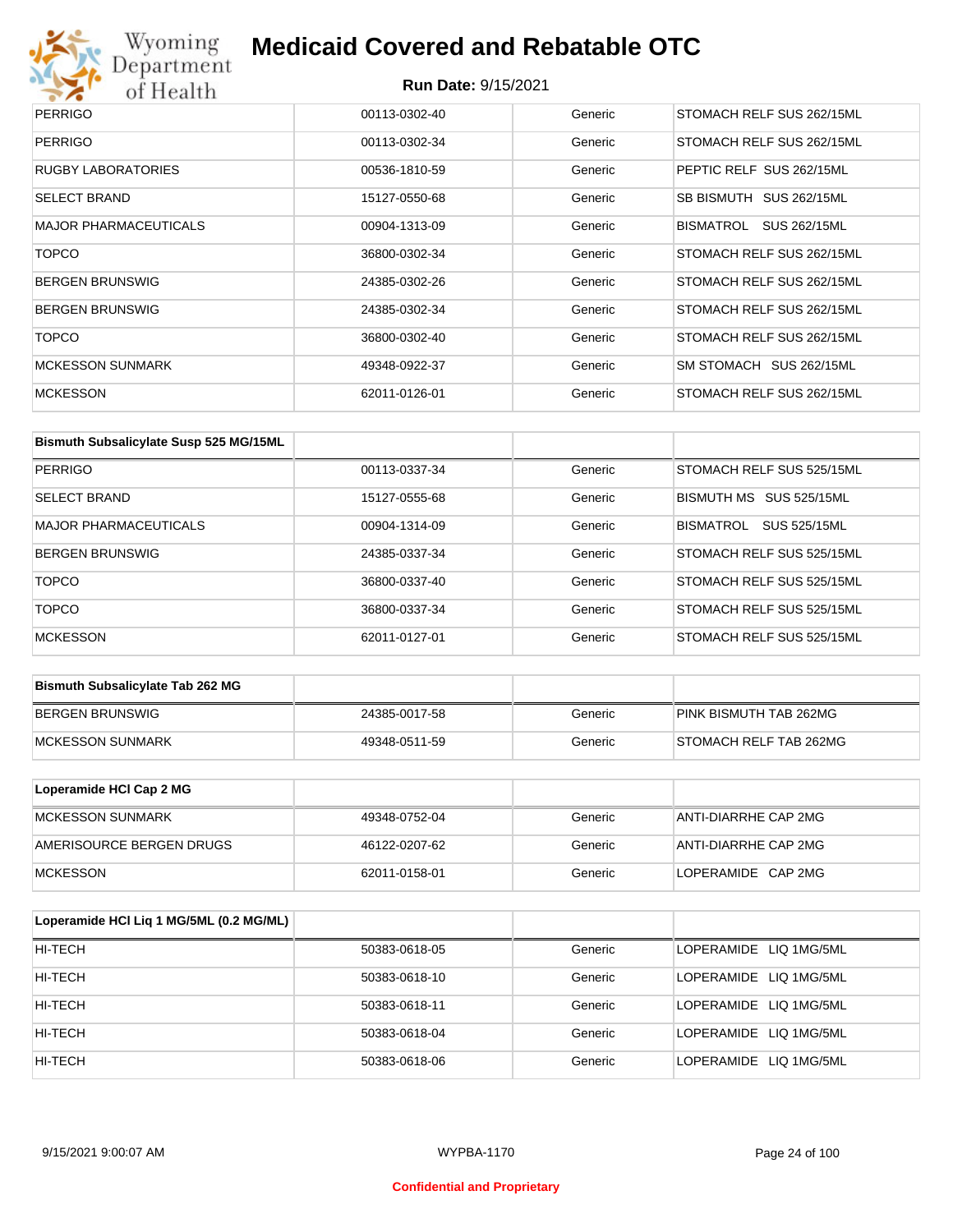

**Run Date:** 9/15/2021

| Loperamide HCI Liq 1 MG/7.5ML |               |         |                        |  |
|-------------------------------|---------------|---------|------------------------|--|
| <b>PERRIGO</b>                | 00113-0645-26 | Generic | LOPERAMIDE SUS 1MG/7.5 |  |
| <b>MAJOR PHARMACEUTICALS</b>  | 00904-6256-20 | Generic | LOPERAMIDE SUS 1MG/7.5 |  |
| AMERISOURCE BERGEN DRUGS      | 46122-0111-26 | Generic | LOPERAMIDE SUS 1MG/7.5 |  |
| <b>MCKESSON SUNMARK</b>       | 49348-0999-34 | Generic | LOPERAMIDE SUS 1MG/7.5 |  |
| <b>MCKESSON</b>               | 62011-0151-01 | Generic | LOPERAMIDE SUS 1MG/7.5 |  |
| <b>MCKESSON</b>               | 62011-0236-01 | Generic | LOPERAMIDE LIQ 1MG/7.5 |  |
| PRECISION DOSE, INC           | 68094-0107-62 | Generic | LOPERAMIDE SUS 1MG/7.5 |  |
| PRECISION DOSE, INC           | 68094-0108-62 | Generic | LOPERAMIDE SUS 1MG/7.5 |  |
| PRECISION DOSE, INC           | 68094-0107-59 | Generic | LOPERAMIDE SUS 1MG/7.5 |  |
| PRECISION DOSE, INC           | 68094-0108-59 | Generic | LOPERAMIDE SUS 1MG/7.5 |  |
| Loperamide HCI Tab 2 MG       |               |         |                        |  |
| <b>PERRIGO</b>                | 00113-0224-53 | Generic | ANTI-DIARRHE TAB 2MG   |  |
| <b>PERRIGO</b>                | 00113-0224-89 | Generic | ANTI-DIARRHE TAB 2MG   |  |
| <b>PERRIGO</b>                | 00113-0224-62 | Generic | ANTI-DIARRHE TAB 2MG   |  |
| <b>PERRIGO</b>                | 00113-0224-91 | Generic | ANTI-DIARRHE TAB 2MG   |  |
| <b>MAJOR PHARMACEUTICALS</b>  | 00904-7725-24 | Generic | ANTI-DIARRHE TAB 2MG   |  |
| <b>SELECT BRAND</b>           | 15127-0338-66 | Generic | ANTI-DIARRHE TAB 2MG   |  |
| <b>BERGEN BRUNSWIG</b>        | 24385-0554-62 | Generic | ANTI-DIARRHE TAB 2MG   |  |
| <b>BERGEN BRUNSWIG</b>        | 24385-0554-67 | Generic | ANTI-DIARRHE TAB 2MG   |  |
| <b>BERGEN BRUNSWIG</b>        | 24385-0554-53 | Generic | ANTI-DIARRHE TAB 2MG   |  |
| <b>TOPCO</b>                  | 36800-0224-62 | Generic | ANTI-DIARRHE TAB 2MG   |  |
| <b>LEADER BRAND PRODUCTS</b>  | 37205-0370-89 | Generic | ANTI-DIARRHE TAB 2MG   |  |
| <b>MAJOR PHARMACEUTICALS</b>  | 00904-7725-12 | Generic | ANTI-DIARRHE TAB 2MG   |  |
| <b>SELECT BRAND</b>           | 15127-0338-12 | Generic | ANTI-DIARRHE TAB 2MG   |  |
| AMERISOURCE BERGEN DRUGS      | 46122-0169-08 | Generic | ANTI-DIARRHE TAB 2MG   |  |
| <b>MCKESSON SUNMARK</b>       | 49348-0529-02 | Generic | SM ANTI-DIAR TAB 2MG   |  |
| <b>BERGEN BRUNSWIG</b>        | 24385-0386-89 | Generic | ANTI-DIARRHE TAB 2MG   |  |
| <b>TOPCO</b>                  | 36800-0224-91 | Generic | ANTI-DIARRHE TAB 2MG   |  |
| <b>TOPCO</b>                  | 36800-0224-53 | Generic | ANTI-DIARRHE TAB 2MG   |  |
| <b>TOPCO</b>                  | 36800-0224-80 | Generic | ANTI-DIARRHE TAB 2MG   |  |
| LEADER BRAND PRODUCTS         | 37205-0370-67 | Generic | ANTI-DIARRHE TAB 2MG   |  |
| <b>MCKESSON SUNMARK</b>       | 49348-0529-04 | Generic | SM ANTI-DIAR TAB 2MG   |  |
| MCKESSON SUNMARK              | 49348-0529-08 | Generic | SM ANTI-DIAR TAB 2MG   |  |

MCKESSON SUNMARK 49348-0529-34 Generic SM ANTI-DIAR TAB 2MG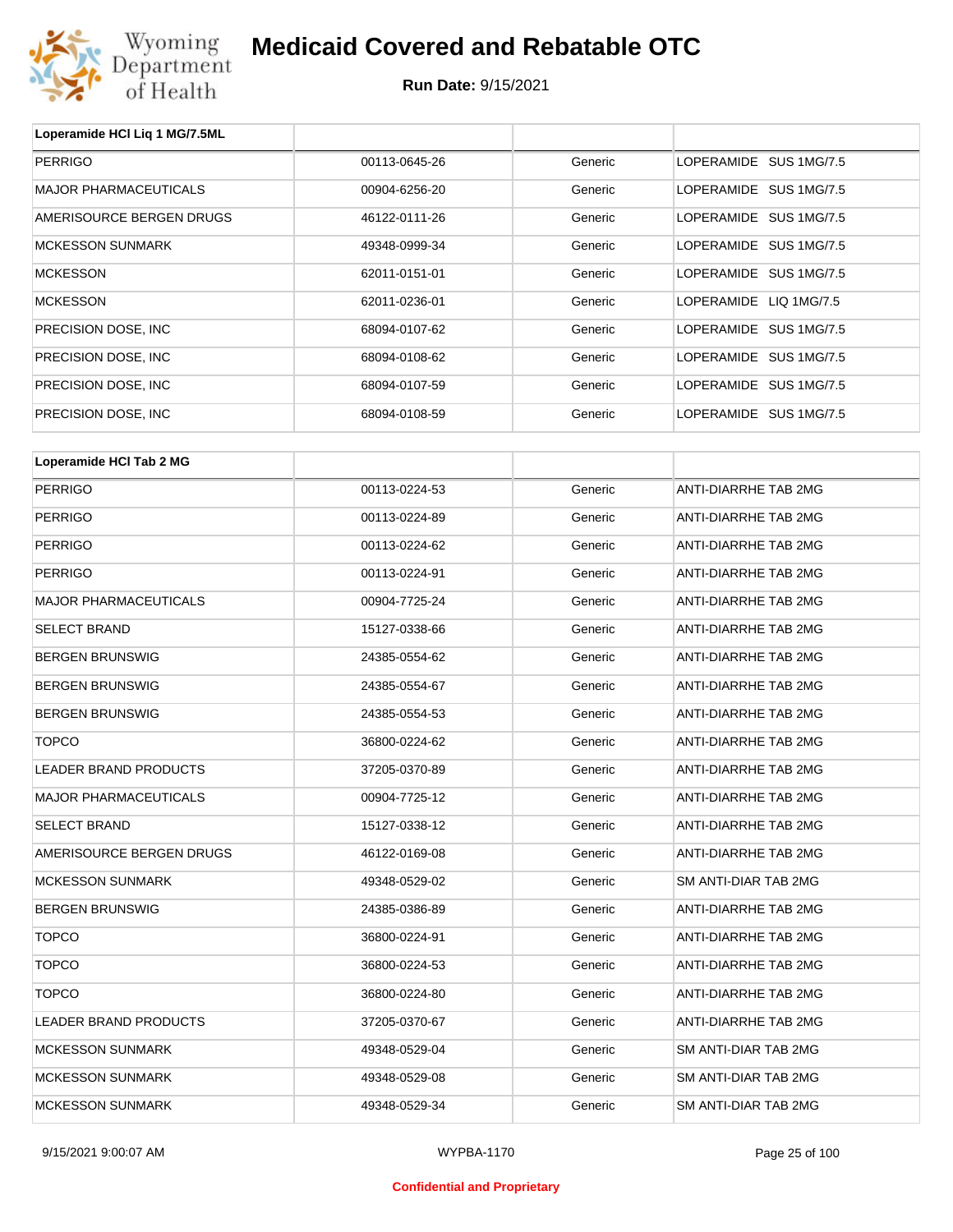

| LEADER BRAND PRODUCTS      | 37205-0370-53 | Generic | ANTI-DIARRHE TAB 2MG |
|----------------------------|---------------|---------|----------------------|
| <b>MCKESSON</b>            | 62011-0150-01 | Generic | ANTI-DIARRHE TAB 2MG |
| <b>MCKESSON</b>            | 62011-0150-03 | Generic | ANTI-DIARRHE TAB 2MG |
| <b>MCKESSON</b>            | 62011-0150-02 | Generic | ANTI-DIARRHE TAB 2MG |
| CHAIN DRUG MARKETING ASSOC | 63868-0338-12 | Generic | ANTI-DIARRHE TAB 2MG |
| CHAIN DRUG MARKETING ASSOC | 63868-0338-24 | Generic | ANTI-DIARRHE TAB 2MG |
| CHAIN DRUG MARKETING ASSOC | 63868-0338-60 | Generic | ANTI-DIARRHE TAB 2MG |
| <b>ANTIHISTAMINES</b>      |               |         |                      |

| Brompheniramine Maleate Liquid 1 MG/ML |               |       |          |            |
|----------------------------------------|---------------|-------|----------|------------|
| <b>JAYMAC PHARMACEUTICAL LLC</b>       | 64661-0031-30 | Brand | J-TAN PD | DRO 1MG/ML |

| ∣Cetirizine HCl Chew Tab 10 MG |               |         |                       |
|--------------------------------|---------------|---------|-----------------------|
| MAJOR PHARMACEUTICALS          | 00904-5879-12 | Generic | ALL DAY ALLG CHW 10MG |
| SANDOZ                         | 00781-5284-64 | Generic | CETIRIZINE CHW 10MG   |
| <b>SUN PHARMACEUTICALS</b>     | 47335-0344-83 | Generic | CETIRIZINE CHW 10MG   |

| ∣Cetirizine HCl Chew Tab 5 MG |               |         |                    |
|-------------------------------|---------------|---------|--------------------|
| SANDOZ                        | 00781-5283-64 | Generic | CETIRIZINE CHW 5MG |
| <b>SUN PHARMACEUTICALS</b>    | 47335-0343-83 | Generic | CETIRIZINE CHW 5MG |

| Cetirizine HCI Oral Soln 1 MG/ML (5<br>MG/5ML) |               |         |                          |
|------------------------------------------------|---------------|---------|--------------------------|
| PERRIGO                                        | 00113-0974-26 | Generic | ALL DAY ALLG SOL 5MG/5ML |
| <b>MAJOR PHARMACEUTICALS</b>                   | 00904-5828-20 | Generic | ALL DAY ALLG SOL 1MG/ML  |
| <b>MAJOR PHARMACEUTICALS</b>                   | 00904-6372-20 | Generic | ALL DAY ALLG SOL 1MG/ML  |
| <b>BERGEN BRUNSWIG</b>                         | 24385-0188-26 | Generic | ALL DAY ALLG SOL 1MG/ML  |
| <b>TOPCO</b>                                   | 36800-0974-26 | Generic | ALL DAY ALLG SOL 5MG/5ML |
| <b>LEADER BRAND PRODUCTS</b>                   | 37205-0826-26 | Generic | ALL DAY ALLG SOL 1MG/ML  |
| PADAGIS                                        | 45802-0974-26 | Generic | CETIRIZINE SOL 1MG/ML    |
| AMERISOURCE BERGEN DRUGS                       | 46122-0020-26 | Generic | ALL DAY ALLG SOL 1MG/ML  |
| AMERISOURCE BERGEN DRUGS                       | 46122-0101-26 | Generic | ALL DAY ALLG SOL 5MG/5ML |
| <b>LEADER BRAND PRODUCTS</b>                   | 37205-0591-26 | Generic | ALLERGY RELF SOL 5MG/5ML |
| <b>MCKESSON SUNMARK</b>                        | 49348-0326-34 | Generic | ALL DAY ALLG SOL 5MG/5ML |
| <b>LEADER BRAND PRODUCTS</b>                   | 37205-0855-26 | Generic | ALL DAY ALLG SOL 5MG/5ML |
| <b>MCKESSON SUNMARK</b>                        | 49348-0078-34 | Generic | ALL DAY ALLG SOL 5MG/5ML |
| <b>TARO</b>                                    | 51672-2088-08 | Generic | CETIRIZINE SOL 1MG/ML    |
| <b>MCKESSON SUNMARK</b>                        | 49348-0934-34 | Generic | ALL DAY ALLG SOL 5MG/5ML |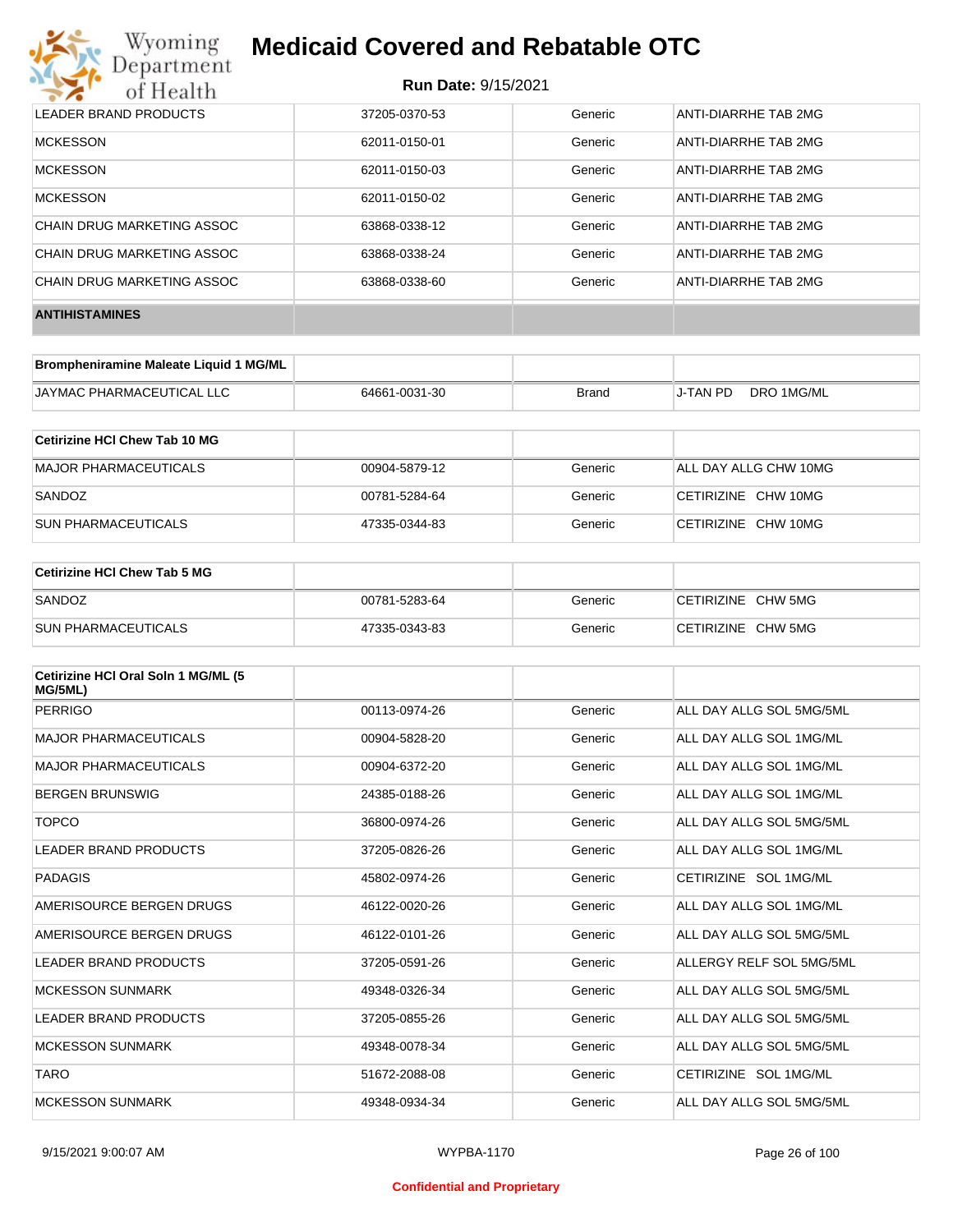

| <b>SILARX</b>        | 54838-0552-40 | Generic | <b>CETIRIZINE</b><br>SOL 5MG/5ML |
|----------------------|---------------|---------|----------------------------------|
| <b>MCKESSON</b>      | 62011-0051-01 | Generic | SOL 5MG/5ML<br><b>CFTIRIZINE</b> |
| <b>MCKESSON</b>      | 62011-0054-01 | Generic | ALLERGY COMP SOL 1MG/ML          |
| PRECISION DOSE, INC. | 68094-0720-59 | Generic | SOL 5MG/5ML<br><b>CFTIRIZINE</b> |
| <b>TARO</b>          | 51672-2102-08 | Generic | CETIRIZINE SOL 5MG/5ML           |
| <b>MCKESSON</b>      | 62011-0093-01 | Generic | SOL 5MG/5ML<br><b>CETIRIZINE</b> |
| PRECISION DOSE, INC. | 68094-0720-62 | Generic | SOL 5MG/5ML<br><b>CFTIRIZINE</b> |

| <b>Cetirizine HCI Tab 10 MG</b> |               |         |                                |
|---------------------------------|---------------|---------|--------------------------------|
| <b>MYLAN</b>                    | 00378-3637-05 | Generic | CETIRIZINE TAB 10MG            |
| <b>RUGBY LABORATORIES</b>       | 00536-4088-07 | Generic | CETIRIZINE TAB 10MG            |
| <b>RUGBY LABORATORIES</b>       | 00536-4088-11 | Generic | CETIRIZINE TAB 10MG            |
| <b>RUGBY LABORATORIES</b>       | 00536-4088-88 | Generic | CETIRIZINE TAB 10MG            |
| SANDOZ                          | 00781-1684-01 | Generic | CETIRIZINE TAB 10MG            |
| <b>GEISS DESTIN &amp; DUNN</b>  | 00113-9458-39 | Generic | ALL DAY ALLG TAB 10MG          |
| <b>GEISS DESTIN &amp; DUNN</b>  | 00113-9458-66 | Generic | ALL DAY ALLG TAB 10MG          |
| MYLAN                           | 00378-3637-01 | Generic | CETIRIZINE TAB 10MG            |
| <b>MAJOR PHARMACEUTICALS</b>    | 00904-5852-61 | Generic | CETIRIZINE TAB 10MG            |
| <b>RUGBY LABORATORIES</b>       | 00536-1041-05 | Generic | CETIRIZINE TAB 10MG            |
| <b>MAJOR PHARMACEUTICALS</b>    | 00904-5852-60 | Generic | ALL DAY ALLG TAB 10MG          |
| <b>MAJOR PHARMACEUTICALS</b>    | 00904-5852-89 | Generic | ALL DAY ALLG TAB 10MG          |
| SELECT BRAND                    | 15127-0909-14 | Generic | SB ALLERGY TAB 10MG            |
| <b>SELECT BRAND</b>             | 15127-0909-30 | Generic | SB ALLERGY TAB 10MG            |
| PACK PHARMACEUTICALS, LLC       | 16571-0402-10 | Generic | CETIRIZINE TAB 10MG            |
| PACK PHARMACEUTICALS, LLC       | 16571-0402-50 | Generic | CETIRIZINE TAB 10MG            |
| NORTHSTAR RX                    | 16714-0271-02 | Generic | CETIRIZINE TAB 10MG            |
| <b>BERGEN BRUNSWIG</b>          | 24385-0998-65 | Generic | <b>GNP ALL DAY TAB ALLERGY</b> |
| <b>BERGEN BRUNSWIG</b>          | 24385-0998-74 | Generic | GNP ALL DAY TAB ALLERGY        |
| <b>BERGEN BRUNSWIG</b>          | 24385-0998-75 | Generic | GNP ALL DAY TAB ALLERGY        |
| <b>TOPCO</b>                    | 36800-0458-87 | Generic | ALL DAY ALLG TAB 10MG          |
| <b>TOPCO</b>                    | 36800-0458-95 | Generic | ALL DAY ALLG TAB 10MG          |
| <b>TOPCO</b>                    | 36800-0458-39 | Generic | ALL DAY ALLG TAB 10MG          |
| <b>TOPCO</b>                    | 36800-0458-66 | Generic | ALL DAY ALLG TAB 10MG          |
| NORTHSTAR RX                    | 16714-0271-03 | Generic | CETIRIZINE TAB 10MG            |
| <b>MAJOR PHARMACEUTICALS</b>    | 00904-5852-41 | Generic | ALL DAY ALLG TAB 10MG          |
| <b>MAJOR PHARMACEUTICALS</b>    | 00904-5852-43 | Generic | ALL DAY ALLG TAB 10MG          |
| <b>MAJOR PHARMACEUTICALS</b>    | 00904-5852-46 | Generic | ALL DAY ALLG TAB 10MG          |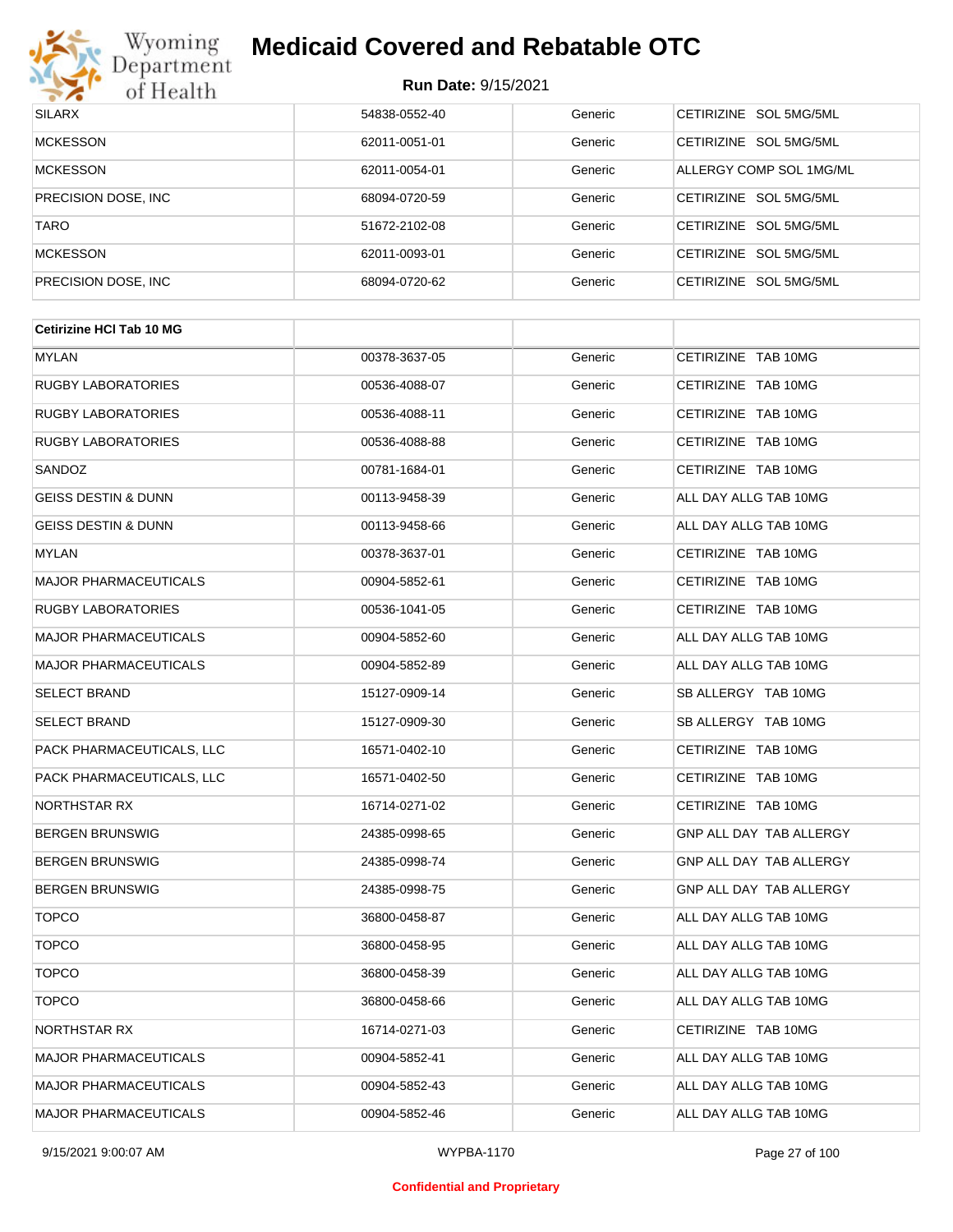

| <b>PERRIGO</b>                | 45802-0919-39 | Generic | CETIRIZINE TAB 10MG    |
|-------------------------------|---------------|---------|------------------------|
| <b>TOPCO</b>                  | 36800-0458-13 | Generic | ALL DAY ALLG TAB 10MG  |
| <b>TOPCO</b>                  | 36800-0458-47 | Generic | ALL DAY ALLG TAB 10MG  |
| <b>TOPCO</b>                  | 36800-0458-72 | Generic | ALL DAY ALLG TAB 10MG  |
| <b>PERRIGO</b>                | 45802-0919-87 | Generic | CETIRIZINE TAB 10MG    |
| <b>MCKESSON SUNMARK</b>       | 49348-0984-46 | Generic | SM ALL DAY TAB ALLERGY |
| <b>MYLAN INSTITUTIONAL</b>    | 51079-0597-20 | Generic | CETIRIZINE TAB 10MG    |
| <b>MCKESSON SUNMARK</b>       | 49348-0939-44 | Generic | SM ALL DAY TAB ALLERGY |
| <b>OHM LABS</b>               | 51660-0939-54 | Generic | CETIRIZINE TAB 10MG    |
| <b>MCKESSON SUNMARK</b>       | 49348-0939-12 | Generic | SM ALL DAY TAB ALLERGY |
| <b>MYLAN INSTITUTIONAL</b>    | 51079-0597-01 | Generic | CETIRIZINE TAB 10MG    |
| <b>MCKESSON</b>               | 62011-0052-01 | Generic | ALL DAY ALLG TAB 10MG  |
| <b>MCKESSON</b>               | 62011-0052-02 | Generic | ALL DAY ALLG TAB 10MG  |
| <b>MCKESSON</b>               | 62011-0205-02 | Generic | ALL DAY ALLG TAB 10MG  |
| CHAIN DRUG MARKETING ASSOC    | 63868-0132-30 | Generic | QC ALLERGY TAB 10MG    |
| DR.REDDY'S LABORATORIES, INC. | 55111-0699-90 | Generic | CETIRIZINE TAB 10MG    |
| <b>APOTEX</b>                 | 60505-2633-01 | Generic | CETIRIZINE TAB 10MG    |
| <b>APOTEX</b>                 | 60505-2633-08 | Generic | CETIRIZINE TAB 10MG    |
| CHAIN DRUG MARKETING ASSOC    | 63868-0132-90 | Generic | QC ALLERGY TAB 10MG    |
| CHAIN DRUG MARKETING ASSOC    | 63868-0132-14 | Generic | QC ALLERGY TAB 10MG    |

| Cetirizine HCI Tab 5 MG   |               |         |                    |
|---------------------------|---------------|---------|--------------------|
| <b>MYLAN</b>              | 00378-3635-01 | Generic | CETIRIZINE TAB 5MG |
| SANDOZ                    | 00781-1683-01 | Generic | CETIRIZINE TAB 5MG |
| PACK PHARMACEUTICALS, LLC | 16571-0401-10 | Generic | CETIRIZINE TAB 5MG |

| <b>Chlorcyclizine HCI Tab 25 MG</b> |               |       |                   |          |
|-------------------------------------|---------------|-------|-------------------|----------|
| MAGNA PHARMACEUTICALS. INC          | 58407-0025-30 | Brand | AHIS <sup>7</sup> | TAB 25MG |

| <b>Chlorpheniramine Maleate Liquid 2 MG/ML</b> |               |              |                                |
|------------------------------------------------|---------------|--------------|--------------------------------|
| WOMEN'S CHOICE PHARMACEUTICALS                 | 00485-0094-02 | <b>Brand</b> | <b>IED CHLORPED LIQ 2MG/ML</b> |

| <b>Chlorpheniramine Maleate Syrup 2</b><br><b>MG/5ML</b> |               |         |                         |
|----------------------------------------------------------|---------------|---------|-------------------------|
| WOMEN'S CHOICE PHARMACEUTICALS                           | 00485-0098-16 | Generic | ED CHLORPED SYP JR      |
| WOMEN'S CHOICE PHARMACEUTICALS                           | 00485-0098-04 | Generic | ED CHLORPED SYP JR      |
| RUGBY LABORATORIES                                       | 00536-1025-47 | Generic | ALLER-CHLOR SYP 2MG/5ML |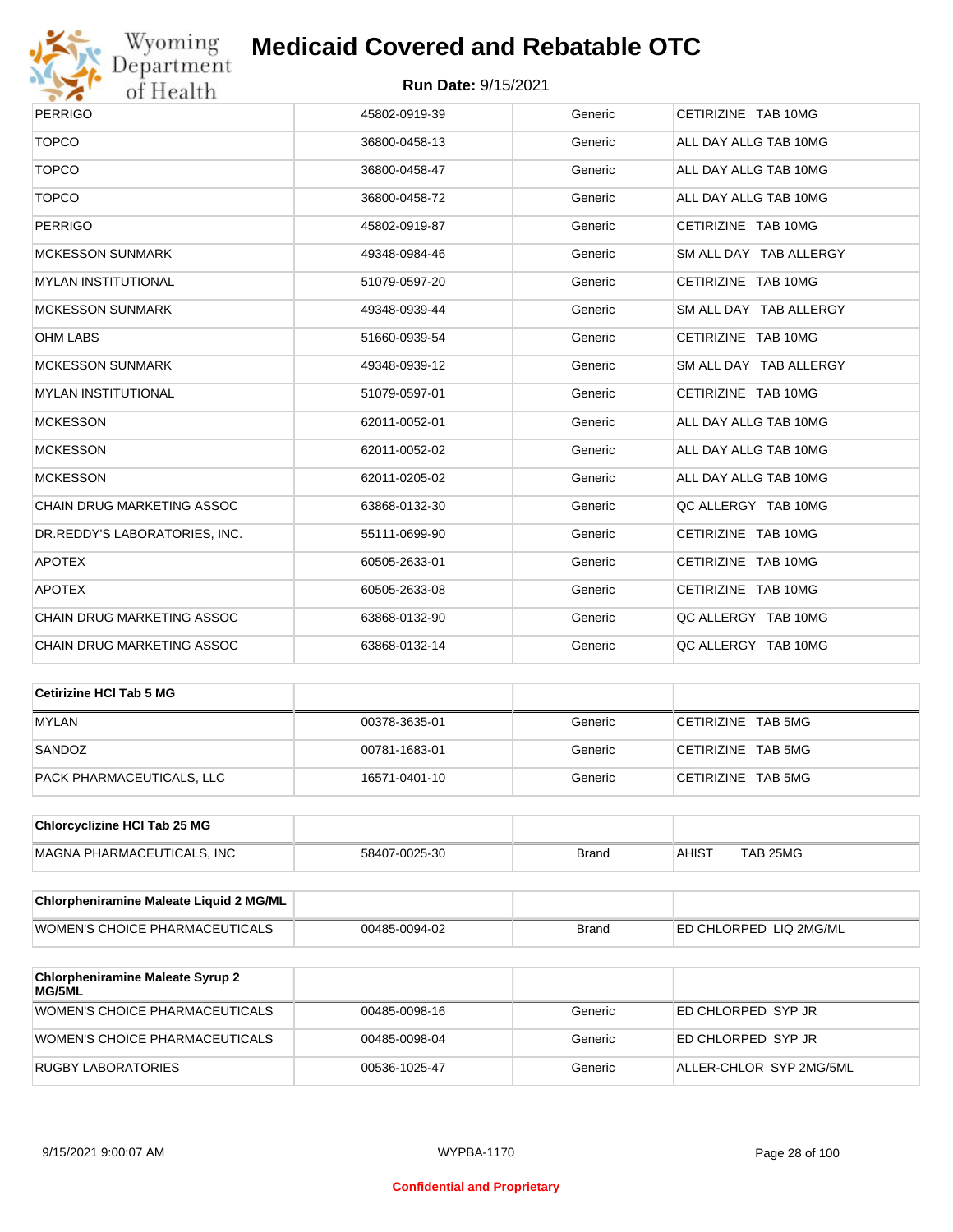

| <b>Chlorpheniramine Maleate Tab 4 MG</b> |               |         |                           |
|------------------------------------------|---------------|---------|---------------------------|
| <b>WOMEN'S CHOICE PHARMACEUTICALS</b>    | 00485-0085-01 | Generic | ED-CHLORTAN TAB 4MG       |
| <b>MAJOR PHARMACEUTICALS</b>             | 00904-0012-24 | Generic | <b>ALLERGY</b><br>TAB 4MG |
| <b>MAJOR PHARMACEUTICALS</b>             | 00904-0012-59 | Generic | <b>ALLERGY</b><br>TAB 4MG |
| <b>RUGBY LABORATORIES</b>                | 00536-1006-10 | Generic | ALLER-CHLOR TAB 4MG       |
| <b>MAJOR PHARMACEUTICALS</b>             | 00904-0012-80 | Generic | TAB 4MG<br><b>ALLERGY</b> |
| <b>RUGBY LABORATORIES</b>                | 00536-1006-35 | Generic | ALLER-CHLOR TAB 4MG       |
| <b>RUGBY LABORATORIES</b>                | 00536-1006-01 | Generic | ALLER-CHLOR TAB 4MG       |
| <b>MAJOR PHARMACEUTICALS</b>             | 00904-0012-61 | Generic | ALLERGY<br>TAB 4MG        |
| <b>RUGBY LABORATORIES</b>                | 00536-3467-10 | Generic | ALLER-CHLOR TAB 4MG       |
| <b>BERGEN BRUNSWIG</b>                   | 24385-0463-78 | Generic | GNP ALLERGY TAB 4MG       |
| <b>SELECT BRAND</b>                      | 15127-0821-09 | Generic | CHLORPHENIR TAB 4MG       |
| <b>BERGEN BRUNSWIG</b>                   | 24385-0463-62 | Generic | GNP ALLERGY TAB 4MG       |
| <b>LEADER BRAND PRODUCTS</b>             | 37205-0215-62 | Generic | <b>ALLERGY</b><br>TAB 4MG |
| <b>LEADER BRAND PRODUCTS</b>             | 37205-0215-78 | Generic | TAB 4MG<br><b>ALLERGY</b> |
| <b>TOPCO</b>                             | 36800-0463-62 | Generic | <b>ALLERGY</b><br>TAB 4MG |
| <b>MCKESSON SUNMARK</b>                  | 49348-0025-10 | Generic | SM ALLERGY TAB 4MG        |
| <b>MCKESSON SUNMARK</b>                  | 49348-0025-04 | Generic | SM ALLERGY TAB 4MG        |
| <b>TIME-CAP LABS</b>                     | 49483-0242-01 | Generic | ALLERGY-TIME TAB 4MG      |
| <b>TIME-CAP LABS</b>                     | 49483-0242-10 | Generic | ALLERGY-TIME TAB 4MG      |
| <b>MCKESSON</b>                          | 62011-0059-01 | Generic | HM ALLERGY TAB 4MG        |

| <b>Chlorpheniramine Maleate Tab ER 12 MG</b> |               |         |                         |
|----------------------------------------------|---------------|---------|-------------------------|
| KVK TECH                                     | 10702-0017-06 | Generic | CHLORPHENIR TAB 12MG CR |
| KVK TECH                                     | 10702-0017-24 | Generic | CHLORPHENIR TAB 12MG CR |
| LEADER BRAND PRODUCTS                        | 37205-0117-62 | Generic | TAB 12MG CR<br>ALLERGY  |

| Clemastine Fumarate Tab 1.34 MG (1 MG<br><b>Base Equiv)</b> |               |         |                          |
|-------------------------------------------------------------|---------------|---------|--------------------------|
| <b>PERRIGO</b>                                              | 00113-0282-73 | Generic | DAYHIST ALRG TAB 12 HOUR |
| SANDOZ                                                      | 00781-1358-01 | Generic | CLEMASTINE TAB 1.34MG    |
| <b>BERGEN BRUNSWIG</b>                                      | 24385-0183-51 | Generic | GNP DAYHIST TAB 1.34MG   |
| LEADER BRAND PRODUCTS                                       | 37205-0228-73 | Generic | ALLERHIST-1 TAB 1.34MG   |
| <b>TOPCO</b>                                                | 36800-0282-51 | Generic | DAYHIST ALRG TAB 12 HOUR |
| <b>MCKESSON SUNMARK</b>                                     | 49348-0686-03 | Generic | ALLERGY RELF TAB 1.34MG  |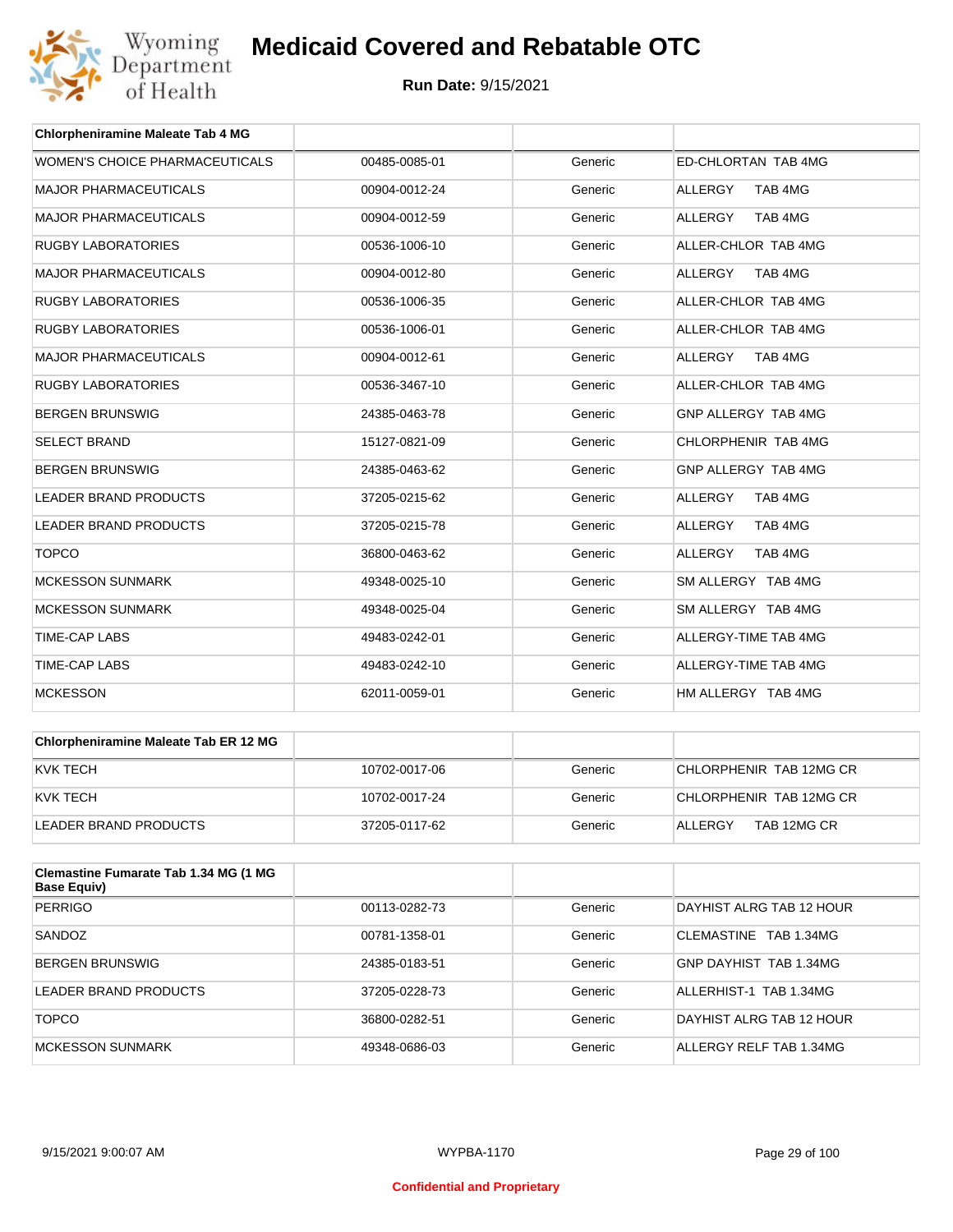

| Dexbrompheniramine Maleate Tab 2 MG |               |              |                            |
|-------------------------------------|---------------|--------------|----------------------------|
| POLY PHARMACEUTICALS                | 50991-0783-60 | <b>Brand</b> | ALA-HIST IR TAB 2MG        |
|                                     |               |              |                            |
| Diphenhydramine HCI Cap 25 MG       |               |              |                            |
| <b>PAR PHARMACEUTICALS</b>          | 00603-3339-21 | Generic      | DIPHENHYDRAM CAP 25MG      |
| PAR PHARMACEUTICALS                 | 00603-3339-32 | Generic      | DIPHENHYDRAM CAP 25MG      |
| <b>GEISS DESTIN &amp; DUNN</b>      | 00113-0462-62 | Generic      | ALLERGY RELF CAP 25MG      |
| SANDOZ                              | 00185-0648-10 | Generic      | DIPHENHYDRAM CAP 25MG      |
| <b>RUGBY LABORATORIES</b>           | 00536-1010-01 | Generic      | DIPHENHIST CAP 25MG        |
| <b>MAJOR PHARMACEUTICALS</b>        | 00904-2035-24 | Generic      | BANOPHEN<br>CAP 25MG       |
| SANDOZ                              | 00185-0648-01 | Generic      | DIPHENHYDRAM CAP 25MG      |
| <b>MAJOR PHARMACEUTICALS</b>        | 00904-5306-60 | Generic      | BANOPHEN CAP 25MG          |
| CONTRACT PHARMACAL CORPORATION      | 10267-0835-01 | Generic      | DIPHENHYDRAM CAP 25MG      |
| PHARBEST PHARMACEUTICALS            | 16103-0348-08 | Generic      | PHARBEDRYL CAP 25MG        |
| PHARBEST PHARMACEUTICALS            | 16103-0348-11 | Generic      | PHARBEDRYL CAP 25MG        |
| PAR PHARMACEUTICAL                  | 00603-0241-18 | Generic      | Q-DRYL<br>CAP 25MG         |
| <b>MAJOR PHARMACEUTICALS</b>        | 00904-5306-61 | Generic      | DIPHENHYDRAM CAP 25MG      |
| <b>MAJOR PHARMACEUTICALS</b>        | 00904-5306-80 | Generic      | BANOPHEN<br>CAP 25MG       |
| <b>SELECT BRAND</b>                 | 15127-0283-24 | Generic      | <b>ALLERGY</b><br>CAP 25MG |
| <b>TOPCO</b>                        | 36800-0462-62 | Generic      | <b>ALLERGY</b><br>CAP 25MG |
| <b>TOPCO</b>                        | 36800-0462-78 | Generic      | <b>ALLERGY</b><br>CAP 25MG |
| CONTRACT PHARMACAL CORPORATION      | 10267-0835-04 | Generic      | DIPHENHYDRAM CAP 25MG      |
| SELECT BRAND                        | 15127-0283-48 | Generic      | <b>ALLERGY</b><br>CAP 25MG |
| PHARBEST PHARMACEUTICALS            | 16103-0348-03 | Generic      | PHARBEDRYL CAP 25MG        |
| <b>BERGEN BRUNSWIG</b>              | 24385-0462-62 | Generic      | GNP ALLERGY CAP 25MG       |
| <b>BERGEN BRUNSWIG</b>              | 24385-0462-78 | Generic      | GNP ALLERGY CAP 25MG       |
| <b>TOPCO</b>                        | 36800-0462-67 | Generic      | ALLERGY<br>CAP 25MG        |
| <b>MCKESSON SUNMARK</b>             | 49348-0971-10 | Generic      | ALLERGY RELF CAP 25MG      |
| <b>MCKESSON</b>                     | 62011-0056-01 | Generic      | ALLERGY<br>CAP 25MG        |
| <b>MCKESSON</b>                     | 62011-0056-03 | Generic      | ALLERGY<br>CAP 25MG        |
| <b>SDA LABORATORIES INC</b>         | 66424-0020-10 | Generic      | DIPHENHYDRAM CAP 25MG      |
| CHAIN DRUG MARKETING ASSOC          | 63868-0087-01 | Generic      | COMP ALLERGY CAP 25MG      |
| CHAIN DRUG MARKETING ASSOC          | 63868-0087-24 | Generic      | COMP ALLERGY CAP 25MG      |
| <b>SDA LABORATORIES INC</b>         | 66424-0020-01 | Generic      | DIPHENHYDRAM CAP 25MG      |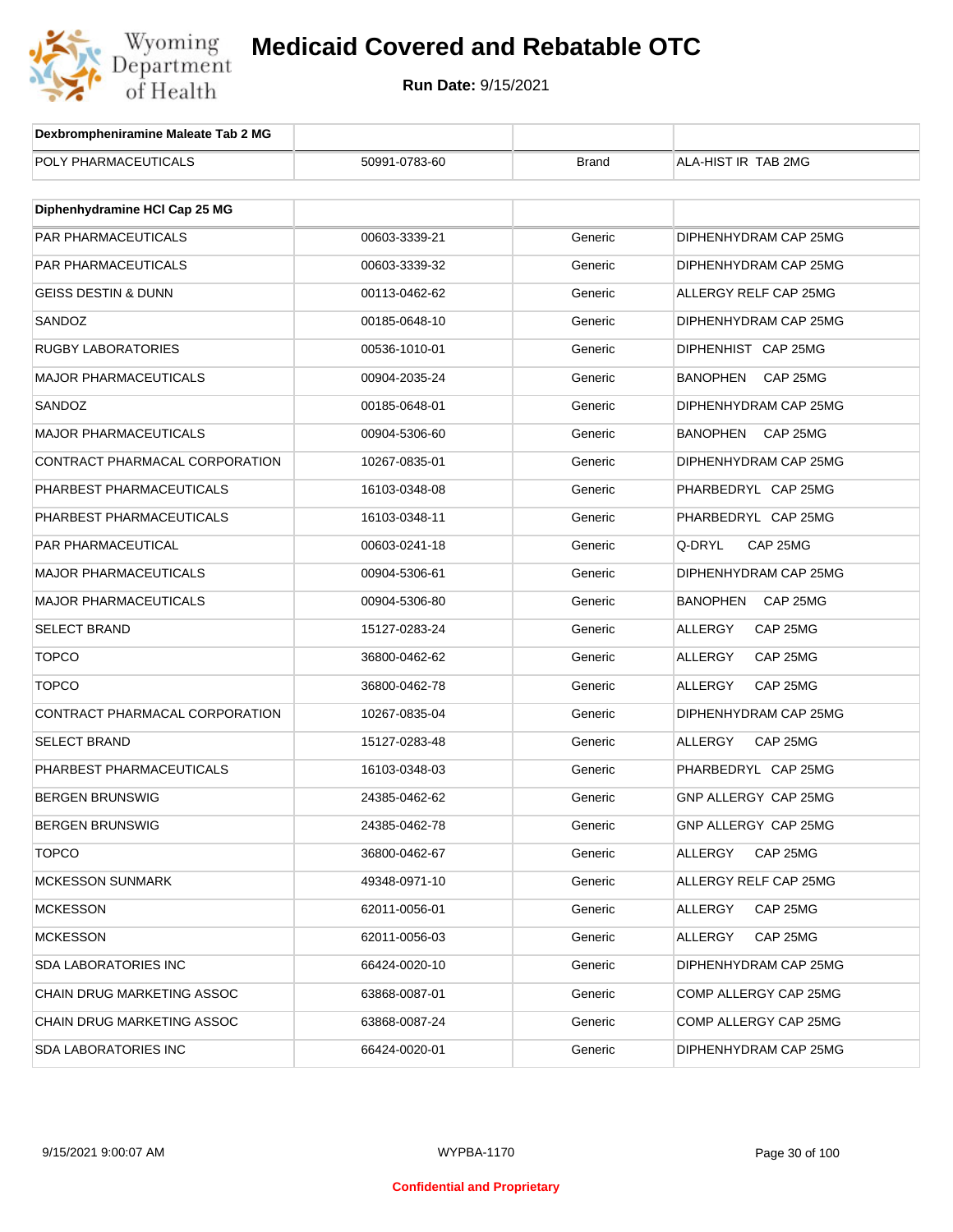

## **Medicaid Covered and Rebatable OTC**

**Run Date:** 9/15/2021

| Diphenhydramine HCI Cap 50 MG          |               |         |                                 |
|----------------------------------------|---------------|---------|---------------------------------|
| SANDOZ                                 | 00185-0649-10 | Generic | DIPHENHYDRAM CAP 50MG           |
| <b>MAJOR PHARMACEUTICALS</b>           | 00904-2056-61 | Generic | DIPHENHYDRAM CAP 50MG           |
| <b>PAR PHARMACEUTICALS</b>             | 00603-3340-32 | Generic | DIPHENHYDRAM CAP 50MG           |
| SANDOZ                                 | 00185-0649-01 | Generic | DIPHENHYDRAM CAP 50MG           |
| <b>PAR PHARMACEUTICALS</b>             | 00603-3340-21 | Generic | DIPHENHYDRAM CAP 50MG           |
| <b>MAJOR PHARMACEUTICALS</b>           | 00904-5307-60 | Generic | <b>BANOPHEN</b><br>CAP 50MG     |
| <b>MAJOR PHARMACEUTICALS</b>           | 00904-5307-80 | Generic | <b>BANOPHEN</b><br>CAP 50MG     |
| PHARBEST PHARMACEUTICALS               | 16103-0347-11 | Generic | PHARBEDRYL CAP 50MG             |
| <b>SDA LABORATORIES INC</b>            | 66424-0021-10 | Generic | DIPHENHYDRAM CAP 50MG           |
| <b>SDA LABORATORIES INC</b>            | 66424-0021-01 | Generic | DIPHENHYDRAM CAP 50MG           |
|                                        |               |         |                                 |
| Diphenhydramine HCI Liquid 12.5 MG/5ML |               |         |                                 |
| <b>GEISS DESTIN &amp; DUNN</b>         | 00113-0379-26 | Generic | ALLERGY RELF LIQ 12.5/5ML       |
| <b>RUGBY LABORATORIES</b>              | 00536-0770-85 | Generic | DIPHENHIST LIQ 12.5/5ML         |
| <b>RUGBY LABORATORIES</b>              | 00536-0770-97 | Generic | DIPHENHIST LIQ 12.5/5ML         |
| PAR PHARMACEUTICALS                    | 00603-0823-94 | Generic | Q-DRYL<br>LIQ 12.5/5ML          |
| <b>MAJOR PHARMACEUTICALS</b>           | 00904-1228-00 | Generic | <b>BANOPHEN</b><br>LIQ 12.5/5ML |
| <b>MAJOR PHARMACEUTICALS</b>           | 00904-1228-20 | Generic | <b>BANOPHEN</b><br>LIQ 12.5/5ML |
| PAR PHARMACEUTICALS                    | 00603-0823-58 | Generic | Q-DRYL<br>LIQ 12.5/5ML          |
| PAR PHARMACEUTICALS                    | 00603-0823-54 | Generic | Q-DRYL<br>LIQ 12.5/5ML          |
| PAR PHARMACEUTICALS                    | 00603-0823-81 | Generic | Q-DRYL<br>LIQ 12.5/5ML          |
| <b>MAJOR PHARMACEUTICALS</b>           | 00904-5174-16 | Generic | <b>BANOPHEN</b><br>LIQ 12.5/5ML |
| <b>BERGEN BRUNSWIG</b>                 | 24385-0379-26 | Generic | CHLD ALLERGY LIQ 12.5/5ML       |
| LEADER BRAND PRODUCTS                  | 37205-0565-34 | Generic | ALLERGY<br>LIQ 12.5/5ML         |
| <b>MCKESSON SUNMARK</b>                | 49348-0045-37 | Generic | ALLERGY RELF LIQ 12.5/5ML       |
| <b>TOPCO</b>                           | 36800-0379-26 | Generic | ALLERGY RELF LIQ 12.5/5ML       |
| <b>TOPCO</b>                           | 36800-0379-34 | Generic | ALLERGY RELF LIQ 12.5/5ML       |
| LEADER BRAND PRODUCTS                  | 37205-0565-26 | Generic | ALLERGY<br>LIQ 12.5/5ML         |
| <b>MCKESSON SUNMARK</b>                | 49348-0045-34 | Generic | ALLERGY RELF LIQ 12.5/5ML       |
| SILARX                                 | 54838-0135-40 | Generic | SILADRYL ALR LIQ 12.5/5ML       |
| <b>MCKESSON</b>                        | 62011-0057-01 | Generic | ALLERGY CHLD LIQ 12.5/5ML       |
| SILARX                                 | 54838-0135-70 | Generic | SILADRYL ALR LIQ 12.5/5ML       |
| <b>SILARX</b>                          | 54838-0135-80 | Generic | SILADRYL ALR LIQ 12.5/5ML       |
| CHAIN DRUG MARKETING ASSOC             | 63868-0823-54 | Generic | ALLERGY CHLD LIQ 12.5/5ML       |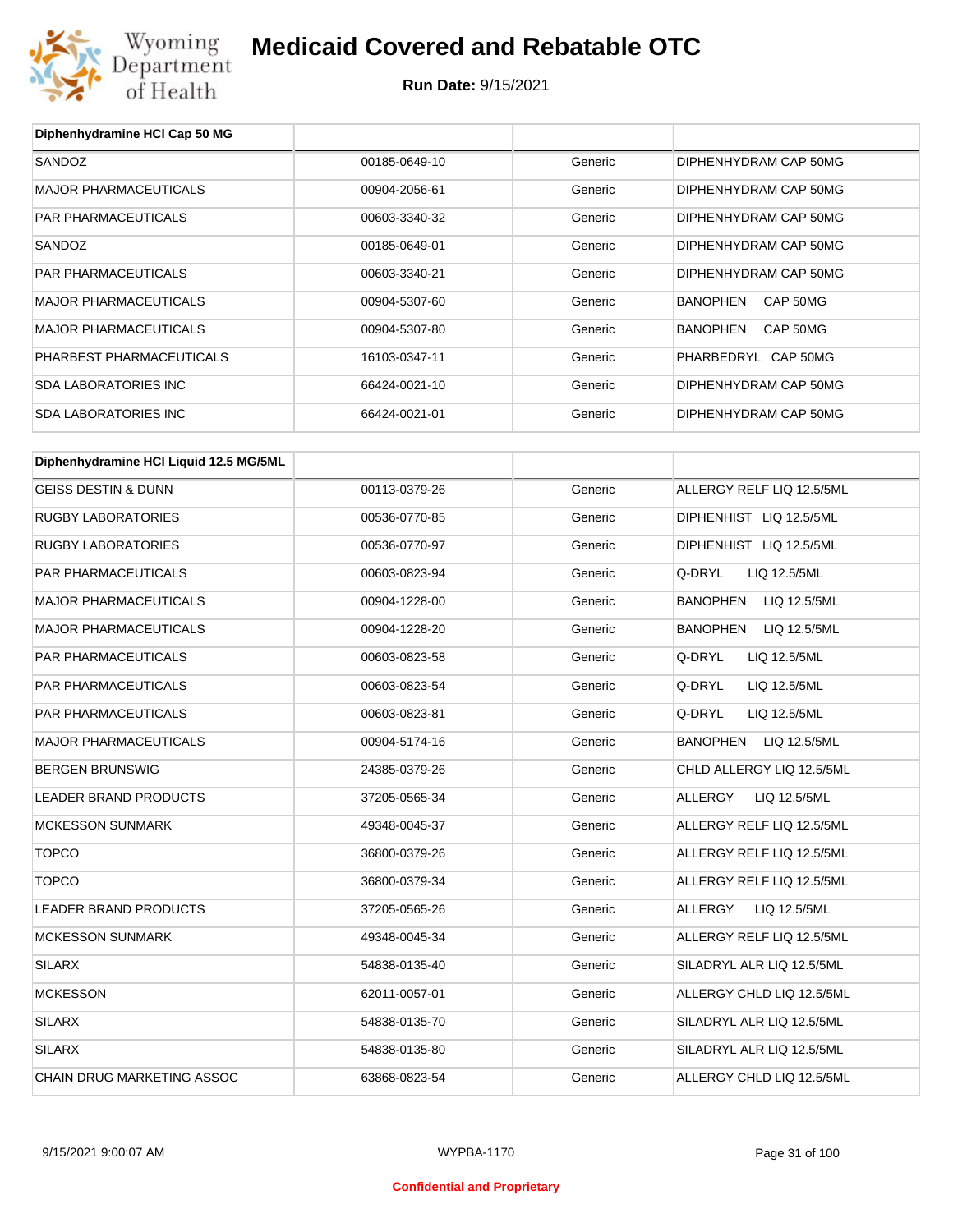

| Diphenhydramine HCI Syrup 12.5 MG/5ML |               |              |                           |
|---------------------------------------|---------------|--------------|---------------------------|
| <b>PAR PHARMACEUTICALS</b>            | 00603-0860-54 | Generic      | SYP 12.5/5ML<br>QUENALIN  |
| SILARX                                | 54838-0154-70 | <b>Brand</b> | SILPHEN COUG SYP 12.5/5ML |
| <b>SILARX</b>                         | 54838-0154-40 | <b>Brand</b> | SILPHEN COUG SYP 12.5/5ML |
| <b>SILARX</b>                         | 54838-0154-80 | <b>Brand</b> | SILPHEN COUG SYP 12.5/5ML |

| Diphenhydramine HCI Tab 25 MG |               |         |                             |
|-------------------------------|---------------|---------|-----------------------------|
| <b>RUGBY LABORATORIES</b>     | 00536-1016-01 | Generic | DIPHENHIST TAB 25MG         |
| <b>PERRIGO</b>                | 00113-0479-62 | Generic | ALLERGY RELF TAB 25MG       |
| <b>PERRIGO</b>                | 00113-0479-78 | Generic | ALLERGY RELF TAB 25MG       |
| <b>MAJOR PHARMACEUTICALS</b>  | 00904-5551-59 | Generic | <b>BANOPHEN</b><br>TAB 25MG |
| <b>MAJOR PHARMACEUTICALS</b>  | 00904-5551-24 | Generic | <b>BANOPHEN</b><br>TAB 25MG |
| <b>SELECT BRAND</b>           | 15127-0018-01 | Generic | SB ALLERGY TAB 25MG MED     |
| <b>TOPCO</b>                  | 36800-0479-62 | Generic | <b>ALLERGY</b><br>TAB 25MG  |
| <b>TOPCO</b>                  | 36800-0479-67 | Generic | <b>ALLERGY</b><br>TAB 25MG  |
| <b>TOPCO</b>                  | 36800-0479-78 | Generic | TAB 25MG<br>ALLERGY         |
| <b>TOPCO</b>                  | 36800-0479-79 | Generic | ALLERGY<br>TAB 25MG         |
| <b>BERGEN BRUNSWIG</b>        | 24385-0479-78 | Generic | GNP ALLERGY TAB 25MG        |
| <b>BERGEN BRUNSWIG</b>        | 24385-0479-62 | Generic | GNP ALLERGY TAB 25MG        |
| <b>MCKESSON SUNMARK</b>       | 49348-0983-10 | Generic | SM ALLERGY TAB 25MG RLF     |
| <b>TIME-CAP LABS</b>          | 49483-0061-01 | Generic | DIPHENHYDRAM TAB 25MG       |
| <b>TIME-CAP LABS</b>          | 49483-0061-10 | Generic | DIPHENHYDRAM TAB 25MG       |
| <b>MCKESSON</b>               | 62011-0058-01 | Generic | HM ALLERGY TAB 25MG         |
| <b>MCKESSON</b>               | 62011-0058-03 | Generic | HM ALLERGY TAB 25MG         |

| Fexofenadine HCI Susp 30 MG/5ML (6<br>MG/ML) |               |         |                                  |
|----------------------------------------------|---------------|---------|----------------------------------|
| ACTAVIS MID ATLANTIC                         | 00472-0527-94 | Generic | <b>FEXOFENADINE SUS 30MG/5ML</b> |
| RUGBY LABORATORIES                           | 00536-1005-97 | Generic | <b>FEXOFENADINE SUS 30MG/5ML</b> |

| Fexofenadine HCI Tab 180 MG |               |         |                               |
|-----------------------------|---------------|---------|-------------------------------|
| <b>RUGBY LABORATORIES</b>   | 00536-1066-15 | Generic | <b>FEXOFENADINE TAB 180MG</b> |
| MAJOR PHARMACEUTICALS       | 00904-6214-18 | Generic | <b>FEXOFENADINE TAB 180MG</b> |
| MAJOR PHARMACEUTICALS       | 00904-6214-48 | Generic | FEXOFENADINE TAB 180MG        |
| <b>MYLAN</b>                | 00378-0782-05 | Generic | <b>FEXOFENADINE TAB 180MG</b> |
| MYLAN                       | 00378-0782-93 | Generic | <b>FEXOFENADINE TAB 180MG</b> |
| MAJOR PHARMACEUTICALS       | 00904-6214-46 | Generic | FEXOFENADINE TAB 180MG        |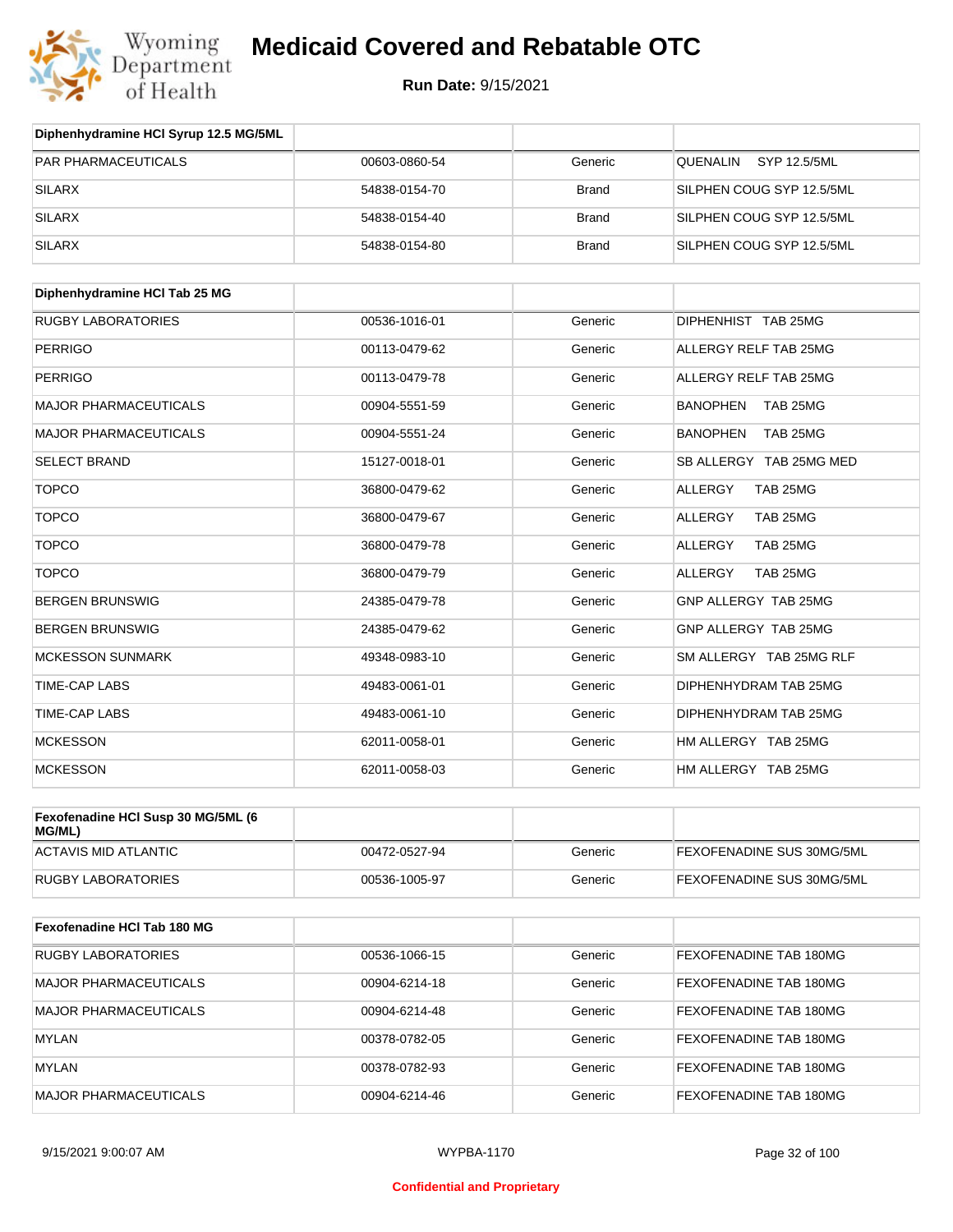#### **Run Date:** 9/15/2021

| Wyoming<br>Department         | <b>Medicaid Covered and Rebatable OTC</b> |         |                        |
|-------------------------------|-------------------------------------------|---------|------------------------|
| of Health                     | <b>Run Date: 9/15/2021</b>                |         |                        |
| <b>LEADER BRAND PRODUCTS</b>  | 37205-0650-65                             | Generic | ALLER-EASE TAB 180MG   |
| LEADER BRAND PRODUCTS         | 37205-0650-88                             | Generic | ALLER-EASE TAB 180MG   |
| <b>MAJOR PHARMACEUTICALS</b>  | 00904-6214-52                             | Generic | FEXOFENADINE TAB 180MG |
| <b>MAJOR PHARMACEUTICALS</b>  | 00904-6214-89                             | Generic | FEXOFENADINE TAB 180MG |
| AMERISOURCE BERGEN DRUGS      | 46122-0040-22                             | Generic | GNP ALLERGY TAB 180MG  |
| AMERISOURCE BERGEN DRUGS      | 46122-0040-65                             | Generic | GNP ALLERGY TAB 180MG  |
| AMERISOURCE BERGEN DRUGS      | 46122-0040-75                             | Generic | GNP ALLERGY TAB 180MG  |
| AMERISOURCE BERGEN DRUGS      | 46122-0040-61                             | Generic | GNP ALLERGY TAB 180MG  |
| <b>MCKESSON SUNMARK</b>       | 49348-0968-56                             | Generic | FEXOFENADINE TAB 180MG |
| <b>MYLAN INSTITUTIONAL</b>    | 51079-0548-20                             | Generic | FEXOFENADINE TAB 180MG |
| <b>PADAGIS</b>                | 45802-0571-78                             | Generic | FEXOFENADINE TAB 180MG |
| <b>MCKESSON SUNMARK</b>       | 49348-0968-44                             | Generic | FEXOFENADINE TAB 180MG |
| <b>MCKESSON SUNMARK</b>       | 49348-0968-57                             | Generic | FEXOFENADINE TAB 180MG |
| <b>MYLAN INSTITUTIONAL</b>    | 51079-0548-01                             | Generic | FEXOFENADINE TAB 180MG |
| <b>MCKESSON</b>               | 62011-0067-02                             | Generic | FEXOFENADINE TAB 180MG |
| DR.REDDY'S LABORATORIES, INC. | 55111-0784-30                             | Generic | FEXOFENADINE TAB 180MG |
| <b>MCKESSON</b>               | 62011-0067-01                             | Generic | FEXOFENADINE TAB 180MG |
| <b>MCKESSON</b>               | 62011-0233-01                             | Generic | FEXOFENADINE TAB 180MG |
| RB HEALTH (US)                | 63824-0926-10                             | Generic | MUCINEX ALLR TAB 180MG |
| RB HEALTH (US)                | 63824-0926-05                             | Generic | MUCINEX ALLR TAB 180MG |
| RB HEALTH (US)                | 63824-0926-30                             | Generic | MUCINEX ALLR TAB 180MG |
| RB HEALTH (US)                | 63824-0926-40                             | Generic | MUCINEX ALLR TAB 180MG |
|                               |                                           |         |                        |
| Fexofenadine HCI Tab 60 MG    |                                           |         |                        |
| <b>PERRIGO</b>                | 00113-0425-53                             | Generic | ALLER-EASE TAB 60MG    |
| MYLAN                         | 00378-0781-05                             | Generic | FEXOFENADINE TAB 60MG  |
| MYLAN                         | 00378-0781-91                             | Generic | FEXOFENADINE TAB 60MG  |
| <b>PADAGIS</b>                | 45802-0425-78                             | Generic | FEXOFENADINE TAB 60MG  |
| <b>MYLAN INSTITUTIONAL</b>    | 51079-0547-20                             | Generic | FEXOFENADINE TAB 60MG  |

| Loratading Panidly-Dicintegrating Tab 10 |               |         |                         |
|------------------------------------------|---------------|---------|-------------------------|
|                                          |               |         |                         |
| MCKESSON                                 | 62011-0068-01 | Generic | FEXOFENADINE TAB 60MG   |
| MCKESSON SUNMARK                         | 49348-0970-02 | Generic | FEXOFENADINE TAB 60MG   |
| <b>IMYLAN INSTITUTIONAL</b>              | 51079-0547-01 | Generic | FEXOFENADINE TAB 60MG   |
| IMYLAN INSTITUTIONAL                     | 51079-0547-20 | Generic | IFEXOFENADINE TAB 60MG. |

| Loratadine Rapidly-Disintegrating Tab 10<br>MG |               |         |                       |
|------------------------------------------------|---------------|---------|-----------------------|
| MAJOR PHARMACEUTICALS                          | 00904-5806-15 | Generic | TAB 10MG<br>ALLERGY   |
| BERGEN BRUNSWIG                                | 24385-0161-52 | Generic | ALLERGY RELF TAB 10MG |
| BERGEN BRUNSWIG                                | 24385-0540-53 | Generic | ALLERGY RELF TAB 10MG |

#### **Confidential and Proprietary**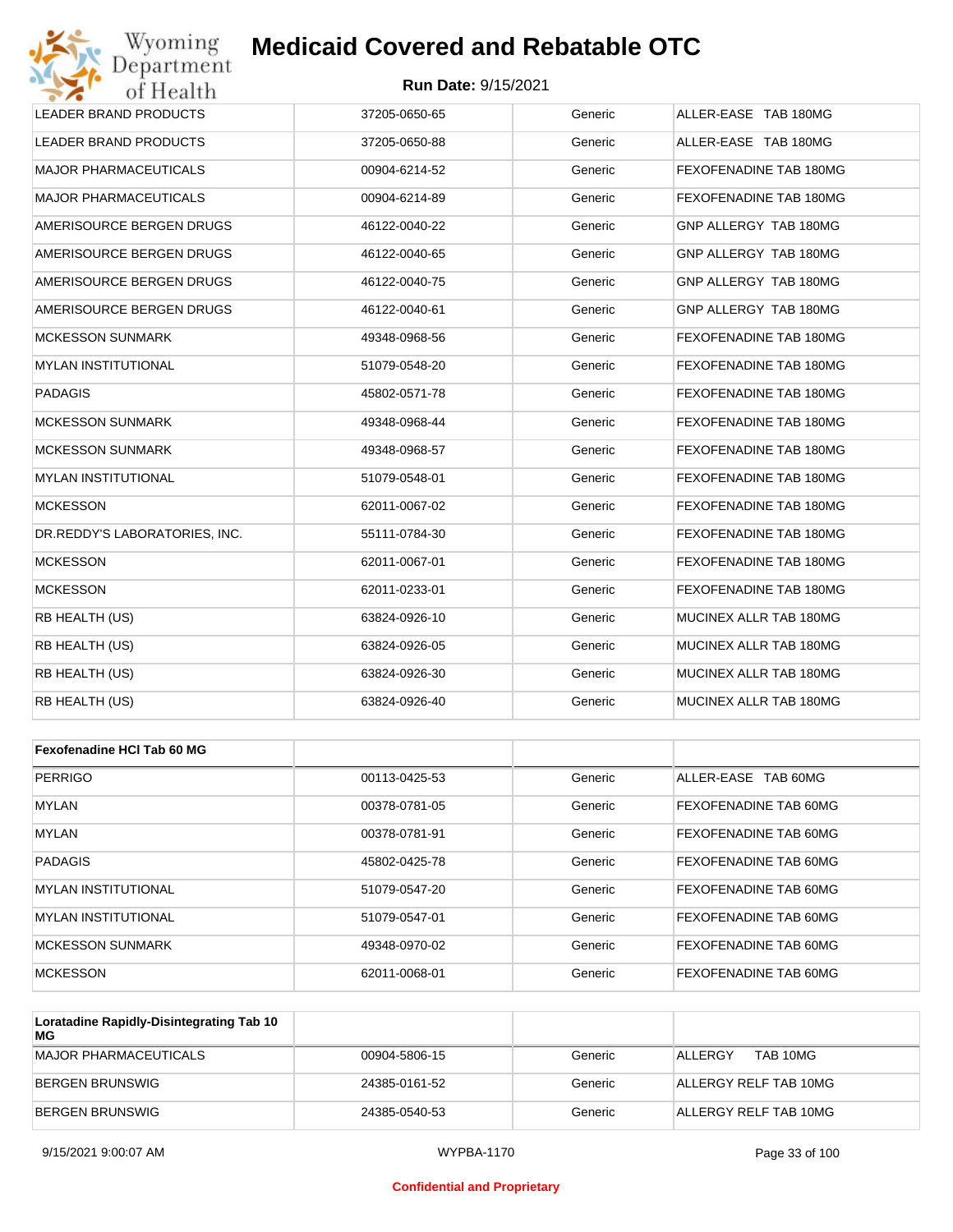#### **Run Date:** 9/15/2021

| Wyoming<br><b>Medicaid Covered and Rebatable OTC</b><br>Department |                            |         |                         |  |
|--------------------------------------------------------------------|----------------------------|---------|-------------------------|--|
| of Health                                                          | <b>Run Date: 9/15/2021</b> |         |                         |  |
| AMERISOURCE BERGEN DRUGS                                           | 46122-0140-52              | Generic | ALLERGY RELF TAB 10MG   |  |
| <b>LEADER BRAND PRODUCTS</b>                                       | 37205-0745-65              | Generic | ALLERGY RELF TAB 10MG   |  |
| OHM LABS                                                           | 51660-0527-31              | Generic | ALLERGY RELF TAB 10MG   |  |
| <b>MCKESSON SUNMARK</b>                                            | 49348-0930-01              | Generic | I ORATADINE<br>TAB 10MG |  |
| <b>MCKESSON SUNMARK</b>                                            | 49348-0930-44              | Generic | LORATADINE TAB 10MG     |  |
| <b>MCKESSON</b>                                                    | 62011-0073-01              | Generic | ALLERGY RELF TAB 10MG   |  |
| CHAIN DRUG MARKETING ASSOC                                         | 63868-0157-10              | Generic | ALLERGY RELF TAB 10MG   |  |

| Loratadine Syrup 5 MG/5ML    |               |         |                          |
|------------------------------|---------------|---------|--------------------------|
| <b>MAJOR PHARMACEUTICALS</b> | 00904-6234-20 | Generic | LORATADINE SOL 5MG/5ML   |
| <b>BERGEN BRUNSWIG</b>       | 24385-0531-26 | Generic | LORATADINE SYP 5MG/5ML   |
| <b>MCKESSON SUNMARK</b>      | 49348-0636-34 | Generic | LORATADINE SYP 5MG/5ML   |
| AMERISOURCE BERGEN DRUGS     | 46122-0164-26 | Generic | LORATADINE SYP 5MG/5ML   |
| <b>LEADER BRAND PRODUCTS</b> | 37205-0378-26 | Generic | ALLERGY RELF SYP 5MG/5ML |
| <b>TARO</b>                  | 51672-2085-08 | Generic | LORATADINE SYP 5MG/5ML   |
| <b>MCKESSON SUNMARK</b>      | 49348-0333-34 | Generic | LORATADINE SYP 5MG/5ML   |
| <b>TARO</b>                  | 51672-2073-08 | Generic | LORATADINE SYP 5MG/5ML   |
| <b>SILARX</b>                | 54838-0558-40 | Generic | LORATADINE SOL 5MG/5ML   |
| <b>SILARX</b>                | 54838-0554-40 | Generic | LORATADINE SOL 5MG/5ML   |
| <b>MCKESSON</b>              | 62011-0181-01 | Generic | LORATADINE SYP 5MG/5ML   |
| <b>TARO</b>                  | 51672-2092-08 | Generic | LORATADINE SOL 5MG/5ML   |
| <b>MCKESSON</b>              | 62011-0072-01 | Generic | LORATADINE SYP 5MG/5ML   |

| <b>Loratadine Tab 10 MG</b>  |               |         |                       |
|------------------------------|---------------|---------|-----------------------|
| SANDOZ                       | 00781-5077-01 | Generic | LORATADINE TAB 10MG   |
| <b>MAJOR PHARMACEUTICALS</b> | 00904-5728-89 | Generic | ALLERGY<br>TAB 10MG   |
| <b>PERRIGO</b>               | 00113-0612-39 | Generic | ALLERGY RELF TAB 10MG |
| PERRIGO                      | 00113-0612-60 | Generic | ALLERGY RELF TAB 10MG |
| <b>PERRIGO</b>               | 00113-0612-46 | Generic | ALLERGY RELF TAB 10MG |
| <b>PERRIGO</b>               | 00113-0612-65 | Generic | ALLERGY RELF TAB 10MG |
| <b>MAJOR PHARMACEUTICALS</b> | 00904-5728-87 | Generic | TAB 10MG<br>ALLERGY   |
| <b>BERGEN BRUNSWIG</b>       | 24385-0471-52 | Generic | LORATADINE TAB 10MG   |
| <b>TOPCO</b>                 | 36800-0612-65 | Generic | ALLERGY RELF TAB 10MG |
| <b>TOPCO</b>                 | 36800-0612-72 | Generic | ALLERGY RELF TAB 10MG |
| <b>TOPCO</b>                 | 36800-0612-76 | Generic | ALLERGY RELF TAB 10MG |
| <b>TOPCO</b>                 | 36800-0612-87 | Generic | ALLERGY RELF TAB 10MG |
| <b>BERGEN BRUNSWIG</b>       | 24385-0471-78 | Generic | LORATADINE TAB 10MG   |

#### **Confidential and Proprietary**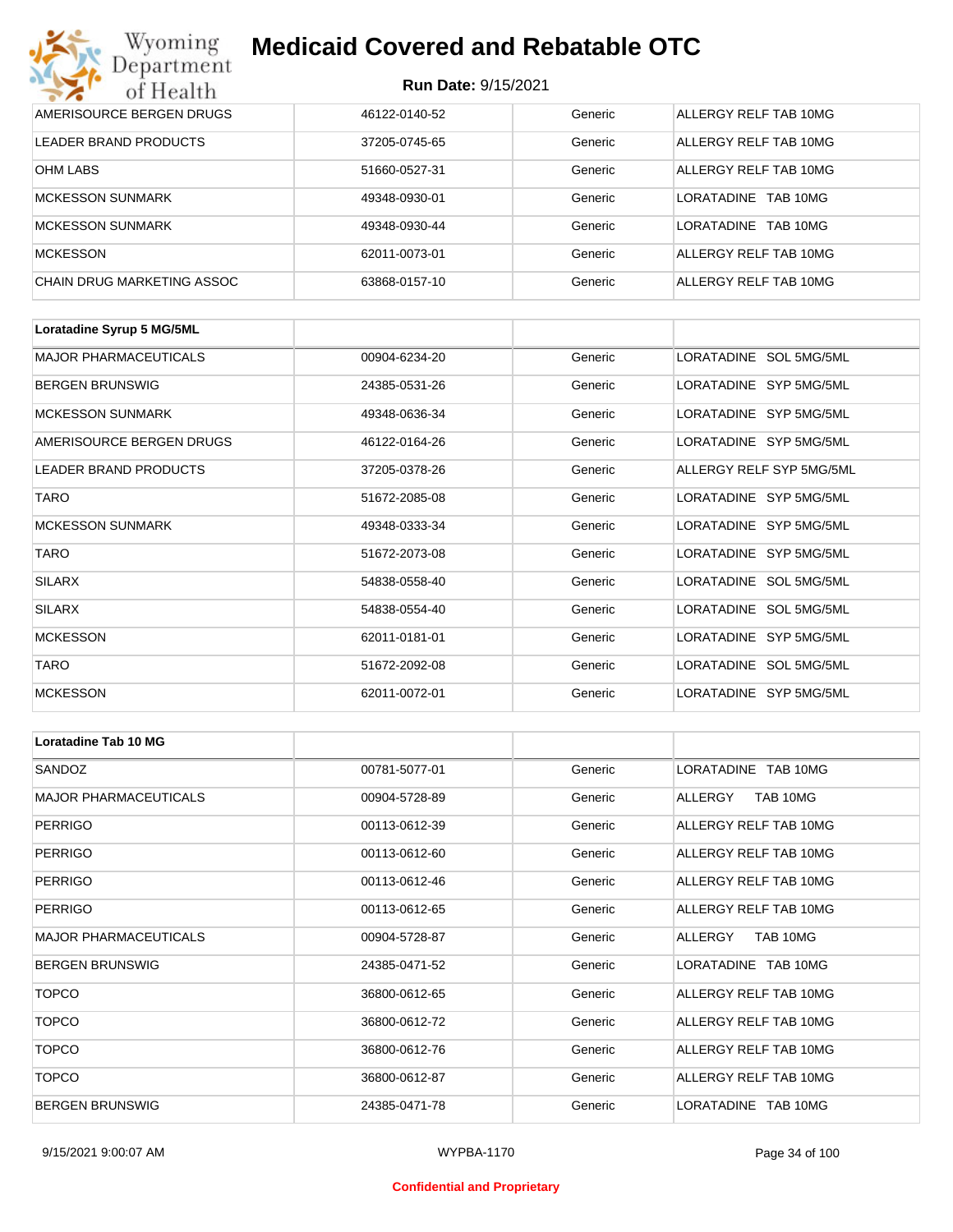## Wyoming<br>Department<br>of Health

## **Medicaid Covered and Rebatable OTC**

| <b>BERGEN BRUNSWIG</b>              | 24385-0471-99 | Generic      | LORATADINE TAB 10MG          |
|-------------------------------------|---------------|--------------|------------------------------|
| <b>MAJOR PHARMACEUTICALS</b>        | 00904-6074-46 | Generic      | ALLERGY<br>TAB 10MG          |
| MAJOR PHARMACEUTICALS               | 00904-6074-60 | Generic      | ALLERGY<br>TAB 10MG          |
| MAJOR PHARMACEUTICALS               | 00904-6074-61 | Generic      | LORATADINE TAB 10MG          |
| MAJOR PHARMACEUTICALS               | 00904-6074-89 | Generic      | ALLERGY TAB 10MG             |
| SELECT BRAND                        | 15127-0715-10 | Generic      | LORATADINE TAB 10MG          |
| SELECT BRAND                        | 15127-0715-30 | Generic      | LORATADINE TAB 10MG          |
| LEADER BRAND PRODUCTS               | 37205-0346-72 | Generic      | LORATADINE TAB 10MG          |
| PADAGIS                             | 45802-0650-78 | Generic      | LORATADINE TAB 10MG          |
| <b>TOPCO</b>                        | 36800-0612-46 | Generic      | ALLERGY RELF TAB 10MG        |
| PADAGIS                             | 45802-0650-65 | Generic      | LORATADINE TAB 10MG          |
| MCKESSON SUNMARK                    | 49348-0818-01 | Generic      | SM LORATADIN TAB 10MG        |
| MCKESSON SUNMARK                    | 49348-0818-13 | Generic      | SM LORATADIN TAB 10MG        |
| MCKESSON SUNMARK                    | 49348-0818-44 | Generic      | SM LORATADIN TAB 10MG        |
| OHM LABS                            | 51660-0526-01 | Generic      | ALLERGY RELF TAB 10MG        |
| PADAGIS                             | 45802-0650-87 | Generic      | LORATADINE TAB 10MG          |
| AMERISOURCE BERGEN DRUGS            | 46122-0158-65 | Generic      | LORATADINE TAB 10MG          |
| MYLAN INSTITUTIONAL                 | 51079-0246-01 | Generic      | LORATADINE TAB 10MG          |
| MYLAN INSTITUTIONAL                 | 51079-0246-20 | Generic      | LORATADINE TAB 10MG          |
| <b>APOTEX</b>                       | 60505-0147-08 | Generic      | LORATADINE TAB 10MG          |
| OHM LABS                            | 51660-0526-05 | Generic      | ALLERGY RELF TAB 10MG        |
| OHM LABS                            | 51660-0526-31 | Generic      | ALLERGY RELF TAB 10MG        |
| <b>APOTEX</b>                       | 60505-0147-01 | Generic      | LORATADINE TAB 10MG          |
| AMERICAN HEALTH PACKAGING           | 68084-0248-01 | Generic      | LORATADINE TAB 10MG          |
| AMERICAN HEALTH PACKAGING           | 68084-0248-11 | Generic      | LORATADINE TAB 10MG          |
| CHAIN DRUG MARKETING ASSOC          | 63868-0151-01 | Generic      | LORATADINE TAB 10MG          |
| CHAIN DRUG MARKETING ASSOC          | 63868-0151-10 | Generic      | LORATADINE TAB 10MG          |
| CHAIN DRUG MARKETING ASSOC          | 63868-0151-30 | Generic      | LORATADINE TAB 10MG          |
|                                     |               |              |                              |
| Triprolidine HCI Drops 0.938 MG/ML  |               |              |                              |
| ALLEGIS PHARMACEUTICALS             | 28595-0801-30 | <b>Brand</b> | DRO 0.938MG<br>HISTEX PD     |
| Triprolidine HCI Liquid 0.625 MG/ML |               |              |                              |
| <b>GM PHARMACEUTICALS</b>           | 58809-0501-30 | <b>Brand</b> | VANAHIST PD LIQ 0.625MG      |
|                                     |               |              |                              |
| Triprolidine HCI Syrup 2.5 MG/5ML   |               |              |                              |
| ALLEGIS PHARMACEUTICALS             | 28595-0802-08 | <b>Brand</b> | SYP 2.5MG/5<br><b>HISTEX</b> |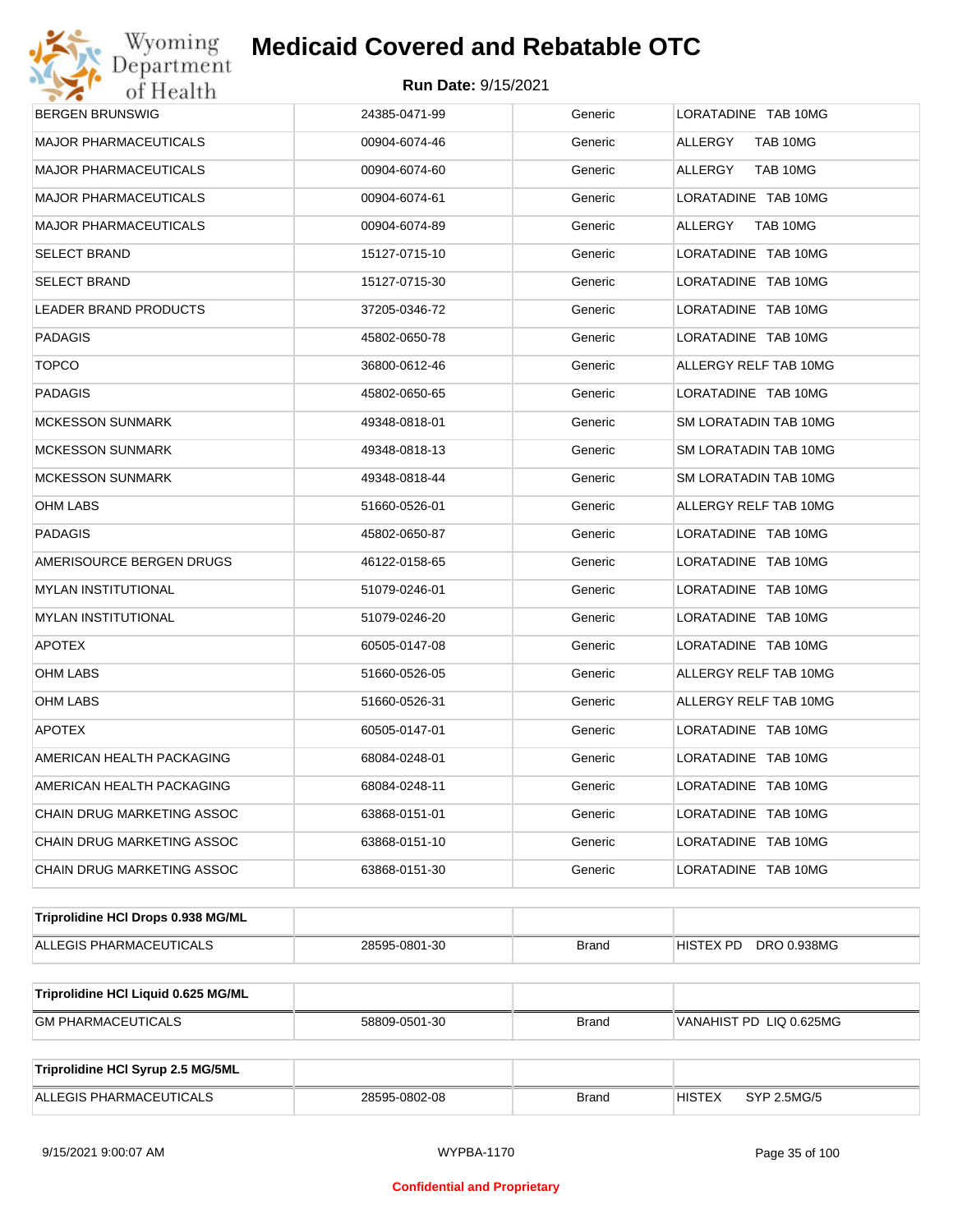

| <b>CONTRACEPTIVES</b> |  |  |
|-----------------------|--|--|

| Levonorgestrel Tab 1.5 MG             |               |              |                                    |
|---------------------------------------|---------------|--------------|------------------------------------|
| <b>ACTAVIS PHARMA</b>                 | 52544-0065-54 | Generic      | NEXT CHOICE TAB 1.5MG              |
| LUPIN PHARMACEUTICALS                 | 43386-0622-30 | Generic      | <b>TAB 1.5MG</b><br>MY WAY         |
| <b>AFAXYS</b>                         | 50102-0111-01 | Generic      | ECONTRA EZ TAB 1.5MG               |
| <b>AFAXYS</b>                         | 50102-0111-12 | Generic      | ECONTRA EZ TAB 1.5MG               |
| <b>FOUNDATION CONSUMER HEALTHCARE</b> | 51285-0100-88 | Generic      | TAKE ACTION TAB 1.5MG              |
| <b>FOUNDATION CONSUMER HEALTHCARE</b> | 51285-0103-88 | Generic      | AFTERA<br><b>TAB 1.5MG</b>         |
| <b>TEVA/WOMENS HEALTH</b>             | 51285-0943-88 | <b>Brand</b> | PLAN B<br><b>TAB 1.5MG</b>         |
| PHARMACIST PHARMACEUTICAL LLC         | 63704-0010-01 | Generic      | LEVONORGESTR TAB 1.5MG             |
| <b>FOUNDATION CONSUMER HEALTHCARE</b> | 51285-0146-19 | <b>Brand</b> | PLAN B<br><b>TAB 1.5MG</b>         |
| FOUNDATION CONSUMER HEALTHCARE        | 51285-0162-88 | <b>Brand</b> | PLAN B<br><b>TAB 1.5MG</b>         |
| <b>SUN PHARMACEUTICALS</b>            | 62756-0718-60 | Generic      | <b>OPCICON</b><br><b>TAB 1.5MG</b> |
| LUPIN PHARMACEUTICALS                 | 68180-0853-13 | Generic      | FALLBACK<br><b>TAB 1.5MG</b>       |
| <b>COUGH/COLD/ALLERGY</b>             |               |              |                                    |

| *Camphor-Eucalyptus-Menthol - Oint*** |               |         |                             |
|---------------------------------------|---------------|---------|-----------------------------|
| AMERISOURCE BERGEN DRUGS              | 46122-0157-54 | Generic | OIN RUB<br><b>GNP CHEST</b> |
| <b>MCKESSON</b>                       | 62011-0075-01 | Generic | I HM CHEST RUB OIN          |

| *Camphor-Eucalyptus-Menthol-Turp Oil-<br>White Pet -Oint*** |               |              |                                   |
|-------------------------------------------------------------|---------------|--------------|-----------------------------------|
| <b>IMCKESSON SUNMARK</b>                                    | 49348-0398-96 | <b>Brand</b> | <b>ISM MEDICATED MIS CHST RUB</b> |

| *DM-GG-PE Tab & APAP-Diphenhyd-PE<br>Tab Therapy Pack*** |               |       |                           |
|----------------------------------------------------------|---------------|-------|---------------------------|
| RB HEALTH (US)                                           | 63824-0555-30 | Brand | MUCINEX FAST MIS MX DAY/N |

| *PE-DM-GG Ligd & Diphenhyd-PE-APAP<br>Ligd Therapy Pack*** |               |              |                           |
|------------------------------------------------------------|---------------|--------------|---------------------------|
| RB HEALTH (US)                                             | 63824-0287-22 | <b>Brand</b> | MUCINEX CHLD MIS DAY/NITE |

| *PE-DM-GG-APAP Ligd & PE-Diphenhyd-<br><b>APAP Ligd Therapy Pack***</b> |               |              |                             |
|-------------------------------------------------------------------------|---------------|--------------|-----------------------------|
| <b>RB HEALTH (US)</b>                                                   | 63824-0526-22 | <b>Brand</b> | I MUCINEX FAST MIS DAY/NGHT |

| *PE-DM-GG-APAP Pack & PE-Diphenhyd-<br><b>APAP Pack Therapy Pack***</b> |               |              |                |              |
|-------------------------------------------------------------------------|---------------|--------------|----------------|--------------|
| <b>RECKITT BENCKISER</b>                                                | 63824-0234-44 | <b>Brand</b> | <b>MUCINEX</b> | MIS DAY/NGHT |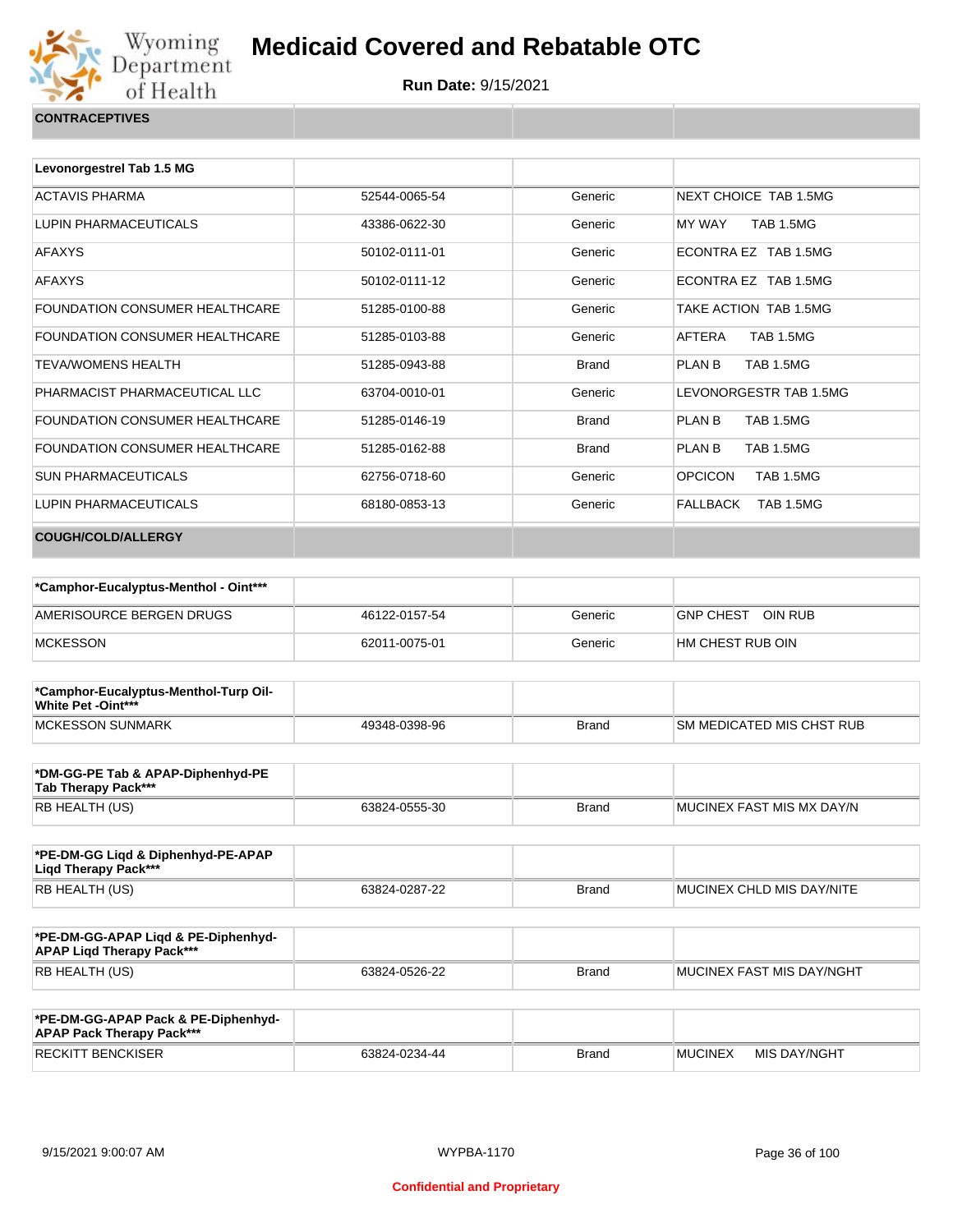

| *PE-DM-GG-APAP Tab & PE-Diphenhyd-<br><b>APAP Tab Therapy Pack***</b> |               |              |                                        |
|-----------------------------------------------------------------------|---------------|--------------|----------------------------------------|
| RB HEALTH (US)                                                        | 63824-0551-30 | Generic      | MUCINEX FAST PAK DAY/NGHT              |
| Acetaminophen w/ DM Liq 1000-30<br>MG/30ML                            |               |              |                                        |
| <b>TOPCO</b>                                                          | 36800-0698-34 | Generic      | COUGH & SORE LIQ THRT DAY              |
| Acetaminophen w/ DM Susp 160-5 MG/5ML                                 |               |              |                                        |
| <b>GLAXO CONSUMER HEALTHCARE L.P.</b>                                 | 00067-8115-04 | <b>Brand</b> | <b>TRIAMINIC</b><br>SUS CGH/ST         |
| Brompheniramine & Phenylephrine Elixir 1<br>-2.5 MG/5ML               |               |              |                                        |
| <b>PERRIGO</b>                                                        | 00113-0906-26 | Generic      | COLD/ALLERGY ELX CHILDREN              |
| <b>WOMEN'S CHOICE PHARMACEUTICALS</b>                                 | 00485-0202-16 | Generic      | RYNEX PE<br><b>ELX</b>                 |
| <b>MAJOR PHARMACEUTICALS</b>                                          | 00904-5781-20 | Generic      | <b>DIMAPHEN</b><br><b>ELX CHILDREN</b> |
| <b>BERGEN BRUNSWIG</b>                                                | 24385-0517-26 | Generic      | <b>GNP CLD/ALLE ELX CHILDREN</b>       |
| <b>BERGEN BRUNSWIG</b>                                                | 24385-0517-34 | Generic      | <b>GNP CLD/ALLE ELX CHILDREN</b>       |
| <b>TOPCO</b>                                                          | 36800-0906-26 | Generic      | COLD/ALLERGY ELX CHILDREN              |
| <b>LEADER BRAND PRODUCTS</b>                                          | 37205-0931-26 | Generic      | COLD/ALLERGY ELX CHILDREN              |
| <b>MCKESSON SUNMARK</b>                                               | 49348-0777-37 | Generic      | SM CLD/ALRGY ELX CHILDREN              |
| <b>TOPCO</b>                                                          | 36800-0906-34 | Generic      | COLD/ALLERGY ELX CHILDREN              |
| <b>MCKESSON SUNMARK</b>                                               | 49348-0777-34 | Generic      | SM CLD/ALRGY ELX CHILDREN              |
| <b>MCKESSON</b>                                                       | 62011-0062-01 | Generic      | COLD/ALLERGY ELX CHILDREN              |
| Brompheniramine & Phenylephrine Syrup<br>1-2.5 MG/5ML                 |               |              |                                        |
| GLAXO CONSUMER HEALTHCARE L.P.                                        | 00067-8117-04 | <b>Brand</b> | TRIAMINIC<br>SYP CLD/ALRG              |
| Brompheniramine & Phenylephrine Tab 4-<br><b>10 MG</b>                |               |              |                                        |
| ALLEGIS PHARMACEUTICALS                                               | 28595-0900-60 | <b>Brand</b> | RU-HIST D TAB 4-10MG                   |
| Brompheniramine & Pseudoephedrine Cap<br>4-60 MG                      |               |              |                                        |
| <b>BAUSCH HEALTH</b>                                                  | 00095-0860-06 | <b>Brand</b> | LODRANE D<br><b>CAP 4-60MG</b>         |
| Brompheniramine & Pseudoephedrine<br>Elixir 1-15 MG/5ML               |               |              |                                        |
| PAR PHARMACEUTICALS                                                   | 00603-0851-94 | Generic      | Q-TAPP<br><b>ELX 1-15/5ML</b>          |
| WOMEN'S CHOICE PHARMACEUTICALS                                        | 00485-0206-16 | Generic      | RYNEX PSE LIQ                          |
| <b>SILARX</b>                                                         | 54838-0125-70 | Generic      | LIQ<br><b>BROTAPP</b>                  |
| <b>SILARX</b>                                                         | 54838-0125-40 | Generic      | LIQ<br><b>BROTAPP</b>                  |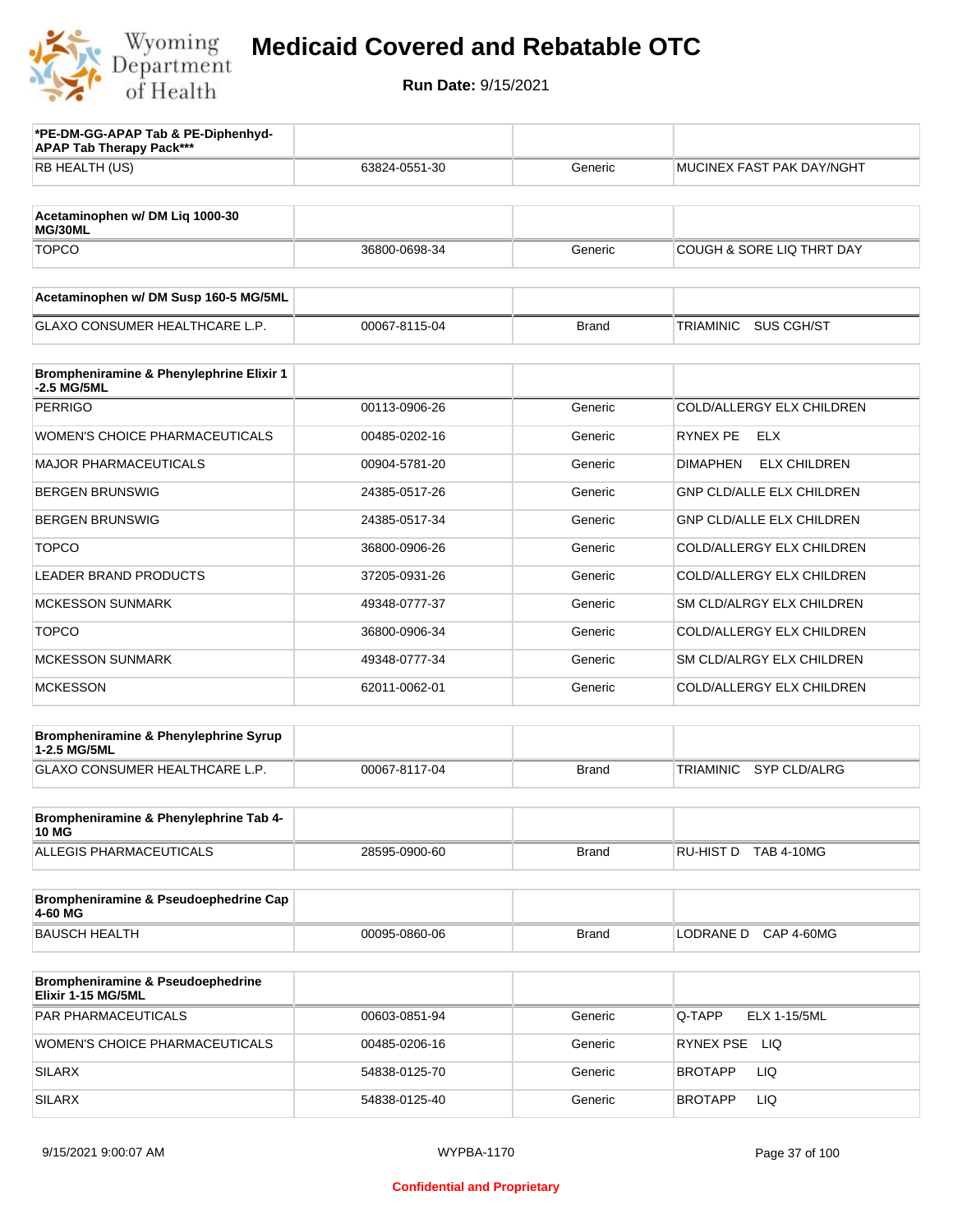| 54838-0125-80 | Generic      | <b>BROTAPP</b><br>LIQ                |
|---------------|--------------|--------------------------------------|
|               |              |                                      |
| 64661-0032-30 | <b>Brand</b> | J-TAN D PD DRO 1-7.5MG               |
|               |              |                                      |
| 58407-0225-01 | <b>Brand</b> | <b>STAFLEX</b><br><b>TAB 2-250MG</b> |
|               |              |                                      |
| 00113-2176-53 | Generic      | ALLERGY-D TAB 5-120MG                |
| 00113-2176-62 | Generic      | ALLERGY-D TAB 5-120MG                |
| 00113-0176-53 | Generic      | ALLERGY-D TAB 5-120MG                |
| 00113-0176-62 | Generic      | ALLERGY-D TAB 5-120MG                |
| 00904-5831-12 | Generic      | ALLERGY-D TAB 5-120MG                |
| 24385-0175-53 | Generic      | ALLERGY-D TAB 5-120MG                |
| 24385-0175-62 | Generic      | ALLERGY-D TAB 5-120MG                |
| 36800-0176-62 | Generic      | ALLERGY D TAB 5-120MG                |
| 36800-0176-53 | Generic      | ALLERGY D TAB 5-120MG                |
| 49348-0851-04 | Generic      | ALLERGY-D TAB 5-120MG                |
| 45802-0721-53 | Generic      | CETIRIZ/PSE TAB 5-120MG              |
| 45802-0721-62 | Generic      | CETIRIZ/PSE TAB 5-120MG              |
| 62011-0055-01 | Generic      | ALLGY COMP-D TAB 5-120MG             |
|               |              |                                      |
| 12830-0864-16 | <b>Brand</b> | CHLO HIST SOL                        |
|               |              |                                      |
| 12830-0767-16 | Brand        | CHLO TUSS EX LIQ 12.5-100            |
|               |              |                                      |
| 23359-0032-16 | <b>Brand</b> | <b>NINJACOF</b><br>LIQ.              |
|               |              |                                      |
| 58809-0350-04 | <b>Brand</b> | VANACOF-8 LIQ 25-50/15               |
|               |              |                                      |
| 23359-0033-16 | <b>Brand</b> | NINJACOF-A LIQ                       |
|               |              |                                      |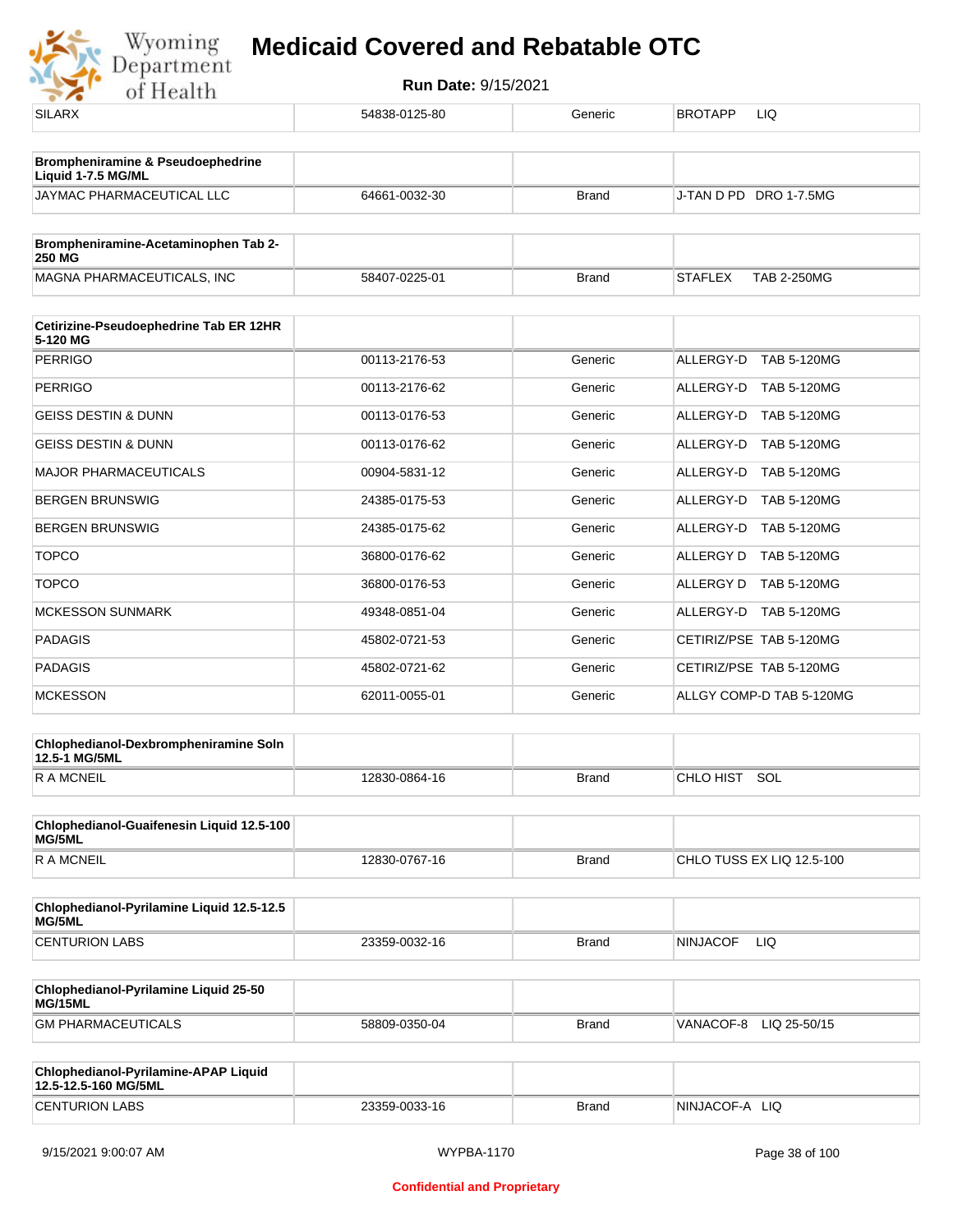

| <b>Chlorcyclizine &amp; Pseudoephedrine Liquid</b><br>25-60 MG/5ML |               |              |                                      |
|--------------------------------------------------------------------|---------------|--------------|--------------------------------------|
| MAGNA PHARMACEUTICALS, INC                                         | 58407-0624-04 | <b>Brand</b> | STAHIST AD LIQ                       |
| Chlorcyclizine & Pseudoephedrine Tab 25-                           |               |              |                                      |
| 60 MG                                                              |               |              |                                      |
| MAGNA PHARMACEUTICALS, INC                                         | 58407-0625-30 | <b>Brand</b> | STAHIST AD TAB 25-60MG               |
| <b>Chlorpheniramine &amp; Phenylephrine Liquid</b><br>1-2.5 MG/ML  |               |              |                                      |
| <b>LASER PHARMACEUTICALS</b>                                       | 16477-0121-30 | <b>Brand</b> | DALLERGY<br><b>DRO 1-2.5MG</b>       |
| Chlorpheniramine & Phenylephrine Liquid<br>1-3.5 MG/ML             |               |              |                                      |
| <b>VIRTUS PHARMACEUTICALS OPCO</b>                                 | 76439-0319-30 | Generic      | <b>VIRDEC</b><br><b>DRO</b>          |
| Chlorpheniramine & Phenylephrine Liquid<br><b>2-5 MG/ML</b>        |               |              |                                      |
| <b>WOMEN'S CHOICE PHARMACEUTICALS</b>                              | 00485-0096-02 | <b>Brand</b> | ED CHLORPED DRO D                    |
| Chlorpheniramine & Phenylephrine Liquid<br>4-10 MG/5ML             |               |              |                                      |
| WOMEN'S CHOICE PHARMACEUTICALS                                     | 00485-0155-16 | <b>Brand</b> | ED A-HIST<br>LIQ 4-10/5ML            |
| LARKEN LABORATORIES, INC.                                          | 68047-0185-16 | Generic      | NOHIST-LQ LIQ 4-10/5ML               |
| Chlorpheniramine & Phenylephrine Tab 4-<br><b>10 MG</b>            |               |              |                                      |
| WOMEN'S CHOICE PHARMACEUTICALS                                     | 00485-0254-01 | Generic      | ED A-HIST TAB 4-10MG                 |
| <b>TOPCO</b>                                                       | 36800-0358-62 | Generic      | SINUS/ALERGY TAB PE MAX              |
| <b>SELECT BRAND</b>                                                | 15127-0082-24 | Generic      | SINUS/ALERGY TAB MAX ST              |
| <b>BERGEN BRUNSWIG</b>                                             | 24385-0961-62 | Generic      | SINUS/ALLERG TAB 4-10MG              |
| AMERISOURCE BERGEN DRUGS                                           | 46122-0181-62 | Generic      | COLD/ALLERGY TAB 4-10MG              |
| <b>TOPCO</b>                                                       | 36800-0139-62 | Generic      | COLD/ALLERGY TAB 4-10MG              |
| Chlorpheniramine & Pseudoephedrine                                 |               |              |                                      |
| Liquid 2-30 MG/5ML                                                 |               |              |                                      |
| LARKEN LABORATORIES, INC.                                          | 68047-0120-16 | <b>Brand</b> | LOHIST-D<br>LIQ                      |
| Chlorpheniramine & Pseudoephedrine Tab<br>4-60 MG                  |               |              |                                      |
| MAJOR PHARMACEUTICALS                                              | 00904-5351-24 | Generic      | <b>SUDOGEST</b><br><b>TAB 4-60MG</b> |
| MAJOR PHARMACEUTICALS                                              | 00904-5351-96 | Generic      | <b>SUDOGEST</b><br><b>TAB 4-60MG</b> |
| Chlorpheniramine w/ Codeine Liquid 2-9<br>MG/5ML                   |               |              |                                      |
| MAGNA PHARMACEUTICALS, INC                                         | 58407-0920-16 | <b>Brand</b> | Z-TUSS AC<br>LIQ 2-9/5ML             |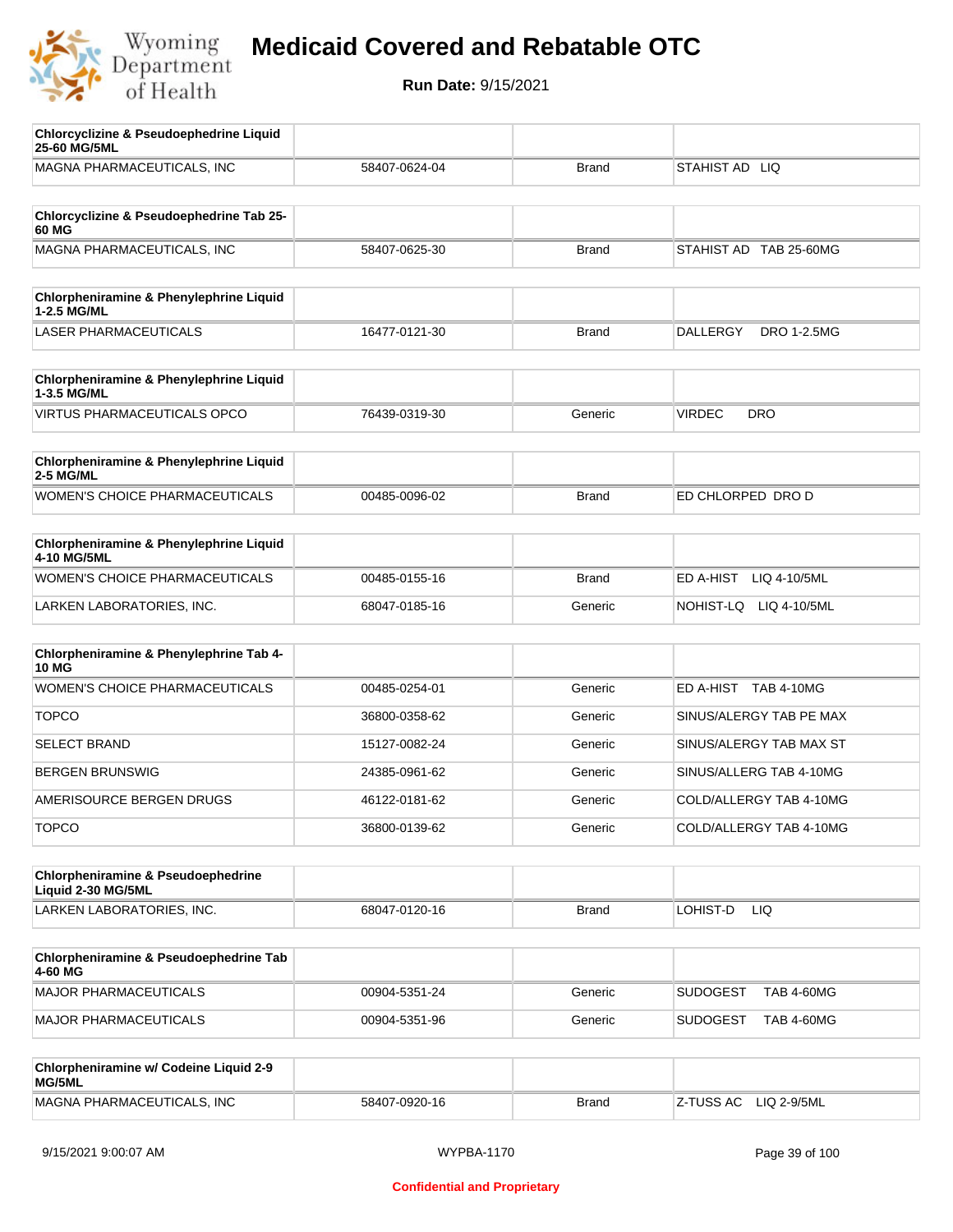

| Chlorpheniramine-DM Tab 4-30 MG                                  |               |              |                                       |
|------------------------------------------------------------------|---------------|--------------|---------------------------------------|
| <b>MAJOR PHARMACEUTICALS</b>                                     | 00904-5817-44 | Generic      | <b>COUGH &amp; COLD TAB</b>           |
| <b>SELECT BRAND</b>                                              | 15127-0268-16 | Generic      | SB COLD/CGH TAB HBP                   |
|                                                                  |               |              |                                       |
| Chlorpheniramine-Phenylephrine-ASA<br>Effer Tab 2-7.8-325 MG     |               |              |                                       |
| CHAIN DRUG MARKETING ASSOC                                       | 63868-0228-20 | Generic      | COLD RELIEF TAB PLUS                  |
|                                                                  |               |              |                                       |
| Chlorphen-PE-APAP Tab 2-5-325 MG & PE-<br>APAP Tab 5-325 MG Pack |               |              |                                       |
| <b>SELECT BRAND</b>                                              | 15127-0933-24 | Generic      | <b>SB SINUS CNG PAK/PAIN</b>          |
| AMERISOURCE BERGEN DRUGS                                         | 46122-0075-60 | Generic      | SINUS RELIEF PAK CNG/PAIN             |
|                                                                  |               |              |                                       |
| Chlorphen-Phenylephrine w/ APAP Tab 2-5<br>$-325$ MG             |               |              |                                       |
| <b>GEISS DESTIN &amp; DUNN</b>                                   | 00113-0476-62 | Generic      | <b>ALLERGY</b><br><b>TAB MULTI-SY</b> |
| <b>BERGEN BRUNSWIG</b>                                           | 24385-0147-62 | Generic      | <b>GNP ALLERGY TAB MULTI-SY</b>       |
| <b>LEADER BRAND PRODUCTS</b>                                     | 37205-0940-62 | Generic      | <b>ALLERGY</b><br><b>TAB MULTI-SY</b> |
| AMERISOURCE BERGEN DRUGS                                         | 46122-0074-62 | Generic      | GNP SINUS TAB CNG/PAIN                |
| <b>SELECT BRAND</b>                                              | 15127-0966-24 | Generic      | SB SINUS CNG TAB / PAIN               |
| <b>SELECT BRAND</b>                                              | 15127-0967-24 | Generic      | SB ALLERGY TAB MULTI-SY               |
| <b>TOPCO</b>                                                     | 36800-0476-62 | Generic      | <b>ALLERGY</b><br><b>TAB MULTI-SY</b> |
| <b>TOPCO</b>                                                     | 36800-0476-67 | Generic      | <b>ALLERGY</b><br><b>TAB MULTI-SY</b> |
| <b>TOPCO</b>                                                     | 36800-0935-62 | Generic      | NIGHT TIME TAB SINUS                  |
| <b>MCKESSON SUNMARK</b>                                          | 49348-0778-04 | Generic      | SM ALLERGY TAB MULTI-SY               |
| CHAIN DRUG MARKETING ASSOC                                       | 63868-0981-24 | Generic      | QC ALLERGY TAB RELIEF                 |
|                                                                  |               |              |                                       |
| Chlorphen-Phenylephrine w/ APAP Tab 4-<br>10-325 MG              |               |              |                                       |
| U S PHARMACEUTICAL                                               | 52747-0475-70 | Brand        | NOREL AD<br>TAB 4-10-325              |
|                                                                  |               |              |                                       |
| Dexbrompheniramine & Pseudoephedrine<br><b>Soln 1-30 MG/5ML</b>  |               |              |                                       |
| <b>LLORENS PHARMACEUTICAL</b>                                    | 54859-0802-04 | Brand        | CONEX<br>SOL CLD/ALRG                 |
|                                                                  |               |              |                                       |
| Dexbrompheniramine & Pseudoephedrine<br><b>Tab 2-60 MG</b>       |               |              |                                       |
| LLORENS PHARMACEUTICAL                                           | 54859-0702-60 | Brand        | <b>CONEX</b><br><b>TAB 2-60MG</b>     |
|                                                                  |               |              |                                       |
| Dexbrompheniramine-Phenylephrine<br>Syrup 1-5 MG/5ML             |               |              |                                       |
| LASER PHARMACEUTICALS                                            | 16477-0822-01 | <b>Brand</b> | SYP<br><b>DALLERGY</b>                |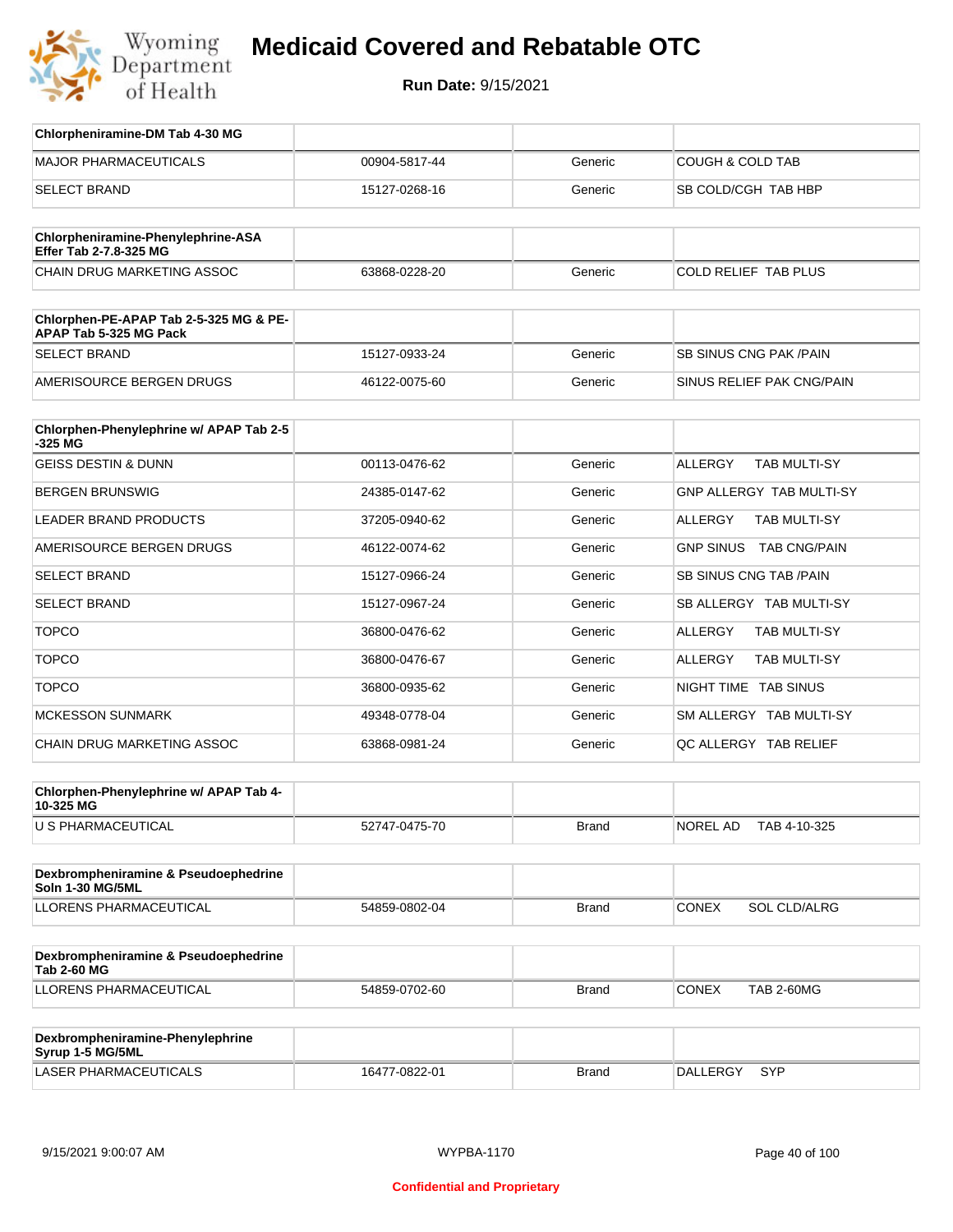

| TAB 1-5MG<br>16477-0161-01<br><b>DALLERGY</b><br><b>Brand</b><br>ALA-HIST PE TAB 2-10MG<br>50991-0782-60<br><b>Brand</b><br><b>RESCON</b><br><b>TAB 2-60MG</b><br>64543-0097-90<br><b>Brand</b><br><b>RYMED</b><br><b>TAB 2-10MG</b><br>00485-0080-01<br><b>Brand</b><br>ROBAFEN CGH CAP 15MG<br>00536-1068-34<br>Generic<br>Generic<br>ROBAFEN CGH CAP 15MG<br>00904-5752-95<br>SB CGH CONTR CAP 15MG<br>15127-0984-20<br>Generic<br>36800-0473-38<br>DAY TIME<br>LIQ COUGH<br>Generic<br>SB CGH RELF LIQ 15MG/5ML<br>15127-0925-04<br>Generic<br>Generic<br>GNP CGH RELF LIQ 15MG/5ML<br>24385-0263-26<br>GNP CGH RELF LIQ 15MG/5ML<br>24385-0262-26<br>Generic<br>QC CGH RELF LIQ 15MG/5ML<br>63868-0070-04<br>Generic<br>36800-0300-26<br>Generic<br><b>TUSSIN COUGH SYP 15MG/5ML</b><br>Generic<br>TUSSIN COUGH SYP 15MG/5ML<br>24385-0493-26<br>COUGH DM<br>SUS 30MG/5ML<br>00904-6312-56<br>Generic<br>Generic<br>DEXTROMETHOR SUS 30MG/5ML<br>45802-0433-21<br>46122-0141-25<br>Generic<br>GNP COUGH DM SUS 30MG/5ML<br>46122-0141-21<br>Generic<br>GNP COUGH DM SUS 30MG/5ML<br>46122-0142-21<br>Generic<br>GNP COUGH DM SUS 30MG/5ML<br>Generic<br>COUGH DM<br>SUS 30MG/5ML<br>37205-0697-21 | Dexbrompheniramine-Phenylephrine Tab 1<br>-5 MG                |  |  |
|--------------------------------------------------------------------------------------------------------------------------------------------------------------------------------------------------------------------------------------------------------------------------------------------------------------------------------------------------------------------------------------------------------------------------------------------------------------------------------------------------------------------------------------------------------------------------------------------------------------------------------------------------------------------------------------------------------------------------------------------------------------------------------------------------------------------------------------------------------------------------------------------------------------------------------------------------------------------------------------------------------------------------------------------------------------------------------------------------------------------------------------------------------------------------------------------------------|----------------------------------------------------------------|--|--|
|                                                                                                                                                                                                                                                                                                                                                                                                                                                                                                                                                                                                                                                                                                                                                                                                                                                                                                                                                                                                                                                                                                                                                                                                        | <b>LASER PHARMACEUTICALS</b>                                   |  |  |
|                                                                                                                                                                                                                                                                                                                                                                                                                                                                                                                                                                                                                                                                                                                                                                                                                                                                                                                                                                                                                                                                                                                                                                                                        | Dexbrompheniramine-Phenylephrine Tab 2<br>-10 MG               |  |  |
|                                                                                                                                                                                                                                                                                                                                                                                                                                                                                                                                                                                                                                                                                                                                                                                                                                                                                                                                                                                                                                                                                                                                                                                                        | POLY PHARMACEUTICALS                                           |  |  |
|                                                                                                                                                                                                                                                                                                                                                                                                                                                                                                                                                                                                                                                                                                                                                                                                                                                                                                                                                                                                                                                                                                                                                                                                        | Dexchlorpheniramine & Pseudoephedrine<br><b>Tab 2-60 MG</b>    |  |  |
|                                                                                                                                                                                                                                                                                                                                                                                                                                                                                                                                                                                                                                                                                                                                                                                                                                                                                                                                                                                                                                                                                                                                                                                                        | CAPELLON PHARMACEUTICALS                                       |  |  |
|                                                                                                                                                                                                                                                                                                                                                                                                                                                                                                                                                                                                                                                                                                                                                                                                                                                                                                                                                                                                                                                                                                                                                                                                        | Dexchlorpheniramine-Phenylephrine Tab 2<br>$-10M$              |  |  |
|                                                                                                                                                                                                                                                                                                                                                                                                                                                                                                                                                                                                                                                                                                                                                                                                                                                                                                                                                                                                                                                                                                                                                                                                        | <b>WOMEN'S CHOICE PHARMACEUTICALS</b>                          |  |  |
|                                                                                                                                                                                                                                                                                                                                                                                                                                                                                                                                                                                                                                                                                                                                                                                                                                                                                                                                                                                                                                                                                                                                                                                                        | Dextromethorphan HBr Cap 15 MG                                 |  |  |
|                                                                                                                                                                                                                                                                                                                                                                                                                                                                                                                                                                                                                                                                                                                                                                                                                                                                                                                                                                                                                                                                                                                                                                                                        | <b>RUGBY LABORATORIES</b>                                      |  |  |
|                                                                                                                                                                                                                                                                                                                                                                                                                                                                                                                                                                                                                                                                                                                                                                                                                                                                                                                                                                                                                                                                                                                                                                                                        | <b>MAJOR PHARMACEUTICALS</b>                                   |  |  |
|                                                                                                                                                                                                                                                                                                                                                                                                                                                                                                                                                                                                                                                                                                                                                                                                                                                                                                                                                                                                                                                                                                                                                                                                        | <b>SELECT BRAND</b>                                            |  |  |
|                                                                                                                                                                                                                                                                                                                                                                                                                                                                                                                                                                                                                                                                                                                                                                                                                                                                                                                                                                                                                                                                                                                                                                                                        | Dextromethorphan HBr Liquid 15 MG/15ML                         |  |  |
|                                                                                                                                                                                                                                                                                                                                                                                                                                                                                                                                                                                                                                                                                                                                                                                                                                                                                                                                                                                                                                                                                                                                                                                                        | <b>TOPCO</b>                                                   |  |  |
|                                                                                                                                                                                                                                                                                                                                                                                                                                                                                                                                                                                                                                                                                                                                                                                                                                                                                                                                                                                                                                                                                                                                                                                                        | Dextromethorphan HBr Liquid 15 MG/5ML                          |  |  |
|                                                                                                                                                                                                                                                                                                                                                                                                                                                                                                                                                                                                                                                                                                                                                                                                                                                                                                                                                                                                                                                                                                                                                                                                        | <b>SELECT BRAND</b>                                            |  |  |
|                                                                                                                                                                                                                                                                                                                                                                                                                                                                                                                                                                                                                                                                                                                                                                                                                                                                                                                                                                                                                                                                                                                                                                                                        | <b>BERGEN BRUNSWIG</b>                                         |  |  |
|                                                                                                                                                                                                                                                                                                                                                                                                                                                                                                                                                                                                                                                                                                                                                                                                                                                                                                                                                                                                                                                                                                                                                                                                        | <b>BERGEN BRUNSWIG</b>                                         |  |  |
|                                                                                                                                                                                                                                                                                                                                                                                                                                                                                                                                                                                                                                                                                                                                                                                                                                                                                                                                                                                                                                                                                                                                                                                                        | CHAIN DRUG MARKETING ASSOC                                     |  |  |
|                                                                                                                                                                                                                                                                                                                                                                                                                                                                                                                                                                                                                                                                                                                                                                                                                                                                                                                                                                                                                                                                                                                                                                                                        | Dextromethorphan HBr Syrup 15 MG/5ML                           |  |  |
|                                                                                                                                                                                                                                                                                                                                                                                                                                                                                                                                                                                                                                                                                                                                                                                                                                                                                                                                                                                                                                                                                                                                                                                                        | <b>TOPCO</b>                                                   |  |  |
|                                                                                                                                                                                                                                                                                                                                                                                                                                                                                                                                                                                                                                                                                                                                                                                                                                                                                                                                                                                                                                                                                                                                                                                                        | <b>BERGEN BRUNSWIG</b>                                         |  |  |
|                                                                                                                                                                                                                                                                                                                                                                                                                                                                                                                                                                                                                                                                                                                                                                                                                                                                                                                                                                                                                                                                                                                                                                                                        | Dextromethorphan Polistirex Extended<br>Release Susp 30 MG/5ML |  |  |
|                                                                                                                                                                                                                                                                                                                                                                                                                                                                                                                                                                                                                                                                                                                                                                                                                                                                                                                                                                                                                                                                                                                                                                                                        | MAJOR PHARMACEUTICALS                                          |  |  |
|                                                                                                                                                                                                                                                                                                                                                                                                                                                                                                                                                                                                                                                                                                                                                                                                                                                                                                                                                                                                                                                                                                                                                                                                        | <b>PADAGIS</b>                                                 |  |  |
|                                                                                                                                                                                                                                                                                                                                                                                                                                                                                                                                                                                                                                                                                                                                                                                                                                                                                                                                                                                                                                                                                                                                                                                                        | AMERISOURCE BERGEN DRUGS                                       |  |  |
|                                                                                                                                                                                                                                                                                                                                                                                                                                                                                                                                                                                                                                                                                                                                                                                                                                                                                                                                                                                                                                                                                                                                                                                                        | AMERISOURCE BERGEN DRUGS                                       |  |  |
|                                                                                                                                                                                                                                                                                                                                                                                                                                                                                                                                                                                                                                                                                                                                                                                                                                                                                                                                                                                                                                                                                                                                                                                                        | AMERISOURCE BERGEN DRUGS                                       |  |  |
|                                                                                                                                                                                                                                                                                                                                                                                                                                                                                                                                                                                                                                                                                                                                                                                                                                                                                                                                                                                                                                                                                                                                                                                                        | LEADER BRAND PRODUCTS                                          |  |  |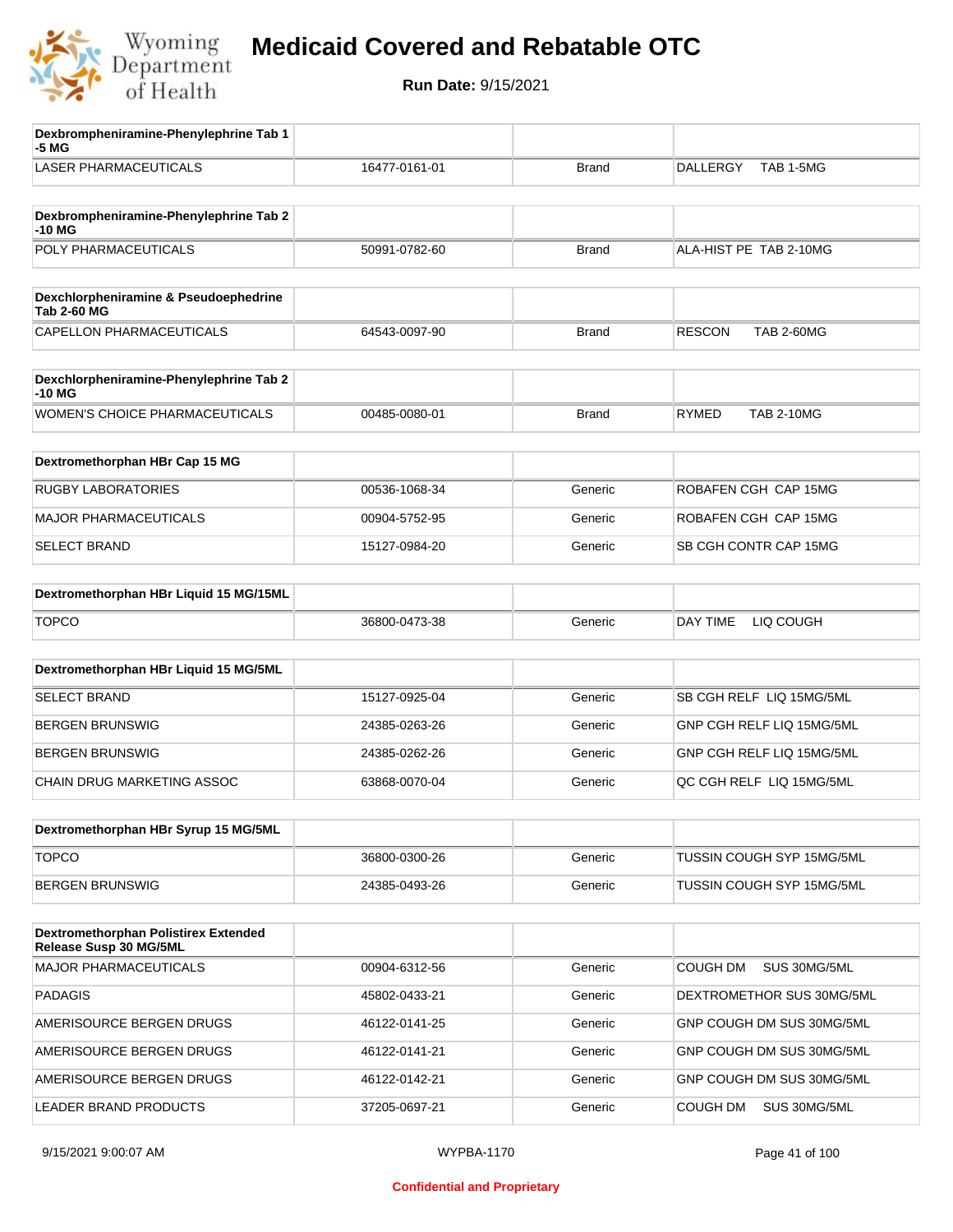

# Wyoming<br>Department<br>of Health

#### **Medicaid Covered and Rebatable OTC**

| <b>MCKESSON</b> | 62011-0198-01 | Generic      | HM COUGH DM SUS 30MG/5ML      |
|-----------------|---------------|--------------|-------------------------------|
| RB HEALTH (US)  | 63824-0171-65 | <b>Brand</b> | <b>DELSYM</b><br>SUS 30MG/5ML |
| RB HEALTH (US)  | 63824-0173-65 | <b>Brand</b> | DELSYM CHILD SUS 30MG/5ML     |
| RB HEALTH (US)  | 63824-0175-63 | <b>Brand</b> | <b>DELSYM</b><br>SUS 30MG/5ML |
| RB HEALTH (US)  | 63824-0176-63 | <b>Brand</b> | <b>DELSYM</b><br>SUS 30MG/5ML |
| <b>MCKESSON</b> | 62011-0176-01 | Generic      | HM COUGH DM SUS 30MG/5ML      |
| RB HEALTH (US)  | 63824-0171-63 | <b>Brand</b> | <b>DELSYM</b><br>SUS 30MG/5ML |
| RB HEALTH (US)  | 63824-0175-65 | <b>Brand</b> | <b>DELSYM</b><br>SUS 30MG/5ML |
| RB HEALTH (US)  | 63824-0172-63 | <b>Brand</b> | <b>DELSYM</b><br>SUS 30MG/5ML |
| RB HEALTH (US)  | 63824-0172-65 | <b>Brand</b> | <b>DELSYM</b><br>SUS 30MG/5ML |
| RB HEALTH (US)  | 63824-0173-63 | <b>Brand</b> | DELSYM CHILD SUS 30MG/5ML     |
| RB HEALTH (US)  | 63824-0176-65 | <b>Brand</b> | DELSYM<br>SUS 30MG/5ML        |
| RB HEALTH (US)  | 63824-0177-63 | <b>Brand</b> | DELSYM CHILD SUS 30MG/5ML     |
| RB HEALTH (US)  | 63824-0177-65 | <b>Brand</b> | DELSYM CHILD SUS 30MG/5ML     |

| Dextromethorphan-Doxylamine-APAP Cap<br>15-6.25-325 MG |               |         |                           |
|--------------------------------------------------------|---------------|---------|---------------------------|
| <b>MAJOR PHARMACEUTICALS</b>                           | 00904-5764-44 | Generic | NIGHT TIME CAP COLD/FLU   |
| <b>SELECT BRAND</b>                                    | 15127-0985-12 | Generic | NIGHT TIME CAP COLD/FLU   |
| <b>TOPCO</b>                                           | 36800-0977-53 | Generic | CAP COLD/FLU<br>NITE TIME |
| <b>LEADER BRAND PRODUCTS</b>                           | 37205-0707-62 | Generic | CAP COLD/FLU<br>NITE-TIME |
| AMERISOURCE BERGEN DRUGS                               | 46122-0183-73 | Generic | NIGHT TIME CAP COLD/FLU   |
| AMERISOURCE BERGEN DRUGS                               | 46122-0245-62 | Generic | NIGHT TIME CAP COLD/FLU   |
| <b>TOPCO</b>                                           | 36800-0977-60 | Generic | NITE TIME<br>CAP COLD/FLU |
| <b>MCKESSON SUNMARK</b>                                | 49348-0741-03 | Generic | SM NITE TIME CAP COLD/FLU |
| <b>MCKESSON</b>                                        | 62011-0084-02 | Generic | NIGHT TIME CAP COLD/FLU   |

| Dextromethorphan-Doxylamine-APAP<br>Liquid 15-6.25-325 MG/15ML |               |         |                            |
|----------------------------------------------------------------|---------------|---------|----------------------------|
| <b>MAJOR PHARMACEUTICALS</b>                                   | 00904-5777-09 | Generic | ALL-NITE<br>LIQ COLD/FLU   |
| AMERISOURCE BERGEN DRUGS                                       | 46122-0136-34 | Generic | LIQ COLD/FLU<br>NIGHT TIME |
| AMERISOURCE BERGEN DRUGS                                       | 46122-0136-40 | Generic | NIGHT TIME LIQ COLD/FLU    |
| <b>MCKESSON SUNMARK</b>                                        | 49348-0975-37 | Generic | SM NITE TIME LIQ CLD/FLU   |
| AMERISOURCE BERGEN DRUGS                                       | 46122-0198-34 | Generic | NIGHT TIME LIQ COLD/FLU    |
| AMERISOURCE BERGEN DRUGS                                       | 46122-0198-40 | Generic | NIGHT TIME<br>LIQ COLD/FLU |
| <b>MCKESSON SUNMARK</b>                                        | 49348-0975-39 | Generic | SM NITE TIME LIQ CLD/FLU   |
| <b>MCKESSON</b>                                                | 62011-0082-02 | Generic | NIGHT TIME<br>LIQ CLD/FLU  |
| <b>MCKESSON</b>                                                | 62011-0083-02 | Generic | NIGHT TIME<br>LIO CLD/FLU  |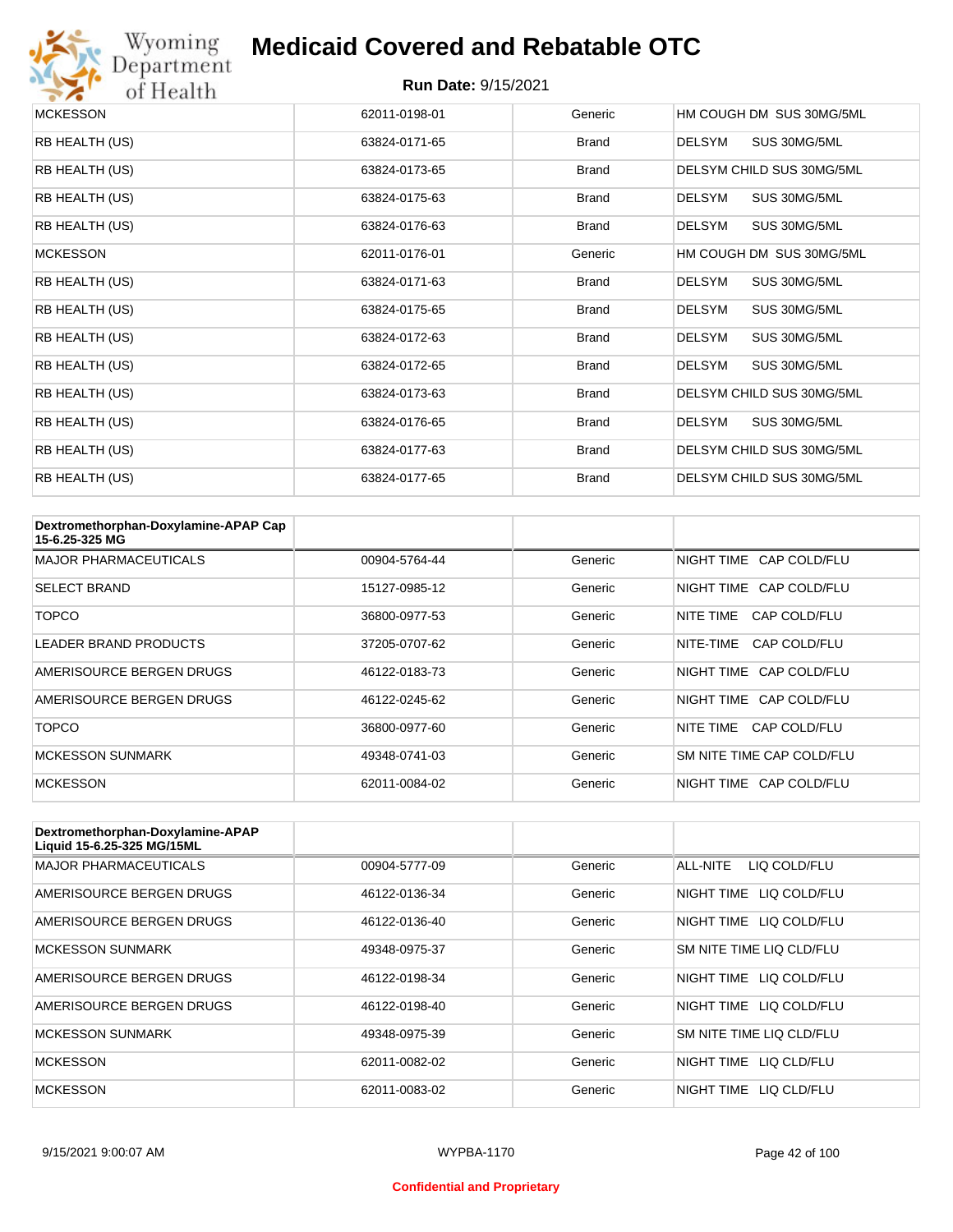

| Dextromethorphan-Doxylamine-APAP<br>Liquid 30-12.5-1000 MG/30ML |               |         |                            |
|-----------------------------------------------------------------|---------------|---------|----------------------------|
| <b>SELECT BRAND</b>                                             | 15127-0987-10 | Generic | NIGHT TIME LIQ COLD/FLU    |
| <b>TOPCO</b>                                                    | 36800-0666-34 | Generic | COUGH & SORE LIQ NGT TIME  |
| <b>TOPCO</b>                                                    | 36800-0908-38 | Generic | NITE TIME<br>LIQ COLD/FLU  |
| <b>TOPCO</b>                                                    | 36800-0908-30 | Generic | NITE TIME<br>LIQ COLD/FLU  |
| <b>SELECT BRAND</b>                                             | 15127-0987-06 | Generic | NIGHT TIME<br>LIQ COLD/FLU |
| <b>TOPCO</b>                                                    | 36800-0041-38 | Generic | NITE-TIME<br>LIQ COLD/FLU  |
| <b>TOPCO</b>                                                    | 36800-0041-30 | Generic | NITE-TIME<br>LIQ COLD/FLU  |
| <b>TOPCO</b>                                                    | 36800-0990-38 | Generic | NITE TIME<br>LIQ COLD/FLU  |
| CHAIN DRUG MARKETING ASSOC                                      | 63868-0065-08 | Generic | LIQ SORE THR<br>QC COUGH   |

| Dextromethorphan-Guaifenesin Granules<br>Packet 5-100 MG |               |              |                         |
|----------------------------------------------------------|---------------|--------------|-------------------------|
| RB HEALTH (US)                                           | 63824-0256-12 | <b>Brand</b> | MUCINEX CGH GRA 5-100MG |

| Dextromethorphan-Guaifenesin Liquid 10-<br><b>100 MG/5ML</b> |               |         |                                  |
|--------------------------------------------------------------|---------------|---------|----------------------------------|
| <b>PERRIGO</b>                                               | 00113-0578-26 | Generic | TUSSIN DM LIQ                    |
| <b>PAR PHARMACEUTICALS</b>                                   | 00603-1330-58 | Generic | IOPHEN DM-NR LIQ 100-10/5        |
| <b>BERGEN BRUNSWIG</b>                                       | 24385-0359-34 | Generic | <b>GNP TUSSIN LIQ DM</b>         |
| <b>BERGEN BRUNSWIG</b>                                       | 24385-0359-26 | Generic | <b>GNP TUSSIN LIQ DM</b>         |
| <b>TOPCO</b>                                                 | 36800-0359-34 | Generic | TUSSIN DM LIQ 100-10/5           |
| <b>BERGEN BRUNSWIG</b>                                       | 24385-0578-26 | Generic | GNP TUSSIN LIQ DM COUGH          |
| <b>TOPCO</b>                                                 | 36800-0578-26 | Generic | <b>TUSSIN DM</b><br>LIQ 100-10/5 |
| <b>TOPCO</b>                                                 | 36800-0359-26 | Generic | TUSSIN DM<br>LIQ 100-10/5        |
| <b>TOPCO</b>                                                 | 36800-0359-40 | Generic | TUSSIN DM<br>LIQ 100-10/5        |
| <b>HI-TECH</b>                                               | 50383-0062-07 | Generic | DM/GG<br>SOL 10-100/5            |
| HI-TECH                                                      | 50383-0062-12 | Generic | SOL<br>DM/GG                     |
| <b>LEADER BRAND PRODUCTS</b>                                 | 37205-0712-26 | Generic | <b>TUSSIN DM</b><br>LIQ CLEAR    |
| <b>SILARX</b>                                                | 54838-0133-40 | Generic | SILTUSSIN DM LIQ DAS             |
| <b>HI-TECH</b>                                               | 50383-0062-11 | Generic | SOL<br>DM/GG                     |
| <b>HI-TECH</b>                                               | 50383-0062-06 | Generic | DM/GG<br>SOL 10-100/5            |
| <b>LLORENS PHARMACEUTICAL</b>                                | 54859-0505-04 | Generic | TUSNEL DIABT LIQ 10-100/5        |
| <b>MCKESSON</b>                                              | 62011-0091-02 | Generic | HM TUSSIN LIQ ADLT DM            |
| <b>MCKESSON</b>                                              | 62011-0092-02 | Generic | TUSSIN ADULT LIQ CGH/CONG        |
| <b>SILARX</b>                                                | 54838-0139-40 | Generic | SILTUSSIN-DM LIQ DIABETIC        |
| <b>LLORENS PHARMACEUTICAL</b>                                | 54859-0505-16 | Generic | TUSNEL DIABT LIQ 10-100/5        |
| <b>MCKESSON</b>                                              | 62011-0091-01 | Generic | HM TUSSIN LIQ ADLT DM            |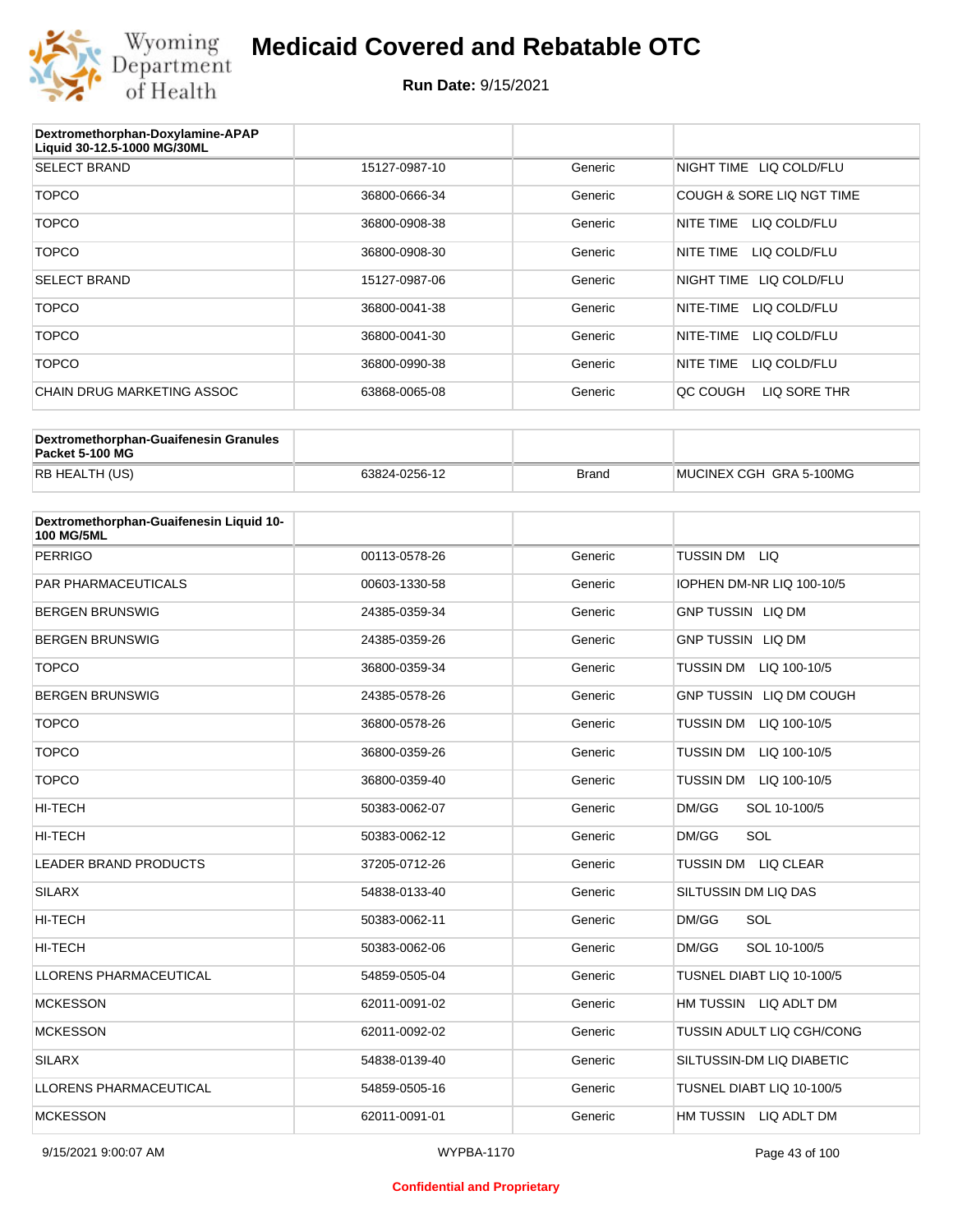

| <b>MCKESSON</b>                                              | 62011-0092-01 | Generic | TUSSIN ADULT LIQ CGH/CONG      |
|--------------------------------------------------------------|---------------|---------|--------------------------------|
|                                                              |               |         |                                |
| Dextromethorphan-Guaifenesin Liquid 10-<br><b>200 MG/5ML</b> |               |         |                                |
| <b>PERRIGO</b>                                               | 00113-0799-26 | Generic | TUSSIN DM MX LIQ 10-200/5      |
| <b>TOPCO</b>                                                 | 36800-0799-34 | Generic | TUSSIN DM<br>LIQ MAX           |
| <b>LEADER BRAND PRODUCTS</b>                                 | 37205-0629-26 | Generic | TUSSIN DM MX LIQ 10-200/5      |
| AMERISOURCE BERGEN DRUGS                                     | 46122-0017-26 | Generic | GNP TUSSIN LIQ DM MAX          |
| AMERISOURCE BERGEN DRUGS                                     | 46122-0017-34 | Generic | <b>GNP TUSSIN LIQ DM MAX</b>   |
| <b>TOPCO</b>                                                 | 36800-0799-26 | Generic | TUSSIN DM<br>LIQ MAX           |
| LEADER BRAND PRODUCTS                                        | 37205-0629-34 | Generic | TUSSIN DM MX LIQ 10-200/5      |
| AMERISOURCE BERGEN DRUGS                                     | 46122-0139-26 | Generic | TUSSIN DM<br>LIQ 10-200/5      |
| AMERISOURCE BERGEN DRUGS                                     | 46122-0139-34 | Generic | TUSSIN DM<br>LIQ 10-200/5      |
| <b>MCKESSON</b>                                              | 62011-0211-01 | Generic | <b>HM TUSSIN</b><br>LIQ DM MAX |
| <b>SILARX</b>                                                | 54838-0140-40 | Generic | SILTUSSIN-DM LIQ MAX ST        |

| Dextromethorphan-Guaifenesin Liquid 5-<br><b>100 MG/5ML</b> |               |         |                           |
|-------------------------------------------------------------|---------------|---------|---------------------------|
| <b>GEISS DESTIN &amp; DUNN</b>                              | 00113-0419-26 | Generic | MUCUS RELIEF LIQ 5-100MG  |
| <b>BERGEN BRUNSWIG</b>                                      | 24385-0985-26 | Generic | MUCUS RELIEF LIQ 5-100MG  |
| <b>TOPCO</b>                                                | 36800-0419-26 | Generic | MUCUS RELIEF LIQ 5-100MG  |
| <b>LEADER BRAND PRODUCTS</b>                                | 37205-0993-26 | Generic | MUCUS RELIEF LIQ 5-100MG  |
| <b>MCKESSON SUNMARK</b>                                     | 49348-0828-34 | Generic | MUCUS RELIEF LIQ 5-100MG  |
| RB HEALTH (US)                                              | 63824-0019-66 | Generic | MUCINEX DM LIQ 20-400     |
| RB HEALTH (US)                                              | 63824-0213-66 | Generic | DELSYM COUGH LIQ CONGS DM |
| <b>RB HEALTH (US)</b>                                       | 63824-0214-66 | Generic | DELSYM COUGH LIQ CONGS DM |
| RB HEALTH (US)                                              | 63824-0286-64 | Generic | MUCINEX CGH LIQ 5-100MG   |

| Dextromethorphan-Guaifenesin Syrup 10-<br><b>100 MG/5ML</b> |               |         |                           |
|-------------------------------------------------------------|---------------|---------|---------------------------|
| PHARMACEUTICAL ASSOCIATES                                   | 00121-0638-05 | Generic | <b>GUAIFENESIN SYP DM</b> |
| <b>PERRIGO</b>                                              | 00113-0359-26 | Generic | SYP 100-10/5<br>TUSSIN DM |
| PHARMACEUTICAL ASSOCIATES                                   | 00121-0638-10 | Generic | <b>GUAIFENESIN SYP DM</b> |
| <b>PERRIGO</b>                                              | 00113-0359-34 | Generic | SYP 100-10/5<br>TUSSIN DM |
| <b>RUGBY LABORATORIES</b>                                   | 00536-0970-97 | Generic | EXTRA ACTION SYP 100-10/5 |
| <b>PAR PHARMACEUTICALS</b>                                  | 00603-0855-94 | Generic | Q-TUSSIN DM SYP 100-10/5  |
| <b>RUGBY LABORATORIES</b>                                   | 00536-0970-85 | Generic | EXTRA ACTION SYP 100-10/5 |
| <b>PAR PHARMACEUTICALS</b>                                  | 00603-0855-58 | Generic | Q-TUSSIN DM SYP 100-10/5  |
| <b>PAR PHARMACEUTICALS</b>                                  | 00603-0855-81 | Generic | Q-TUSSIN DM SYP 100-10/5  |
| <b>MAJOR PHARMACEUTICALS</b>                                | 00904-0053-00 | Generic | ROBAFEN DM SYP 100-10/5   |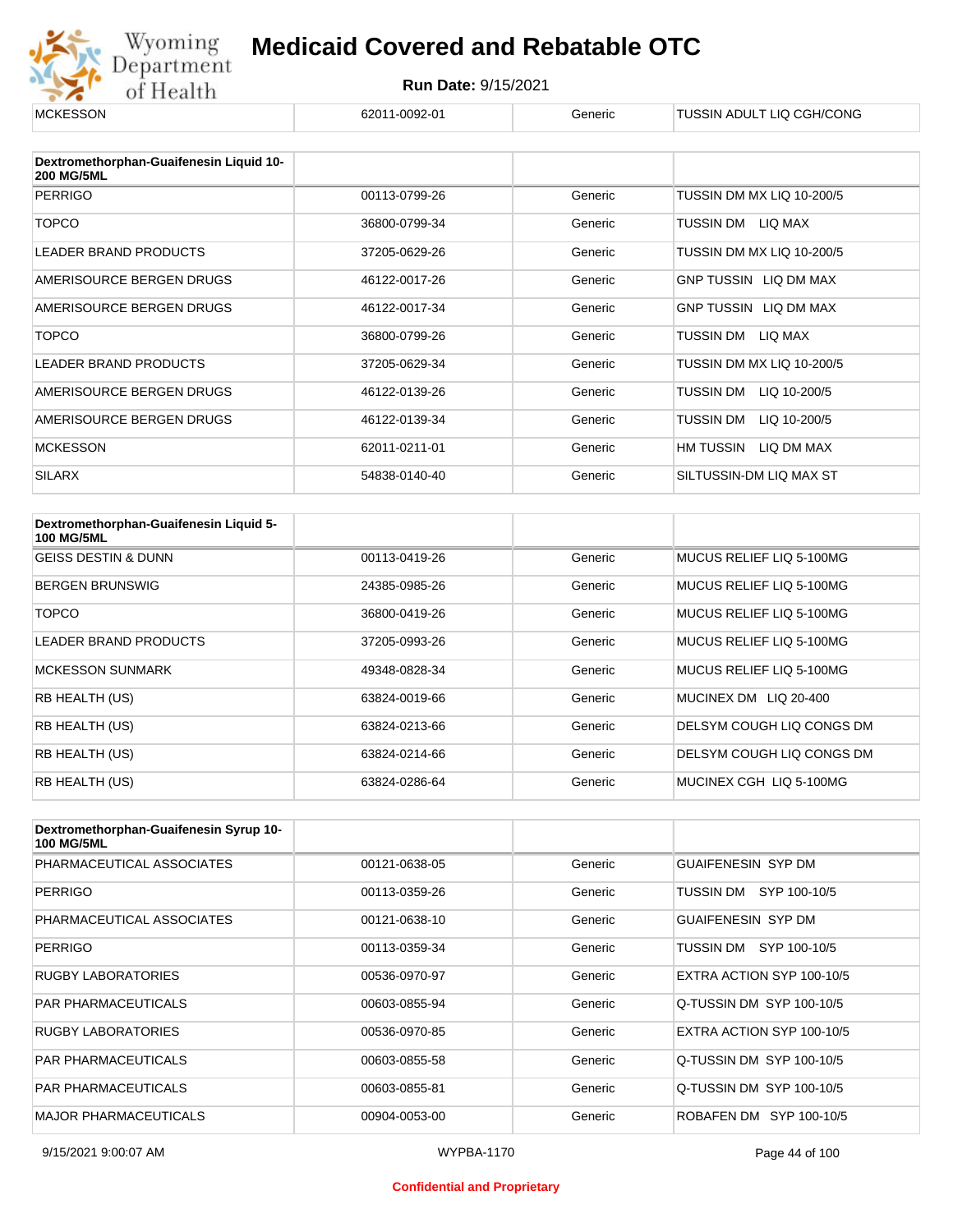| Wyoming<br>Department        | <b>Medicaid Covered and Rebatable OTC</b> |         |                           |
|------------------------------|-------------------------------------------|---------|---------------------------|
| of Health                    | <b>Run Date: 9/15/2021</b>                |         |                           |
| <b>MAJOR PHARMACEUTICALS</b> | 00904-0053-09                             | Generic | ROBAFEN DM SYP 100-10/5   |
| <b>MAJOR PHARMACEUTICALS</b> | 00904-0053-16                             | Generic | ROBAFEN DM SYP 100-10/5   |
| <b>MAJOR PHARMACEUTICALS</b> | 00904-0053-20                             | Generic | ROBAFEN DM SYP 100-10/5   |
| <b>MAJOR PHARMACEUTICALS</b> | 00904-6306-20                             | Generic | ROBAFEN DM SYP 100-10/5   |
| <b>MCKESSON SUNMARK</b>      | 49348-0017-34                             | Generic | SM TUSSIN DM SYP 100-10/5 |
| <b>MCKESSON SUNMARK</b>      | 49348-0017-39                             | Generic | SM TUSSIN DM SYP 100-10/5 |
| <b>MCKESSON SUNMARK</b>      | 49348-0017-37                             | Generic | SM TUSSIN DM SYP 100-10/5 |
| <b>MCKESSON SUNMARK</b>      | 49348-0861-37                             | Generic | SM TUSSIN SYP DM          |
| <b>LEADER BRAND PRODUCTS</b> | 37205-0970-26                             | Generic | TUSSIN DM<br>SYP 100-10/5 |
| <b>LEADER BRAND PRODUCTS</b> | 37205-0970-34                             | Generic | TUSSIN DM<br>SYP 100-10/5 |
| <b>MCKESSON SUNMARK</b>      | 49348-0861-34                             | Generic | SM TUSSIN SYP DM          |
| <b>SILARX</b>                | 54838-0209-40                             | Generic | SILTUSSIN-DM SYP ALC FREE |
| <b>SILARX</b>                | 54838-0209-70                             | Generic | SILTUSSIN-DM SYP ALC FREE |
| <b>SILARX</b>                | 54838-0209-80                             | Generic | SILTUSSIN-DM SYP ALC FREE |

| Dextromethorphan-Guaifenesin Syrup 5-<br><b>100 MG/5ML</b> |               |              |                       |
|------------------------------------------------------------|---------------|--------------|-----------------------|
| <b>GLAXO CONSUMER HEALTHCARE L.P.</b>                      | 00067-8118-04 | <b>Brand</b> | TRIAMINIC SYP CGH/CNG |

| Dextromethorphan-Guaifenesin Tab 20-400<br>MG |               |         |                            |
|-----------------------------------------------|---------------|---------|----------------------------|
| <b>MAJOR PHARMACEUTICALS</b>                  | 00904-6233-46 | Generic | <b>MUCUS RELIEF TAB DM</b> |
| <b>MAJOR PHARMACEUTICALS</b>                  | 00904-6233-52 | Generic | MUCUS RELIEF TAB DM        |
| <b>LEADER BRAND PRODUCTS</b>                  | 37205-0538-71 | Generic | CHEST CONGES TAB 20-400MG  |
| LEADER BRAND PRODUCTS                         | 37205-0675-62 | Generic | TABTUSSIN DM TAB 20-400MG  |
| <b>MCKESSON SUNMARK</b>                       | 49348-0728-09 | Generic | CHEST CONGES TAB 20-400MG  |
| AMERISOURCE BERGEN DRUGS                      | 46122-0058-62 | Generic | TAB TUSSIN TAB DM          |
| <b>BERGEN BRUNSWIG</b>                        | 24385-0026-71 | Generic | <b>MUCUS RELIEF TAB DM</b> |
| TIME-CAP LABS                                 | 49483-0280-06 | Generic | MUCOSA DM<br>TAB 20-400MG  |
| <b>MCKESSON</b>                               | 62011-0061-01 | Generic | CHEST CONGES TAB RELF DM   |
| CHAIN DRUG MARKETING ASSOC                    | 63868-0753-50 | Generic | QC MEDIFIN TAB DM          |

| Dextromethorphan-Guaifenesin Tab ER<br>12HR 30-600 MG |               |       |                         |
|-------------------------------------------------------|---------------|-------|-------------------------|
| RB HEALTH (US)                                        | 63824-0056-69 | Brand | MUCINEX DM TAB 30-600ER |
| RB HEALTH (US)                                        | 63824-0056-34 | Brand | MUCINEX DM TAB 30-600ER |
| RB HEALTH (US)                                        | 63824-0056-32 | Brand | MUCINEX DM TAB 30-600ER |

| Dextromethorphan-Guaifenesin Tab ER<br>12HR 60-1200 MG |               |              |                        |
|--------------------------------------------------------|---------------|--------------|------------------------|
| RB HEALTH (US)                                         | 63824-0072-35 | <b>Brand</b> | MUCINEX DM TAB 60-1200 |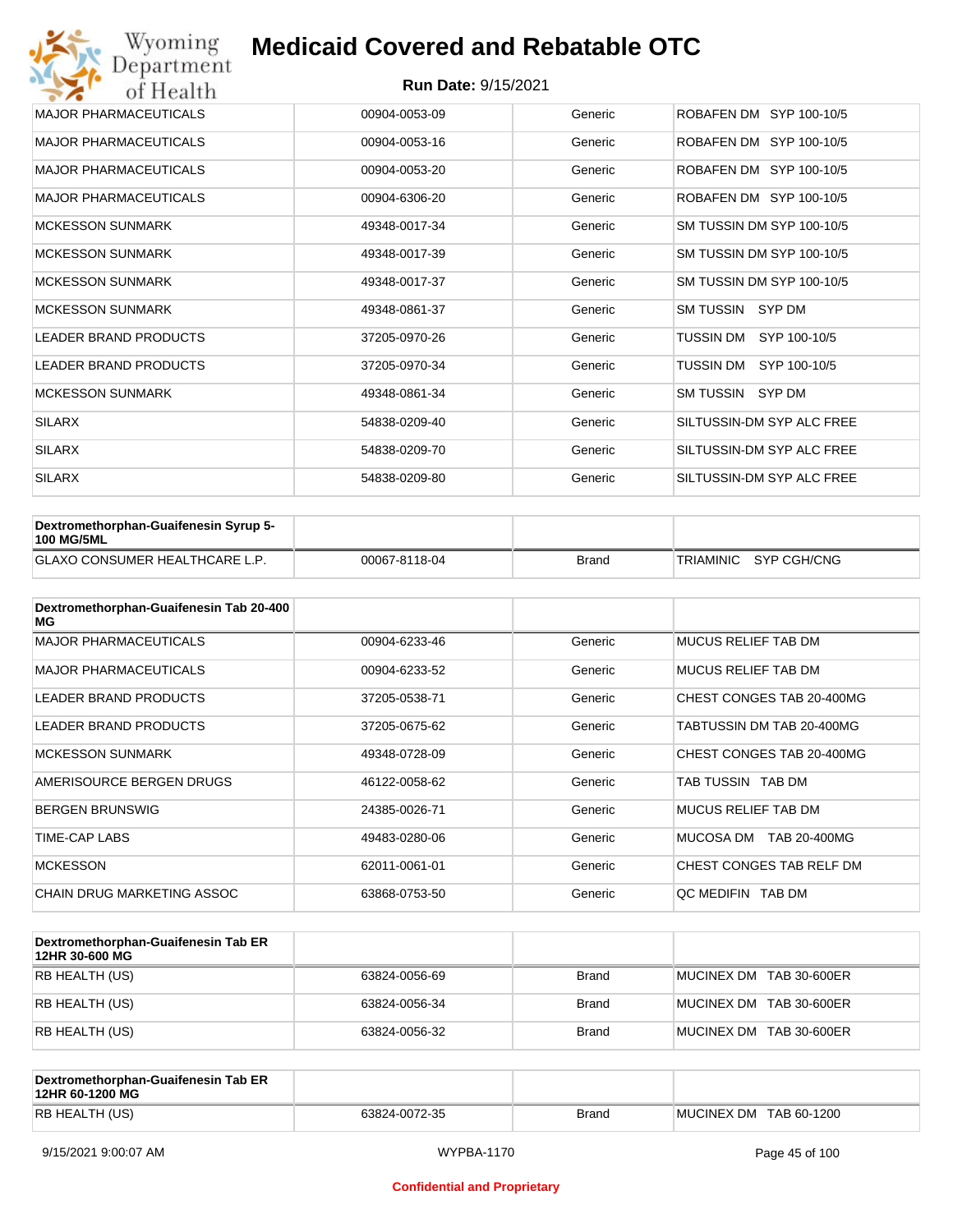## Wyoming<br>Department<br>of Health **Medicaid Covered and Rebatable OTC**

| RB HEALTH (US) | 63824-0072-36 | <b>Brand</b> | MUCINEX DM TAB 60-1200 |
|----------------|---------------|--------------|------------------------|
| RB HEALTH (US) | 63824-0072-46 | <b>Brand</b> | MUCINEX DM TAB 60-1200 |

| Dextromethorphan-Phenylephrine-APAP<br>Cap 10-5-325 MG |               |              |                                  |
|--------------------------------------------------------|---------------|--------------|----------------------------------|
| <b>MAJOR PHARMACEUTICALS</b>                           | 00904-5763-44 | <b>Brand</b> | DAY TIME<br>CAP COLD/FLU         |
| <b>TOPCO</b>                                           | 36800-0215-53 | Generic      | DAYTIME PE CAP COLD/FLU          |
| <b>TOPCO</b>                                           | 36800-0215-60 | Generic      | DAYTIME PE CAP COLD/FLU          |
| <b>SELECT BRAND</b>                                    | 15127-0989-12 | Generic      | SB DAY TIME CAP COLD/FLU         |
| <b>BERGEN BRUNSWIG</b>                                 | 24385-0036-62 | Generic      | <b>GNP DAY TIME CAP COLD/FLU</b> |
| AMERISOURCE BERGEN DRUGS                               | 46122-0184-73 | Generic      | DAY COLD/FLU CAP 10-5-325        |
| <b>MCKESSON SUNMARK</b>                                | 49348-0738-04 | Generic      | SM DAY TIME CAP PE               |
| <b>MCKESSON</b>                                        | 62011-0066-02 | Generic      | HM DAY TIME CAP                  |

| Dextromethorphan-Phenylephrine-APAP<br>Ligd 10-5-325 MG/15ML |               |         |                                  |
|--------------------------------------------------------------|---------------|---------|----------------------------------|
| <b>TOPCO</b>                                                 | 36800-0656-38 | Generic | DAY TIME<br>LIQ COLD/FLU         |
| <b>MCKESSON SUNMARK</b>                                      | 49348-0753-37 | Generic | SM DAY TIME LIQ COLD/FLU         |
| <b>BERGEN BRUNSWIG</b>                                       | 24385-0005-34 | Generic | <b>GNP DAY TIME LIQ COLD/FLU</b> |
| <b>TOPCO</b>                                                 | 36800-0656-30 | Generic | LIQ COLD/FLU<br>DAY TIME         |
| AMERISOURCE BERGEN DRUGS                                     | 46122-0015-33 | Generic | <b>GNP FLU RELF LIQ DAYTIME</b>  |
| <b>MCKESSON</b>                                              | 62011-0065-02 | Generic | HM DAYTIME<br>LIQ COLD/FLU       |
| CHAIN DRUG MARKETING ASSOC                                   | 63868-0067-08 | Generic | OC FLU RELF LIO DAYTIME          |

| Dextromethorphan-Phenylephrine-APAP<br><b>Powd Pack 20-10-500 MG</b> |               |              |                          |
|----------------------------------------------------------------------|---------------|--------------|--------------------------|
| <b>GLAXO CONSUMER HEALTHCARE L.P.</b>                                | 00067-6426-06 | <b>Brand</b> | PAK SEV COLD<br>THERAFLU |

| Dextromethorphan-Phenylephrine-APAP<br><b>Powd Pack 20-10-650 MG</b> |               |         |                                 |
|----------------------------------------------------------------------|---------------|---------|---------------------------------|
| PERRIGO                                                              | 00113-0096-91 | Generic | <b>FLU/COLD/CGH POW DAYTIME</b> |
| CHAIN DRUG MARKETING ASSOC                                           | 63868-0763-06 | Generic | <b>OC COLD/CGH POW DAYTIME</b>  |

| Dextromethorphan-Phenylephrine-APAP<br>Tab 10-5-325 MG |               |         |                                  |
|--------------------------------------------------------|---------------|---------|----------------------------------|
| <b>MAJOR PHARMACEUTICALS</b>                           | 00904-5786-24 | Generic | MAPAP COLD TAB 10-5-325          |
| <b>TOPCO</b>                                           | 36800-0402-62 | Generic | COLD HEAD<br><b>TAB CONGESTI</b> |
| <b>TOPCO</b>                                           | 36800-0371-62 | Generic | COLD MULT-SY TAB DAYTIME         |
| AMERISOURCE BERGEN DRUGS                               | 46122-0073-62 | Generic | COLD RELIEF TAB MULTI-S          |

| Dextromethorphan-Pyrilamine Liquid 7.5-<br>7.5 MG/5ML |               |       |                   |
|-------------------------------------------------------|---------------|-------|-------------------|
| CAPITAL PHARMACEUTICAL                                | 29978-0127-16 | Brand | LIQ<br>'CAPRON DM |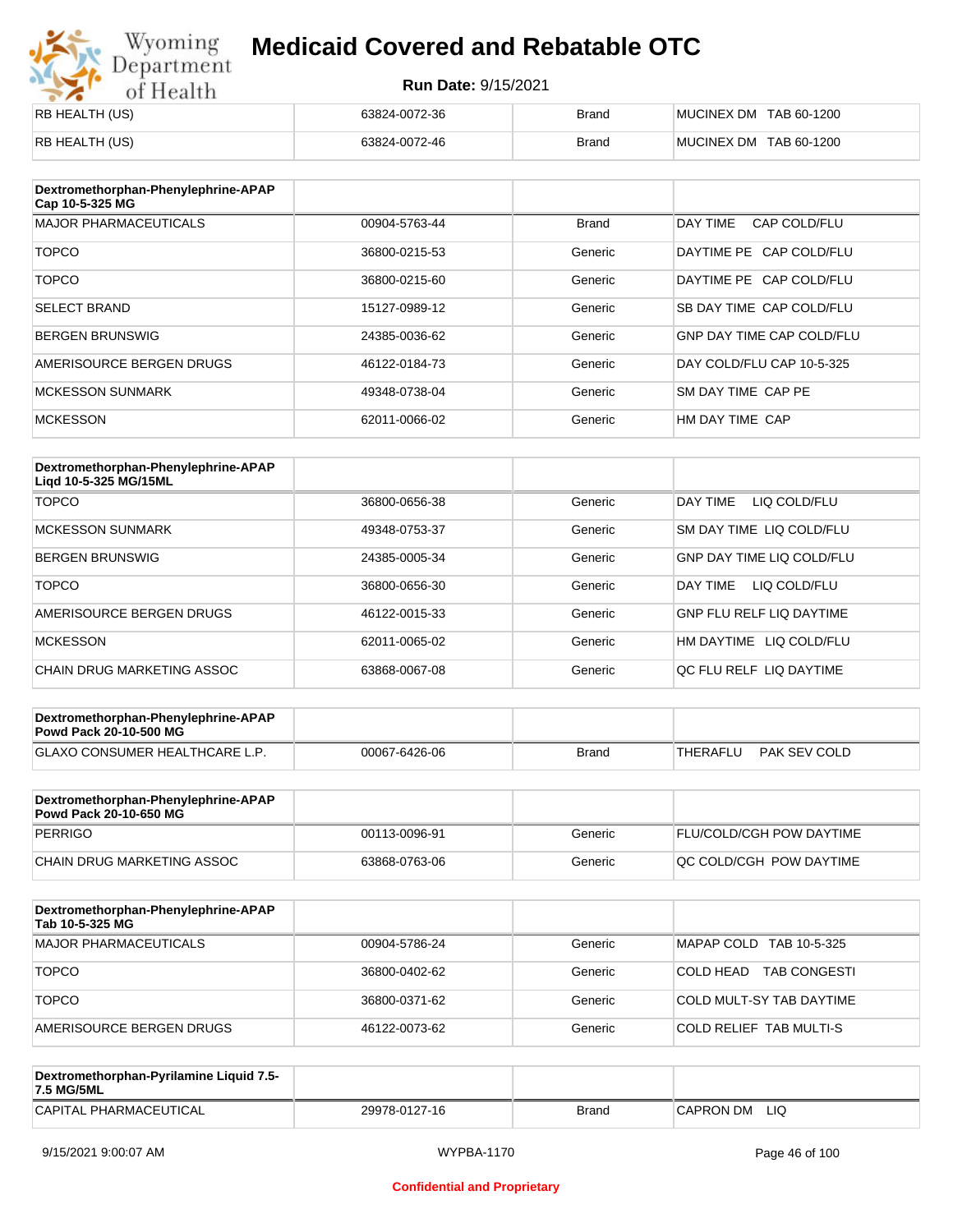

**12.5-325 MG**

**Diphenhydramine-Acetaminophen Tab** 

## **Medicaid Covered and Rebatable OTC**

| <b>RUGBY LABORATORIES</b>                                    | 00536-1003-01 | Generic      | ACETA-GESIC TAB 12.5-325  |
|--------------------------------------------------------------|---------------|--------------|---------------------------|
|                                                              |               |              |                           |
| Diphenhydramine-Phenylephrine Liq 6.25-<br>2.5 MG/5ML        |               |              |                           |
| <b>TOPCO</b>                                                 | 36800-0913-26 | Generic      | TRIACTING NT LIQ COLD/CGH |
| Diphenhydramine-Phenylephrine Syrup<br>6.25-2.5 MG/5ML       |               |              |                           |
| <b>GLAXO CONSUMER HEALTHCARE L.P.</b>                        | 00067-8106-04 | <b>Brand</b> | SYP COLD/CGH<br>TRIAMINIC |
| Diphenhydramine-Phenylephrine-APAP<br>Liq 12.5-5-325 MG/10ML |               |              |                           |
| RB HEALTH (US)                                               | 63824-0262-66 | Generic      | <b>MUCINEX</b><br>LIQ.    |
| RB HEALTH (US)                                               | 63824-0211-66 | Generic      | DELSYM NIGHT LIQ CGH+CLD  |
| RB HEALTH (US)                                               | 63824-0212-66 | Generic      | DELSYM NIGHT LIQ CGH+CLD  |
| RB HEALTH (US)                                               | 63824-0600-64 | Generic      | MUCINEX MS LIQ COLD NGH   |
| RB HEALTH (US)                                               | 63824-0500-66 | Generic      | MUCINEX FAST LIQ COLD FLU |
| Diphenhydramine-Phenylephrine-APAP<br>Lig 12.5-5-325 MG/15ML |               |              |                           |
| AMERISOURCE BERGEN DRUGS                                     | 46122-0016-33 | Generic      | GNP FLU RELF LIQ NIGHTIME |
| CHAIN DRUG MARKETING ASSOC                                   | 63868-0068-08 | Generic      | QC FLU RELF LIQ NIGHTIME  |
| Diphenhydramine-Phenylephrine-APAP<br>Packet 25-10-650 MG    |               |              |                           |
| GLAXO CONSUMER HEALTHCARE L.P.                               | 00067-7918-06 | <b>Brand</b> | THERAFLU SEV POW COLD/CGH |
| <b>RECKITT BENCKISER</b>                                     | 63824-0233-04 | Generic      | MUCINEX<br>PAK FAST-MAX   |
| CHAIN DRUG MARKETING ASSOC                                   | 63868-0764-06 | Generic      | QC COLD/CGH POW NIGHTTIM  |
| Diphenhydramine-Phenylephrine-APAP<br>Tab 12.5-5-325 MG      |               |              |                           |
| <b>SELECT BRAND</b>                                          | 15127-0973-24 | Generic      | SB ALLERGY/ TAB COLD PE   |
| <b>SELECT BRAND</b>                                          | 15127-0974-12 | Generic      | SB SEVERE TAB COLD PE     |
| AMERISOURCE BERGEN DRUGS                                     | 46122-0052-62 | Generic      | ALLERGY PLUS TAB SINUS    |
| CHAIN DRUG MARKETING ASSOC                                   | 63868-0985-24 | Generic      | QC ALLERGY/ TAB SINUS     |
| Diphenhydramine-Phenylephrine-APAP<br>Tab 25-5-325 MG        |               |              |                           |
| AMERISOURCE BERGEN DRUGS                                     | 46122-0053-60 | Generic      | ALLERGY PLUS TAB SEV/SINU |
| RB HEALTH (US)                                               | 63824-0550-20 | Generic      | MUCINEX FAST TAB 25-5-325 |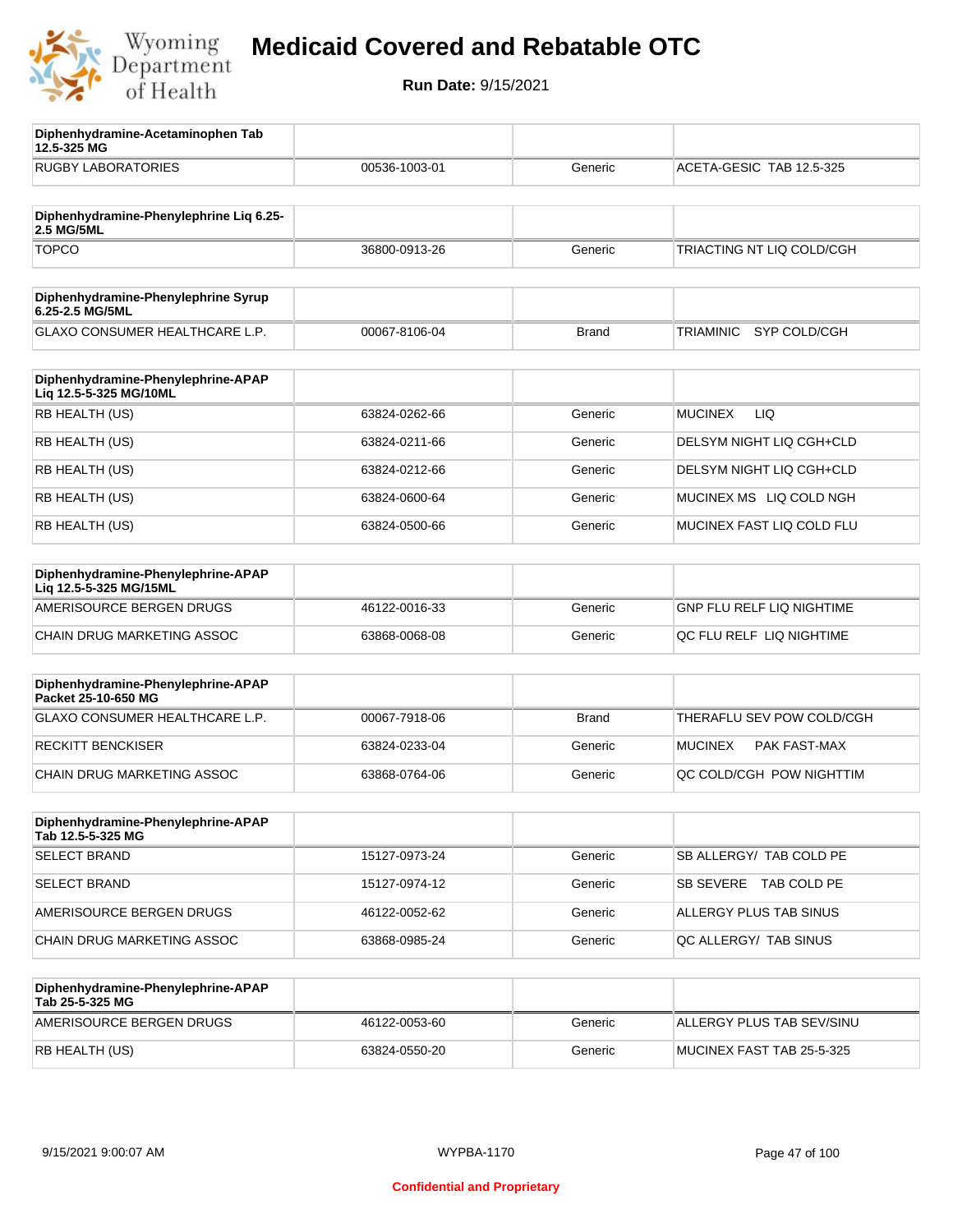

| Doxylamine-DM Liquid 6.25-15 MG/15ML                   |               |              |                                 |
|--------------------------------------------------------|---------------|--------------|---------------------------------|
| <b>TOPCO</b>                                           | 36800-0668-38 | Generic      | NITE TIME<br>LIQ COUGH          |
| <b>BERGEN BRUNSWIG</b>                                 | 24385-0461-34 | Generic      | NIGHT TIME LIQ COUGH            |
| <b>BERGEN BRUNSWIG</b>                                 | 24385-0461-40 | Generic      | NIGHT TIME LIQ COUGH            |
|                                                        |               |              |                                 |
| Doxylamine-Phenylephrine Tab 7.5-10 MG                 |               |              |                                 |
| POLY PHARMACEUTICALS                                   | 50991-0216-01 | <b>Brand</b> | POLY HIST TAB 7.5-10MG          |
| Doxylamine-Pseudoephedrine Liquid 6.25-<br>30 MG/5ML   |               |              |                                 |
| <b>SALLUS LABORATORIES</b>                             | 69036-0110-16 | <b>Brand</b> | LORTUSS LQ LIQ                  |
| Fexofenadine-Pseudoephedrine Tab ER<br>24HR 180-240 MG |               |              |                                 |
| DR.REDDY'S LABORATORIES, INC.                          | 55111-0557-35 | Generic      | FEXOFEN/PSE TAB 180-240         |
| <b>Guaifenesin Granules Packet 100 MG</b>              |               |              |                                 |
| RB HEALTH (US)                                         | 63824-0254-12 | <b>Brand</b> | MUCINEX/KIDS GRA 100MG          |
| <b>Guaifenesin Liquid 100 MG/5ML</b>                   |               |              |                                 |
| PHARMACEUTICAL ASSOCIATES                              | 00121-1744-05 | Generic      | <b>GUAIFENESIN SOL 100/5ML</b>  |
| PHARMACEUTICAL ASSOCIATES                              | 00121-1744-15 | Generic      | <b>GUAIFENESIN SOL 100/5ML</b>  |
| <b>PERRIGO</b>                                         | 00113-0288-26 | Generic      | MUCUS RELIEF LIQ 100/5ML        |
| PHARMACEUTICAL ASSOCIATES                              | 00121-1744-10 | Generic      | GUAIFENESIN SOL 100/5ML         |
| PAR PHARMACEUTICALS                                    | 00603-0857-94 | Generic      | Q-TUSSIN<br><b>SOL 100/5ML</b>  |
| PAR PHARMACEUTICALS                                    | 00603-0857-58 | Generic      | Q-TUSSIN<br><b>SOL 100/5ML</b>  |
| <b>PAR PHARMACEUTICALS</b>                             | 00603-0857-81 | Generic      | Q-TUSSIN<br><b>SOL 100/5ML</b>  |
| <b>PAR PHARMACEUTICALS</b>                             | 00603-1328-58 | Generic      | IOPHEN-NR LIQ 100/5ML           |
| <b>BERGEN BRUNSWIG</b>                                 | 24385-0982-26 | Generic      | MUCUS RELIEF LIQ 100/5ML        |
| <b>TOPCO</b>                                           | 36800-0288-26 | Generic      | MUCUS RELIEF LIQ 100/5ML        |
| HI-TECH                                                | 50383-0063-07 | Generic      | GUAIFENESIN SOL 100/5ML         |
| HI-TECH                                                | 50383-0063-11 | Generic      | GUAIFENESIN SOL 200/10ML        |
| HI-TECH                                                | 50383-0063-12 | Generic      | GUAIFENESIN SOL 200/10ML        |
| HI-TECH                                                | 50383-0063-17 | Generic      | GUAIFENESIN SOL 300/15ML        |
| HI-TECH                                                | 50383-0063-06 | Generic      | <b>GUAIFENESIN SOL 100/5ML</b>  |
| HI-TECH                                                | 50383-0063-18 | Generic      | GUAIFENESIN SOL 300/15ML        |
| SILARX                                                 | 54838-0138-40 | Generic      | SILTUSS DAS LIQ 100/5ML         |
| <b>MCKESSON</b>                                        | 62011-0089-01 | Generic      | TUSSIN ADULT LIQ 100/5ML        |
| <b>MCKESSON</b>                                        | 62011-0089-02 | Generic      | <b>TUSSIN ADULT LIQ 100/5ML</b> |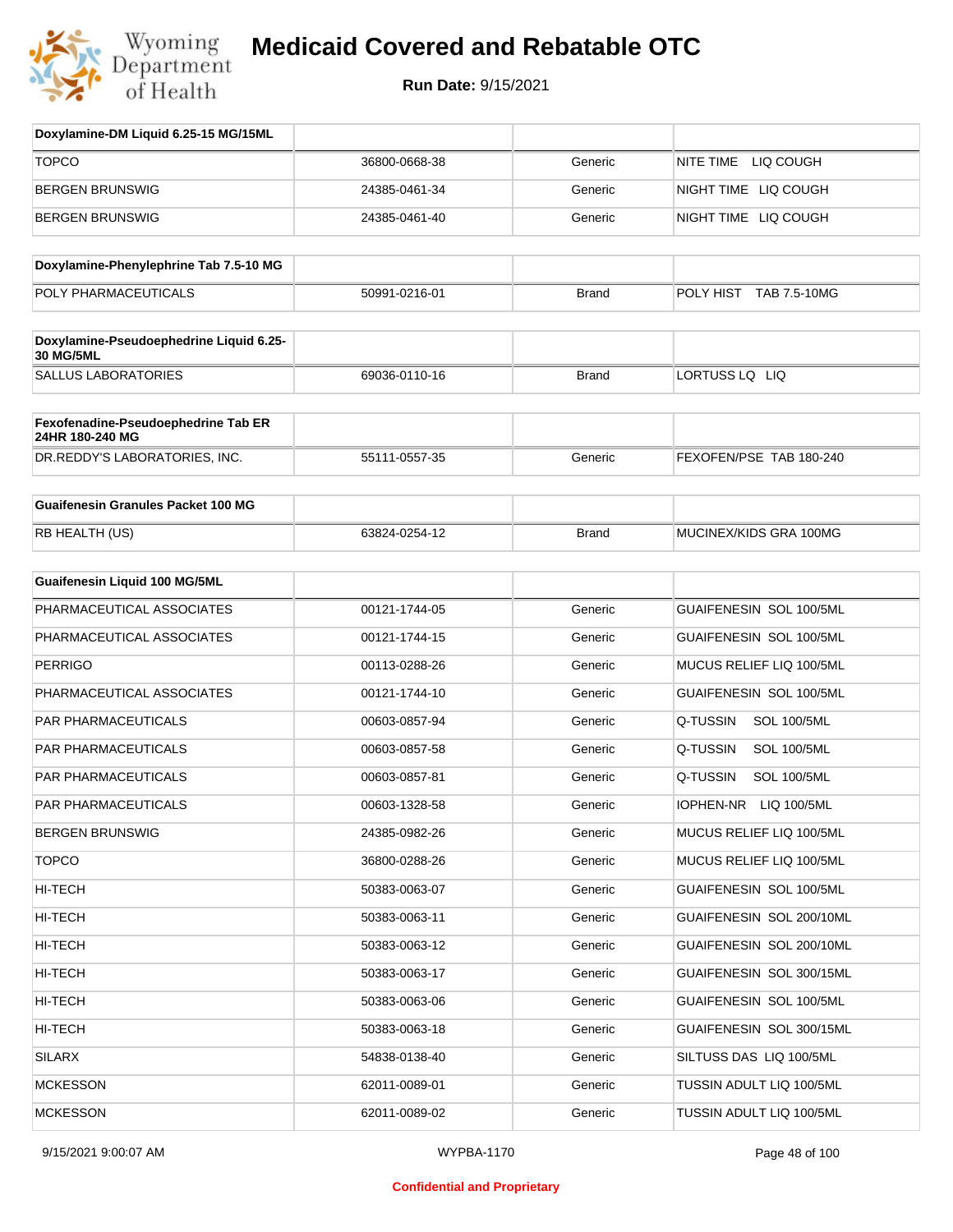

| <b>ND NEALIN (US)</b>        | 00024-0200-04 | oenenc  | <b>IVIUUIIVEA UHLIJ LIU TUU/JIVIL</b> |
|------------------------------|---------------|---------|---------------------------------------|
|                              |               |         |                                       |
| Guaifenesin Syrup 100 MG/5ML |               |         |                                       |
| <b>PERRIGO</b>               | 00113-0061-34 | Generic | TUSSIN CHEST SYP 100/5ML              |
| <b>PERRIGO</b>               | 00113-0061-26 | Generic | TUSSIN CHEST SYP 100/5ML              |
| <b>RUGBY LABORATORIES</b>    | 00536-0825-85 | Generic | <b>COUGH</b><br><b>SYP 100/5ML</b>    |
| <b>MAJOR PHARMACEUTICALS</b> | 00904-0061-16 | Generic | <b>ROBAFEN</b><br><b>SYP 100/5ML</b>  |
| <b>RUGBY LABORATORIES</b>    | 00536-0825-97 | Generic | <b>COUGH</b><br><b>SYP 100/5ML</b>    |
| <b>MAJOR PHARMACEUTICALS</b> | 00904-0061-09 | Generic | <b>SYP 100/5ML</b><br><b>ROBAFEN</b>  |
| <b>MAJOR PHARMACEUTICALS</b> | 00904-0061-00 | Generic | <b>ROBAFEN</b><br><b>SYP 100/5ML</b>  |
| <b>TOPCO</b>                 | 36800-0310-26 | Generic | TUSSIN CHEST SYP 100/5ML              |
| <b>BERGEN BRUNSWIG</b>       | 24385-0310-34 | Generic | GNP TUSSIN SYP 100/5ML                |
| <b>SELECT BRAND</b>          | 15127-0940-44 | Generic | SB CGH CONTR SYP 100/5ML              |
| <b>SELECT BRAND</b>          | 15127-0940-48 | Generic | SB CGH CONTR SYP 100/5ML              |
| <b>MCKESSON SUNMARK</b>      | 49348-0278-34 | Generic | SM TUSSIN SYP 100/5ML                 |
| <b>MCKESSON SUNMARK</b>      | 49348-0278-37 | Generic | SM TUSSIN SYP 100/5ML                 |
| <b>SILARX</b>                | 54838-0117-70 | Generic | SILTUSSIN SA SYP 100/5ML              |
| <b>SILARX</b>                | 54838-0117-40 | Generic | SILTUSSIN SA SYP 100/5ML              |
| <b>SILARX</b>                | 54838-0117-80 | Generic | SILTUSSIN SA SYP 100/5ML              |
|                              |               |         |                                       |

| Guaifenesin Tab 200 MG       |               |         |                                     |
|------------------------------|---------------|---------|-------------------------------------|
| <b>MAJOR PHARMACEUTICALS</b> | 00904-5154-60 | Generic | <b>GUAIFENESIN TAB 200MG</b>        |
| <b>SELECT BRAND</b>          | 15127-0129-60 | Generic | SB COUGHTAB TAB 200MG               |
| <b>PAR PHARMACEUTICALS</b>   | 00603-4886-21 | Generic | ORGAN-LNR TAB 200MG                 |
| <b>PAR PHARMACEUTICALS</b>   | 00603-4890-21 | Generic | ORGAN-INR TAB 200MG                 |
| LEADER BRAND PRODUCTS        | 37205-0466-72 | Generic | <b>COUGHTAB</b><br><b>TAB 200MG</b> |

| <b>Guaifenesin Tab 400 MG</b> |               |         |                               |
|-------------------------------|---------------|---------|-------------------------------|
| MAJOR PHARMACEUTICALS         | 00904-6232-52 | Generic | MUCUS RELIEF TAB 400MG        |
| <b>MAJOR PHARMACEUTICALS</b>  | 00904-6232-46 | Generic | MUCUS RELIEF TAB 400MG        |
| <b>BERGEN BRUNSWIG</b>        | 24385-0602-71 | Generic | MUCUS RELIEF TAB 400MG        |
| LEADER BRAND PRODUCTS         | 37205-0674-62 | Generic | <b>TAB 400MG</b><br>TABTUSSIN |
| AMERISOURCE BERGEN DRUGS      | 46122-0057-62 | Generic | TAB TUSSIN TAB 400MG          |
| LEADER BRAND PRODUCTS         | 37205-0476-71 | Generic | CHEST CONGES TAB 400MG        |
| <b>MCKESSON SUNMARK</b>       | 49348-0729-09 | Generic | CHEST CONGES TAB 400MG        |
| TIME-CAP LABS                 | 49483-0272-06 | Generic | <b>MUCOSA</b><br>TAB 400MG    |
| <b>MCKESSON</b>               | 62011-0060-01 | Generic | CHEST CONGES TAB 400MG        |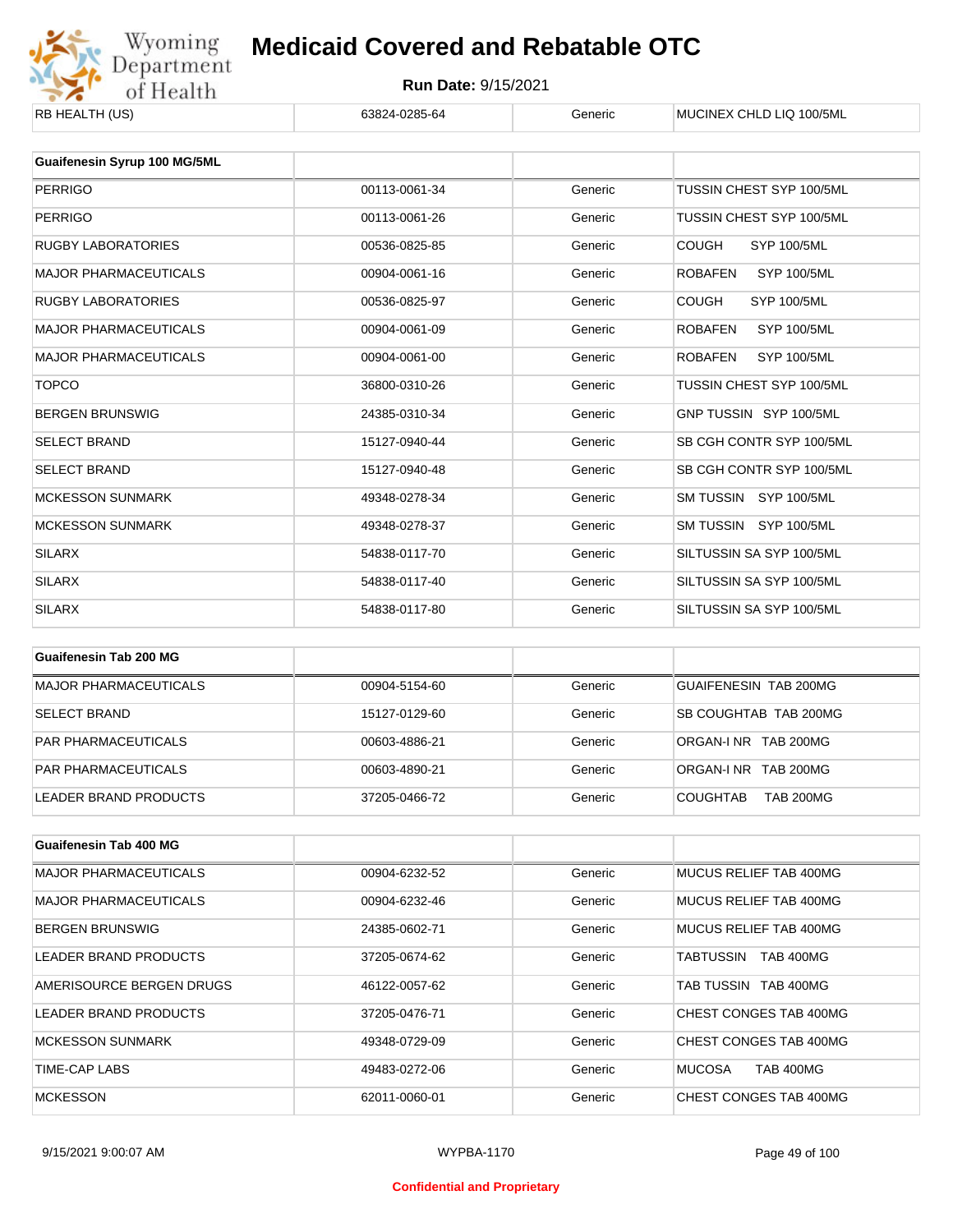

| CHAIN DRUG MARKETING ASSOC                   | 63868-0998-50 | Generic      | MEDIFIN 400 TAB 400MG               |
|----------------------------------------------|---------------|--------------|-------------------------------------|
|                                              |               |              |                                     |
| Guaifenesin Tab ER 12HR 1200 MG              |               |              |                                     |
| RB HEALTH (US)                               | 63824-0023-46 | <b>Brand</b> | <b>MUCINEX</b><br><b>TAB 1200MG</b> |
| RB HEALTH (US)                               | 63824-0023-48 | <b>Brand</b> | <b>MUCINEX</b><br><b>TAB 1200MG</b> |
| RB HEALTH (US)                               | 63824-0023-35 | <b>Brand</b> | <b>MUCINEX</b><br><b>TAB 1200MG</b> |
| RB HEALTH (US)                               | 63824-0023-36 | <b>Brand</b> | <b>MUCINEX</b><br><b>TAB 1200MG</b> |
|                                              |               |              |                                     |
| Guaifenesin Tab ER 12HR 600 MG               |               |              |                                     |
| <b>RUGBY LABORATORIES</b>                    | 00536-1026-37 | Generic      | TAB 600MG<br>MUCUS-ER               |
| LEADER BRAND PRODUCTS                        | 37205-0628-58 | Generic      | MUCUS-ER<br>TAB 600MG               |
| PERRIGO PHARMACEUTICALS                      | 45802-0498-60 | Generic      | GUAIFENESIN TAB 600MG ER            |
| AMERISOURCE BERGEN DRUGS                     | 46122-0028-60 | Generic      | GNP MUCUS-ER TAB 600MG              |
| PERRIGO PHARMACEUTICALS                      | 45802-0498-58 | Generic      | GUAIFENESIN TAB 600MG ER            |
| PERRIGO PHARMACEUTICALS                      | 45802-0498-78 | Generic      | GUAIFENESIN TAB 600MG ER            |
| <b>MCKESSON SUNMARK</b>                      | 49348-0905-47 | Generic      | SM MUCUS ER TAB 600MG               |
| <b>MCKESSON SUNMARK</b>                      | 49348-0905-59 | Generic      | SM MUCUS ER TAB 600MG               |
| AMERISOURCE BERGEN DRUGS                     | 46122-0028-58 | Generic      | GNP MUCUS-ER TAB 600MG              |
| <b>MCKESSON</b>                              | 62011-0076-02 | Generic      | HM MUCUS ER TAB 600MG               |
| <b>MCKESSON</b>                              | 62011-0076-01 | Generic      | HM MUCUS ER TAB 600MG               |
| RB HEALTH (US)                               | 63824-0008-27 | <b>Brand</b> | <b>MUCINEX</b><br>TAB 600MG ER      |
| RB HEALTH (US)                               | 63824-0008-34 | <b>Brand</b> | <b>MUCINEX</b><br>TAB 600MG ER      |
| RB HEALTH (US)                               | 63824-0008-32 | <b>Brand</b> | <b>MUCINEX</b><br>TAB 600MG ER      |
| RB HEALTH (US)                               | 63824-0008-36 | <b>Brand</b> | <b>MUCINEX</b><br>TAB 600MG ER      |
| RB HEALTH (US)                               | 63824-0008-69 | <b>Brand</b> | <b>MUCINEX</b><br>TAB 600MG ER      |
| RB HEALTH (US)                               | 63824-0008-15 | <b>Brand</b> | <b>MUCINEX</b><br>TAB 600MG ER      |
| RB HEALTH (US)                               | 63824-0008-50 | <b>Brand</b> | <b>MUCINEX</b><br>TAB 600MG ER      |
| <b>RECKITT BENCKISER</b>                     | 63824-0008-61 | Brand        | <b>MUCINEX</b><br>TAB 600MG ER      |
|                                              |               |              |                                     |
| Guaifenesin-Codeine Liquid 200-8 MG/5ML      |               |              |                                     |
| <b>CENTURION LABS</b>                        | 23359-0040-16 | Brand        | NINJACOF-XG LIQ 200-8/5             |
|                                              |               |              |                                     |
| Guaifenesin-Codeine Liquid 225-7.5<br>MG/5ML |               |              |                                     |
| ALLEGIS PHARMACEUTICALS                      | 00682-0475-16 | <b>Brand</b> | MAR-COF CG LIQ 225-7.5              |

| Guaifenesin-Codeine Soln 100-10 MG/5ML |               |         |                         |
|----------------------------------------|---------------|---------|-------------------------|
| <b>PAR PHARMACEUTICALS</b>             | 00603-1075-58 | Generic | ICHERATUSSIN SYP AC     |
| PHARMACEUTICAL ASSOCIATES              | 00121-0775-04 | Generic | GG/CODEINE SOL 100-10/5 |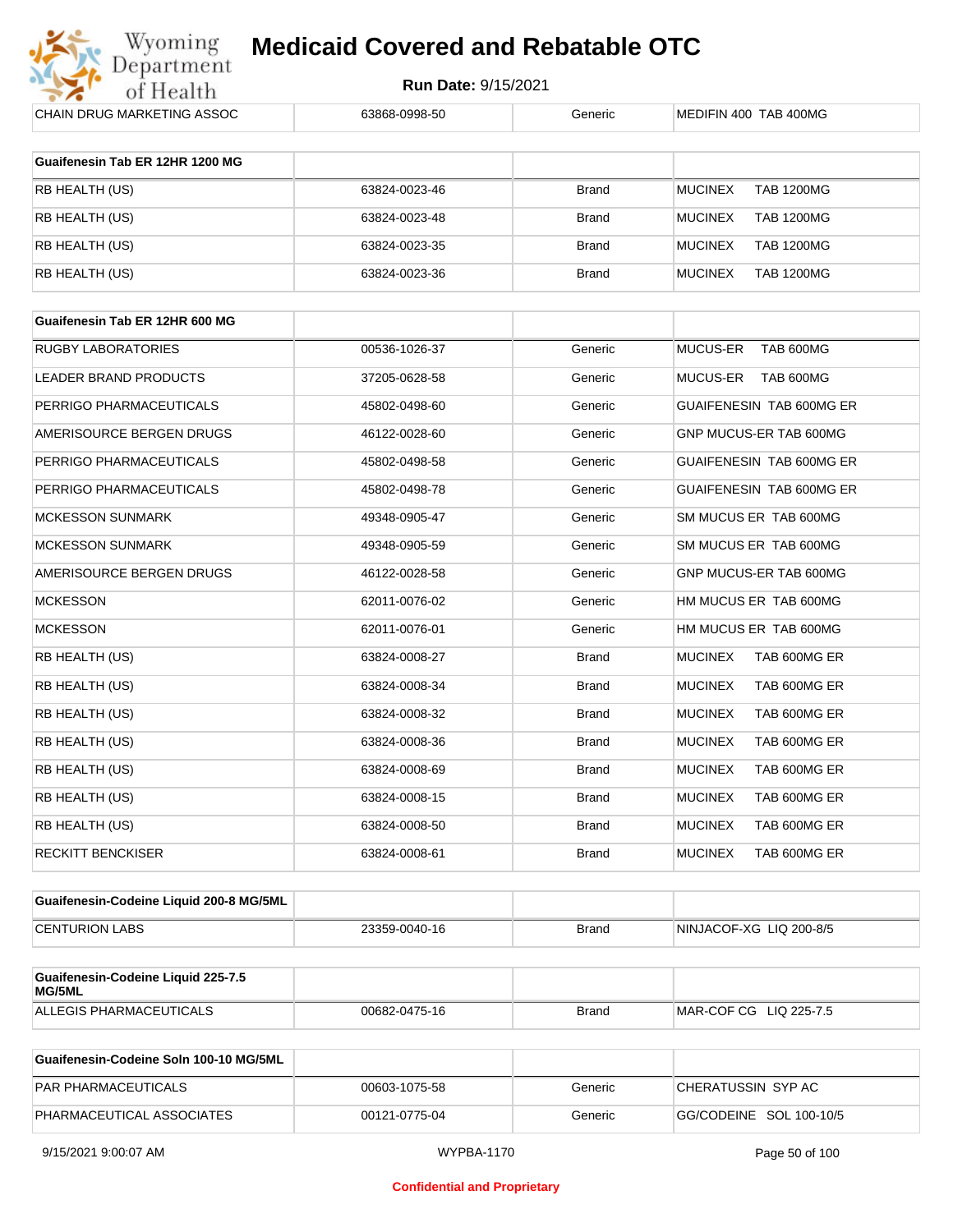| Wyoming<br><b>Medicaid Covered and Rebatable OTC</b><br>Department |                            |         |                                 |  |
|--------------------------------------------------------------------|----------------------------|---------|---------------------------------|--|
| of Health                                                          | <b>Run Date: 9/15/2021</b> |         |                                 |  |
| PHARMACEUTICAL ASSOCIATES                                          | 00121-0775-16              | Generic | GG/CODEINE SOL 100-10/5         |  |
| PHARMACEUTICAL ASSOCIATES                                          | 00121-1775-05              | Generic | GG/CODEINE SOL 100-10/5         |  |
| PHARMACEUTICAL ASSOCIATES                                          | 00121-1775-10              | Generic | GG/CODEINE SOL 100-10/5         |  |
| <b>PAR PHARMACEUTICALS</b>                                         | 00603-1075-56              | Generic | CHERATUSSIN SYP AC              |  |
| <b>PAR PHARMACEUTICALS</b>                                         | 00603-1075-54              | Generic | CHERATUSSIN SYP AC              |  |
| <b>PAR PHARMACEUTICALS</b>                                         | 00603-1329-58              | Generic | <b>IOPHEN C-NR LIQ 100-10/5</b> |  |
| PACK PHARMACEUTICALS, LLC                                          | 16571-0302-16              | Generic | GUAIFENESIN SYP 100-10/5        |  |
| <b>AKORN</b>                                                       | 50383-0087-12              | Generic | GUAIATUSS AC SYP 100-10/5       |  |
| <b>AKORN</b>                                                       | 50383-0087-10              | Generic | GUAIATUSS AC SYP 100-10/5       |  |
| <b>AKORN</b>                                                       | 50383-0087-16              | Generic | GUAIATUSS AC SYP 100-10/5       |  |
| <b>METHOD PHARMACEUTICALS</b>                                      | 58657-0500-04              | Generic | CODEINE/GG SOL 10-100/5         |  |
| <b>METHOD PHARMACEUTICALS</b>                                      | 58657-0500-16              | Generic | CODEINE/GG SOL 10-100/5         |  |
| <b>AKORN</b>                                                       | 50383-0087-04              | Generic | GUAIATUSS AC SYP 100-10/5       |  |
| <b>AKORN</b>                                                       | 50383-0087-05              | Generic | GUAIATUSS AC SYP 100-10/5       |  |
| <b>AKORN</b>                                                       | 50383-0087-07              | Generic | GUAIATUSS AC SYP 100-10/5       |  |
| <b>VIRTUS PHARMACEUTICALS OPCO</b>                                 | 76439-0252-04              | Generic | VIRTUSSIN AC SOL 100-10/5       |  |
| <b>VIRTUS PHARMACEUTICALS OPCO</b>                                 | 76439-0252-16              | Generic | VIRTUSSIN AC SOL 100-10/5       |  |

| Guaifenesin-Codeine Soln 100-6.3 MG/5ML |               |         |                        |
|-----------------------------------------|---------------|---------|------------------------|
| BUREL PHARMACEUTICALS                   | 35573-0006-16 | Generic | RELCOFC SOL 100-6.3    |
| R A MCNEIL                              | 12830-0717-16 | Brand   | M-CLEAR WC LIQ 100-6.3 |

| Loratadine & Pseudoephedrine Tab ER<br>12HR 5-120 MG |               |         |                          |
|------------------------------------------------------|---------------|---------|--------------------------|
| PERRIGO                                              | 00113-2013-60 | Generic | ALLERGY/CONG TAB 5-120MG |
| PERRIGO                                              | 00113-2013-39 | Generic | ALLERGY/CONG TAB 5-120MG |
| PERRIGO                                              | 00113-2013-52 | Generic | ALLERGY/CONG TAB 5-120MG |
| <b>MCKESSON SUNMARK</b>                              | 49348-0183-47 | Generic | LORATADINE D TAB 5-120MG |
| <b>PADAGIS</b>                                       | 45802-0106-39 | Generic | LORATADINE-D TAB 5-120MG |
| <b>PADAGIS</b>                                       | 45802-0106-52 | Generic | LORATADINE-D TAB 5-120MG |
| <b>PADAGIS</b>                                       | 45802-0106-60 | Generic | LORATADINE-D TAB 5-120MG |
| AMERISOURCE BERGEN DRUGS                             | 46122-0109-52 | Generic | LORATADINE-D TAB 5-120MG |
| <b>MCKESSON</b>                                      | 62011-0120-01 | Generic | ALLERGY/CONG TAB 5-120MG |

| Loratadine & Pseudoephedrine Tab ER<br>24HR 10-240 MG |               |         |                           |
|-------------------------------------------------------|---------------|---------|---------------------------|
| PERRIGO                                               | 00113-0165-22 | Generic | ALLERGY/CONG TAB RELIEF   |
| <b>PERRIGO</b>                                        | 00113-0165-52 | Generic | ALLERGY/CONG TAB RELIEF   |
| MAJOR PHARMACEUTICALS                                 | 00904-5833-15 | Generic | LORATADINE-D TAB 10-240MG |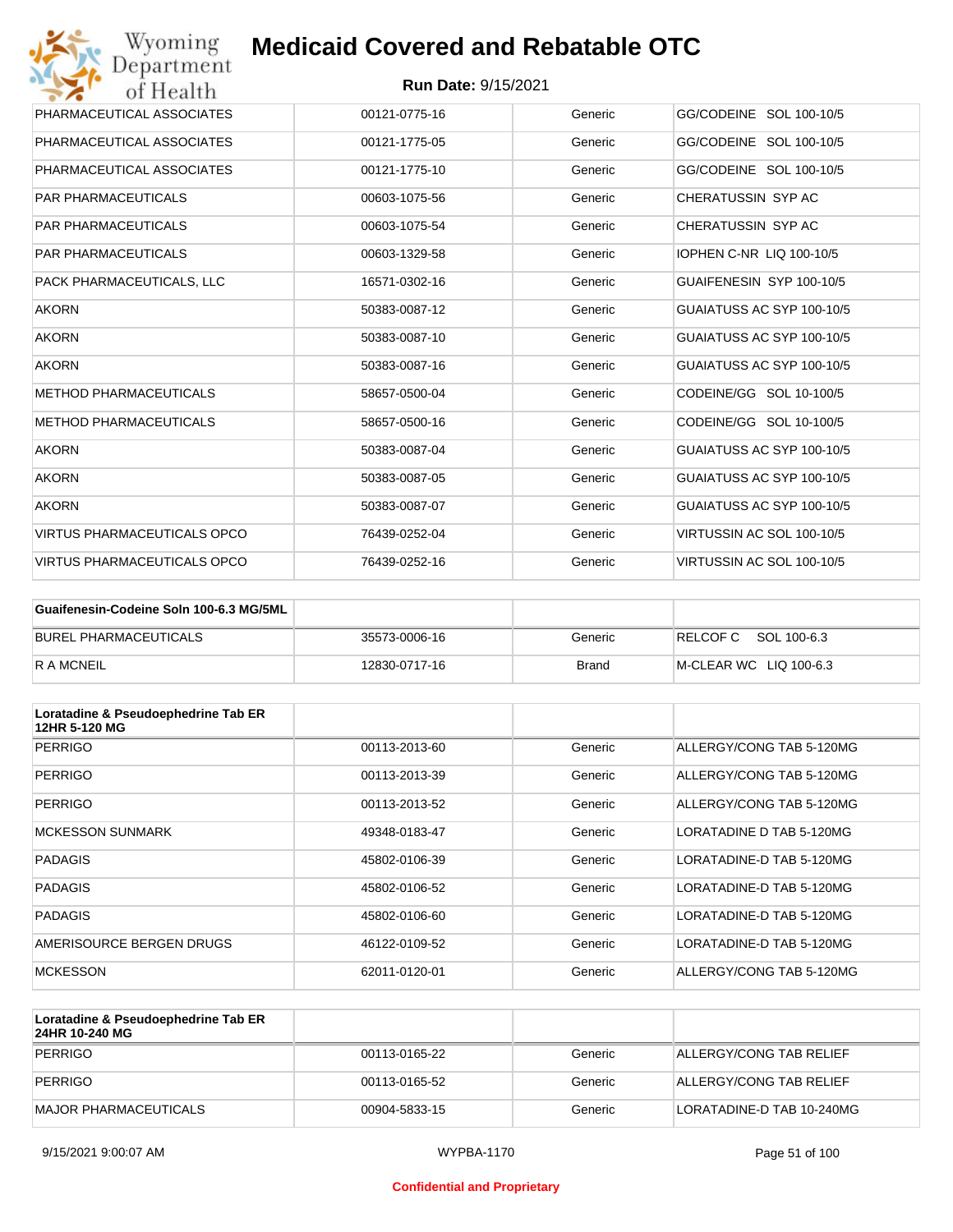| <b>LEADER BRAND PRODUCTS</b> | 37205-0348-88 | Generic | ALLERGY RELF TAB D-24     |
|------------------------------|---------------|---------|---------------------------|
| <b>MAJOR PHARMACEUTICALS</b> | 00904-5833-48 | Generic | LORATADINE-D TAB 10-240MG |
| PERRIGO PHARMACEUTICALS      | 45802-0008-52 | Generic | LORATADINE-D TAB 10-240MG |
| AMERISOURCE BERGEN DRUGS     | 46122-0167-52 | Generic | ALLER/CONGES TAB 10-240MG |
| AMERISOURCE BERGEN DRUGS     | 46122-0206-22 | Generic | LORATADINE-D TAB 10-240MG |
| <b>LEADER BRAND PRODUCTS</b> | 37205-0348-52 | Generic | ALLERGY RELF TAB D-24     |
| <b>MCKESSON SUNMARK</b>      | 49348-0543-01 | Generic | LORATA-DINE TAB D 24HR    |
| <b>MCKESSON SUNMARK</b>      | 49348-0543-57 | Generic | LORATA-DINE TAB D 24HR    |
| PERRIGO PHARMACEUTICALS      | 45802-0008-22 | Generic | LORATADINE-D TAB 10-240MG |
| OHM LABS                     | 51660-0724-15 | Generic | ALLERGY RELF TAB DECONGES |
| <b>OHM LABS</b>              | 51660-0724-69 | Generic | ALLERGY RELF TAB DECONGES |
| <b>MCKESSON</b>              | 62011-0071-01 | Generic | ALLERGY REL/ TAB DECONGES |
| CHAIN DRUG MARKETING ASSOC   | 63868-0154-10 | Generic | LORATADINE-D TAB 10-240MG |

| PE-DM-APAP & PE-CPM-DM-APAP Tab<br>Day/Night Therapy Pack |               |         |                                  |
|-----------------------------------------------------------|---------------|---------|----------------------------------|
| ISELECT BRAND                                             | 15127-0927-24 | Generic | <b>SB COLD MULT PAK DAY/NGHT</b> |
| BERGEN BRUNSWIG                                           | 24385-0963-60 | Generic | COLD HEAD<br>PAK DAY/NGHT        |

| <b>PE-GG-APAP 5-200-325MG &amp; PE-DPH-</b><br>APAP 5-25-325MG Tab Pack |               |         |                        |
|-------------------------------------------------------------------------|---------------|---------|------------------------|
| RB HEALTH (US)                                                          | 63824-0202-20 | Generic | SINUS-MAX TAB DAY/NGHT |

| Pheniramine-Phenylephrine w/ APAP<br>Powd Pack 20-10-650 MG |               |              |                                  |
|-------------------------------------------------------------|---------------|--------------|----------------------------------|
| GLAXO CONSUMER HEALTHCARE L.P.                              | 00067-7916-06 | Brand        | THERAFLU FLU PAK SORE THR        |
| <b>TOPCO</b>                                                | 36800-0133-91 | <b>Brand</b> | <b>FLU &amp; SORE POW THROAT</b> |

| Phenyleph-Chlorphen-DM w/APAP Susp<br>2.5-1-5-160 MG/5ML |               |         |                                 |
|----------------------------------------------------------|---------------|---------|---------------------------------|
| GLAXO CONSUMER HEALTHCARE L.P.                           | 00067-8116-04 | Generic | TRIAMINIC<br>SUS FEV&CLD        |
| AMERISOURCE BERGEN DRUGS                                 | 46122-0036-26 | Generic | MULTI-SYMPT SUS PLS COLD        |
| <b>BERGEN BRUNSWIG</b>                                   | 24385-0984-26 | Generic | PAIN RELIEF SUS PLS COLD        |
| <b>TOPCO</b>                                             | 36800-0903-26 | Generic | PAIN RELIEF SUS PLS COLD        |
| <b>MCKESSON SUNMARK</b>                                  | 49348-0879-34 | Generic | SM CHILDRENS SUS MS COLD        |
| CHAIN DRUG MARKETING ASSOC                               | 63868-0063-04 | Generic | <b>OC COLD RELF SUS PLUS MS</b> |

| Phenyleph-Chlorphen-DM w/APAP Tab 5-2-<br>10-325 MG |               |         |                           |
|-----------------------------------------------------|---------------|---------|---------------------------|
| <b>TOPCO</b>                                        | 36800-0014-62 | Generic | COLD MULTI-S TAB NIGHTTIM |
| BERGEN BRUNSWIG                                     | 24385-0195-62 | Generic | CLD HEAD CNG TAB NIGHTTIM |
| <b>TOPCO</b>                                        | 36800-0393-62 | Generic | CLD HEAD CNG TAB NIGHTTIM |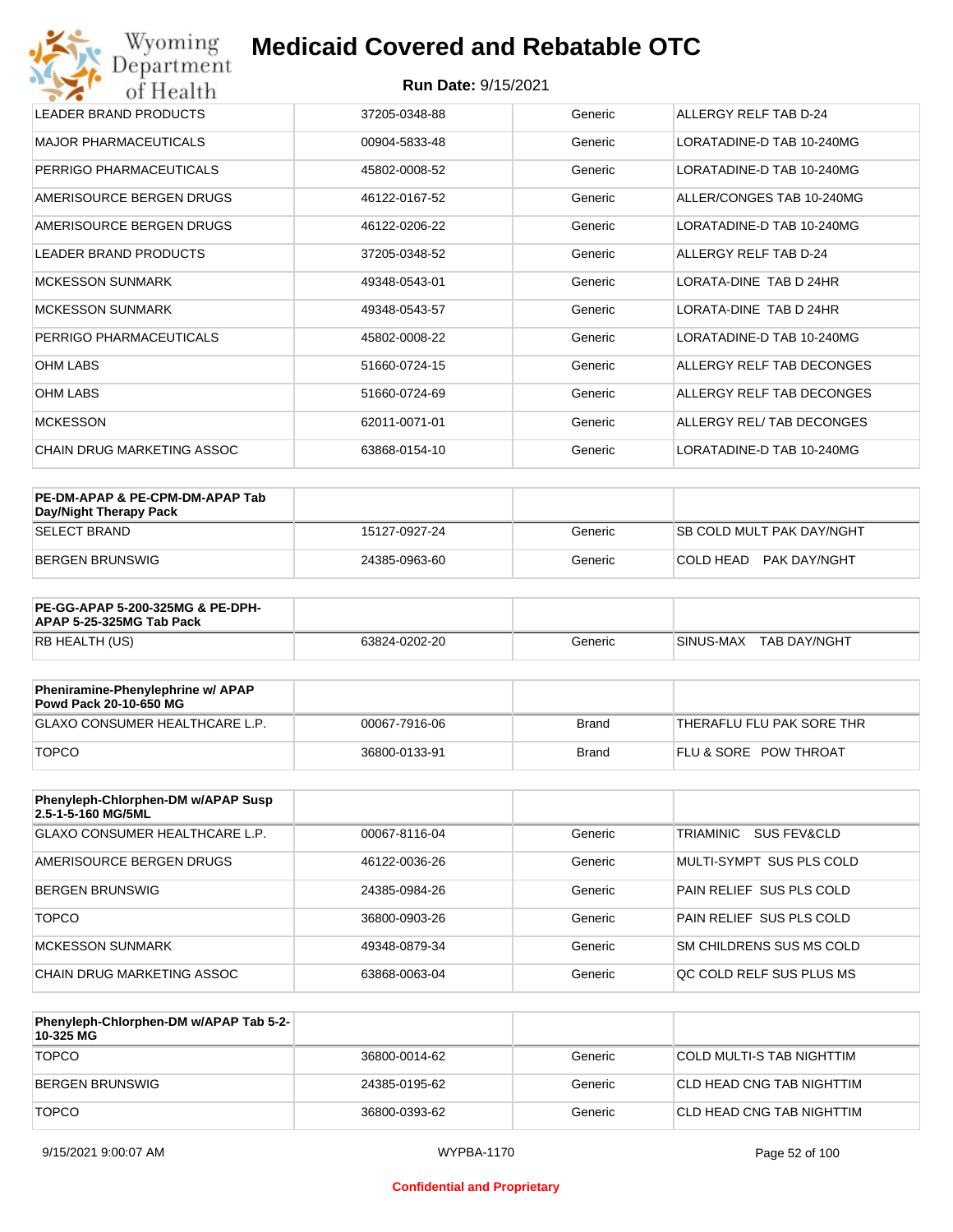#### **Run Date:** 9/15/2021

| Wyoming<br><b>Medicaid Covered and Rebatable OTC</b><br>Department |                            |         |                           |  |
|--------------------------------------------------------------------|----------------------------|---------|---------------------------|--|
| of Health                                                          | <b>Run Date: 9/15/2021</b> |         |                           |  |
| CHAIN DRUG MARKETING ASSOC                                         | 63868-0072-24              | Generic | MULTI-SYMPTM TAB NIGHTTIM |  |
| <b>CHAIN DRUG MARKETING ASSOC</b>                                  | 63868-0074-24              | Generic | QC COLD/HEAD TAB NIGHTTIM |  |

| Phenylephrine w/ Acetaminophen Tab 5-<br>325 MG |               |         |                                         |
|-------------------------------------------------|---------------|---------|-----------------------------------------|
| <b>PERRIGO</b>                                  | 00113-0272-62 | Generic | SINUS CONGST TAB /PAIN DT               |
| MAJOR PHARMACEUTICALS                           | 00904-5783-24 | Generic | MAPAP SINUS TAB MAX ST                  |
| <b>BERGEN BRUNSWIG</b>                          | 24385-0169-62 | Generic | <b>GNP SINUS</b><br><b>TAB CNG/PAIN</b> |
| <b>SELECT BRAND</b>                             | 15127-0965-24 | Generic | <b>SB SINUS CNG TAB / PAIN DT</b>       |
| <b>TOPCO</b>                                    | 36800-0272-62 | Generic | SINUS CONGST TAB /PAIN DT               |
| LEADER BRAND PRODUCTS                           | 37205-0571-62 | Generic | PAIN RLF SIN TAB PE DAY                 |
| CHAIN DRUG MARKETING ASSOC                      | 63868-0984-24 | Generic | OC SINUS PAI TAB RELIEF                 |

| Phenylephrine w/ DM-GG Ligd 10-18-200<br>MG/15ML |               |              |                |
|--------------------------------------------------|---------------|--------------|----------------|
| <b>GM PHARMACEUTICALS</b>                        | 58809-0555-08 | <b>Brand</b> | VANACOF DM LIQ |

| Phenylephrine w/ DM-GG Ligd 2.5-5-100<br>MG/5ML |               |              |                              |
|-------------------------------------------------|---------------|--------------|------------------------------|
| <b>MCKESSON SUNMARK</b>                         | 49348-0083-36 | Generic      | <b>SEVERE CONG LIQ COUGH</b> |
| <b>RB HEALTH (US)</b>                           | 63824-0014-66 | <b>Brand</b> | MUCINEX CONG LIO COUGH       |
| <b>RB HEALTH (US)</b>                           | 63824-0014-69 | <b>Brand</b> | MUCINEX CONG LIO COUGH       |
| <b>RB HEALTH (US)</b>                           | 63824-0282-64 | <b>Brand</b> | MUCINEX COLD LIQ CHILDREN    |
| <b>RB HEALTH (US)</b>                           | 63824-0282-67 | <b>Brand</b> | MUCINEX COLD LIQ CHILDREN    |
| <b>RB HEALTH (US)</b>                           | 63824-0283-67 | <b>Brand</b> | MUCINEX CONG LIQ & COUGH     |

| Phenylephrine w/ DM-GG Ligd 5-10-100<br><b>MG/5ML</b> |               |         |                                  |
|-------------------------------------------------------|---------------|---------|----------------------------------|
| <b>PERRIGO</b>                                        | 00113-0516-26 | Generic | <b>TUSSIN CF</b><br>LIQ CGH/COLD |
| <b>PERRIGO</b>                                        | 00113-0516-34 | Generic | LIQ CGH/COLD<br><b>TUSSIN CF</b> |
| <b>TOPCO</b>                                          | 36800-0516-34 | Generic | <b>TUSSIN CF</b><br>LIQ.         |
| <b>LEADER BRAND PRODUCTS</b>                          | 37205-0709-34 | Generic | <b>TUSSIN CF</b><br>- LIQ        |
| <b>MCKESSON SUNMARK</b>                               | 49348-0737-34 | Generic | <b>SM TUSSIN CF LIQ</b>          |
| <b>SELECT BRAND</b>                                   | 15127-0943-04 | Generic | SB CGH CONTR LIQ CF              |
| <b>SELECT BRAND</b>                                   | 15127-0943-08 | Generic | SB CGH CONTR LIQ CF              |
| <b>TOPCO</b>                                          | 36800-0516-26 | Generic | <b>TUSSIN CF</b><br>LIQ          |
| <b>LEADER BRAND PRODUCTS</b>                          | 37205-0709-26 | Generic | <b>TUSSIN CF</b><br><b>LIQ</b>   |
| <b>MCKESSON SUNMARK</b>                               | 49348-0737-37 | Generic | <b>SM TUSSIN CF LIQ</b>          |
| <b>MCKESSON</b>                                       | 62011-0090-01 | Generic | TUSSIN ADULT LIQ COLD            |
| CHAIN DRUG MARKETING ASSOC                            | 63868-0244-04 | Generic | <b>TUSSIN CF</b><br><b>LIQ</b>   |
| CHAIN DRUG MARKETING ASSOC                            | 63868-0244-08 | Generic | <b>TUSSIN CF</b><br>LIQ.         |

#### **Confidential and Proprietary**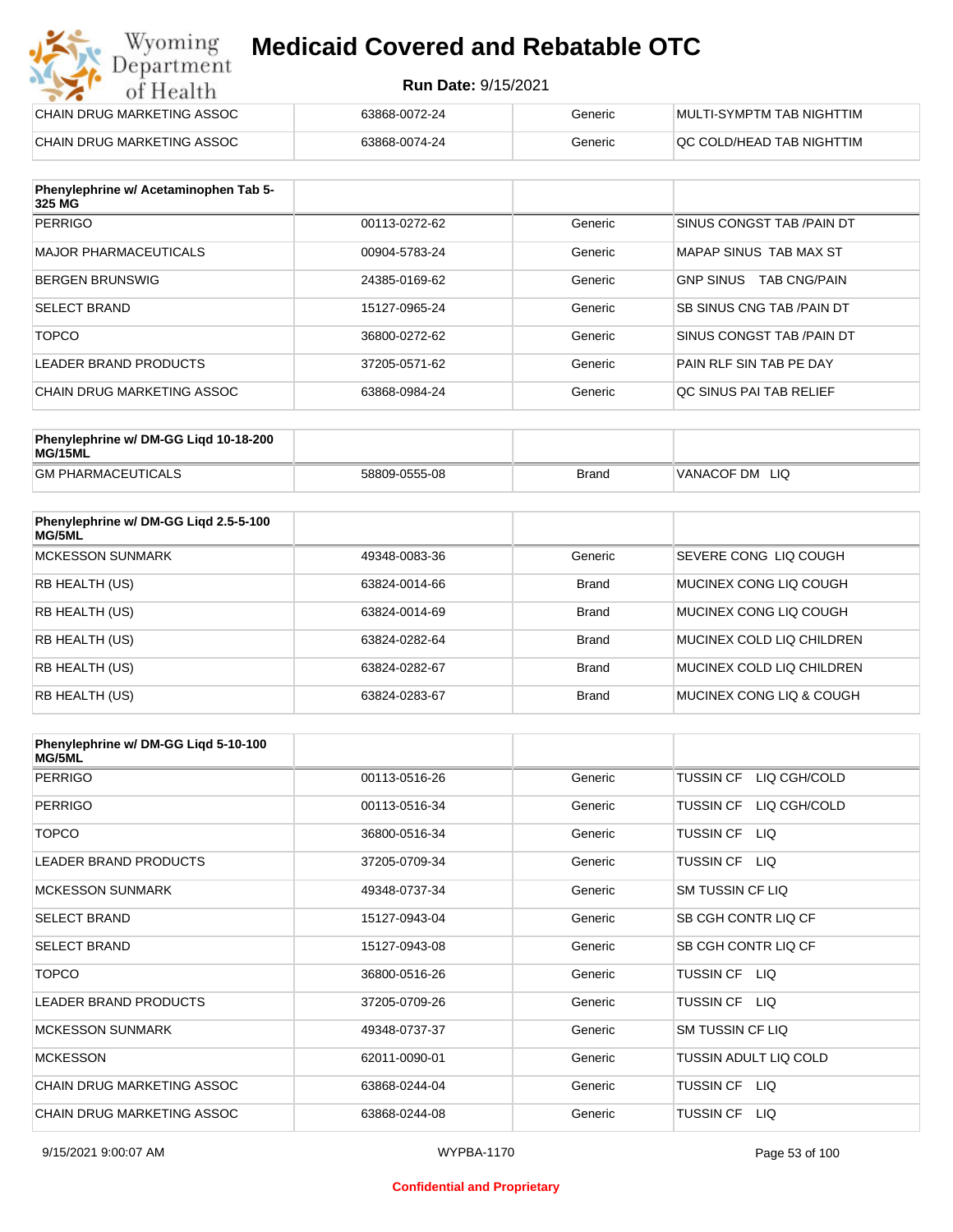

| Phenylephrine w/ DM-GG Ligd 5-10-200<br>MG/5ML |               |         |                                 |
|------------------------------------------------|---------------|---------|---------------------------------|
| AMERISOURCE BERGEN DRUGS                       | 46122-0138-26 | Generic | LIO MAX/M-S<br><b>TUSSIN CF</b> |
| AMERISOURCE BERGEN DRUGS                       | 46122-0138-34 | Generic | LIO MAX/M-S<br>TUSSIN CF        |

| Phenylephrine w/ DM-GG Syrup 5-10-100<br>MG/5ML |               |         |                        |
|-------------------------------------------------|---------------|---------|------------------------|
| MAJOR PHARMACEUTICALS                           | 00904-6309-20 | Generic | ROBAFEN CF SYP CGH/CLD |
| BERGEN BRUNSWIG                                 | 24385-0904-26 | Generic | GNP TUSSIN SYP CF      |
| BERGEN BRUNSWIG                                 | 24385-0904-34 | Generic | GNP TUSSIN SYP CF      |

| Phenylephrine w/ DM-GG Tab 10-15-380<br>MG |               |       |                  |
|--------------------------------------------|---------------|-------|------------------|
| POLY PHARMACEUTICALS                       | 50991-0730-60 | Brand | DECONEX DMX TAB  |
| NIVAGEN PHARMACEUTICALS                    | 75834-0040-60 | Brand | INIVANEX DMX TAB |

| Phenylephrine w/ DM-GG Tab 10-15-395<br>MG |               |       |                 |
|--------------------------------------------|---------------|-------|-----------------|
| ALLEGIS PHARMACEUTICALS                    | 28595-0906-60 | Brand | DURAVENT DM TAB |

| Phenylephrine w/ DM-GG Tab 5-10-200 MG |               |       |                           |
|----------------------------------------|---------------|-------|---------------------------|
| RB HEALTH (US)                         | 63824-0193-20 | Brand | MUCINEX FAST TAB 5-10-200 |
| RB HEALTH (US)                         | 63824-0193-30 | Brand | MUCINEX FAST TAB 5-10-200 |

| Phenylephrine-APAP-GG Ligd 10-650-400<br>MG/20ML |               |              |                        |
|--------------------------------------------------|---------------|--------------|------------------------|
| RB HEALTH (US)                                   | 63824-0260-66 | Generic      | <b>MUCINEX</b><br>LIQ. |
| RB HEALTH (US)                                   | 63824-0016-66 | <b>Brand</b> | MUCINEX COLD LIQ SINUS |
| RB HEALTH (US)                                   | 63824-0261-66 | Generic      | <b>MUCINEX</b><br>LIQ  |

| Phenylephrine-APAP-GG Tab 5-325-200<br>MG |               |         |                                    |
|-------------------------------------------|---------------|---------|------------------------------------|
| <b>SELECT BRAND</b>                       | 15127-0963-24 | Generic | <b>SB SINUS CNG TAB /PAIN</b>      |
| AMERISOURCE BERGEN DRUGS                  | 46122-0194-60 | Generic | MUCUS RELIEF TAB CLD/SINU          |
| <b>RB HEALTH (US)</b>                     | 63824-0200-30 | Generic | <b>TAB SINUS</b><br><b>MUCINEX</b> |
| <b>RB HEALTH (US)</b>                     | 63824-0201-30 | Generic | <b>MUCINEX</b><br><b>TAB SINUS</b> |
| <b>RB HEALTH (US)</b>                     | 63824-0190-20 | Generic | MUCINEX COLD TAB SINUS             |
| <b>RB HEALTH (US)</b>                     | 63824-0190-30 | Generic | MUCINEX COLD TAB SINUS             |
| <b>RB HEALTH (US)</b>                     | 63824-0200-20 | Generic | <b>TAB SINUS</b><br><b>MUCINEX</b> |
| <b>RB HEALTH (US)</b>                     | 63824-0201-20 | Generic | <b>TAB SINUS</b><br><b>MUCINEX</b> |
| CHAIN DRUG MARKETING ASSOC                | 63868-0071-24 | Generic | SINUS CONGST TAB /PAIN             |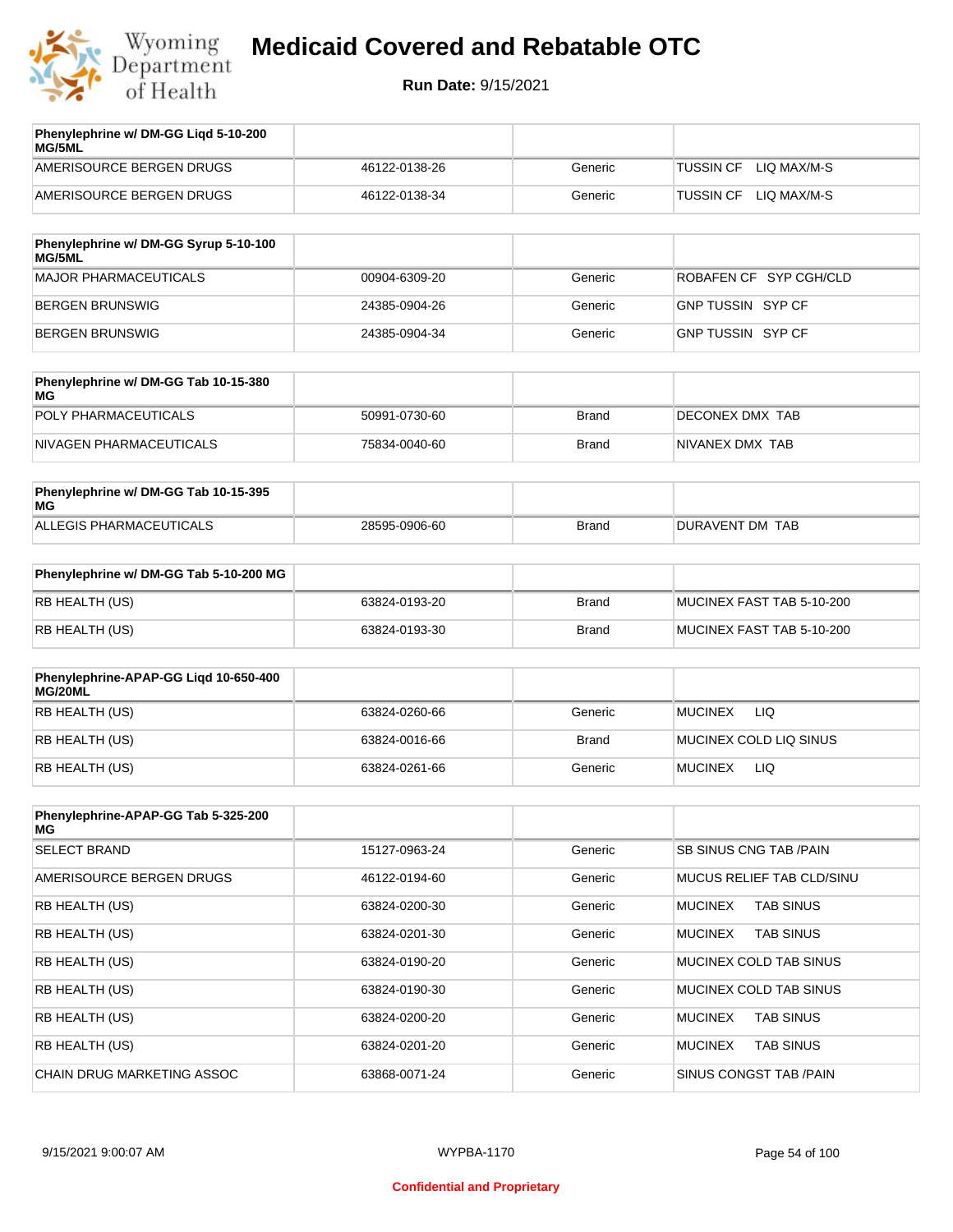

**3.33-1.33-6.33 MG/5ML**

**Phenylephrine-Bromphen w/ Codeine Liqd** 

## **Medicaid Covered and Rebatable OTC**

| <b>RAMCNEIL</b>                                                   | 12830-0754-12 | Brand        | M-END PE<br>LIQ               |
|-------------------------------------------------------------------|---------------|--------------|-------------------------------|
|                                                                   |               |              |                               |
| Phenylephrine-Bromphen w/ Codeine<br><b>Liquid 10-4-10 MG/5ML</b> |               |              |                               |
| POLY PHARMACEUTICALS                                              | 50991-0723-16 | <b>Brand</b> | POLY-TUSSIN LIQ 10-4-10       |
| Phenylephrine-Brompheniramine-DM Elixir<br>2.5-1-5 MG/5ML         |               |              |                               |
| <b>MAJOR PHARMACEUTICALS</b>                                      | 00904-5782-20 | Generic      | DIMAPHEN DM ELX COLD/CGH      |
| <b>LEADER BRAND PRODUCTS</b>                                      | 37205-0969-26 | Generic      | COLD/COUGH ELX DM CHILD       |
|                                                                   |               |              |                               |
| Phenylephrine-Brompheniramine-DM<br>Liquid 2.5-1-5 MG/5ML         |               |              |                               |
| <b>PERRIGO</b>                                                    | 00113-0987-26 | Generic      | COLD/COUGH LIQ CHILD          |
| WOMEN'S CHOICE PHARMACEUTICALS                                    | 00485-0204-04 | Generic      | <b>RYNEX DM</b><br>LIQ.       |
| <b>WOMEN'S CHOICE PHARMACEUTICALS</b>                             | 00485-0204-16 | Generic      | <b>LIQ</b><br>RYNEX DM        |
| <b>BERGEN BRUNSWIG</b>                                            | 24385-0519-26 | Generic      | <b>GNP COLD/CGH LIQ CHILD</b> |
| <b>TOPCO</b>                                                      | 36800-0987-26 | Generic      | COLD/COUGH LIQ CHILD          |
| <b>MCKESSON SUNMARK</b>                                           | 49348-0775-34 | Generic      | SM COLD/CGH LIQ DM CHILD      |
| <b>MCKESSON</b>                                                   | 62011-0063-01 | Generic      | HM COLD/CGH LIQ CHILDREN      |
| LARKEN LABORATORIES, INC.                                         | 68047-0143-16 | Generic      | ENDACOF-DM LIQ 2.5-1-5        |
|                                                                   |               |              |                               |
| Phenylephrine-Brompheniramine-DM<br>Liquid 7.5-4-15 MG/5ML        |               |              |                               |
| ALLEGIS PHARMACEUTICALS                                           | 28595-0800-16 | <b>Brand</b> | AP-HIST DM LIQ 7.5-4-15       |
| POLY PHARMACEUTICALS                                              | 50991-0814-16 | Brand        | ALAHIST DM LIQ 7.5-4-15       |
| NIVAGEN PHARMACEUTICALS                                           | 75834-0060-16 | Generic      | NIVA-HIST DM LIQ 7.5-4-15     |
|                                                                   |               |              |                               |
| Phenylephrine-Brompheniramine-DM<br>Syrup 5-2-10 MG/5ML           |               |              |                               |
| LARKEN LABORATORIES, INC.                                         | 68047-0129-16 | Brand        | LOHIST-DM<br>SYP 5-2-10MG     |
| Phenylephrine-Chlorphen w/ Codeine<br>Syrup 5-2-10 MG/5ML         |               |              |                               |
| CAPITAL PHARMACEUTICAL                                            | 29978-0420-16 | Brand        | <b>CAPCOF</b><br>SYP 5-2-10MG |
|                                                                   |               |              |                               |
| Phenylephrine-Chlorphen-DM Liquid 10-4-<br><b>15 MG/5ML</b>       |               |              |                               |
| WOMEN'S CHOICE PHARMACEUTICALS                                    | 00485-0171-16 | Generic      | ED A-HIST DM LIQ              |
| LARKEN LABORATORIES, INC.                                         | 68047-0186-16 | Generic      | NOHIST-DM LIQ                 |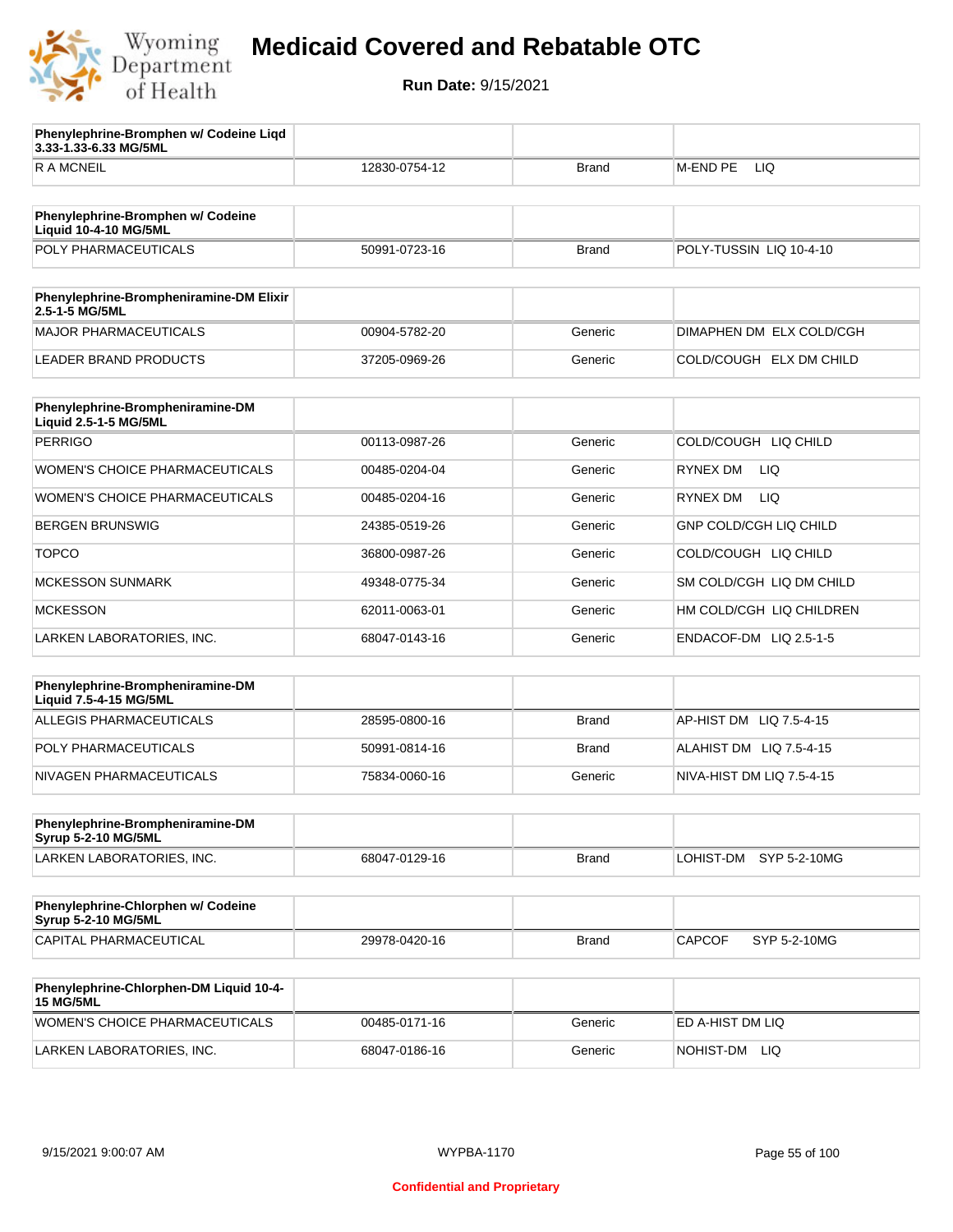

| Phenylephrine-Chlorphen-DM Liquid 3.5-1-<br>3 MG/ML              |               |              |                                  |
|------------------------------------------------------------------|---------------|--------------|----------------------------------|
| <b>VIRTUS PHARMACEUTICALS OPCO</b>                               | 76439-0320-30 | Generic      | VIRDEC DM DRO 3.5-1-3            |
|                                                                  |               |              |                                  |
| Phenylephrine-Chlorphen-DM Syrup 10-4-<br><b>20 MG/5ML</b>       |               |              |                                  |
| <b>LASER PHARMACEUTICALS</b>                                     | 16477-0186-01 | <b>Brand</b> | DONATUSSIN SYP                   |
|                                                                  |               |              |                                  |
| Phenylephrine-Chlorphen-DM Tab 10-4-10<br>ΜG                     |               |              |                                  |
| <b>WOMEN'S CHOICE PHARMACEUTICALS</b>                            | 00485-0240-01 | <b>Brand</b> | ED A-HIST DM TAB 10-4-10         |
| Phenylephrine-Dexbromphen-<br>Chlophedianol Liqd 5-1-12.5 MG/5ML |               |              |                                  |
| R A MCNEIL                                                       | 12830-0760-16 | <b>Brand</b> | CHLO TUSS LIQ                    |
|                                                                  |               |              |                                  |
| Phenylephrine-Dexchlorphenir-Codeine<br>Syrup 5-1-9 MG/5ML       |               |              |                                  |
| PRO-PHARMA LLC                                                   | 66594-0499-16 | <b>Brand</b> | PRO-RED AC SYP 5-1-9/5           |
|                                                                  |               |              |                                  |
| Phenylephrine-DM Soln 2.5-5 MG/5ML                               |               |              |                                  |
| <b>BERGEN BRUNSWIG</b>                                           | 24385-0981-26 | Generic      | TRIACTING DT LIQ COLD/CGH        |
| <b>TOPCO</b>                                                     | 36800-0444-26 | Generic      | TRIACTING DT LIQ COLD/CGH        |
| Phenylephrine-DM Syrup 2.5-5 MG/5ML                              |               |              |                                  |
| GLAXO CONSUMER HEALTHCARE L.P.                                   | 00067-8105-04 | <b>Brand</b> | SOL COLD/CGH<br><b>TRIAMINIC</b> |
|                                                                  |               |              |                                  |
| Phenylephrine-DM-GG w/ APAP Liq 5-10-<br>200-325 MG/10ML         |               |              |                                  |
| RB HEALTH (US)                                                   | 63824-0017-64 | <b>Brand</b> | MUCINEX CHLD LIQ MULTISYM        |
| RB HEALTH (US)                                                   | 63824-0020-66 | Brand        | MUCINEX FAST LIQ SEV COLD        |
| RB HEALTH (US)                                                   | 63824-0278-64 | <b>Brand</b> | MUCINEX COLD LIQ CHILD           |
| RB HEALTH (US)                                                   | 63824-0015-66 | <b>Brand</b> | MUCINEX COLD LIQ FLU&SORE        |
| RB HEALTH (US)                                                   | 63824-0015-69 | <b>Brand</b> | MUCINEX COLD LIQ FLU&SORE        |
| RB HEALTH (US)                                                   | 63824-0215-66 | Generic      | CGH/COLD DAY LIQ DELSYM          |
|                                                                  |               |              |                                  |
| Phenylephrine-DM-GG w/ APAP Liq 5-10-<br>200-325 MG/15ML         |               |              |                                  |
| <b>PERRIGO</b>                                                   | 00113-0603-34 | Generic      | COLD & FLU LIQ DAY TIME          |
| <b>PERRIGO</b>                                                   | 00113-0603-40 | Generic      | COLD & FLU LIQ DAY TIME          |
|                                                                  |               |              |                                  |
| Phenylephrine-DM-GG w/ APAP Packet 10-<br>20-400-650 MG          |               |              |                                  |
| <b>RECKITT BENCKISER</b>                                         | 63824-0231-04 | <b>Brand</b> | <b>MUCINEX</b><br>PAK FAST-MAX   |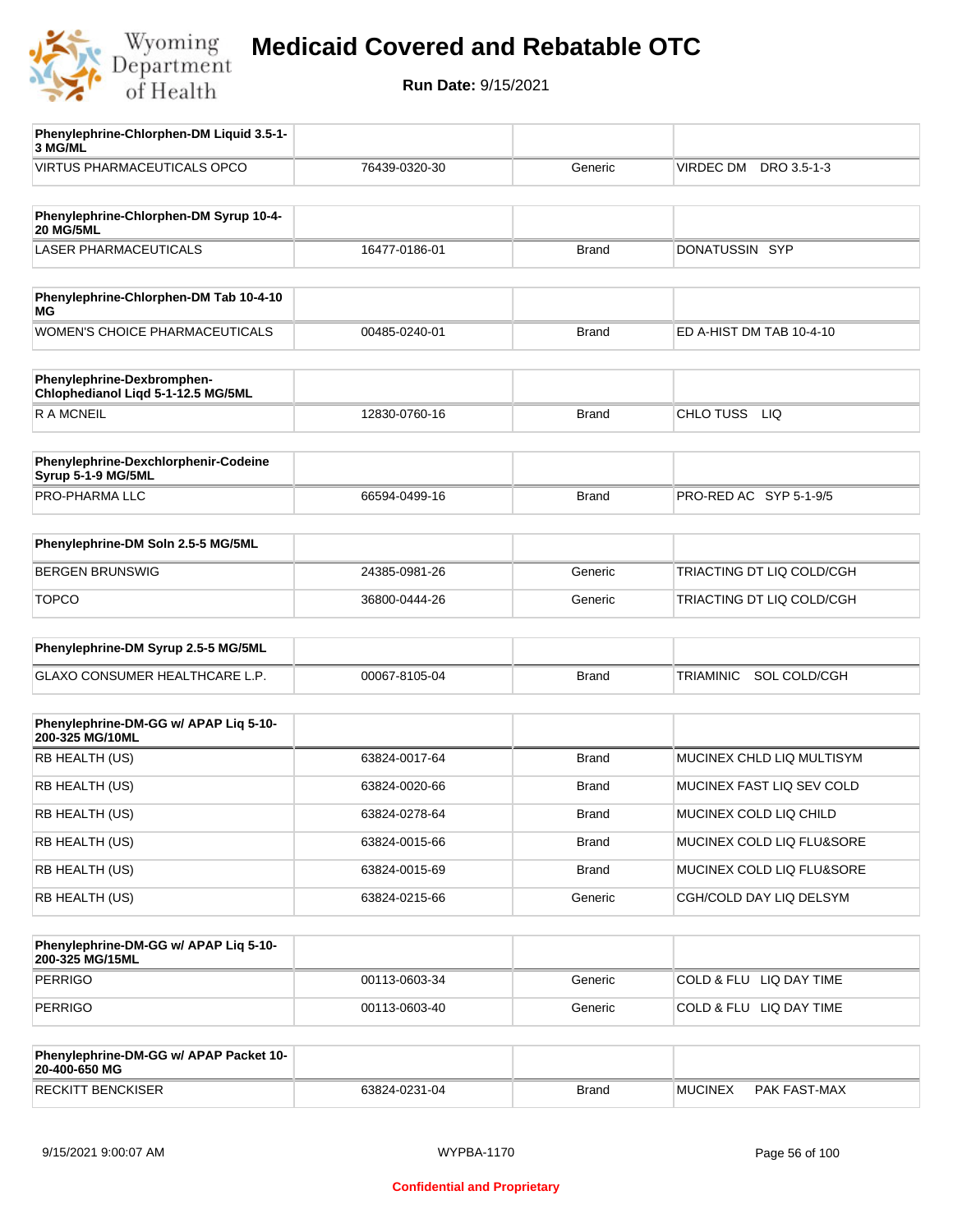

| <b>RECKITT BENCKISER</b>                            | 63824-0232-08 | <b>Brand</b> | <b>MUCINEX</b><br>PAK FAST-MAX   |
|-----------------------------------------------------|---------------|--------------|----------------------------------|
| Phenylephrine-DM-GG w/ APAP Tab 5-10-<br>200-325 MG |               |              |                                  |
| <b>PERRIGO</b>                                      | 00113-0234-62 | Generic      | COLD HEAD TAB CONG DT            |
| PERRIGO PHARMACEUTICALS                             | 00113-0308-62 | Generic      | COLD MULT-SY TAB SEVR DAY        |
| <b>PERRIGO</b>                                      | 00113-0548-53 | Generic      | COLD & FLU TAB DAYTIME           |
| <b>PERRIGO</b>                                      | 00113-0548-62 | Generic      | COLD & FLU TAB DAYTIME           |
| <b>SELECT BRAND</b>                                 | 15127-0962-24 | Generic      | SB COLD MULT TAB SYMP SEV        |
| <b>SELECT BRAND</b>                                 | 15127-0964-24 | Generic      | SB COLD HEAD TAB CONGEST         |
| <b>TOPCO</b>                                        | 36800-0234-62 | Generic      | COLD HEAD TAB CONG DT            |
| <b>TOPCO</b>                                        | 36800-0308-62 | Generic      | COLD MULT-SY TAB SEVR DAY        |
| AMERISOURCE BERGEN DRUGS                            | 46122-0192-60 | Generic      | MUCUS RELIEF TAB COLD/FLU        |
| AMERISOURCE BERGEN DRUGS                            | 46122-0072-62 | Generic      | COLD RELIEF TAB MULTI-SY         |
| AMERISOURCE BERGEN DRUGS                            | 46122-0126-62 | Generic      | GNP COLD RLF TAB DAYTIME         |
| AMERISOURCE BERGEN DRUGS                            | 46122-0193-60 | Generic      | <b>MUCUS RELIEF TAB CONG/CLD</b> |
| <b>MCKESSON SUNMARK</b>                             | 49348-0118-04 | Generic      | SM COLD&FLU TAB SEVERE           |
| <b>MCKESSON SUNMARK</b>                             | 49348-0104-04 | Generic      | SM COLD&FLU TAB SEVERE           |
| RB HEALTH (US)                                      | 63824-0191-30 | Generic      | MUCINEX COLD TAB FLU&SORE        |
| <b>RECKITT BENCKISER</b>                            | 63824-0192-30 | Generic      | MUCINEX FAST TAB CONGEST         |
| RB HEALTH (US)                                      | 63824-0191-20 | Generic      | MUCINEX COLD TAB FLU&SORE        |
| <b>RECKITT BENCKISER</b>                            | 63824-0192-20 | Generic      | MUCINEX FAST TAB CONGEST         |
| <b>CHAIN DRUG MARKETING ASSOC</b>                   | 63868-0073-24 | Generic      | MULTI-SYMPTM TAB DAYTIME         |
| <b>MCKESSON</b>                                     | 62011-0241-01 | Generic      | HM SEVERE TAB COLD/FLU           |
| RB HEALTH (US)                                      | 63824-0196-20 | Generic      | MUCINEX FAST TAB SEV COLD        |
| RB HEALTH (US)                                      | 63824-0196-30 | Generic      | MUCINEX FAST TAB SEV COLD        |

| Phenylephrine-Doxylamine-DM-APAP Liq 5<br>-6.25-10-325 MG/15ML |               |         |                          |
|----------------------------------------------------------------|---------------|---------|--------------------------|
| PERRIGO                                                        | 00113-0763-40 | Generic | COLD & FLU LIQ NIGHTTIM  |
| PERRIGO                                                        | 00113-0763-34 | Generic | COLD & FLU LIQ NIGHTTIM  |
| AMERISOURCE BERGEN DRUGS                                       | 46122-0034-34 | Generic | MULTI-SYMPT LIQ CLD NGHT |

| Phenylephrine-Guaifenesin Ligd 2.5-100<br>MG/5ML |               |              |                          |
|--------------------------------------------------|---------------|--------------|--------------------------|
| RB HEALTH (US)                                   | 63824-0284-64 | <b>Brand</b> | MUCINEX COLD LIQ 2.5-100 |

| <b>Phenylephrine-Guaifenesin Ligd 5-100</b><br>MG/5ML |               |       |                    |
|-------------------------------------------------------|---------------|-------|--------------------|
| WOMEN'S CHOICE PHARMACEUTICALS                        | 00485-0208-16 | Brand | ED BRON GP<br>-LIQ |
| CAPELLON PHARMACEUTICALS                              | 64543-0044-16 | Brand | RESCON-GG LIO      |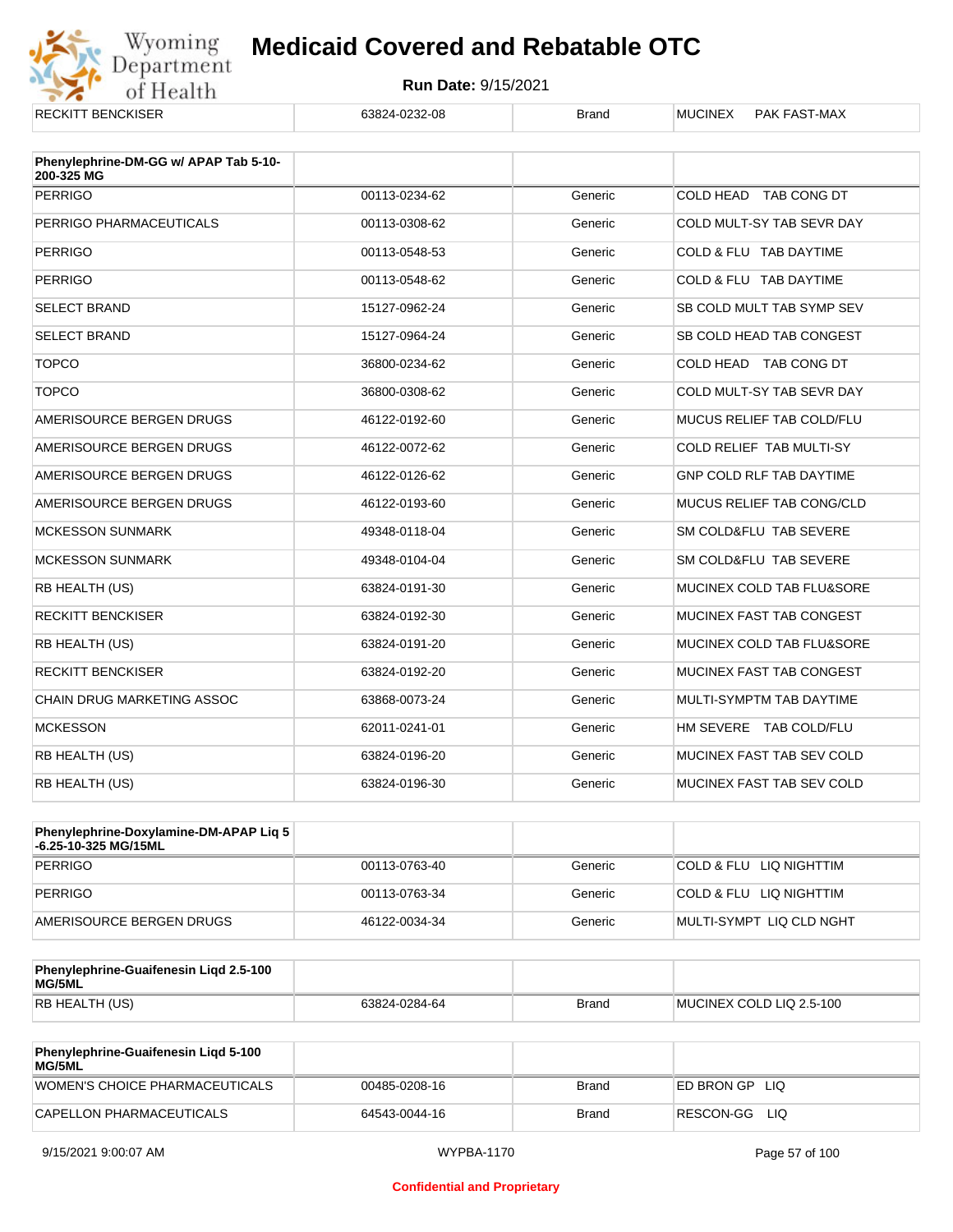## **Myoming Medicaid Covered and Rebatable OTC**

| Run Date: 9/15/2021<br>of Health                       |               |              |                                 |  |  |
|--------------------------------------------------------|---------------|--------------|---------------------------------|--|--|
| <b>CAPELLON PHARMACEUTICALS</b>                        | 64543-0044-04 | <b>Brand</b> | RESCON-GG<br>LIQ.               |  |  |
| Phenylephrine-Guaifenesin Syrup 5-200<br>MG/5ML        |               |              |                                 |  |  |
| JAYMAC PHARMACEUTICAL LLC                              | 64661-0011-16 | <b>Brand</b> | J-MAX<br><b>SYP 5-200MG</b>     |  |  |
| Phenylephrine-Guaifenesin Tab 10-380 MG                |               |              |                                 |  |  |
| POLY PHARMACEUTICALS                                   | 50991-0716-60 | <b>Brand</b> | DECONEX IR TAB 10-380MG         |  |  |
| Phenylephrine-Guaifenesin Tab 10-400 MG                |               |              |                                 |  |  |
| <b>WOMEN'S CHOICE PHARMACEUTICALS</b>                  | 00485-0250-01 | Generic      | <b>MUCAPHED</b><br>TAB 10-400MG |  |  |
| <b>MAJOR PHARMACEUTICALS</b>                           | 00904-5792-46 | Generic      | MUCUSRELIEF TAB SINUS           |  |  |
| <b>MAJOR PHARMACEUTICALS</b>                           | 00904-5792-52 | Generic      | MUCUSRELIEF TAB SINUS           |  |  |
| <b>LEADER BRAND PRODUCTS</b>                           | 37205-0874-71 | Generic      | CHEST CONGST TAB RLF PE         |  |  |
| <b>BERGEN BRUNSWIG</b>                                 | 24385-0925-71 | Generic      | <b>MUCUS RELIEF TAB PE</b>      |  |  |
| <b>MCKESSON SUNMARK</b>                                | 49348-0774-09 | Generic      | CHEST CONGST TAB RLF PE         |  |  |
| <b>CHAIN DRUG MARKETING ASSOC</b>                      | 63868-0752-50 | <b>Brand</b> | MEDIFIN PE TAB 10-400MG         |  |  |
| Phenylephrine-Ibuprofen Tab 10-200 MG                  |               |              |                                 |  |  |
| <b>RUGBY LABORATORIES</b>                              | 00536-1044-19 | Generic      | CONGESTION TAB 10-200MG         |  |  |
| <b>RUGBY LABORATORIES</b>                              | 00536-1044-34 | Generic      | CONGESTION TAB 10-200MG         |  |  |
| Phenylephrine-Pyrilamine-DM Syrup 5-8.33<br>-10 MG/5ML |               |              |                                 |  |  |
| <b>PAR PHARMACEUTICALS</b>                             | 00603-0728-54 | <b>Brand</b> | <b>CODITUSS DM SYP</b>          |  |  |
| Phenylephrine-Thonzylamine-DM Liquid 5-                |               |              |                                 |  |  |

| <b>25-10 MG/5ML</b>         |               |       |                          |
|-----------------------------|---------------|-------|--------------------------|
| <b>POLY PHARMACEUTICALS</b> | 50991-0220-16 | Brand | POLY-HIST DM LIQ 5-25-10 |

| Phenyleph-Triprolidine-DM Syrup 10-2.5-20<br>MG/5ML |               |       |               |  |
|-----------------------------------------------------|---------------|-------|---------------|--|
| ALLEGIS PHARMACEUTICALS                             | 28595-0804-16 | Brand | HISTEX-DM SYP |  |

| <b>Pseudoephed-Bromphen-DM Elixir 15-1-5</b><br>MG/5ML |               |         |                         |
|--------------------------------------------------------|---------------|---------|-------------------------|
| <b>PAR PHARMACEUTICALS</b>                             | 00603-0852-94 | Generic | Q-TAPP DM ELX           |
| SILARX                                                 | 54838-0136-40 | Brand   | BROTAPP DM LIQ 15-1-5/5 |
| SILARX                                                 | 54838-0136-70 | Brand   | BROTAPP DM LIQ 15-1-5/5 |

| <b>Pseudoephed-Chlorphen-DM Lig 15-1-5</b><br>MG/5ML |               |         |                           |
|------------------------------------------------------|---------------|---------|---------------------------|
| <b>RUGBY LABORATORIES</b>                            | 00536-2310-97 | Generic | 'KIDKARE<br>LIQ CGH/COLD  |
| MAJOR PHARMACEUTICALS                                | 00904-5050-20 | Generic | PEDIA RELIEF LIQ CGH/COLD |

أستبراء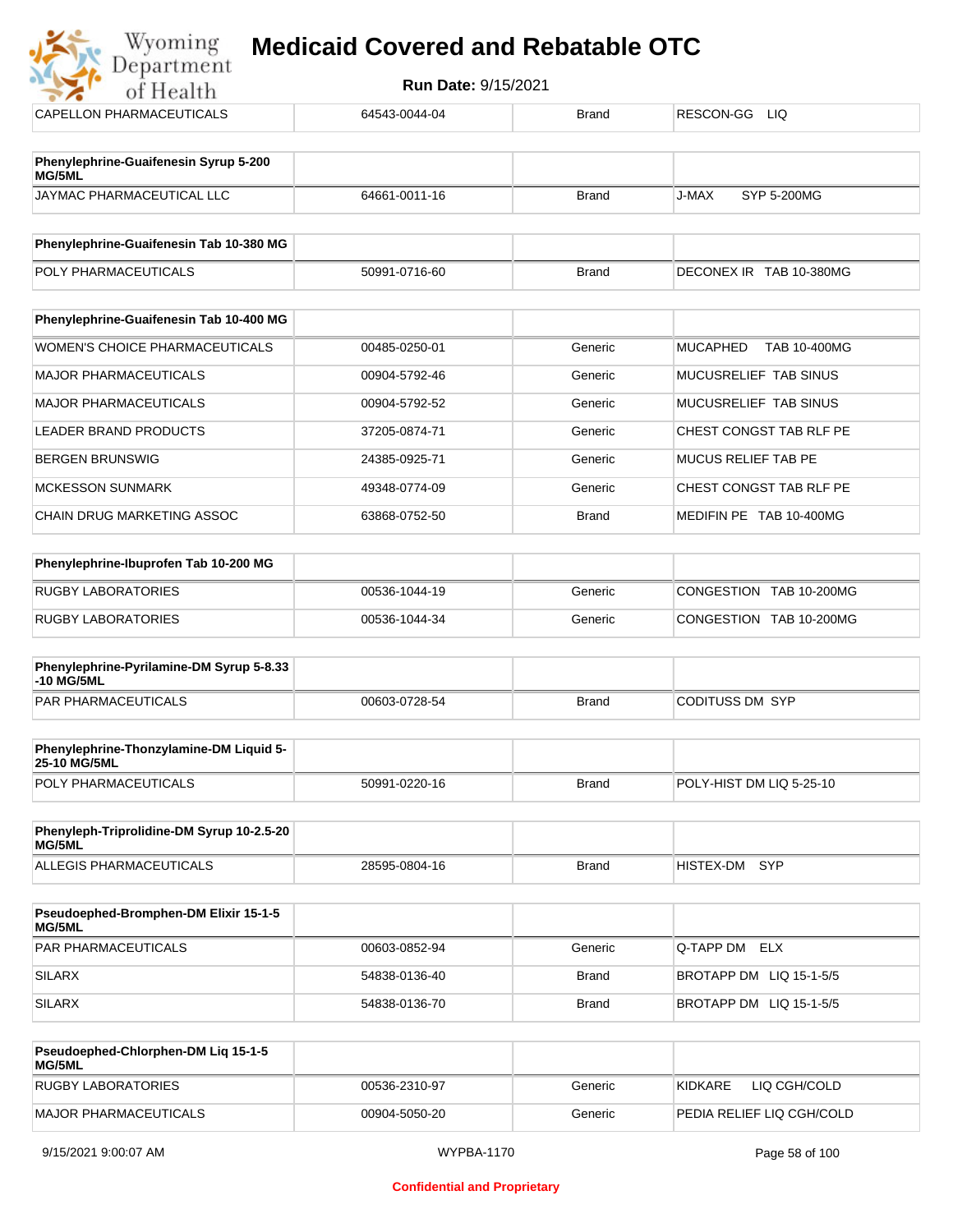Wyoming<br>Department<br>of Health

| $-7.9$                                                           |               |              |                               |
|------------------------------------------------------------------|---------------|--------------|-------------------------------|
| <b>SILARX</b>                                                    | 54838-0115-40 | <b>Brand</b> | PEDIATRIC LIQ CGH/COLD        |
| Pseudoephed-Chlorphen-DM Liq 15-2-15                             |               |              |                               |
| MG/5ML                                                           |               |              |                               |
| <b>RAMCNEIL</b>                                                  | 12830-0810-16 | Generic      | M-END DM<br>LIQ               |
| Pseudoephed-Chlorphen-DM Syrup 30-2-<br><b>10 MG/5ML</b>         |               |              |                               |
| CAPELLON PHARMACEUTICALS                                         | 64543-0105-16 | <b>Brand</b> | SYP<br>RESCON-DM              |
| CAPELLON PHARMACEUTICALS                                         | 64543-0105-04 | <b>Brand</b> | RESCON-DM<br><b>SYP</b>       |
| Pseudoephed-Dexbromphen-<br>Chlophedianol Liqd 30-1-12.5 MG/5ML  |               |              |                               |
| <b>RAMCNEIL</b>                                                  | 12830-0762-16 | <b>Brand</b> | CHLO TUSS LIQ                 |
| Pseudoephed-Dexbrompheniramine-DM<br>Liqd 20-0.667-10 MG/5ML     |               |              |                               |
| R A MCNEIL                                                       | 12830-0816-16 | <b>Brand</b> | M-END DMX<br>LIQ.             |
| Pseudoephed-Dexchlorphen-<br>Chlophedianol Liqd 30-1-12.5 MG/5ML |               |              |                               |
| <b>GM PHARMACEUTICALS</b>                                        | 58809-0999-01 | <b>Brand</b> | LIQ<br>VANACOF                |
| Pseudoephed-Doxylamine-DM Liquid 30-<br>6.25-15 MG/5ML           |               |              |                               |
| <b>SALLUS LABORATORIES</b>                                       | 69036-0120-16 | <b>Brand</b> | LORTUSS DM LIQ                |
| Pseudoephedrine w/ COD-GG Liquid 30-10<br>-100 MG/5ML            |               |              |                               |
| <b>SALLUS LABORATORIES</b>                                       | 69036-0130-16 | <b>Brand</b> | LORTUSS EX LIQ                |
| Pseudoephedrine w/ COD-GG Soln 30-10-<br>100 MG/5ML              |               |              |                               |
| PAR PHARMACEUTICALS                                              | 00603-1078-58 | Generic      | CHERATUSSIN SOL DAC           |
| VIRTUS PHARMACEUTICALS OPCO                                      | 76439-0253-16 | Generic      | VIRTUSSIN SOL DAC             |
| Pseudoephedrine w/ COD-GG Syrup 30-10-<br><b>100 MG/5ML</b>      |               |              |                               |
| LLORENS PHARMACEUTICAL                                           | 54859-0520-16 | <b>Brand</b> | <b>TUSNEL C</b><br><b>SYP</b> |
| Pseudoephedrine w/ DM-GG Liquid 15-5-50<br>MG/5ML                |               |              |                               |
| LLORENS PHARMACEUTICAL                                           | 54859-0544-04 | <b>Brand</b> | TUSNEL PEDI LIQ 15-5-50       |
| Pseudoephedrine w/ DM-GG Liquid 30-15-<br><b>200 MG/5ML</b>      |               |              |                               |
| LLORENS PHARMACEUTICAL                                           | 54859-0502-06 | <b>Brand</b> | <b>TUSNEL</b><br>LIQ.         |
| LLORENS PHARMACEUTICAL                                           | 54859-0502-10 | <b>Brand</b> | <b>TUSNEL</b><br>LIQ          |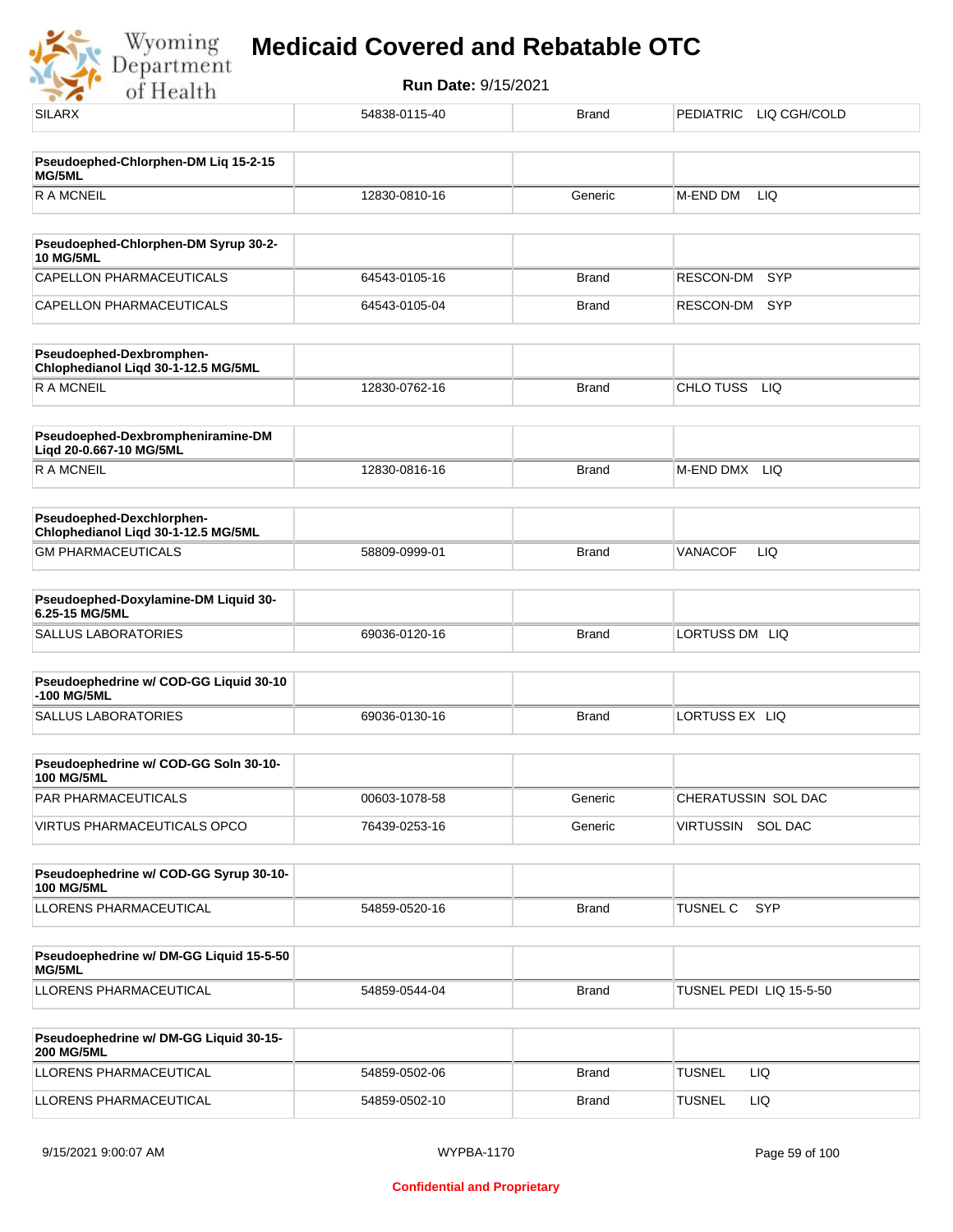| Wyoming<br>Department | <b>Medicaid Covered and Rebatable OTC</b> |  |
|-----------------------|-------------------------------------------|--|
|-----------------------|-------------------------------------------|--|

| <b>Run Date: 9/15/2021</b><br>of Health                       |               |              |                              |  |
|---------------------------------------------------------------|---------------|--------------|------------------------------|--|
| LLORENS PHARMACEUTICAL                                        | 54859-0502-16 | <b>Brand</b> | <b>TUSNEL</b><br>LIQ         |  |
| Pseudoephedrine w/ DM-GG Liquid 7.5-2.5-<br>25 MG/ML          |               |              |                              |  |
| <b>LLORENS PHARMACEUTICAL</b>                                 | 54859-0603-02 | <b>Brand</b> | TUSNEL-DM DRO PEDIATRC       |  |
| Pseudoephedrine w/ DM-GG Tab 60-15-400<br>МG                  |               |              |                              |  |
| CAPITAL PHARMACEUTICAL                                        | 29978-0601-90 | <b>Brand</b> | CAPMIST DM TAB               |  |
| Pseudoephedrine w/ DM-GG Tab 60-20-380<br>МG                  |               |              |                              |  |
| POLY PHARMACEUTICALS                                          | 50991-0214-01 | <b>Brand</b> | POLY-VENT DM TAB             |  |
| Pseudoephedrine-Bromphen-Codeine Liq<br>10-1.33-6.33 MG/5ML   |               |              |                              |  |
| <b>CENTURION LABS</b>                                         | 23359-0023-16 | <b>Brand</b> | <b>RYDEX</b><br>LIQ          |  |
| R A MCNEIL                                                    | 12830-0735-16 | Generic      | M-END WC<br>LIQ.             |  |
| Pseudoephedrine-Bromphen-Codeine Liqd<br>30-2-7.5 MG/5ML      |               |              |                              |  |
| ALLEGIS PHARMACEUTICALS                                       | 00682-0480-16 | <b>Brand</b> | MAR-COF BP LIQ 30-2-7.5      |  |
| Pseudoephedrine-Chlorphen w/ Codeine<br>Liq 30-2-10 MG/5ML    |               |              |                              |  |
| PAR PHARMACEUTICALS                                           | 00603-1520-54 | <b>Brand</b> | PHENHIST DH LIQ 30-2-10      |  |
| PAR PHARMACEUTICALS                                           | 00603-1520-58 | <b>Brand</b> | PHENHIST DH LIQ 30-2-10      |  |
| Pseudoephedrine-Dexbromphen-Codeine<br>Liqd 20-0.667-6 MG/5ML |               |              |                              |  |
| <b>RAMCNEIL</b>                                               | 12830-0739-16 | <b>Brand</b> | M-END MAX D LIQ              |  |
| Pseudoephedrine-DM-GG w/ APAP Tab 60-<br>20-200-500 MG        |               |              |                              |  |
| POLY PHARMACEUTICALS                                          | 50991-0510-01 | <b>Brand</b> | <b>DURAFLU</b><br><b>TAB</b> |  |
| Pseudoephedrine-GG Tab 60-400 MG                              |               |              |                              |  |
| <b>B.F. ASCHER</b>                                            | 00225-0580-08 | <b>Brand</b> | CONGESTAC TAB 60-400MG       |  |
| <b>B.F. ASCHER</b>                                            | 00225-0580-06 | <b>Brand</b> | TAB 60-400MG<br>CONGESTAC    |  |
| Pseudoephedrine-Guaifenesin Cap 30-150<br>MG                  |               |              |                              |  |

| LASER PHARMACEUTICALS                                          | 16477-0306-01 | <b>Brand</b> | RESPAIRE-30 CAP          |
|----------------------------------------------------------------|---------------|--------------|--------------------------|
|                                                                |               |              |                          |
| <b>Pseudoephedrine-Guaifenesin Ligd 7.5-50</b><br><b>MG/ML</b> |               |              |                          |
| LLORENS PHARMACEUTICAL                                         | 54859-0602-02 | <b>Brand</b> | TUSNEL PED<br>DRO 7.5-50 |

 $\cdot$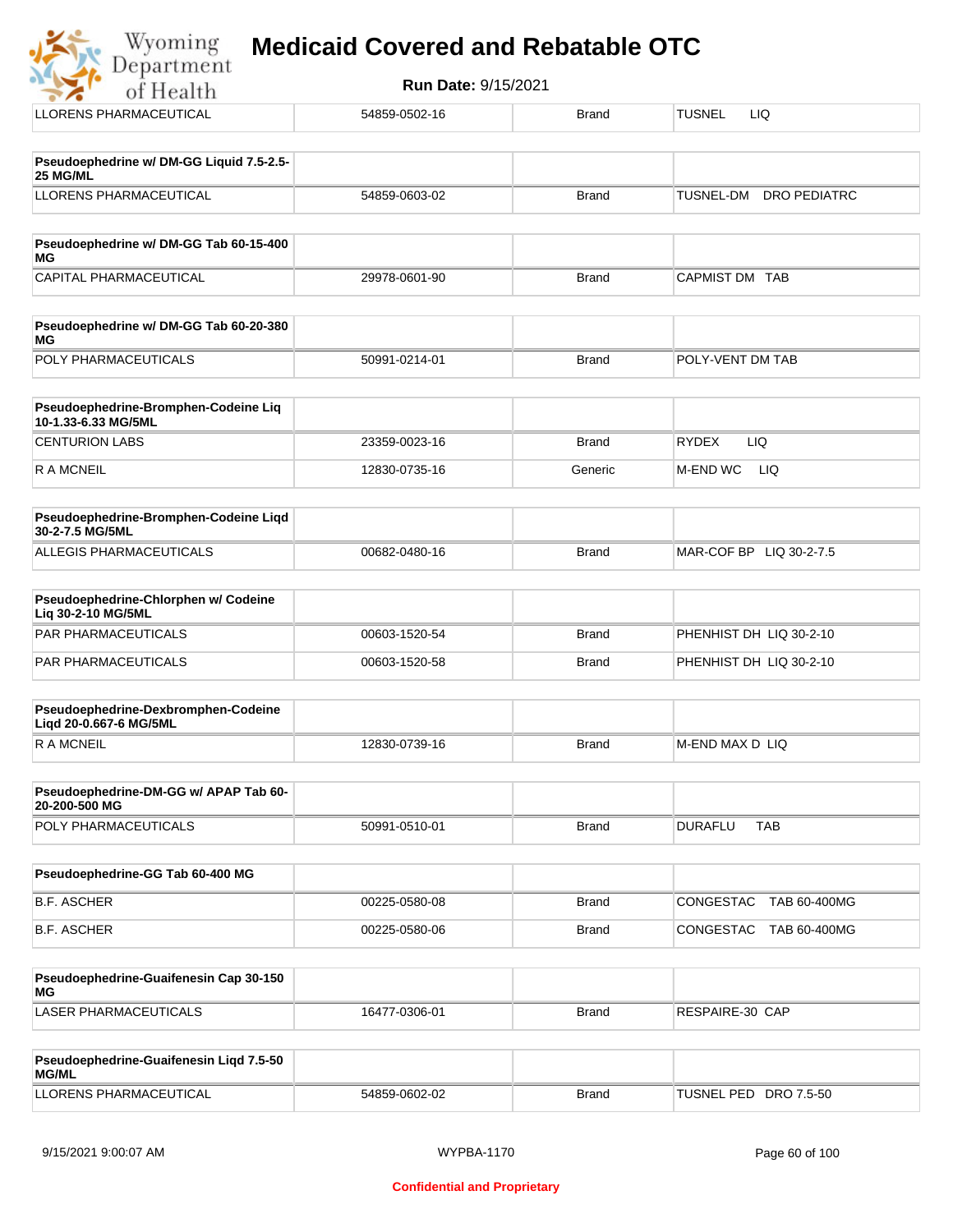

| Pseudoephedrine-Guaifenesin Tab 60-380<br>MG              |               |              |                                    |  |
|-----------------------------------------------------------|---------------|--------------|------------------------------------|--|
| POLY PHARMACEUTICALS                                      | 50991-0212-01 | <b>Brand</b> | POLY-VENT IR TAB 60-380MG          |  |
|                                                           |               |              |                                    |  |
| Pseudoephedrine-Guaifenesin Tab ER<br>12HR 120-1200 MG    |               |              |                                    |  |
| RB HEALTH (US)                                            | 63824-0041-24 | <b>Brand</b> | <b>MUCINEX D</b><br>TAB 120-1200   |  |
| RB HEALTH (US)                                            | 63824-0041-36 | <b>Brand</b> | MUCINEX D TAB 120-1200             |  |
| Pseudoephedrine-Guaifenesin Tab ER<br>12HR 60-600 MG      |               |              |                                    |  |
| RB HEALTH (US)                                            | 63824-0057-18 | <b>Brand</b> | <b>MUCINEX D</b><br>TAB 60-600MG   |  |
| RB HEALTH (US)                                            | 63824-0057-36 | <b>Brand</b> | MUCINEX D TAB 60-600MG             |  |
| Pseudoephedrine-Ibuprofen Tab 30-200<br>МG                |               |              |                                    |  |
| <b>BERGEN BRUNSWIG</b>                                    | 24385-0465-60 | Generic      | <b>GNP IBUPROFN TAB COLD/SIN</b>   |  |
| <b>TOPCO</b>                                              | 36800-0083-60 | Generic      | <b>IBUPROFEN TAB COLD/SIN</b>      |  |
| <b>MCKESSON</b>                                           | 62011-0070-01 | Generic      | <b>COLD &amp; SINUS TAB RELIEF</b> |  |
| CHAIN DRUG MARKETING ASSOC                                | 63868-0453-20 | Generic      | QC IBUPROFEN TAB COLD/SIN          |  |
| Pseudoephedrine-Naproxen Sodium Tab<br>ER 12HR 120-220 MG |               |              |                                    |  |
| <b>PERRIGO</b>                                            | 00113-2417-01 | Generic      | SINUS&COLD-D TAB NON-DRSY          |  |
| AMERISOURCE BERGEN DRUGS                                  | 46122-0197-52 | Generic      | SINUS/COLD-D TAB 120-220           |  |
| <b>MCKESSON</b>                                           | 62011-0204-01 | Generic      | SINUS/COLD-D TAB 120-220           |  |
| Pyrilamine-Phenylephrine Tab 25-10 MG                     |               |              |                                    |  |
| <b>XSPIRE PHARMA</b>                                      | 42195-0210-10 | Generic      | PYRILAMIN/PE TAB 25-10MG           |  |
| Pyrilamine-Phenylephrine Tab 30-10 MG                     |               |              |                                    |  |
| <b>CARWIN ASSOCIATES</b>                                  | 15370-0031-10 | <b>Brand</b> | RU-HIST-D TAB 30-10MG              |  |
| Thonzylamine-Chlophedianol Liquid 6.25-<br>6.25 MG/ML     |               |              |                                    |  |
| POLY PHARMACEUTICALS                                      | 50991-0222-45 | <b>Brand</b> | POLY-HIST PD LIQ                   |  |
| Thonzylamine-Phenylephrine Liquid 50-10<br>MG/15ML        |               |              |                                    |  |
| <b>GM PHARMACEUTICALS</b>                                 | 58809-0729-04 | <b>Brand</b> | NASOPEN PE LIQ                     |  |
| Triprolidine & Pseudoephedrine Tab 2.5-60<br>МG           |               |              |                                    |  |
| WOMEN'S CHOICE PHARMACEUTICALS                            | 00485-0210-01 | Generic      | ED A-HIST TAB 2.5-60MG             |  |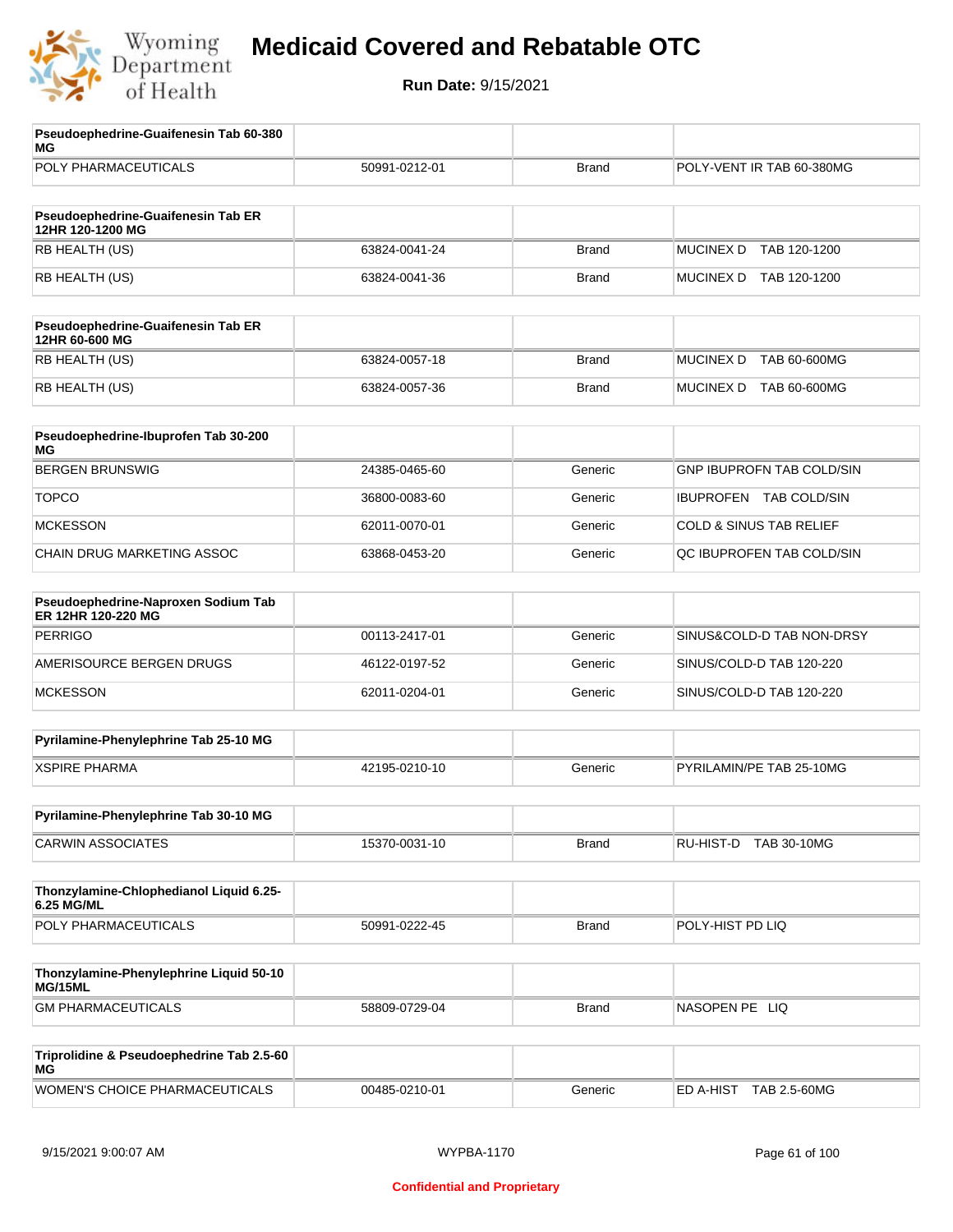#### **Run Date:** 9/15/2021

| MAJOR PHARMACEUTICALS                    | 00904-0250-24 | Generic | TAB 2.5-60MG<br>APRODINE |
|------------------------------------------|---------------|---------|--------------------------|
| MAJOR PHARMACEUTICALS                    | 00904-0250-59 | Generic | TAB 2.5-60MG<br>APRODINE |
| Triprolidine-Phenylephrine Liquid 2.5-10 |               |         |                          |

| $\overline{\phantom{a}}$ rupronume-Frienyiephrine Liquid 2.5-10<br>MG/5ML |               |       |                        |
|---------------------------------------------------------------------------|---------------|-------|------------------------|
| ALLEGIS PHARMACEUTICALS                                                   | 28595-0803-16 | Brand | HISTEX-PE SYP 2.5-10/5 |
| <b>DERMATOLOGICALS</b>                                                    |               |       |                        |

| *Bacitracin-Polymyxin B Oint*** |               |         |                  |
|---------------------------------|---------------|---------|------------------|
| <b>FOUGERA</b>                  | 00168-0021-31 | Generic | DOUBLE ANTIB OIN |
| <b>FOUGERA</b>                  | 00168-0021-09 | Generic | DOUBLE ANTIB OIN |
| <b>FOUGERA</b>                  | 00168-0021-35 | Generic | DOUBLE ANTIB OIN |
| <b>MCKESSON SUNMARK</b>         | 49348-0274-72 | Generic | DOUBLE ANTIB OIN |
| <b>MCKESSON</b>                 | 62011-0097-01 | Generic | DOUBLE ANTIB OIN |

| *Neomycin-Bacitracin-Polymyxin Oint*** |               |         |                         |
|----------------------------------------|---------------|---------|-------------------------|
| <b>ACTAVIS MID ATLANTIC</b>            | 00472-0179-34 | Generic | <b>TRIPLE ANTIB OIN</b> |
| <b>ACTAVIS MID ATLANTIC</b>            | 00472-0179-56 | Generic | <b>TRIPLE ANTIB OIN</b> |
| PAR PHARMACEUTICAL                     | 00603-0644-50 | Generic | <b>TRIPLE ANTIB OIN</b> |
| <b>PERRIGO</b>                         | 00113-0067-64 | Generic | <b>TRIPLE ANTIB OIN</b> |
| <b>FOUGERA</b>                         | 00168-0012-31 | Generic | <b>BAC/NEO/POLY OIN</b> |
| <b>FOUGERA</b>                         | 00168-0012-09 | Generic | <b>BAC/NEO/POLY OIN</b> |
| <b>FOUGERA</b>                         | 00168-0012-35 | Generic | <b>BAC/NEO/POLY OIN</b> |
| <b>COSETTE PHARMACEUTICALS</b>         | 00713-0268-31 | Generic | TRIPLE ANTIB OIN        |
| <b>BERGEN BRUNSWIG</b>                 | 24385-0061-01 | Generic | GNP TRIPLE OIN ANTIBIOT |
| <b>BERGEN BRUNSWIG</b>                 | 24385-0061-03 | Generic | GNP TRIPLE OIN ANTIBIOT |
| <b>MAJOR PHARMACEUTICALS</b>           | 00904-0734-31 | Generic | <b>TRIPLE ANTIB OIN</b> |
| <b>MAJOR PHARMACEUTICALS</b>           | 00904-0734-36 | Generic | <b>TRIPLE ANTIB OIN</b> |
| <b>PERRIGO</b>                         | 45802-0061-01 | Generic | <b>TRIPLE ANTIB OIN</b> |
| <b>PERRIGO</b>                         | 45802-0061-70 | Generic | TRIPLE ANTIB OIN        |
| <b>LEADER BRAND PRODUCTS</b>           | 37205-0273-10 | Generic | TRIPLE ANTIB OIN        |
| <b>PERRIGO</b>                         | 45802-0061-03 | Generic | <b>TRIPLE ANTIB OIN</b> |
| <b>MCKESSON SUNMARK</b>                | 49348-0029-72 | Generic | SM TRIPLE OIN ANTIBIOT  |
| <b>PADAGIS</b>                         | 45802-0143-01 | Generic | TRIPLE ANTIB OIN        |
| <b>PADAGIS</b>                         | 45802-0143-03 | Generic | TRIPLE ANTIB OIN        |
| <b>PADAGIS</b>                         | 45802-0143-70 | Generic | TRIPLE ANTIB OIN        |
| <b>MCKESSON</b>                        | 62011-0098-01 | Generic | HM TRIPLE OIN ANTIBIOT  |
| <b>TARO</b>                            | 51672-2016-01 | Generic | TRIPLE ANTIB OIN        |

#### **Confidential and Proprietary**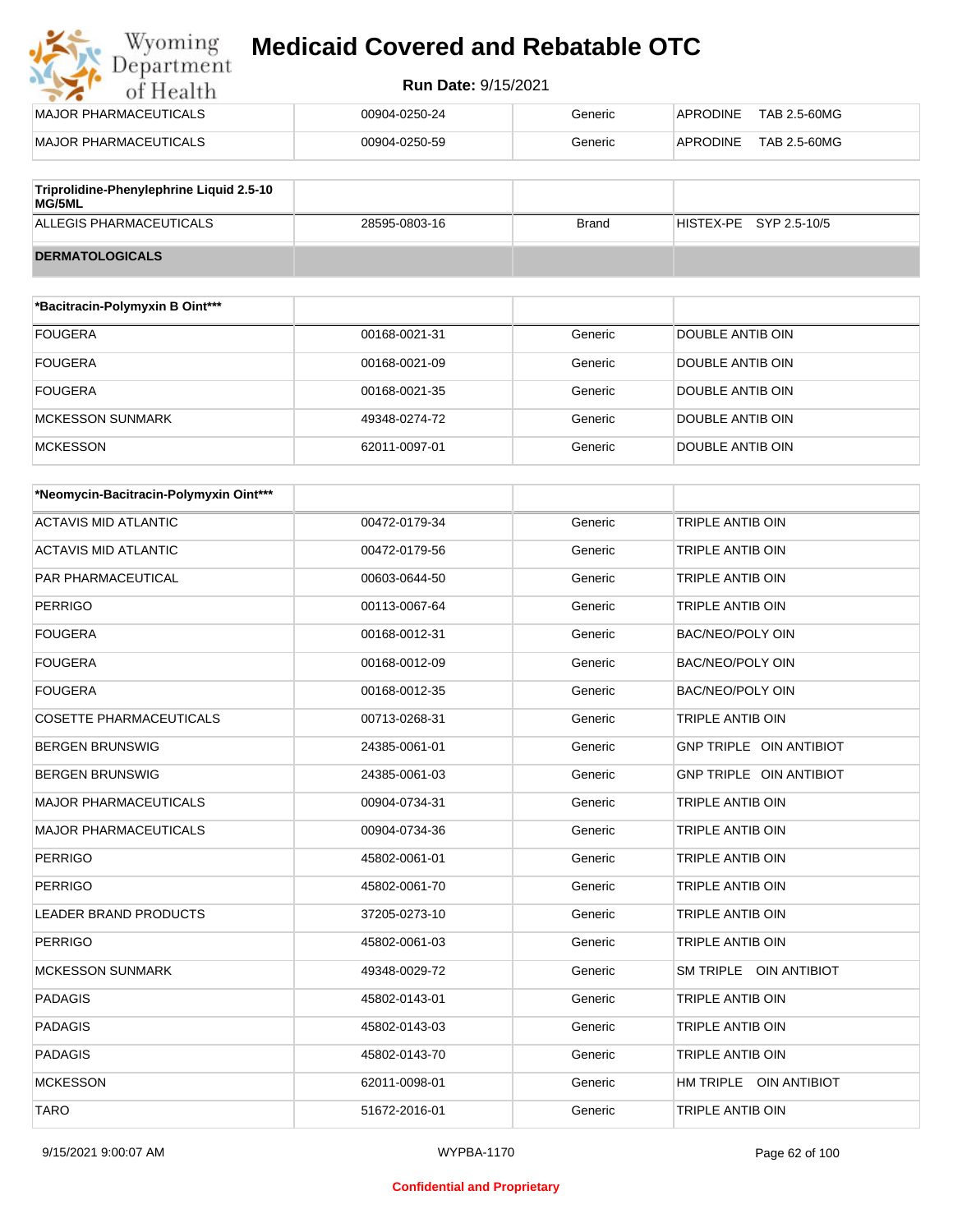

| TARO                                    | 51672-2016-02 | Generic | TRIPLE ANTIB OIN           |
|-----------------------------------------|---------------|---------|----------------------------|
| Bacitracin Oint 500 Unit/GM             |               |         |                            |
|                                         |               |         |                            |
| <b>COSETTE PHARMACEUTICALS</b>          | 00713-0280-31 | Generic | BACITRACIN OIN 500/GM      |
| <b>LEADER BRAND PRODUCTS</b>            | 37205-0275-10 | Generic | BACITRACIN OIN 500/GM      |
| <b>PADAGIS</b>                          | 45802-0060-01 | Generic | BACITRACIN OIN 500/GM      |
| <b>PADAGIS</b>                          | 45802-0060-03 | Generic | BACITRACIN OIN 500/GM      |
| <b>PADAGIS</b>                          | 45802-0060-70 | Generic | BACITRACIN OIN 500/GM      |
| <b>Bacitracin Zinc Oint 500 Unit/GM</b> |               |         |                            |
|                                         |               |         |                            |
| <b>ACTAVIS MID ATLANTIC</b>             | 00472-1105-34 | Generic | BACITR ZINC OIN 500/GM     |
| ACTAVIS MID ATLANTIC                    | 00472-1105-56 | Generic | BACITR ZINC OIN 500/GM     |
| <b>FOUGERA</b>                          | 00168-0111-09 | Generic | BACITR ZINC OIN 500/GM     |
| PAR PHARMACEUTICAL                      | 00603-0441-50 | Generic | BACITR ZINC OIN 500/GM     |
| <b>FOUGERA</b>                          | 00168-0011-04 | Generic | BACITR ZINC OIN 500/GM     |
| <b>FOUGERA</b>                          | 00168-0011-16 | Generic | BACITR ZINC OIN 500/GM     |
| <b>FOUGERA</b>                          | 00168-0011-31 | Generic | BACITR ZINC OIN 500/GM     |
| <b>FOUGERA</b>                          | 00168-0011-35 | Generic | BACITR ZINC OIN 500/GM     |
| <b>BERGEN BRUNSWIG</b>                  | 24385-0060-03 | Generic | BACITR ZINC OIN 500/GM     |
| <b>TARO</b>                             | 51672-2075-02 | Generic | BACITR ZINC OIN 500/GM     |
| <b>MCKESSON SUNMARK</b>                 | 49348-0154-72 | Generic | SM ANTIBIOTI OIN 500/GM    |
| <b>TARO</b>                             | 51672-2075-01 | Generic | BACITR ZINC OIN 500/GM     |
| <b>MCKESSON</b>                         | 62011-0094-01 | Generic | BACITRACIN OIN 500/GM      |
|                                         |               |         |                            |
| <b>Castellani Paint</b>                 |               |         |                            |
| <b>BAUSCH HEALTH</b>                    | 00884-2993-01 | Generic | CASTELLANI LIQ PAINT/CL    |
| <b>BAUSCH HEALTH</b>                    | 00884-2893-01 | Generic | CASTELLANI LIQ PAINT       |
|                                         |               |         |                            |
| <b>Clotrimazole Cream 1%</b>            |               |         |                            |
| <b>MAJOR PHARMACEUTICALS</b>            | 00904-7822-36 | Generic | <b>CLOTRIMAZOLE CRE 1%</b> |
| <b>BERGEN BRUNSWIG</b>                  | 24385-0205-03 | Generic | ATHLETE FOOT CRE 1%        |
| <b>BERGEN BRUNSWIG</b>                  | 24385-0205-01 | Generic | ATHLETE FOOT CRE 1%        |
| <b>MAJOR PHARMACEUTICALS</b>            | 00904-7822-31 | Generic | <b>CLOTRIMAZOLE CRE 1%</b> |
| <b>PERRIGO</b>                          | 45802-0434-11 | Generic | <b>CLOTRIMAZOLE CRE 1%</b> |
| <b>PERRIGO</b>                          | 45802-0434-01 | Generic | <b>CLOTRIMAZOLE CRE 1%</b> |
| <b>MCKESSON SUNMARK</b>                 | 49348-0279-72 | Generic | <b>CLOTRIMAZOLE CRE 1%</b> |
| <b>TARO</b>                             | 51672-2002-01 | Generic | <b>CLOTRIMAZOLE CRE 1%</b> |
| <b>TARO</b>                             | 51672-2002-02 | Generic | <b>CLOTRIMAZOLE CRE 1%</b> |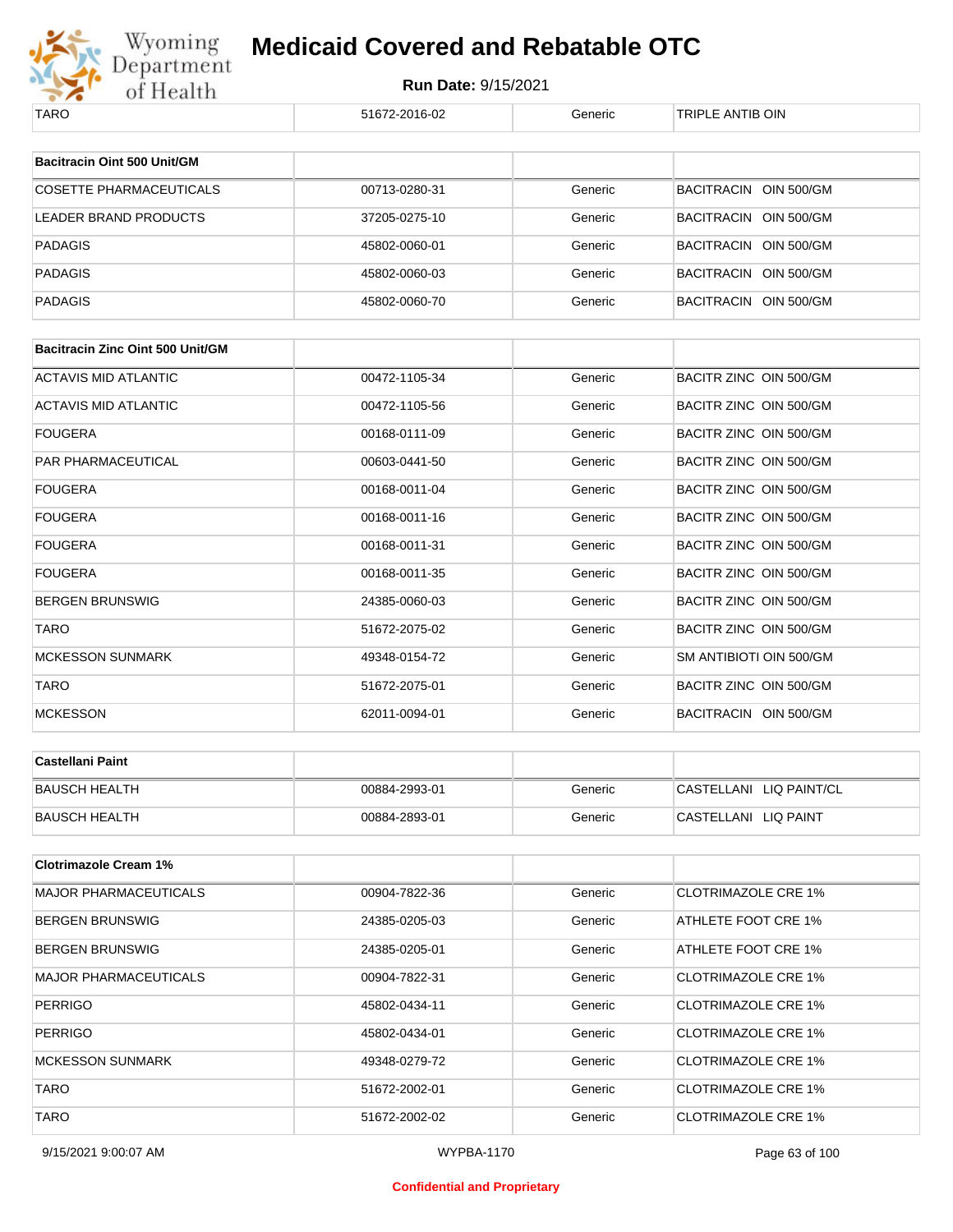

| <b>Clotrimazole Ointment 1%</b>  |               |              |                              |
|----------------------------------|---------------|--------------|------------------------------|
| CAPITAL PHARMACEUTICAL           | 29978-0918-60 | <b>Brand</b> | ALEVAZOL<br><b>OIN 1%</b>    |
| <b>Clotrimazole Soln 1%</b>      |               |              |                              |
| <b>TARO</b>                      | 51672-2037-01 | Generic      | <b>CLOTRIMAZOLE SOL 1%</b>   |
|                                  |               |              |                              |
| <b>Hydrocortisone Cream 0.5%</b> |               |              |                              |
| <b>FOUGERA</b>                   | 00168-0014-31 | Generic      | HYDROCORT CRE 0.5%           |
| <b>BERGEN BRUNSWIG</b>           | 24385-0190-03 | Generic      | HYDROCORT CRE 0.5%           |
|                                  |               |              |                              |
| <b>Hydrocortisone Cream 1%</b>   |               |              |                              |
| <b>PERRIGO</b>                   | 00113-0541-64 | Generic      | ANTI-ITCH CRE 1%             |
| <b>PERRIGO</b>                   | 00113-0973-64 | Generic      | ANTI-ITCH CRE 1%             |
| <b>FOUGERA</b>                   | 00168-0154-08 | Generic      | HYDROCORT CRE 1%             |
| <b>FOUGERA</b>                   | 00168-0154-31 | Generic      | HYDROCORT CRE 1%             |
| <b>ACTAVIS MID ATLANTIC</b>      | 00472-0343-56 | Generic      | HYDROCORT CRE 1%             |
| <b>PAR PHARMACEUTICAL</b>        | 00603-0535-50 | Generic      | HYDROCORT CRE 1%             |
| <b>MAJOR PHARMACEUTICALS</b>     | 00904-7623-31 | Generic      | HYDROCORT CRE 1%             |
| <b>RUGBY LABORATORIES</b>        | 00536-5108-95 | Generic      | HYDROSKIN CRE 1%             |
| <b>SELECT BRAND</b>              | 15127-0127-01 | Generic      | SB HYDROCORT CRE 1%          |
| <b>PERRIGO</b>                   | 45802-0438-03 | Generic      | HYDROCORT CRE 1%             |
| <b>PERRIGO</b>                   | 45802-0438-05 | Generic      | HYDROCORT CRE 1%             |
| <b>BERGEN BRUNSWIG</b>           | 24385-0021-03 | Generic      | GNP HYDROCOR CRE 1% PLUS     |
| <b>LEADER BRAND PRODUCTS</b>     | 37205-0162-10 | Generic      | HYDROCORT CRE 1%             |
| <b>TARO</b>                      | 51672-2013-02 | Generic      | HYDROCORT CRE 1%             |
| <b>TARO</b>                      | 51672-2013-01 | Generic      | HYDROCORT CRE 1%             |
| <b>MCKESSON SUNMARK</b>          | 49348-0521-72 | Generic      | SM HYDROCORT CRE 1%          |
| <b>TARO</b>                      | 51672-2063-02 | Generic      | HYDROCORT CRE 1%             |
| <b>TARO</b>                      | 51672-2069-02 | Generic      | HYDROCORT CRE 1%             |
|                                  |               |              |                              |
| <b>Hydrocortisone Lotion 1%</b>  |               |              |                              |
| <b>RUGBY LABORATORIES</b>        | 00536-5105-97 | Generic      | HYDRO SKIN LOT 1%            |
| <b>BERGEN BRUNSWIG</b>           | 24385-0283-06 | Generic      | HYDRO-LOTION LOT 1%          |
|                                  |               |              |                              |
| <b>Hydrocortisone Oint 0.5%</b>  |               |              |                              |
| <b>FOUGERA</b>                   | 00168-0016-31 | Generic      | <b>HYDROCORT</b><br>OIN 0.5% |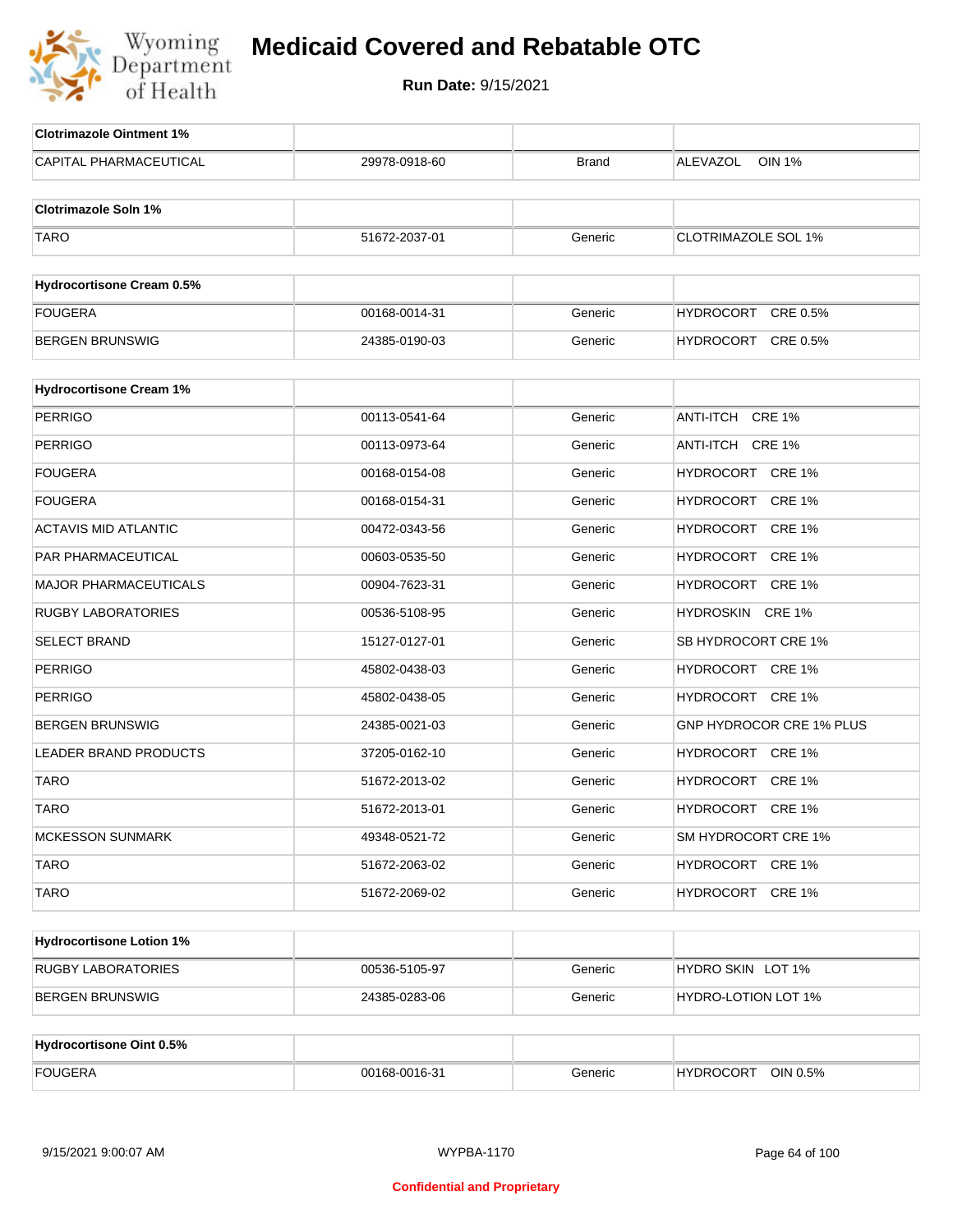

#### **Medicaid Covered and Rebatable OTC**

**Run Date:** 9/15/2021

 $\top$ 

| <b>FOUGERA</b><br>00168-0181-31<br>HYDROCORT OIN 1%<br>Generic<br><b>ACTAVIS MID ATLANTIC</b><br>HYDROCORT OIN 1%<br>00472-0345-56<br>Generic<br><b>SELECT BRAND</b><br>SB HYDROCORT OIN 1%<br>15127-0128-01<br>Generic<br>HYDROCORT OIN 1%<br><b>BERGEN BRUNSWIG</b><br>24385-0276-03<br>Generic<br><b>PADAGIS</b><br>HYDROCORT OIN 1%<br>45802-0276-03<br>Generic<br><b>TARO</b><br>HYDROCORT OIN 1%<br>51672-2018-02<br>Generic<br><b>MCKESSON SUNMARK</b><br>SM HYDROCORT OIN 1%<br>49348-0522-72<br>Generic<br><b>Hydrocortisone Soln 1%</b><br>RB HEALTH (US)<br>SCALPICIN SOL 1%<br>63824-0850-15<br>Generic |
|---------------------------------------------------------------------------------------------------------------------------------------------------------------------------------------------------------------------------------------------------------------------------------------------------------------------------------------------------------------------------------------------------------------------------------------------------------------------------------------------------------------------------------------------------------------------------------------------------------------------|
|                                                                                                                                                                                                                                                                                                                                                                                                                                                                                                                                                                                                                     |
|                                                                                                                                                                                                                                                                                                                                                                                                                                                                                                                                                                                                                     |
|                                                                                                                                                                                                                                                                                                                                                                                                                                                                                                                                                                                                                     |
|                                                                                                                                                                                                                                                                                                                                                                                                                                                                                                                                                                                                                     |
|                                                                                                                                                                                                                                                                                                                                                                                                                                                                                                                                                                                                                     |
|                                                                                                                                                                                                                                                                                                                                                                                                                                                                                                                                                                                                                     |
|                                                                                                                                                                                                                                                                                                                                                                                                                                                                                                                                                                                                                     |
|                                                                                                                                                                                                                                                                                                                                                                                                                                                                                                                                                                                                                     |
|                                                                                                                                                                                                                                                                                                                                                                                                                                                                                                                                                                                                                     |
|                                                                                                                                                                                                                                                                                                                                                                                                                                                                                                                                                                                                                     |
| Hydrocortisone-Aloe Vera Cream 0.5%                                                                                                                                                                                                                                                                                                                                                                                                                                                                                                                                                                                 |
|                                                                                                                                                                                                                                                                                                                                                                                                                                                                                                                                                                                                                     |
| <b>TARO</b><br>51672-2010-02<br><b>HC/ALOE</b><br>CRE 0.5%<br>Generic                                                                                                                                                                                                                                                                                                                                                                                                                                                                                                                                               |
| Hydrocortisone-Aloe Vera Cream 1%                                                                                                                                                                                                                                                                                                                                                                                                                                                                                                                                                                                   |
| <b>ACTAVIS MID ATLANTIC</b><br>HYDROCORT/ CRE ALOE 1%<br>00472-0339-56<br>Generic                                                                                                                                                                                                                                                                                                                                                                                                                                                                                                                                   |
| SM HYDROCORT CRE 1% PLUS<br><b>MCKESSON SUNMARK</b><br>Generic<br>49348-0441-72                                                                                                                                                                                                                                                                                                                                                                                                                                                                                                                                     |
| <b>BERGEN BRUNSWIG</b><br>HYDROCORT/ CRE ALOE 1%<br>Generic<br>24385-0274-03                                                                                                                                                                                                                                                                                                                                                                                                                                                                                                                                        |
| HYDROCORT/ CRE ALOE 1%<br>LEADER BRAND PRODUCTS<br>Generic<br>37205-0272-10                                                                                                                                                                                                                                                                                                                                                                                                                                                                                                                                         |
| HYDROCORT/ CRE ALOE 1%<br><b>MCKESSON</b><br>Generic<br>62011-0095-01                                                                                                                                                                                                                                                                                                                                                                                                                                                                                                                                               |
| HM HYDROCORT CRE 1% PLUS<br><b>MCKESSON</b><br>62011-0096-01<br>Generic                                                                                                                                                                                                                                                                                                                                                                                                                                                                                                                                             |
|                                                                                                                                                                                                                                                                                                                                                                                                                                                                                                                                                                                                                     |
| <b>Miconazole Nitrate Aerosol 2%</b>                                                                                                                                                                                                                                                                                                                                                                                                                                                                                                                                                                                |
| GLAXO CONSUMER HEALTHCARE L.P.<br>DESENEX SPRY AER LIQUID<br>00067-0969-46<br>Generic                                                                                                                                                                                                                                                                                                                                                                                                                                                                                                                               |
|                                                                                                                                                                                                                                                                                                                                                                                                                                                                                                                                                                                                                     |
| Miconazole Nitrate Aerosol Pow 2%                                                                                                                                                                                                                                                                                                                                                                                                                                                                                                                                                                                   |
| <b>GLAXO CONSUMER HEALTHCARE L.P.</b><br>Generic<br><b>AER 2%</b><br>00067-0959-40<br>DESENEX                                                                                                                                                                                                                                                                                                                                                                                                                                                                                                                       |
| LEADER BRAND PRODUCTS<br>37205-0998-66<br>Generic<br><b>MICATIN</b><br>AER 2%                                                                                                                                                                                                                                                                                                                                                                                                                                                                                                                                       |
| <b>Miconazole Nitrate Cream 2%</b>                                                                                                                                                                                                                                                                                                                                                                                                                                                                                                                                                                                  |
| <b>ACTAVIS MID ATLANTIC</b><br>ANTIFUNGAL CRE 2%<br>00472-0735-14<br>Generic                                                                                                                                                                                                                                                                                                                                                                                                                                                                                                                                        |
| PAR PHARMACEUTICAL<br>MICONAZOLE CRE 2%<br>00603-7805-50<br>Generic                                                                                                                                                                                                                                                                                                                                                                                                                                                                                                                                                 |
| <b>ACTAVIS MID ATLANTIC</b><br>Generic<br>ANTIFUNGAL CRE 2%<br>00472-0735-56                                                                                                                                                                                                                                                                                                                                                                                                                                                                                                                                        |
| <b>ACTAVIS MID ATLANTIC</b><br>ANTIFUNGAL CRE 2%<br>00472-0735-42<br>Generic                                                                                                                                                                                                                                                                                                                                                                                                                                                                                                                                        |
| <b>COLOPLAST</b><br>Generic<br><b>BAZA ANTIFUN CRE 2%</b><br>11701-0045-22                                                                                                                                                                                                                                                                                                                                                                                                                                                                                                                                          |
| <b>COLOPLAST</b><br>11701-0045-23<br>Generic<br><b>BAZA ANTIFUN CRE 2%</b>                                                                                                                                                                                                                                                                                                                                                                                                                                                                                                                                          |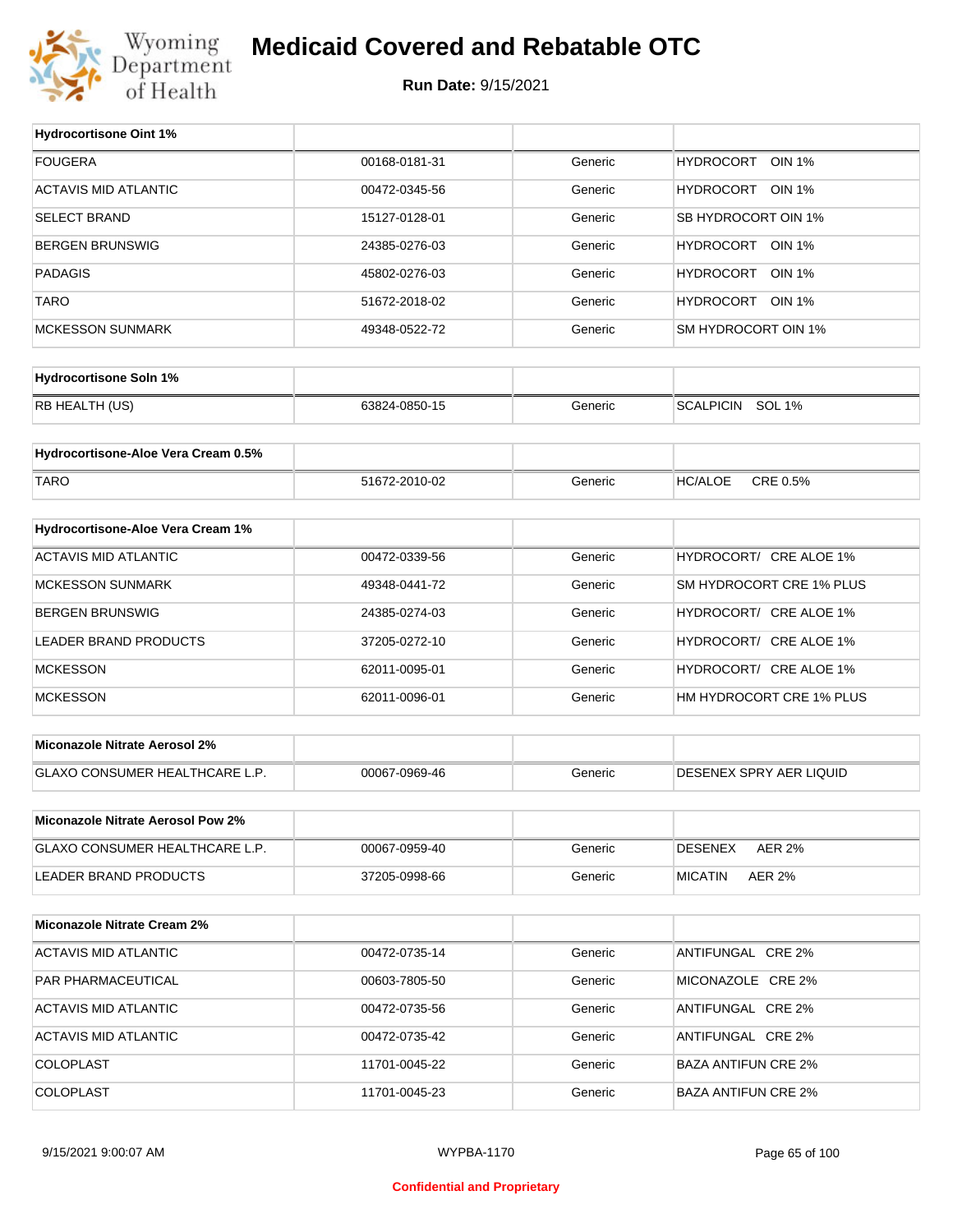

#### **Run Date:** 9/15/2021

| <b>COLOPLAST</b>          | 11701-0045-14 | Generic | BAZA ANTIFUN CRE 2%           |
|---------------------------|---------------|---------|-------------------------------|
| <b>MCKESSON SUNMARK</b>   | 49348-0689-72 | Generic | SM ANTIFUNGL CRE 2%           |
| SMITH & NEPHEW UNITED     | 50484-0328-00 | Generic | ANTIFUNGAL CRE 2%             |
| <b>TARO</b>               | 51672-2001-01 | Generic | MICONAZOLE CRE 2%             |
| MEDLINE/DERMAL MANAGEMENT | 53329-0162-04 | Generic | REMEDY<br><b>CRE ANTIFUNG</b> |
| SMITH & NEPHEW UNITED     | 50484-0329-00 | Generic | ANTIFUNGAL CRE 2%             |
| <b>TARO</b>               | 51672-2001-02 | Generic | MICONAZOLE CRE 2%             |
| MEDLINE/DERMAL MANAGEMENT | 53329-0079-64 | Generic | ANTIFUNGAL CRE 2%             |
| MEDLINE/DERMAL MANAGEMENT | 53329-0080-58 | Generic | SOOTHE&COOL CRE INZO 2%       |
| MEDLINE/DERMAL MANAGEMENT | 53329-0080-57 | Generic | SOOTHE&COOL CRE INZO 2%       |

| Miconazole Nitrate Kit 2% |               |              |                         |
|---------------------------|---------------|--------------|-------------------------|
| <b>BAUSCH HEALTH</b>      | 00884-5493-01 | <b>Brand</b> | <b>FUNGOID TINC KIT</b> |

| Miconazole Nitrate Ointment 2% |               |         |                   |
|--------------------------------|---------------|---------|-------------------|
| <b>COLOPLAST</b>               | 11701-0067-14 | Generic | CRITIC-AID OIN 2% |
| <b>COLOPLAST</b>               | 11701-0067-23 | Generic | CRITIC-AID OIN 2% |
| <b>COLOPLAST</b>               | 11701-0067-22 | Generic | CRITIC-AID OIN 2% |

| Miconazole Nitrate Powder 2%   |               |         |                            |
|--------------------------------|---------------|---------|----------------------------|
| GLAXO CONSUMER HEALTHCARE L.P. | 00067-0949-15 | Generic | DESENEX SHAK POW 2%        |
| GLAXO CONSUMER HEALTHCARE L.P. | 00067-0949-30 | Generic | <b>DESENEX SHAK POW 2%</b> |
| GLAXO CONSUMER HEALTHCARE L.P. | 00145-1501-03 | Generic | ZEASORB-AF POW 2%          |
| GLAXO CONSUMER HEALTHCARE L.P. | 00145-1506-05 | Generic | ZEASORB-AF POW 2%          |
| COLOPLAST                      | 11701-0038-16 | Generic | MICRO GUARD POW 2%         |
| LEADER BRAND PRODUCTS          | 37205-0653-18 | Generic | MICONAZORB<br>POW AF 2%    |
| AMERISOURCE BERGEN DRUGS       | 46122-0039-27 | Generic | MICONAZORB POW AF 2%       |

| Miconazole Nitrate Soln 2% |               |       |                     |
|----------------------------|---------------|-------|---------------------|
| BAUSCH HEALTH              | 00884-0293-01 | Brand | FUNGOID TINC SOL 2% |

| Neomycin-Bacitracin-Polymyxin-<br><b>Pramoxine Oint 1%</b> |               |         |                         |
|------------------------------------------------------------|---------------|---------|-------------------------|
| COSETTE PHARMACEUTICALS                                    | 00713-0622-31 | Generic | TRIPLE ANTIB OIN PLUS   |
| <b>BERGEN BRUNSWIG</b>                                     | 24385-0143-03 | Generic | TRIPLE ANTIB OIN PLUS   |
| LEADER BRAND PRODUCTS                                      | 37205-0266-10 | Generic | TRIPLE ANTIB OIN PLUS   |
| <b>MCKESSON SUNMARK</b>                                    | 49348-0600-72 | Generic | TRIPLE ANTIB OIN MAX ST |
| <b>TARO</b>                                                | 51672-2027-01 | Generic | TRIPLE ANTIB OIN PLUS   |
| <b>TARO</b>                                                | 51672-2027-02 | Generic | TRIPLE ANTIB OIN PLUS   |

#### **Confidential and Proprietary**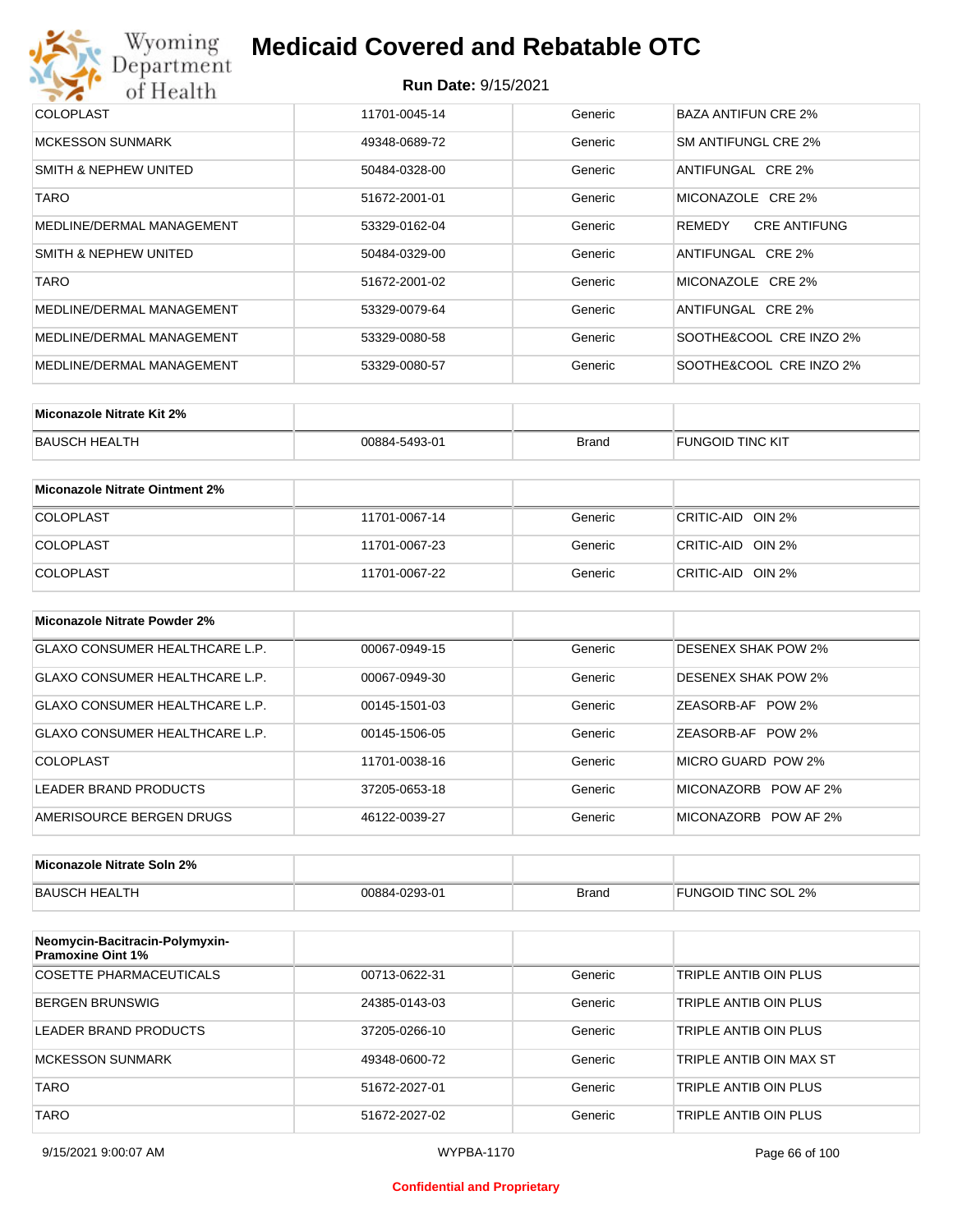| <b>MCKESSON</b>                                                 | 62011-0099-01 | Generic            | TRIPLE ANTIB OIN MAX ST                              |
|-----------------------------------------------------------------|---------------|--------------------|------------------------------------------------------|
| Neomycin-Polymyxin w/ Pramoxine Cream                           |               |                    |                                                      |
| 1%<br><b>MCKESSON SUNMARK</b>                                   | 49348-0690-69 | Generic            | SM ANTIBIOTI CRE PLUS                                |
| <b>Permethrin Creme Rinse 1%</b>                                |               |                    |                                                      |
| AMERISOURCE BERGEN DRUGS                                        | 46122-0108-46 | Generic            | LICE TRTMNT LIQ 1%                                   |
| <b>Permethrin Lotion 1%</b>                                     |               |                    |                                                      |
| <b>ACTAVIS MID ATLANTIC</b>                                     | 00472-5242-67 | Generic            | PERMETHRIN LOT 1%                                    |
| <b>ACTAVIS MID ATLANTIC</b>                                     | 00472-5242-69 | Generic            | PERMETHRIN LOT 1%                                    |
| <b>MCKESSON SUNMARK</b>                                         | 49348-0460-30 | Generic            | <b>SM LICE</b><br><b>LOT TREATMNT</b>                |
| <b>MCKESSON SUNMARK</b>                                         | 49348-0460-34 | Generic            | <b>SM LICE</b><br>LOT TREATMNT                       |
| <b>MCKESSON</b>                                                 | 62011-0112-01 | Generic            | LICE TREATME LOT 1%                                  |
|                                                                 |               |                    |                                                      |
| Pyreth-Piperonyl Butox Sham-Permeth<br>Aero-Nit Remover Gel Kit |               |                    |                                                      |
| <b>BERGEN BRUNSWIG</b>                                          | 24385-0634-23 | Generic            | <b>GNP LICE</b><br>KIT                               |
| LEADER BRAND PRODUCTS                                           | 37205-0519-02 | Generic            | LICE SOLN KIT                                        |
| Pyrethrins-Piperonyl Butoxide Liq 0.33-4%                       |               |                    |                                                      |
| <b>LEADER BRAND PRODUCTS</b>                                    | 37205-0285-16 | Generic            | LICE TRTMNT LIQ CRM RNSE                             |
| Pyrethrins-Piperonyl Butoxide Shampoo                           |               |                    |                                                      |
| $0.33 - 4%$<br><b>PERRIGO</b>                                   | 00113-0866-26 | Generic            | LICE KILLING SHA 0.33-4%                             |
| <b>MAJOR PHARMACEUTICALS</b>                                    | 00904-2528-20 | Generic            | LICE KILLING SHA 0.33-4%                             |
| <b>BERGEN BRUNSWIG</b>                                          | 24385-0116-03 | Generic            | LICE TREATMT SHA 0.33-4%                             |
| LEADER BRAND PRODUCTS                                           | 37205-0165-26 | Generic            | LICE KILLING SHA 0.33-4%                             |
|                                                                 | 49348-0443-34 |                    |                                                      |
| <b>MCKESSON SUNMARK</b><br><b>MCKESSON</b>                      | 62011-0119-02 | Generic<br>Generic | LICE KILLING SHA 0.33-4%<br>LICE KILLING SHA 0.33-4% |
|                                                                 |               |                    |                                                      |
| <b>Terbinafine Gel 1%</b>                                       |               |                    |                                                      |
| GLAXO CONSUMER HEALTHCARE L.P.                                  | 00067-6239-42 | <b>Brand</b>       | LAMISIL ADV GEL 1%                                   |
| <b>Terbinafine HCI Cream 1%</b>                                 |               |                    |                                                      |
| GLAXO CONSUMER HEALTHCARE L.P.                                  | 00067-3998-42 | <b>Brand</b>       | LAMISIL AT CRE 1%                                    |
| GLAXO CONSUMER HEALTHCARE L.P.                                  | 00067-8114-12 | <b>Brand</b>       | LAMISIL AT CRE 1%                                    |
| GLAXO CONSUMER HEALTHCARE L.P.                                  | 00067-8100-30 | <b>Brand</b>       | LAMISIL AT CRE 1%                                    |
| GLAXO CONSUMER HEALTHCARE L.P.                                  | 00067-8100-12 | <b>Brand</b>       | LAMISIL AT CRE 1%                                    |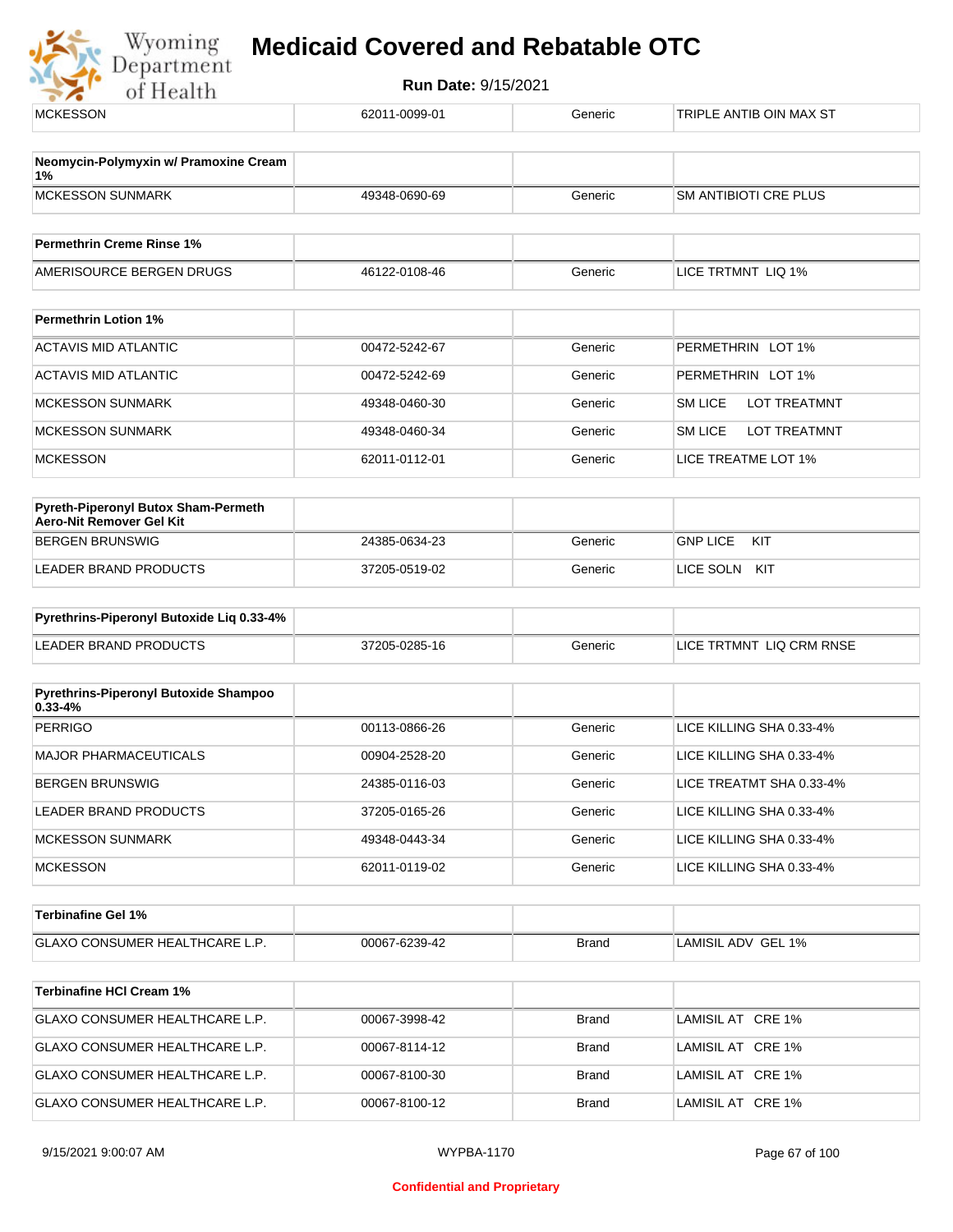# Wyoming<br>Department<br>of Health

## **Medicaid Covered and Rebatable OTC**

| <b>MCKESSON SUNMARK</b> | 49348-0790-72 | Generic | ATHLETE FOOT CRE 1%       |
|-------------------------|---------------|---------|---------------------------|
| <b>BERGEN BRUNSWIG</b>  | 24385-0524-03 | Generic | TERBINAFINE CRE 1%        |
| <b>BERGEN BRUNSWIG</b>  | 24385-0524-05 | Generic | <b>TERBINAFINE CRE 1%</b> |
| LEADER BRAND PRODUCTS   | 37205-0941-99 | Generic | ATHLETE FOOT CRE AF       |
| <b>TARO</b>             | 51672-2080-01 | Generic | <b>TERBINAFINE CRE 1%</b> |
| <b>TARO</b>             | 51672-2080-02 | Generic | <b>TERBINAFINE CRE 1%</b> |

| Terbinafine HCI Soln 1%               |               |       |                   |
|---------------------------------------|---------------|-------|-------------------|
| <b>GLAXO CONSUMER HEALTHCARE L.P.</b> | 00067-6292-83 | Brand | LAMISIL AT SPR 1% |
| <b>GLAXO CONSUMER HEALTHCARE L.P.</b> | 00067-6293-83 | Brand | LAMISIL AT SPR 1% |

| Tolnaftate Aerosol 1% |               |         |                     |
|-----------------------|---------------|---------|---------------------|
| PERRIGO               | 00113-0154-73 | Generic | ATH FOOT SPR AER 1% |
| LEADER BRAND PRODUCTS | 37205-0344-66 | Generic | ANTIFUNGAL AER 1%   |

| Tolnaftate Aerosol Pow 1%      |               |         |                     |
|--------------------------------|---------------|---------|---------------------|
| GLAXO CONSUMER HEALTHCARE L.P. | 00067-6114-46 | Generic | LAMISIL AF AER 1%   |
| PERRIGO                        | 00113-0695-90 | Generic | AER 1%<br>JOCK ITCH |

| <b>Tolnaftate Cream 1%</b>   |               |         |                     |
|------------------------------|---------------|---------|---------------------|
| <b>MAJOR PHARMACEUTICALS</b> | 00904-0722-36 | Generic | ANTIFUNGAL CRE 1%   |
| <b>BERGEN BRUNSWIG</b>       | 24385-0032-03 | Generic | TOLNAFTATE CRE 1%   |
| LEADER BRAND PRODUCTS        | 37205-0197-10 | Generic | ANTIFUNGAL CRE 1%   |
| <b>TARO</b>                  | 51672-2020-02 | Generic | TOLNAFTATE CRE 1%   |
| <b>PERRIGO</b>               | 45802-0032-01 | Generic | TOLNAFTATE CRE 1%   |
| <b>PERRIGO</b>               | 45802-0032-03 | Generic | TOLNAFTATE CRE 1%   |
| <b>MCKESSON SUNMARK</b>      | 49348-0155-29 | Generic | SM ANTIFUNGL CRE 1% |
| <b>TARO</b>                  | 51672-2020-01 | Generic | TOLNAFTATE CRE 1%   |
| CHAIN DRUG MARKETING ASSOC   | 63868-0104-46 | Generic | TOLNAFTATE CRE 1%   |

| Tolnaftate Powder 1%          |               |         |                          |
|-------------------------------|---------------|---------|--------------------------|
| RUGBY LABORATORIES            | 00536-5150-26 | Generic | ANTI-FUNGAL POW 1%       |
| <b>IMAJOR PHARMACEUTICALS</b> | 00904-0726-45 | Generic | <b>TOLNAFTATE POW 1%</b> |

| Tolnaftate Soln 1% |               |         |                             |
|--------------------|---------------|---------|-----------------------------|
| PADAGIS            | 45802-0701-11 | Generic | SOL 1%<br><b>TOLNAFTATE</b> |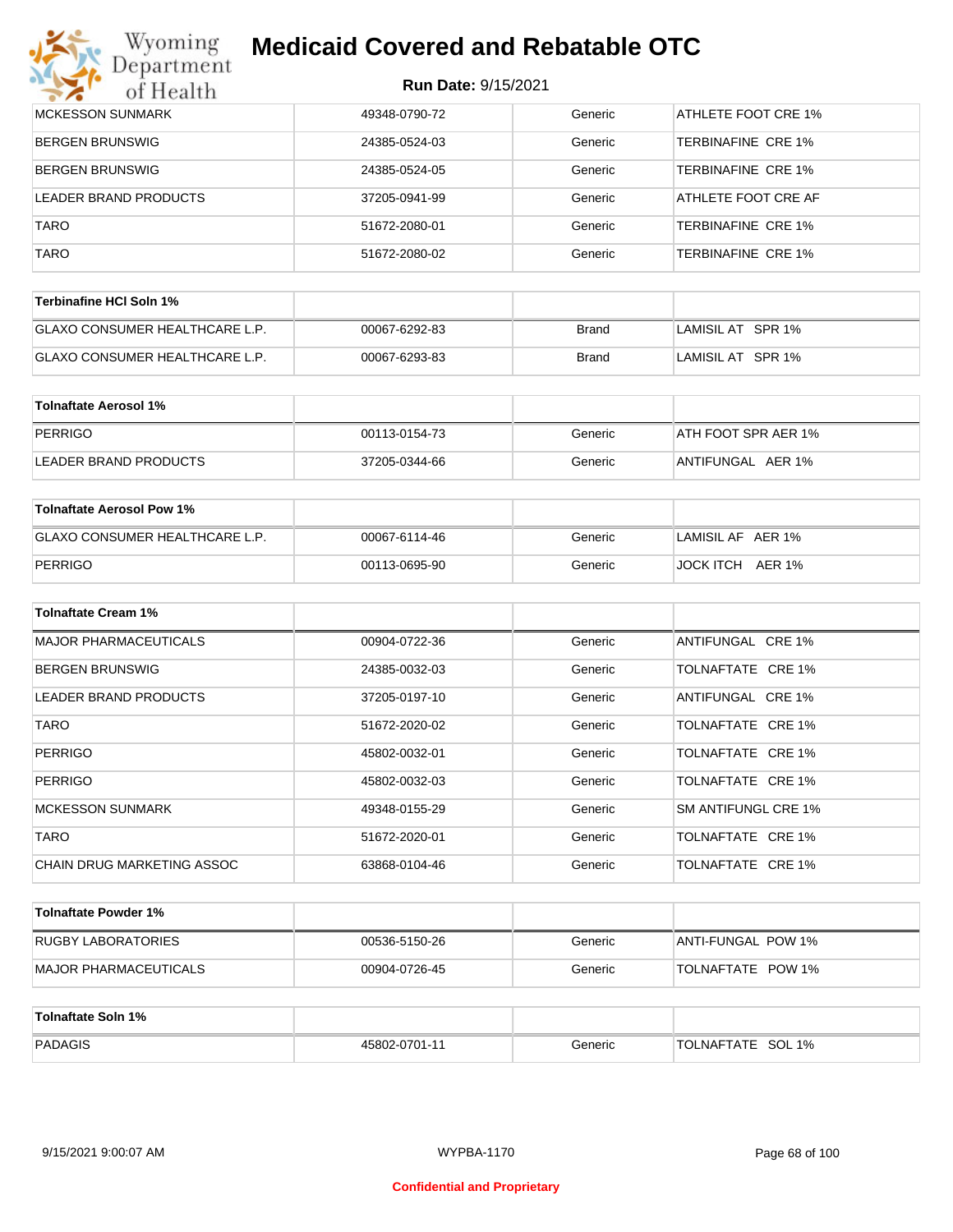

**GASTROINTESTINAL AGENTS - MISC.**

Wyoming<br>Department

of Health

| Calcium Acetate (Phosphate Binder) Tab<br>667 MG |               |         |                                     |
|--------------------------------------------------|---------------|---------|-------------------------------------|
| NEPHRO-TECH                                      | 59528-0331-02 | Generic | <b>CALPHRON</b><br><b>TAB 667MG</b> |
|                                                  |               |         |                                     |
| Simethicone Cap 125 MG                           |               |         |                                     |
| <b>GLAXO CONSUMER HEALTHCARE L.P.</b>            | 00067-6275-50 | Generic | GAS-X<br><b>CAP 125MG</b>           |
| <b>GLAXO CONSUMER HEALTHCARE L.P.</b>            | 00067-6275-72 | Generic | GAS-X<br><b>CAP 125MG</b>           |
| <b>GLAXO CONSUMER HEALTHCARE L.P.</b>            | 00067-6275-82 | Generic | GAS-X<br><b>CAP 125MG</b>           |
| <b>PERRIGO</b>                                   | 00113-0428-60 | Generic | GAS RELIEF CAP 125MG                |
| <b>GLAXO CONSUMER HEALTHCARE L.P.</b>            | 00067-6275-20 | Generic | GAS-X<br><b>CAP 125MG</b>           |
| <b>GLAXO CONSUMER HEALTHCARE L.P.</b>            | 00067-6275-10 | Generic | GAS-X<br><b>CAP 125MG</b>           |
| <b>MAJOR PHARMACEUTICALS</b>                     | 00904-5458-46 | Generic | <b>GAS FREE</b><br><b>CAP 125MG</b> |
| <b>BERGEN BRUNSWIG</b>                           | 24385-0428-65 | Generic | GAS RELIEF CAP 125MG                |
| <b>TOPCO</b>                                     | 36800-0428-71 | Generic | GAS RELIEF CAP 125MG                |
| <b>TOPCO</b>                                     | 36800-0428-60 | Generic | GAS RELIEF CAP 125MG                |
| <b>LEADER BRAND PRODUCTS</b>                     | 37205-0295-65 | Generic | GAS RELIEF CAP 125MG                |
| <b>MCKESSON</b>                                  | 62011-0160-01 | Generic | GAS RELIEF CAP 125MG                |
|                                                  |               |         |                                     |
| Simethicone Cap 180 MG                           |               |         |                                     |

| <b>RUGBY LABORATORIES</b>      | 00536-3604-08 | Generic | SIMETHICONE CAP 180MG          |
|--------------------------------|---------------|---------|--------------------------------|
| GLAXO CONSUMER HEALTHCARE L.P. | 00067-6274-50 | Generic | GAS-X<br>CAP 180MG             |
| GLAXO CONSUMER HEALTHCARE L.P. | 00067-6274-18 | Generic | CAP 180MG<br>GAS-X             |
| PERRIGO                        | 00113-0657-72 | Generic | CAP 180MG<br><b>GAS RELIEF</b> |
| MAJOR PHARMACEUTICALS          | 00904-5572-52 | Generic | CAP 180MG<br><b>GAS RELIEF</b> |
| <b>BERGEN BRUNSWIG</b>         | 24385-0460-72 | Generic | CAP 180MG<br>ANTI-GAS          |
| LEADER BRAND PRODUCTS          | 37205-0292-72 | Generic | GAS RELIEF CAP 180MG           |
| <b>MCKESSON SUNMARK</b>        | 49348-0489-12 | Generic | GAS RELIEF CAP 180MG           |

| Simethicone Chew Tab 125 MG           |               |              |                        |
|---------------------------------------|---------------|--------------|------------------------|
| <b>GLAXO CONSUMER HEALTHCARE L.P.</b> | 00067-0117-18 | <b>Brand</b> | GAS-X EX-STR CHW 125MG |
| <b>PAR PHARMACEUTICAL</b>             | 00603-0211-20 | Generic      | MYTAB GAS CHW 125MG    |
| GLAXO CONSUMER HEALTHCARE L.P.        | 00067-0117-48 | <b>Brand</b> | GAS-X EX-STR CHW 125MG |
| GLAXO CONSUMER HEALTHCARE L.P.        | 00067-0129-18 | <b>Brand</b> | GAS-X EX-STR CHW 125MG |
| <b>RUGBY LABORATORIES</b>             | 00536-1020-08 | Generic      | GAS RELIEF CHW 125MG   |
| <b>BERGEN BRUNSWIG</b>                | 24385-0307-89 | Generic      | GNP GAS RELF CHW 125MG |
| <b>SELECT BRAND</b>                   | 15127-0157-08 | Generic      | SB GAS RELF CHW 125MG  |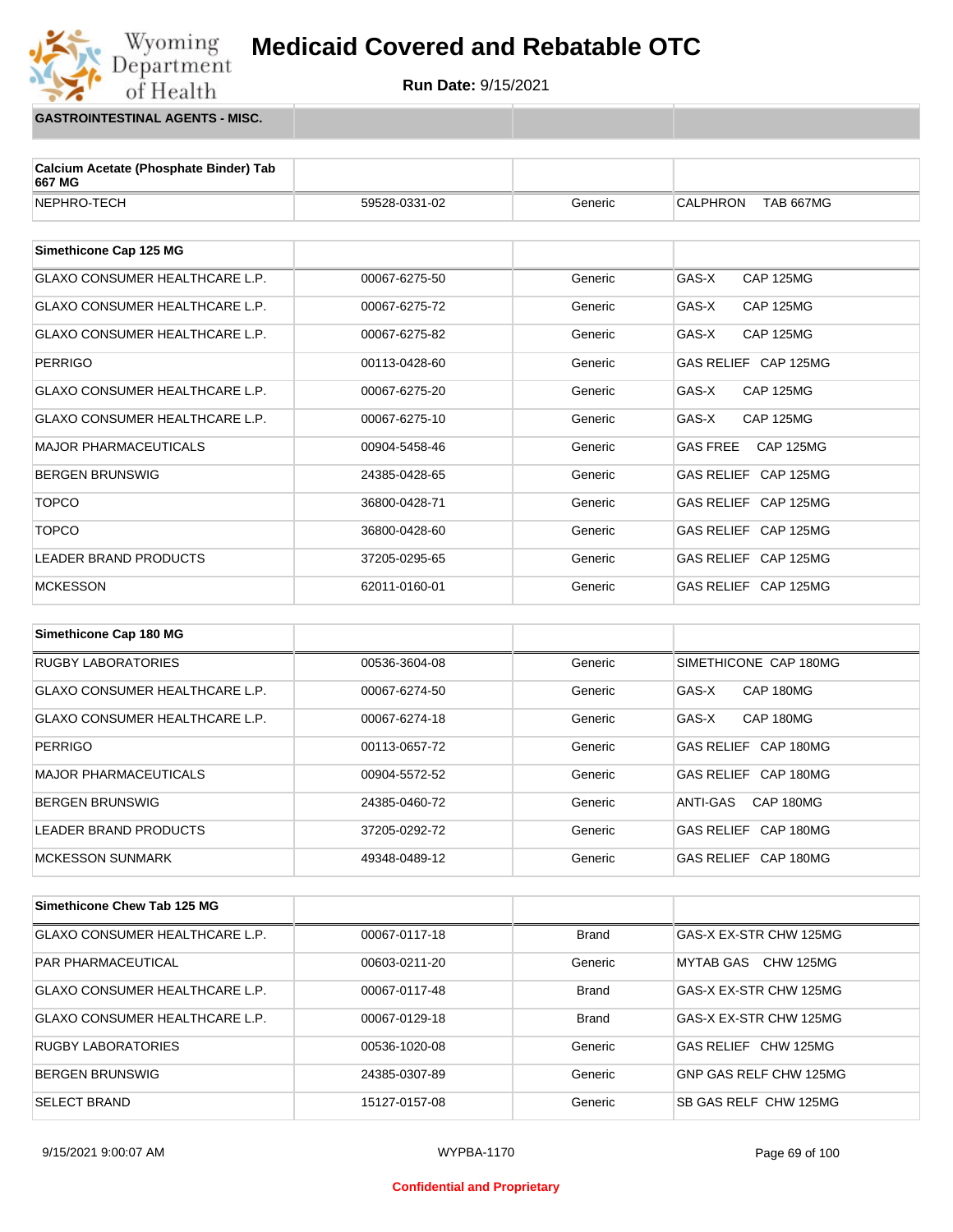| Wyoming<br><b>Medicaid Covered and Rebatable OTC</b><br>Department |                            |         |                       |  |
|--------------------------------------------------------------------|----------------------------|---------|-----------------------|--|
| of Health                                                          | <b>Run Date: 9/15/2021</b> |         |                       |  |
| MCKESSON SUNMARK                                                   | 49348-0863-48              | Generic | SM GAS REL CHW 125MG  |  |
| <b>MCKESSON</b>                                                    | 62011-0189-01              | Generic | HM GAS RELF CHW 125MG |  |

| Simethicone Chew Tab 80 MG            |               |         |                       |
|---------------------------------------|---------------|---------|-----------------------|
| <b>GLAXO CONSUMER HEALTHCARE L.P.</b> | 00067-0113-36 | Brand   | GAS-X<br>CHW 80MG     |
| <b>GLAXO CONSUMER HEALTHCARE L.P.</b> | 00067-0116-36 | Brand   | GAS-X<br>CHW 80MG     |
| <b>PAR PHARMACEUTICAL</b>             | 00603-0210-21 | Generic | MYTAB GAS CHW 80MG    |
| <b>MAJOR PHARMACEUTICALS</b>          | 00904-5068-60 | Generic | MI-ACID GAS CHW 80MG  |
| <b>RUGBY LABORATORIES</b>             | 00536-1019-01 | Generic | GAS RELIEF CHW 80MG   |
| <b>BERGEN BRUNSWIG</b>                | 24385-0118-78 | Generic | GNP GAS RELF CHW 80MG |
| <b>LEADER BRAND PRODUCTS</b>          | 37205-0112-78 | Generic | GAS RELIEF CHW 80MG   |
| <b>MCKESSON SUNMARK</b>               | 49348-0509-07 | Generic | SM GAS RELF CHW 80MG  |
| <b>MCKESSON</b>                       | 62011-0138-01 | Generic | HM GAS RELF CHW 80MG  |

| Simethicone Susp 40 MG/0.6ML |               |         |                          |
|------------------------------|---------------|---------|--------------------------|
| <b>RUGBY LABORATORIES</b>    | 00536-2220-75 | Generic | GAS RELIEF DRO 20/0.3ML  |
| <b>PAR PHARMACEUTICALS</b>   | 00603-0894-50 | Generic | SIMETHICONE DRO 40/0.6ML |
| <b>PERRIGO</b>               | 00113-0882-10 | Generic | SIMETHICONE DRO 20/0.3ML |
| <b>MAJOR PHARMACEUTICALS</b> | 00904-5894-30 | Generic | GAS RELIEF DRO 20/0.3ML  |
| <b>SELECT BRAND</b>          | 15127-0042-17 | Generic | GAS RELIEF DRO 40/0.6ML  |
| <b>MCKESSON SUNMARK</b>      | 49348-0740-27 | Generic | GAS RELIEF DRO 20/0.3ML  |
| <b>TOPCO</b>                 | 36800-0882-10 | Generic | GAS RELIEF DRO 40/0.6ML  |
| <b>LEADER BRAND PRODUCTS</b> | 37205-0119-10 | Generic | SIMETHICONE DRO 40/0.6ML |
| AMERISOURCE BERGEN DRUGS     | 46122-0051-03 | Generic | GAS RELIEF DRO 20/0.3ML  |
| <b>MCKESSON</b>              | 62011-0139-01 | Generic | GAS RELIEF DRO 40/0.6ML  |
| <b>MCKESSON</b>              | 62011-0187-01 | Generic | GAS RELIEF DRO 20/0.3ML  |
| <b>HEMATOPOIETIC AGENTS</b>  |               |         |                          |

| Carbonyl Iron Susp 15 MG/1.25ML<br>(Elemental Iron) |               |         |                 |             |
|-----------------------------------------------------|---------------|---------|-----------------|-------------|
| <b>CENTURION LABS</b>                               | 23359-0012-04 | Generic | <b>WEE CARE</b> | SUS 15/1.25 |

| Polysaccharide Iron Complex Cap 150 MG<br>(Iron Equivalent) |               |         |                |
|-------------------------------------------------------------|---------------|---------|----------------|
| NNODUM CORPORATION                                          | 63044-0203-61 | Generic | IFEREX 150 CAP |
| NNODUM CORPORATION                                          | 63044-0203-01 | Generic | IFEREX 150 CAP |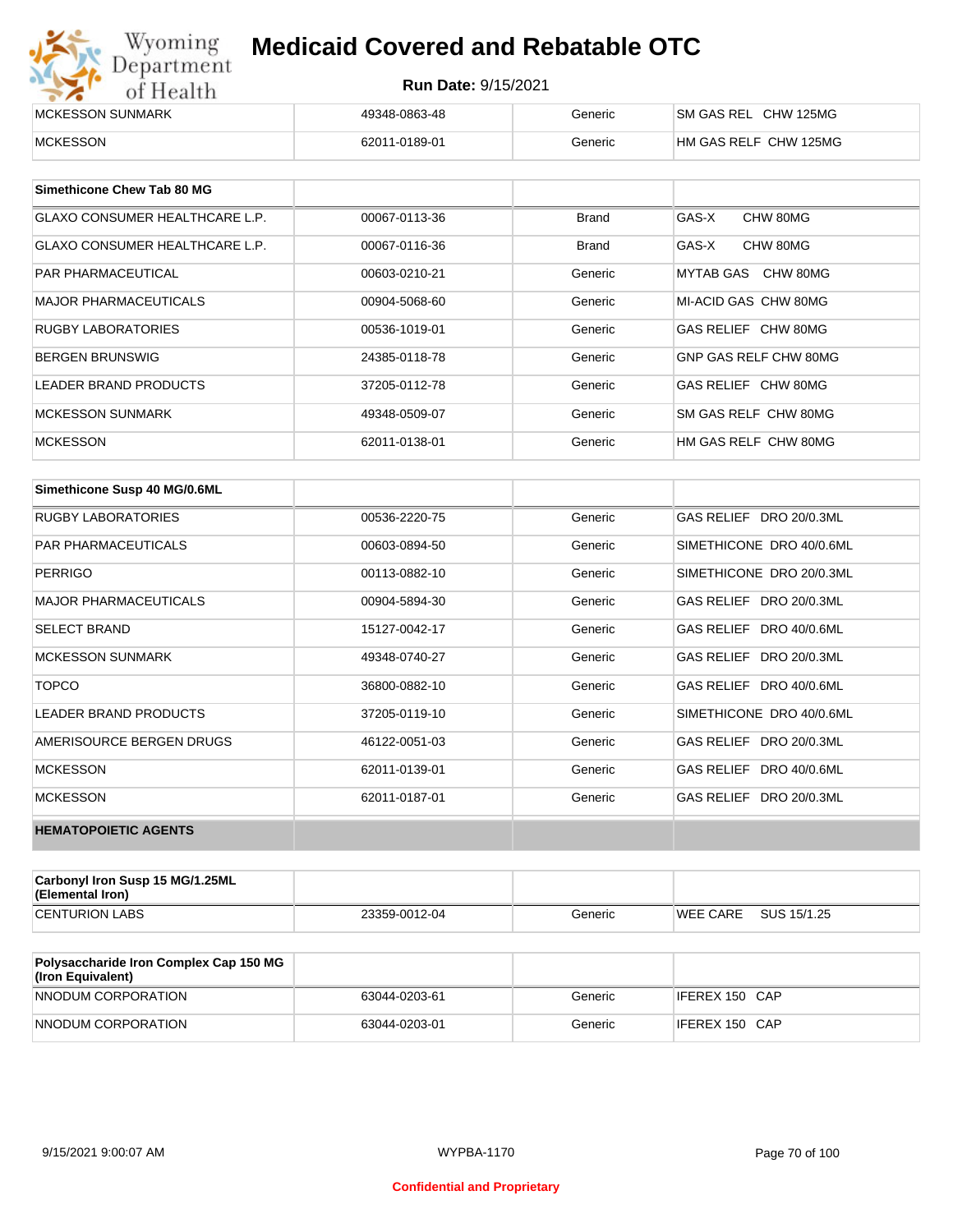

**\*Sodium Phosphates - Enema (Pediatric)\*\*\***

| <b>FLEET PHARMACEUTICALS</b>                                       | 00132-0202-20 | <b>Brand</b> | <b>FLEET</b><br>ENE PED       |  |
|--------------------------------------------------------------------|---------------|--------------|-------------------------------|--|
| *Sodium Phosphates - Enema***                                      |               |              |                               |  |
| <b>RUGBY LABORATORIES</b>                                          | 00536-7415-51 | Generic      | ENEMA READY- ENE -TO-USE      |  |
| FLEET PHARMACEUTICALS                                              | 00132-0201-40 | <b>Brand</b> | <b>FLEET</b><br>ENE           |  |
| FLEET PHARMACEUTICALS                                              | 00132-0201-45 | <b>Brand</b> | <b>FLEET</b><br><b>ENE</b>    |  |
| FLEET PHARMACEUTICALS                                              | 00132-0201-42 | <b>Brand</b> | <b>FLEET</b><br><b>ENE</b>    |  |
| <b>TOPCO</b>                                                       | 36800-0002-36 | Generic      | <b>ENE SINGLE</b><br>ENEMA    |  |
| <b>TOPCO</b>                                                       | 36800-0002-02 | Generic      | <b>ENE SINGLE</b><br>ENEMA    |  |
| <b>MAJOR PHARMACEUTICALS</b>                                       | 00904-6320-78 | Generic      | ENEMA READY- ENE -TO-USE      |  |
| AMERISOURCE BERGEN DRUGS                                           | 46122-0161-28 | Generic      | <b>GNP ENEMA</b><br>ENE       |  |
| BERGEN BRUNSWIG                                                    | 24385-0039-36 | Generic      | <b>ENE</b><br>GNP ENEMA       |  |
| AMERISOURCE BERGEN DRUGS                                           | 46122-0161-36 | Generic      | <b>GNP ENEMA</b><br>ENE       |  |
| <b>MCKESSON SUNMARK</b>                                            | 49348-0864-20 | Generic      | SM ENEMA<br>ENE               |  |
| <b>MCKESSON</b>                                                    | 62011-0191-02 | Generic      | <b>HM ENEMA</b><br>ENE R-T-U  |  |
| <b>MCKESSON</b>                                                    | 62011-0191-01 | Generic      | ENE R-T-U<br>HM ENEMA         |  |
| <b>MCKESSON</b>                                                    | 62011-0154-01 | Generic      | <b>ENE</b><br><b>HM ENEMA</b> |  |
| <b>Benzocaine-Docusate Sodium Rectal</b><br><b>Enema 20-283 MG</b> |               |              |                               |  |
| <b>ENEMEEZ</b>                                                     | 17433-9877-03 | <b>Brand</b> | ENEMEEZ PLUS ENE 20-283       |  |
| ENEMEEZ                                                            | 17433-9883-05 | <b>Brand</b> | DOCUSOL PLUS ENE 20-283       |  |
| <b>Bisacodyl Enema 10 MG/30ML</b>                                  |               |              |                               |  |
| FLEET PHARMACEUTICALS                                              | 00132-0703-36 | <b>Brand</b> | FLEET BISACO ENE 10/30ML      |  |
| <b>Bisacodyl Suppos 10 MG</b>                                      |               |              |                               |  |
| <b>PADAGIS</b>                                                     | 00574-7050-12 | Generic      | BISACODYL SUP 10MG            |  |
| <b>PADAGIS</b>                                                     | 00574-7050-50 | Generic      | BISACODYL SUP 10MG            |  |
| COSETTE PHARMACEUTICALS                                            | 00713-0109-01 | Generic      | BISAC-EVAC SUP 10MG           |  |
| <b>RUGBY LABORATORIES</b>                                          | 00536-1355-01 | Generic      | LAXATIVE<br>SUP 10MG          |  |
| COSETTE PHARMACEUTICALS                                            | 00713-0109-10 | Generic      | BISAC-EVAC SUP 10MG           |  |
| <b>RUGBY LABORATORIES</b>                                          | 00536-1355-12 | Generic      | LAXATIVE<br>SUP 10MG          |  |
| COSETTE PHARMACEUTICALS                                            | 00713-0109-05 | Generic      | BISAC-EVAC SUP 10MG           |  |
| COSETTE PHARMACEUTICALS                                            | 00713-0109-08 | Generic      | BISAC-EVAC SUP 10MG           |  |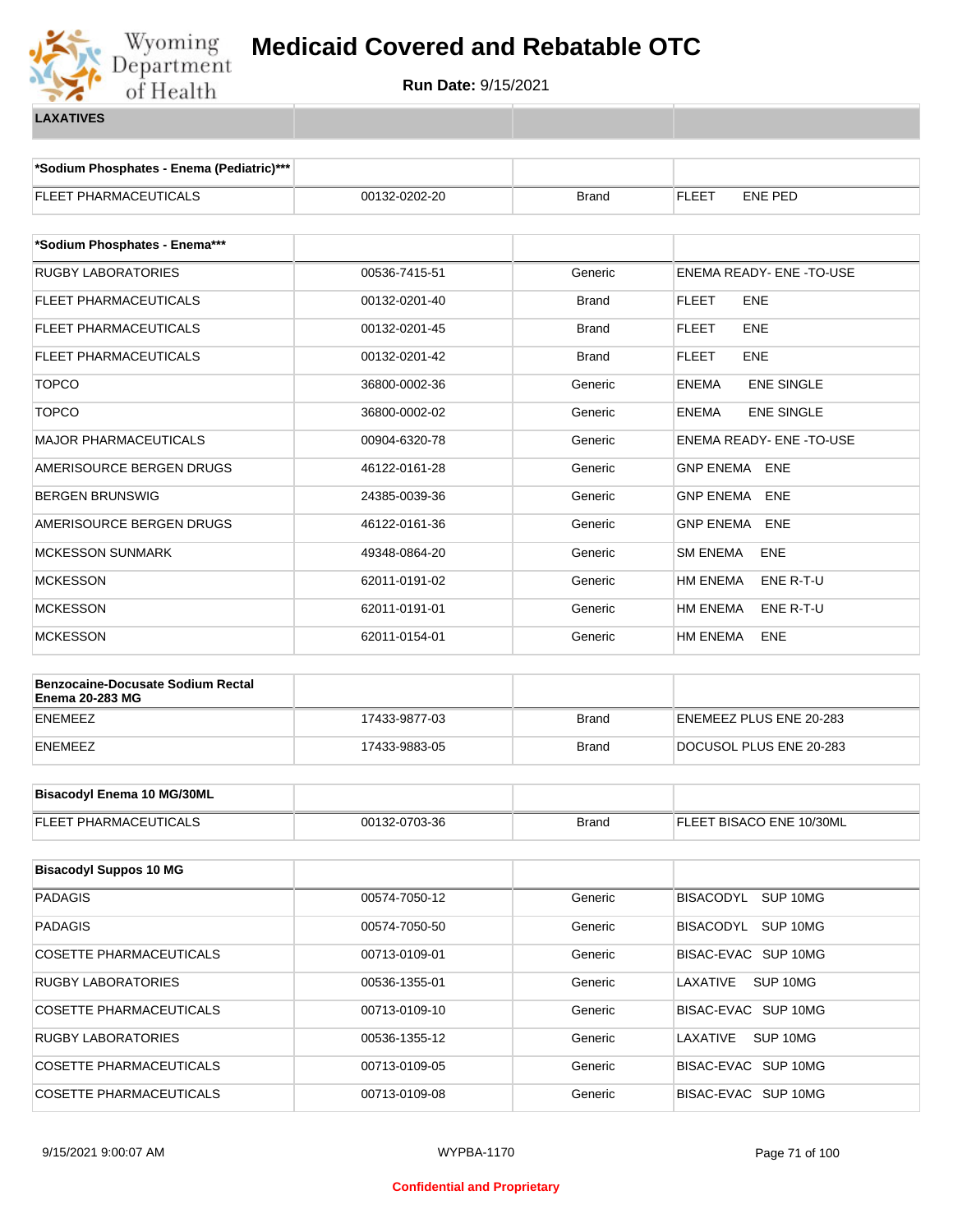#### Wyoming<br>Department **Medicaid Covered and Rebatable OTC**

#### **Run Date:** 9/15/2021

| $\sim$ $\sim$<br>от пеани                 |               |         |                                |  |
|-------------------------------------------|---------------|---------|--------------------------------|--|
| COSETTE PHARMACEUTICALS                   | 00713-0109-12 | Generic | BISAC-EVAC SUP 10MG            |  |
| <b>COSETTE PHARMACEUTICALS</b>            | 00713-0109-50 | Generic | BISAC-EVAC SUP 10MG            |  |
| <b>MAJOR PHARMACEUTICALS</b>              | 00904-5058-12 | Generic | BISCOLAX SUP 10MG              |  |
| MAJOR PHARMACEUTICALS                     | 00904-5058-60 | Generic | BISCOLAX SUP 10MG              |  |
| CHAIN DRUG MARKETING ASSOC                | 63868-0328-08 | Generic | QC LAXATIVE SUP 10MG           |  |
|                                           |               |         |                                |  |
| <b>Bisacodyl Tab Delayed Release 5 MG</b> |               |         |                                |  |
| <b>FLEET PHARMACEUTICALS</b>              | 00132-0704-02 | Generic | FLEET LAXATI TAB 5MG EC        |  |
| RUGBY LABORATORIES                        | 00536-3381-10 | Generic | STIM LAXAT TAB 5MG EC          |  |
| RUGBY LABORATORIES                        | 00536-3381-01 | Generic | STIM LAXAT TAB 5MG EC          |  |
| PAR PHARMACEUTICALS                       | 00603-2483-21 | Generic | BISACODYL TAB 5MG EC           |  |
| <b>MAJOR PHARMACEUTICALS</b>              | 00904-6407-61 | Generic | BISACODYL TAB 5MG EC           |  |
| SELECT BRAND                              | 15127-0178-07 | Generic | SB BISACODYL TAB 5MG EC        |  |
| <b>BERGEN BRUNSWIG</b>                    | 24385-0903-63 | Generic | <b>GNP LAXATIVE TAB 5MG EC</b> |  |
| <b>TOPCO</b>                              | 36800-0174-65 | Generic | WOMANS LAXAT TAB 5MG EC        |  |
| LEADER BRAND PRODUCTS                     | 37205-0128-63 | Generic | BISACODYL TAB 5MG EC           |  |
| BERGEN BRUNSWIG                           | 24385-0193-65 | Generic | GNP LAXATIVE TAB 5MG EC        |  |
| BERGEN BRUNSWIG                           | 24385-0903-78 | Generic | GNP BISA-LAX TAB 5MG EC        |  |
| MAJOR PHARMACEUTICALS                     | 00904-7927-17 | Generic | BISACODYL TAB 5MG EC           |  |
| MAJOR PHARMACEUTICALS                     | 00904-7927-60 | Generic | BISACODYL TAB 5MG EC           |  |
| MAJOR PHARMACEUTICALS                     | 00904-7927-80 | Generic | BISACODYL TAB 5MG EC           |  |
| <b>TOPCO</b>                              | 36800-0086-63 | Generic | LAXATIVE TAB 5MG EC            |  |
| LEADER BRAND PRODUCTS                     | 37205-0298-65 | Generic | FEMININE LAX TAB 5MG EC        |  |
| <b>MCKESSON SUNMARK</b>                   | 49348-0599-05 | Generic | SM LAXATIVE TAB 5MG EC         |  |
| <b>MCKESSON SUNMARK</b>                   | 49348-0920-44 | Generic | WOMENS LAXAT TAB 5MG EC        |  |
| TIME-CAP LABS                             | 49483-0003-10 | Generic | BISACODYL TAB 5MG EC           |  |
| TIME-CAP LABS                             | 49483-0003-01 | Generic | BISACODYL<br>TAB 5MG EC        |  |
| AUBURN PHARMACEUTICAL                     | 62107-0030-01 | Generic | <b>DUCODYL</b><br>TAB 5MG EC   |  |
| AUBURN PHARMACEUTICAL                     | 62107-0030-10 | Generic | <b>DUCODYL</b><br>TAB 5MG EC   |  |
| <b>MCKESSON</b>                           | 62011-0159-01 | Generic | HM LAXATIVE TAB 5MG EC         |  |
|                                           |               |         |                                |  |
| Calcium Polycarbophil Tab 625 MG          |               |         |                                |  |
| <b>RUGBY LABORATORIES</b>                 | 00536-4306-05 | Generic | FIBER-LAX TAB 625MG            |  |
| <b>RUGBY LABORATORIES</b>                 | 00536-4306-08 | Generic | FIBER-LAX TAB 625MG            |  |
| RUGBY LABORATORIES                        | 00536-4306-11 | Generic | FIBER-LAX TAB 625MG            |  |

PERRIGO 00113-0477-75 Generic FIBER LAXATV TAB 625MG KONSYL PHARMACEUTICAL **200224-0500-80** 00224-0500-80 Generic KONSYL FIBER TAB 625MG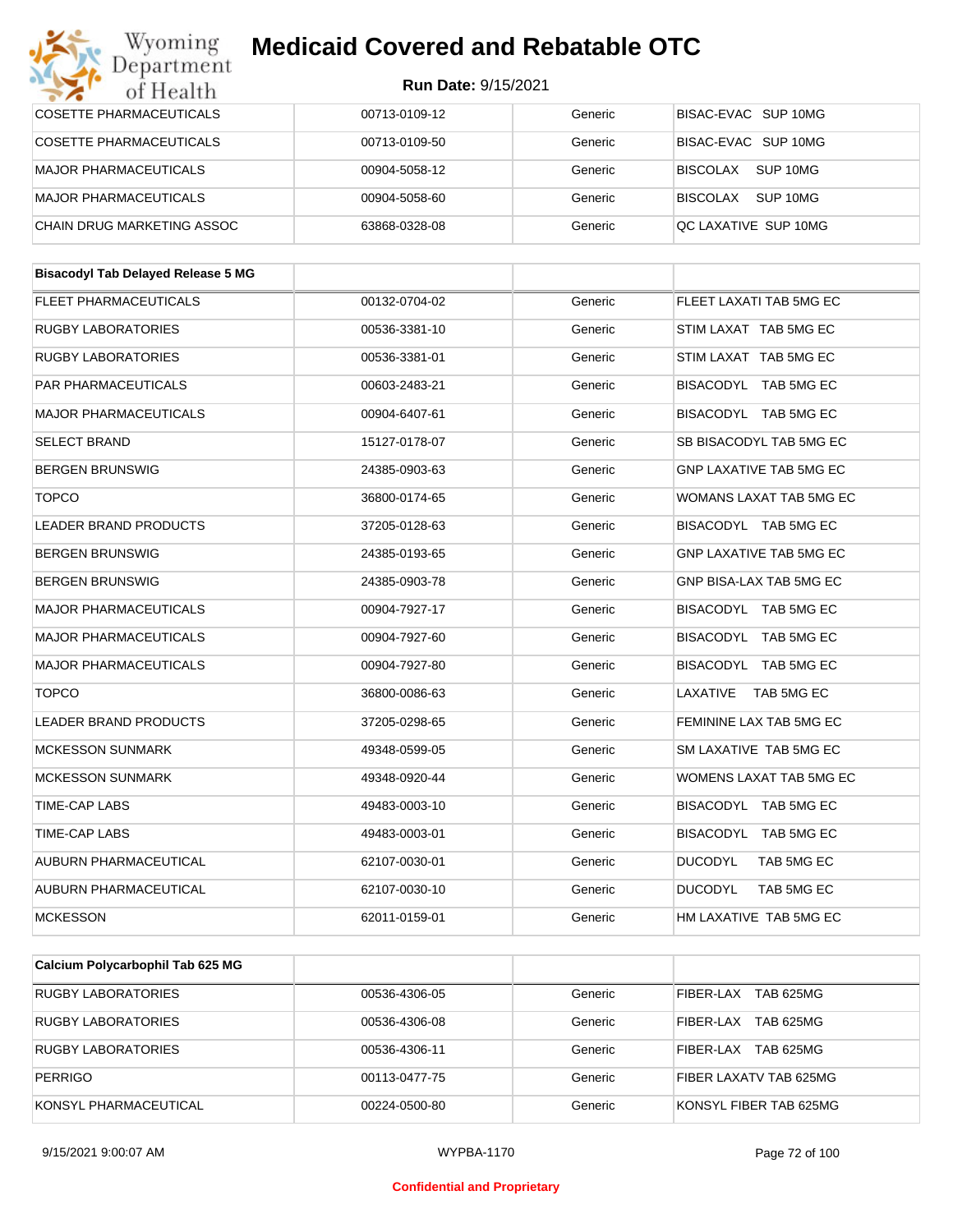| MAJOR PHARMACEUTICALS   | 00904-2500-91 | Generic | <b>FIBER</b><br><b>TAB 625MG</b> |
|-------------------------|---------------|---------|----------------------------------|
| KONSYL PHARMACEUTICAL   | 00224-0500-90 | Generic | KONSYL FIBER TAB 625MG           |
| <b>BERGEN BRUNSWIG</b>  | 24385-0125-76 | Generic | FIBER-CAPS TAB 625MG             |
| <b>TOPCO</b>            | 36800-0477-92 | Generic | FIBER LAXATV TAB 625MG           |
| LEADER BRAND PRODUCTS   | 37205-0213-75 | Generic | FIBER LAXATV TAB 625MG           |
| <b>TOPCO</b>            | 36800-0477-75 | Generic | FIBER LAXATV TAB 625MG           |
| <b>MCKESSON SUNMARK</b> | 49348-0759-13 | Generic | FIBER LAXATV TAB 625MG           |

| Castor Oil 100%                    |               |         |                                 |
|------------------------------------|---------------|---------|---------------------------------|
| <b>SUNMARK</b><br><b>IMCKESSON</b> | 49348-0016-36 | Beneric | OIL<br><b>SM CASTOR</b><br>100% |

| Docusate Calcium Cap 240 MG  |               |         |                             |
|------------------------------|---------------|---------|-----------------------------|
| <b>RUGBY LABORATORIES</b>    | 00536-1065-01 | Generic | STOOL SOFTNR CAP 240MG      |
| RUGBY LABORATORIES           | 00536-1065-05 | Generic | STOOL SOFTNR CAP 240MG      |
| <b>MAJOR PHARMACEUTICALS</b> | 00904-6459-59 | Generic | KAO-TIN<br><b>CAP 240MG</b> |
| <b>MAJOR PHARMACEUTICALS</b> | 00904-5779-40 | Generic | KAO-TIN<br><b>CAP 240MG</b> |
| <b>MAJOR PHARMACEUTICALS</b> | 00904-5779-60 | Generic | KAO-TIN<br><b>CAP 240MG</b> |
| RUGBY LABORATORIES           | 00536-3755-01 | Generic | STOOL SOFTNR CAP 240MG      |
| <b>RUGBY LABORATORIES</b>    | 00536-3755-05 | Generic | STOOL SOFTNR CAP 240MG      |
| <b>RUGBY LABORATORIES</b>    | 00536-3755-10 | Generic | STOOL SOFTNR CAP 240MG      |
| <b>BERGEN BRUNSWIG</b>       | 24385-0435-78 | Generic | DOCUSATE CAL CAP 240MG      |
| <b>MCKESSON SUNMARK</b>      | 49348-0280-10 | Generic | DOCUSATE CAL CAP 240MG      |

| Docusate Sodium Cap 100 MG   |               |         |                              |
|------------------------------|---------------|---------|------------------------------|
| <b>PERRIGO</b>               | 00113-0486-72 | Generic | STOOL SOFTNR CAP 100MG       |
| <b>PAR PHARMACEUTICALS</b>   | 00603-0150-21 | Generic | <b>DOCOLACE</b><br>CAP 100MG |
| <b>PAR PHARMACEUTICALS</b>   | 00603-0150-32 | Generic | <b>DOCQLACE</b><br>CAP 100MG |
| <b>MAJOR PHARMACEUTICALS</b> | 00904-6457-80 | Generic | DOK.<br>CAP 100MG            |
| <b>FLEET PHARMACEUTICALS</b> | 00132-0751-60 | Generic | CAP 100MG<br>SOF-LAX         |
| <b>RUGBY LABORATORIES</b>    | 00536-1062-10 | Generic | STOOL SOFTNR CAP 100MG       |
| <b>RUGBY LABORATORIES</b>    | 00536-3756-10 | Generic | STOOL SOFTNR CAP 100MG       |
| <b>RUGBY LABORATORIES</b>    | 00536-1062-29 | Generic | STOOL SOFTNR CAP 100MG       |
| <b>MAJOR PHARMACEUTICALS</b> | 00904-2244-61 | Generic | DOK.<br>CAP 100MG            |
| <b>SELECT BRAND</b>          | 15127-0288-10 | Generic | DOCUSATE SOD CAP 100MG       |
| <b>RUGBY LABORATORIES</b>    | 00536-3756-01 | Generic | STOOL SOFTNR CAP 100MG       |
| <b>MAJOR PHARMACEUTICALS</b> | 00904-6457-60 | Generic | DOK<br>CAP 100MG             |
| <b>MAJOR PHARMACEUTICALS</b> | 00904-7889-59 | Generic | DOK.<br>CAP 100MG            |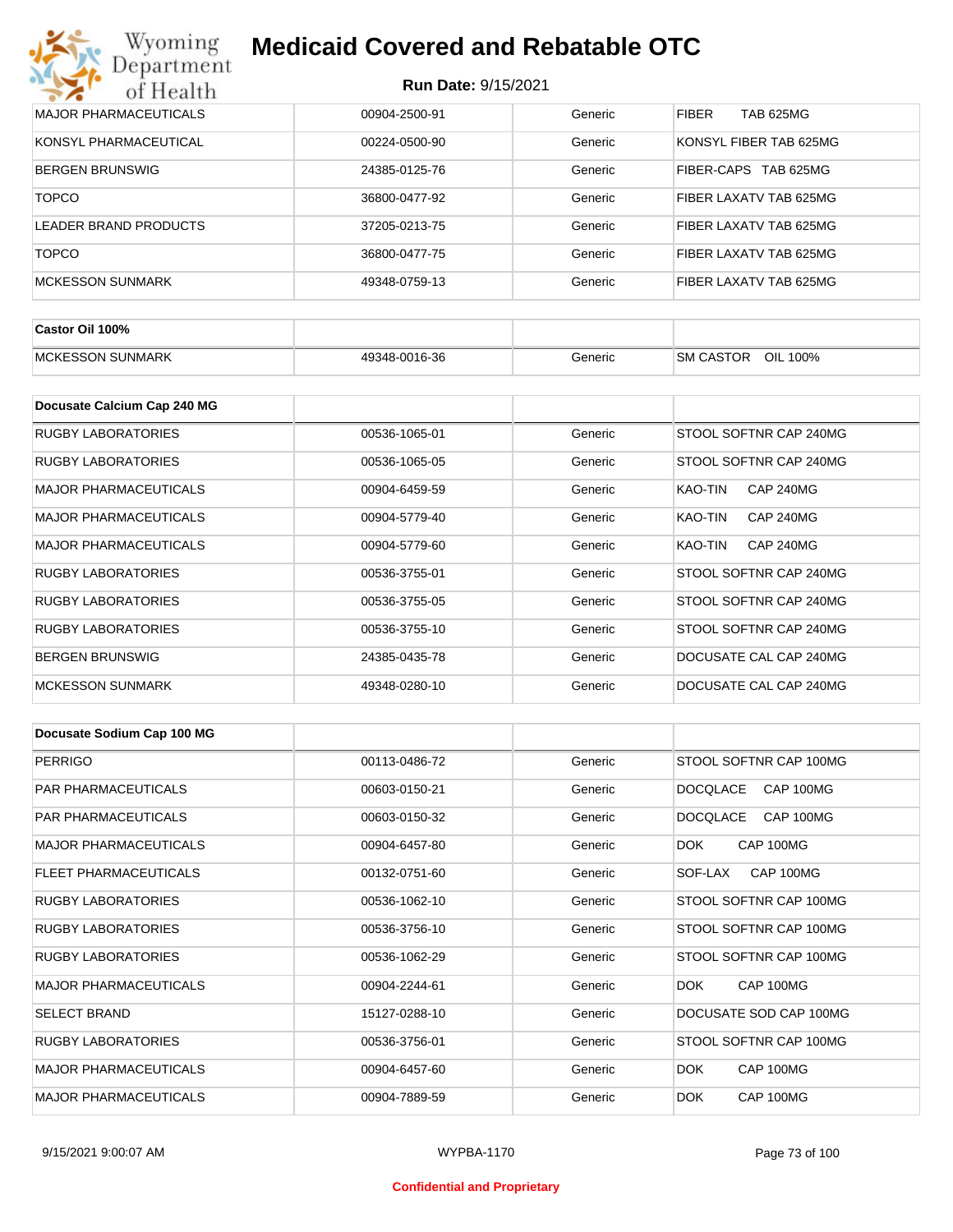#### **Run Date:** 9/15/2021

| Wyoming                      | <b>Medicaid Covered and Rebatable OTC</b> |              |                                |
|------------------------------|-------------------------------------------|--------------|--------------------------------|
| Department<br>of Health      | <b>Run Date: 9/15/2021</b>                |              |                                |
| <b>MAJOR PHARMACEUTICALS</b> | 00904-7889-80                             | Generic      | CAP 100MG<br>DOK.              |
| PHARBEST PHARMACEUTICALS     | 16103-0384-11                             | Generic      | DOCUSATE SOD CAP 100MG         |
| <b>MAJOR PHARMACEUTICALS</b> | 00904-7889-60                             | Generic      | CAP 100MG<br>DOK.              |
| PHARBEST PHARMACEUTICALS     | 16103-0384-08                             | Generic      | DOCUSATE SOD CAP 100MG         |
| <b>BERGEN BRUNSWIG</b>       | 24385-0436-78                             | Generic      | STOOL SOFTNR CAP 100MG         |
| <b>MCKESSON SUNMARK</b>      | 49348-0058-19                             | Generic      | STOOL SOFTNR CAP 100MG         |
| <b>MCKESSON SUNMARK</b>      | 49348-0483-90                             | Generic      | STOOL SOFTNR CAP 100MG         |
| <b>PADAGIS</b>               | 45802-0486-78                             | Generic      | DOCUSATE SOD CAP 100MG         |
| AMERISOURCE BERGEN DRUGS     | 46122-0231-72                             | Generic      | STOOL SOFTNR CAP 100MG         |
| AMERISOURCE BERGEN DRUGS     | 46122-0231-78                             | Generic      | STOOL SOFTNR CAP 100MG         |
| <b>TOPCO</b>                 | 36800-0486-72                             | Generic      | STOOL SOFTNR CAP 100MG         |
| <b>TOPCO</b>                 | 36800-0486-78                             | Generic      | STOOL SOFTNR CAP 100MG         |
| <b>MCKESSON SUNMARK</b>      | 49348-0483-19                             | Generic      | STOOL SOFTNR CAP 100MG         |
| <b>MCKESSON SUNMARK</b>      | 49348-0483-10                             | Generic      | STOOL SOFTNR CAP 100MG         |
| <b>MCKESSON SUNMARK</b>      | 49348-0917-05                             | Generic      | STOOL SOFTNR CAP 100MG         |
| <b>MCKESSON SUNMARK</b>      | 49348-0616-90                             | Generic      | STOOL SOFTNR CAP 100MG         |
| <b>MCKESSON</b>              | 62011-0163-03                             | Generic      | STOOL SOFTNR CAP 100MG         |
| AMERICAN HEALTH PACKAGING    | 62584-0683-11                             | Generic      | DOCUSATE SOD CAP 100MG         |
| <b>MCKESSON</b>              | 62011-0224-01                             | Generic      | STOOL SOFTNR CAP 100MG         |
| <b>SKY PACKAGING</b>         | 63739-0478-01                             | Generic      | DOCUSATE SOD CAP 100MG         |
| <b>SKY PACKAGING</b>         | 63739-0478-10                             | Generic      | DOCUSATE SOD CAP 100MG         |
| AUBURN PHARMACEUTICAL        | 62107-0033-01                             | Generic      | <b>DOCUSIL</b><br>CAP 100MG    |
| AUBURN PHARMACEUTICAL        | 62107-0033-10                             | Generic      | <b>DOCUSIL</b><br>CAP 100MG    |
| <b>SDA LABORATORIES INC</b>  | 66424-0030-10                             | Generic      | STOOL SOFTNR CAP 100MG         |
| AVRIO HEALTH LP              | 67618-0101-10                             | <b>Brand</b> | <b>COLACE</b><br>CAP 100MG     |
| AVRIO HEALTH LP              | 67618-0101-52                             | Brand        | <b>COLACE</b><br>CAP 100MG     |
| AMERICAN HEALTH PACKAGING    | 62584-0683-01                             | Generic      | DOCUSATE SOD CAP 100MG         |
| AVRIO HEALTH LP              | 67618-0101-30                             | <b>Brand</b> | <b>COLACE</b><br>CAP 100MG     |
| <b>AVRIO HEALTH LP</b>       | 67618-0101-60                             | <b>Brand</b> | <b>COLACE</b><br>CAP 100MG     |
|                              |                                           |              |                                |
| Docusate Sodium Cap 250 MG   |                                           |              |                                |
| MAJOR PHARMACEUTICALS        | 00904-6458-59                             | Generic      | <b>DOK</b><br><b>CAP 250MG</b> |

| MAJOR PHARMACEUTICALS     | 00904-6458-59 | Generic | <b>CAP 250MG</b><br><b>DOK</b> |
|---------------------------|---------------|---------|--------------------------------|
| RUGBY LABORATORIES        | 00536-1064-01 | Generic | STOOL SOFTNR CAP 250MG         |
| RUGBY LABORATORIES        | 00536-3757-10 | Generic | STOOL SOFTNR CAP 250MG         |
| <b>RUGBY LABORATORIES</b> | 00536-1064-10 | Generic | STOOL SOFTNR CAP 250MG         |
| <b>RUGBY LABORATORIES</b> | 00536-3757-01 | Generic | STOOL SOFTNR CAP 250MG         |
| <b>BERGEN BRUNSWIG</b>    | 24385-0443-78 | Generic | STOOL SOFTNR CAP 250MG         |

#### **Confidential and Proprietary**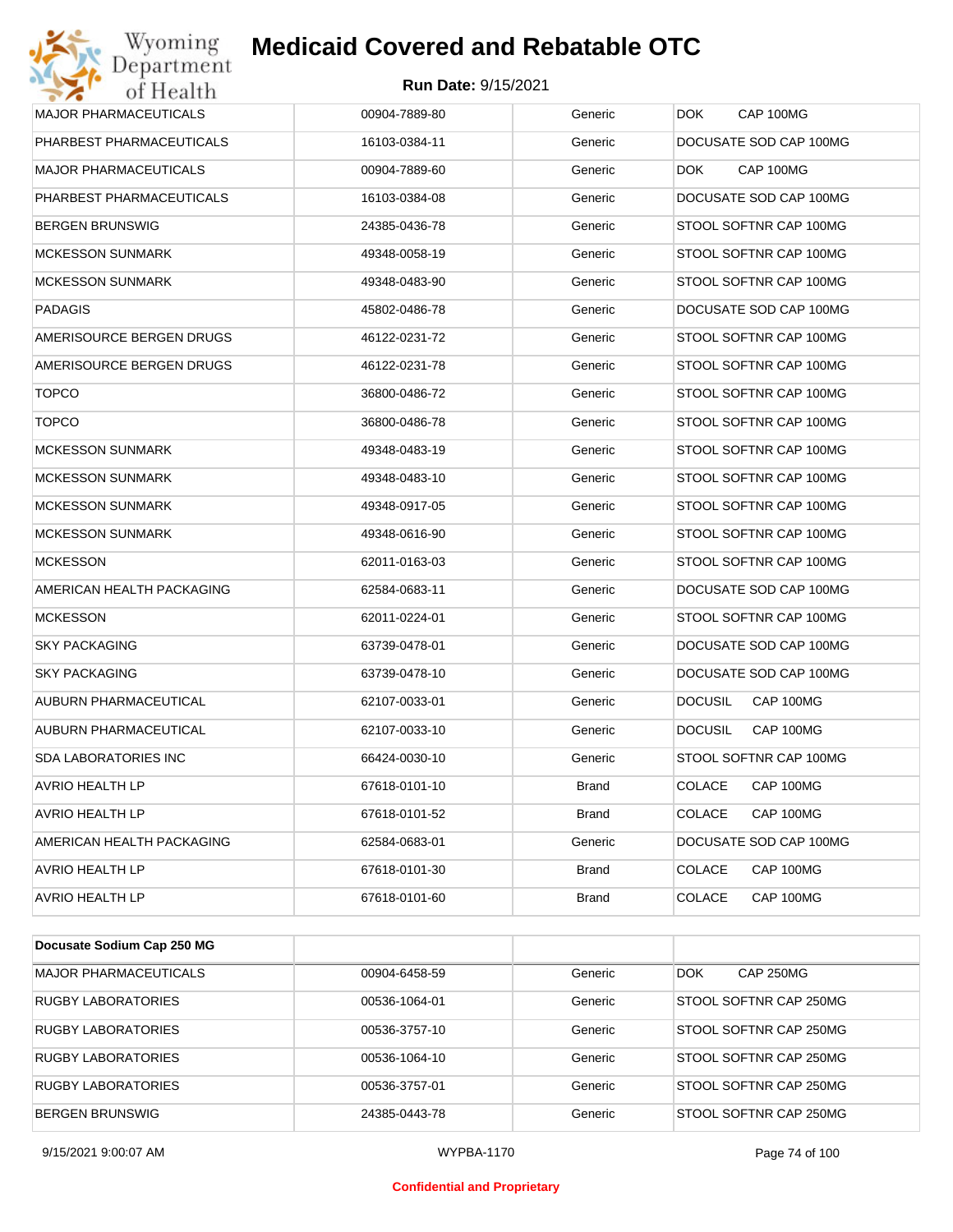| Wyoming<br>Department                                        | <b>Medicaid Covered and Rebatable OTC</b> |              |                                |
|--------------------------------------------------------------|-------------------------------------------|--------------|--------------------------------|
| of Health                                                    | <b>Run Date: 9/15/2021</b>                |              |                                |
| <b>MAJOR PHARMACEUTICALS</b>                                 | 00904-7891-59                             | Generic      | <b>CAP 250MG</b><br><b>DOK</b> |
| <b>MCKESSON SUNMARK</b>                                      | 49348-0714-10                             | Generic      | STOOL SOFTNR CAP 250MG         |
| AMERISOURCE BERGEN DRUGS                                     | 46122-0263-78                             | Generic      | STOOL SOFTNR CAP 250MG         |
| <b>MCKESSON</b>                                              | 62011-0164-01                             | Generic      | STOOL SOFTNR CAP 250MG         |
| <b>MCKESSON</b>                                              | 62011-0244-01                             | Generic      | STOOL SOFTNR CAP 250MG         |
| Docusate Sodium Cap 50 MG                                    |                                           |              |                                |
| <b>AVRIO HEALTH LP</b>                                       | 67618-0109-28                             | <b>Brand</b> | COLACE CLEAR CAP 50 MG         |
| PURDUE PRODUCTS LP                                           | 67618-0100-30                             | Brand        | COLACE<br>CAP 50MG             |
| PURDUE PRODUCTS LP                                           | 67618-0100-60                             | Brand        | <b>COLACE</b><br>CAP 50MG      |
| Docusate Sodium Enema 100 MG/5ML                             |                                           |              |                                |
| <b>ENEMEEZ</b>                                               | 17433-9884-05                             | <b>Brand</b> | DOCUSOL KIDS ENE 100MG/5M      |
| Docusate Sodium Enema 283 MG/5ML                             |                                           |              |                                |
| ENEMEEZ                                                      | 17433-9878-05                             | Generic      | DOCUSOL MINI ENE               |
| ENEMEEZ                                                      | 17433-9876-03                             | Generic      | ENEMEEZ MINI ENE               |
| Docusate Sodium Liquid 150 MG/15ML                           |                                           |              |                                |
| PHARMACEUTICAL ASSOCIATES                                    | 00121-0544-10                             | Generic      | DOCUSATE SOD LIQ 50MG/5ML      |
| RUGBY LABORATORIES                                           | 00536-0590-85                             | Generic      | <b>DIOCTO</b><br>LIQ 50MG/5ML  |
| <b>SILARX</b>                                                | 54838-0116-80                             | Generic      | <b>SILACE</b><br>LIQ 10MG/ML   |
| HI-TECH                                                      | 50383-0771-10                             | Generic      | <b>DOCU</b><br>LIQ 50MG/5ML    |
| HI-TECH                                                      | 50383-0771-11                             | Generic      | DOCU<br>LIQ 50MG/5ML           |
| HI-TECH                                                      | 50383-0771-16                             | Generic      | <b>DOCU</b><br>LIQ 50MG/5ML    |
| Docusate Sodium Liquid 50 MG/15ML                            |                                           |              |                                |
| FLEET PHARMACEUTICALS                                        | 00132-0106-24                             | <b>Brand</b> | PEDIA-LAX LIQ 50MG             |
| Docusate Sodium Syrup 60 MG/15ML                             |                                           |              |                                |
| <b>RUGBY LABORATORIES</b>                                    | 00536-1001-85                             | Generic      | SYP 60/15ML<br><b>DIOCTO</b>   |
| <b>SILARX</b>                                                | 54838-0107-80                             | Generic      | <b>SILACE</b><br>SYP 60/15ML   |
| Docusate Sodium Tab 100 MG                                   |                                           |              |                                |
| <b>MAJOR PHARMACEUTICALS</b>                                 | 00904-5869-60                             | Generic      | <b>TAB 100MG</b><br><b>DOK</b> |
| Glycerin Enema Adult 5.4 GM/Average<br><b>Delivered Dose</b> |                                           |              |                                |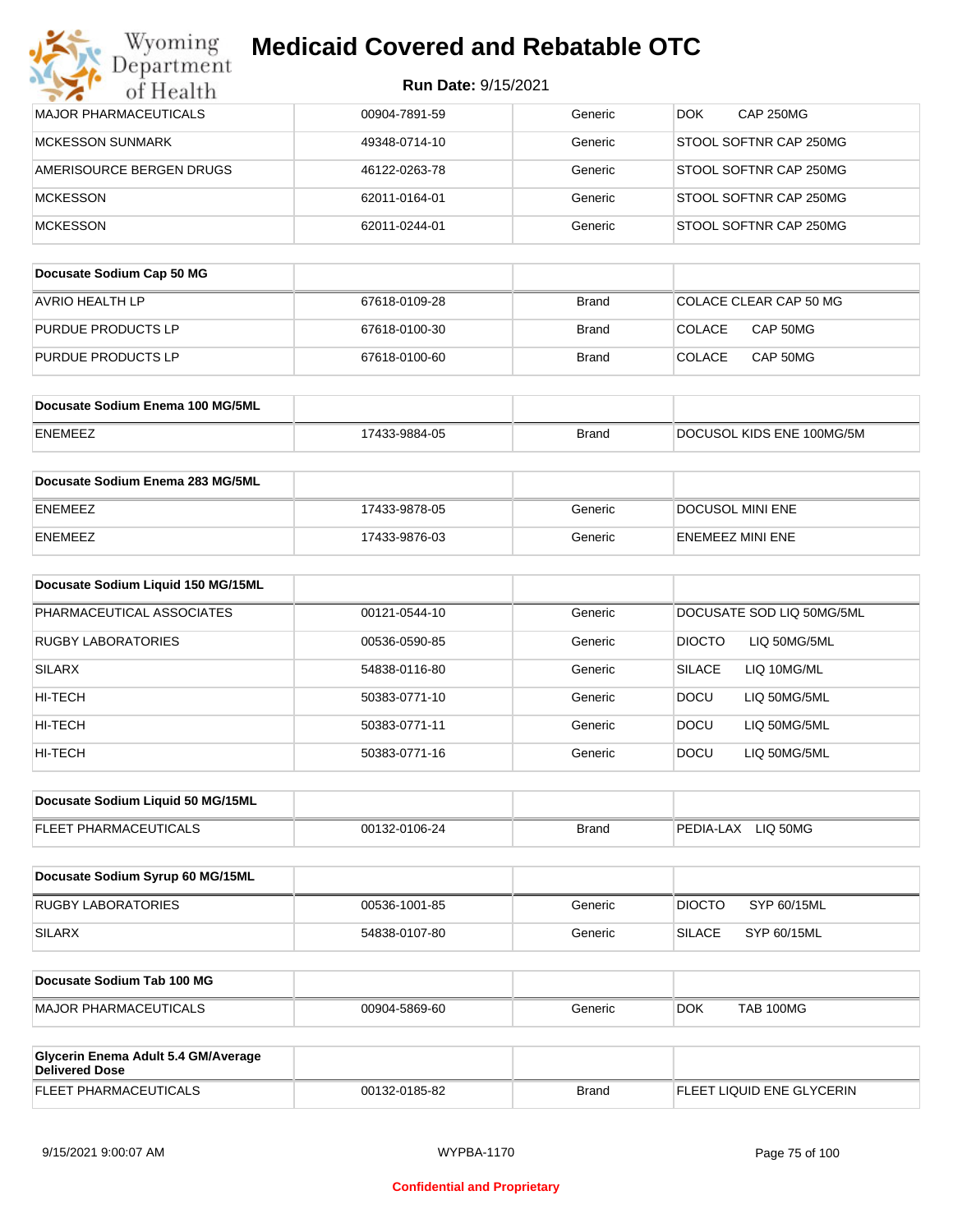

## **Medicaid Covered and Rebatable OTC**

**Run Date:** 9/15/2021

| Glycerin Liquid Suppos 2.8 GM (2.7 ML) |               |              |                                       |
|----------------------------------------|---------------|--------------|---------------------------------------|
| FLEET PHARMACEUTICALS                  | 00132-0190-12 | <b>Brand</b> | PEDIA-LAX SUP 2.8GM                   |
|                                        |               |              |                                       |
| <b>Glycerin Suppos 1 GM</b>            |               |              |                                       |
| FLEET PHARMACEUTICALS                  | 00132-0081-12 | <b>Brand</b> | PEDIA-LAX SUP 1GM                     |
|                                        |               |              |                                       |
| <b>Glycerin Suppos 1.2 GM</b>          |               |              |                                       |
| G & W LABS                             | 00713-0102-26 | Generic      | <b>GLYCERIN PED SUP 1.2GM</b>         |
| <b>COSETTE PHARMACEUTICALS</b>         | 00713-0102-09 | Generic      | SANI-SUPP SUP PEDIATRI                |
| <b>COSETTE PHARMACEUTICALS</b>         | 00713-0102-25 | Generic      | SANI-SUPP SUP PEDIATRI                |
| G & W LABS                             | 00713-0102-13 | Generic      | GLYCERIN PED SUP 1.2GM                |
|                                        |               |              |                                       |
| <b>Glycerin Suppos 2 GM</b>            |               |              |                                       |
| FLEET PHARMACEUTICALS                  | 00132-0079-12 | Generic      | <b>GLYCERIN</b><br>SUP <sub>2GM</sub> |
| <b>FLEET PHARMACEUTICALS</b>           | 00132-0079-24 | Generic      | <b>GLYCERIN</b><br>SUP <sub>2GM</sub> |
| <b>FLEET PHARMACEUTICALS</b>           | 00132-0079-50 | Generic      | <b>GLYCERIN</b><br>SUP 2GM            |
| COSETTE PHARMACEUTICALS                | 00713-0101-09 | Generic      | SANI-SUPP<br><b>SUP ADULT</b>         |
| COSETTE PHARMACEUTICALS                | 00713-0101-25 | Generic      | <b>SUP ADULT</b><br>SANI-SUPP         |
| <b>Glycerin Suppos 2.1 GM</b>          |               |              |                                       |
|                                        |               |              |                                       |
| G & W LABS                             | 00713-0101-02 | Generic      | <b>GLYCERIN</b><br><b>SUP 2.1GM</b>   |
| G & W LABS                             | 00713-0101-51 | Generic      | <b>GLYCERIN</b><br><b>SUP 2.1GM</b>   |
| G & W LABS                             | 00713-0101-13 | Generic      | <b>GLYCERIN</b><br><b>SUP 2.1GM</b>   |
| G & W LABS                             | 00713-0101-26 | Generic      | GLYCERIN<br><b>SUP 2.1GM</b>          |
|                                        |               |              |                                       |
| <b>Magnesium Citrate Soln</b>          |               |              |                                       |
| <b>BERGEN BRUNSWIG</b>                 | 24385-0675-10 | Generic      | MAG CITRATE SOL LEMON                 |
| <b>MAJOR PHARMACEUTICALS</b>           | 00904-6304-77 | Generic      | MAG CITRATE SOL LEMON                 |
| <b>MCKESSON SUNMARK</b>                | 49348-0504-49 | Generic      | MAG CITRATE SOL CHERRY                |
| <b>BERGEN BRUNSWIG</b>                 | 24385-0910-10 | Generic      | MAG CITRATE SOL CHERRY                |
| <b>MCKESSON SUNMARK</b>                | 49348-0696-49 | Generic      | MAG CITRATE SOL LEMON                 |
| <b>MCKESSON</b>                        | 62011-0166-01 | Generic      | MAG CITRATE SOL LEMON                 |
| CHAIN DRUG MARKETING ASSOC             | 63868-0935-10 | Generic      | MAG CITRATE SOL LEMON                 |
| CHAIN DRUG MARKETING ASSOC             | 63868-0934-10 | Generic      | MAG CITRATE SOL CHERRY                |
|                                        |               |              |                                       |
| Magnesium Hydroxide Chew Tab 400 MG    |               |              |                                       |
| FLEET PHARMACEUTICALS                  | 00132-0655-01 | <b>Brand</b> | PEDIA-LAX CHW 400MG                   |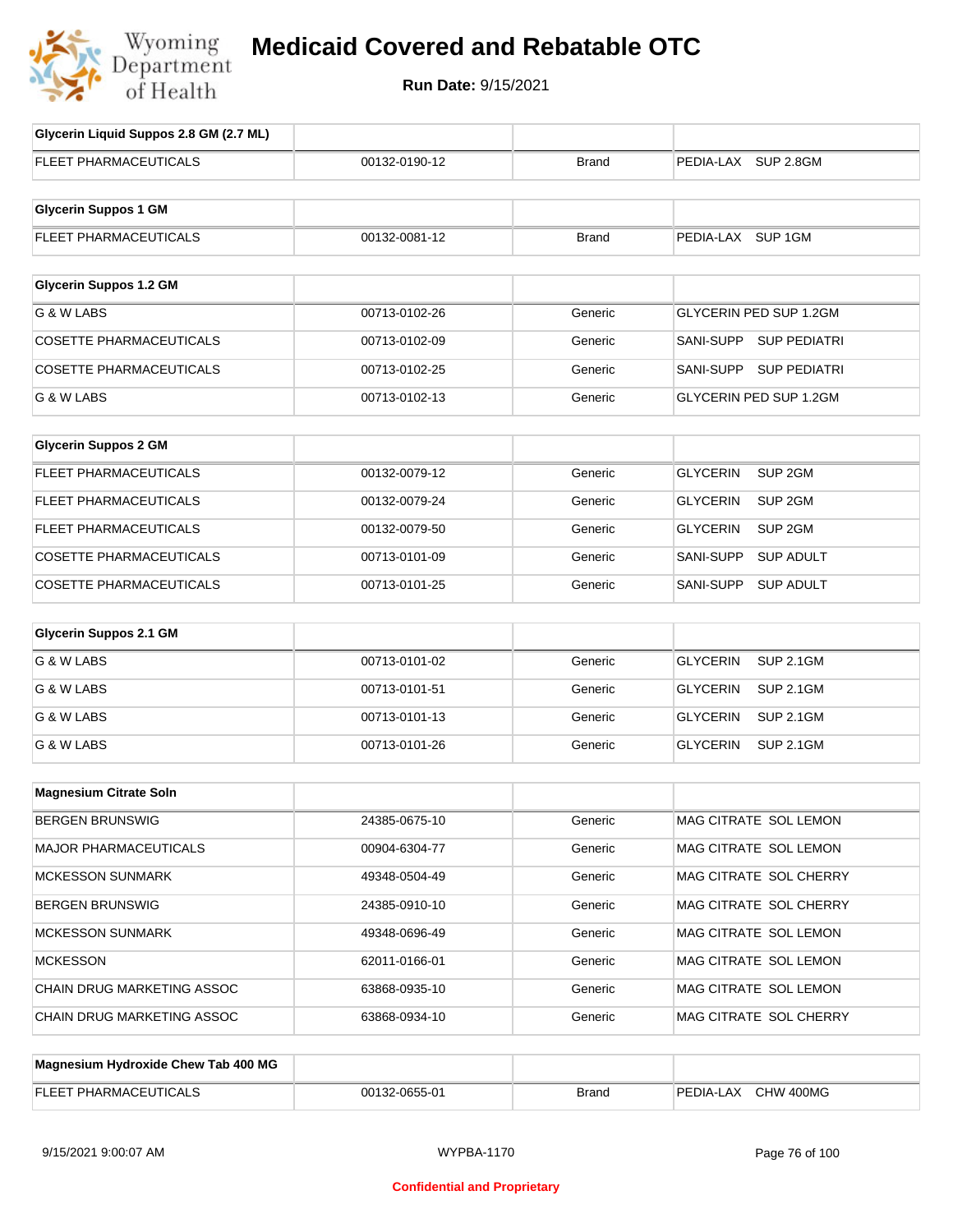

| Magnesium Hydroxide Susp 400 MG/5ML |               |         |                           |
|-------------------------------------|---------------|---------|---------------------------|
| <b>MAJOR PHARMACEUTICALS</b>        | 00904-0788-14 | Generic | MILK OF MAGN SUS 1200/15  |
| <b>MAJOR PHARMACEUTICALS</b>        | 00904-0788-16 | Generic | MILK OF MAGN SUS 1200/15  |
| <b>PERRIGO</b>                      | 00113-0332-40 | Generic | MILK OF MAGN SUS FRSH MNT |
| <b>PERRIGO</b>                      | 00113-0396-40 | Generic | MILK OF MAGN SUS          |
| PHARMACEUTICAL ASSOCIATES           | 00121-0431-30 | Generic | <b>MILK OF MAGN SUS</b>   |
| <b>MAJOR PHARMACEUTICALS</b>        | 00904-0789-14 | Generic | MILK OF MAGN SUS MINT     |
| <b>RUGBY LABORATORIES</b>           | 00536-2470-85 | Generic | MILK OF MAGN SUS          |
| <b>RUGBY LABORATORIES</b>           | 00536-2470-83 | Generic | MILK OF MAGN SUS          |
| <b>SELECT BRAND</b>                 | 15127-0835-73 | Generic | SB MILK MAGN SUS MINT     |
| <b>BERGEN BRUNSWIG</b>              | 24385-0396-40 | Generic | <b>GNP MILK MAG SUS</b>   |
| <b>BERGEN BRUNSWIG</b>              | 24385-0608-40 | Generic | <b>GNP MILK MAG SUS</b>   |
| <b>TOPCO</b>                        | 36800-0396-40 | Generic | <b>MILK OF MAGN SUS</b>   |
| LEADER BRAND PRODUCTS               | 37205-0834-40 | Generic | MILK OF MAGN SUS MINT     |
| <b>SELECT BRAND</b>                 | 15127-0833-73 | Generic | <b>SB MILK MAGN SUS</b>   |
| <b>BERGEN BRUNSWIG</b>              | 24385-0332-40 | Generic | <b>GNP MILK MAG SUS</b>   |
| <b>TOPCO</b>                        | 36800-0332-40 | Generic | MILK OF MAGN SUS 1200/15  |
| <b>TOPCO</b>                        | 36800-0949-40 | Generic | MILK OF MAGN SUS CHERRY   |
| <b>LEADER BRAND PRODUCTS</b>        | 37205-0833-40 | Generic | MILK OF MAGN SUS 400/5ML  |
| <b>MCKESSON SUNMARK</b>             | 49348-0307-39 | Generic | MILK OF MAGN SUS 1200/15  |
| <b>MCKESSON</b>                     | 62011-0123-01 | Generic | MILK OF MAGN SUS 400/5ML  |
| <b>MCKESSON</b>                     | 62011-0124-01 | Generic | MILK OF MAGN SUS 400/5ML  |
| <b>CHAIN DRUG MARKETING ASSOC</b>   | 63868-0787-57 | Generic | MILK OF MAGN SUS 400/5ML  |
| <b>CHAIN DRUG MARKETING ASSOC</b>   | 63868-0310-12 | Generic | MILK OF MAGN SUS 400/5ML  |
| <b>CHAIN DRUG MARKETING ASSOC</b>   | 63868-0788-57 | Generic | MILK OF MAGN SUS 400/5ML  |
|                                     |               |         |                           |

| <b>Magnesium Hydroxide Susp Concentrate</b><br><b>2400 MG/10ML</b> |               |         |                         |
|--------------------------------------------------------------------|---------------|---------|-------------------------|
| <b>HIKMA</b>                                                       | 00054-3567-49 | Generic | MILK OF MAGN SUS 2400MG |
| <b>HIKMA</b>                                                       | 00054-3567-61 | Generic | MILK OF MAGN SUS 2400MG |
| PHARMACEUTICAL ASSOCIATES                                          | 00121-0527-10 | Generic | MILK OF MAGN SUS 2400MG |

| <b>Magnesium Sulfate Oral Granules</b> |               |         |                                    |
|----------------------------------------|---------------|---------|------------------------------------|
| BERGEN BRUNSWIG                        | 24385-0807-01 | Generic | <b>GNP EPSOM</b><br>GRA SALT       |
| BERGEN BRUNSWIG                        | 24385-0807-04 | Generic | GRA SALT<br>GNP EPSOM              |
| <b>IMCKESSON SUNMARK</b>               | 49348-0018-75 | Generic | <b>SM EPSOM</b><br>GRA SALT        |
| MCKESSON SUNMARK                       | 49348-0018-63 | Generic | <b>SM EPSOM</b><br><b>GRA SALT</b> |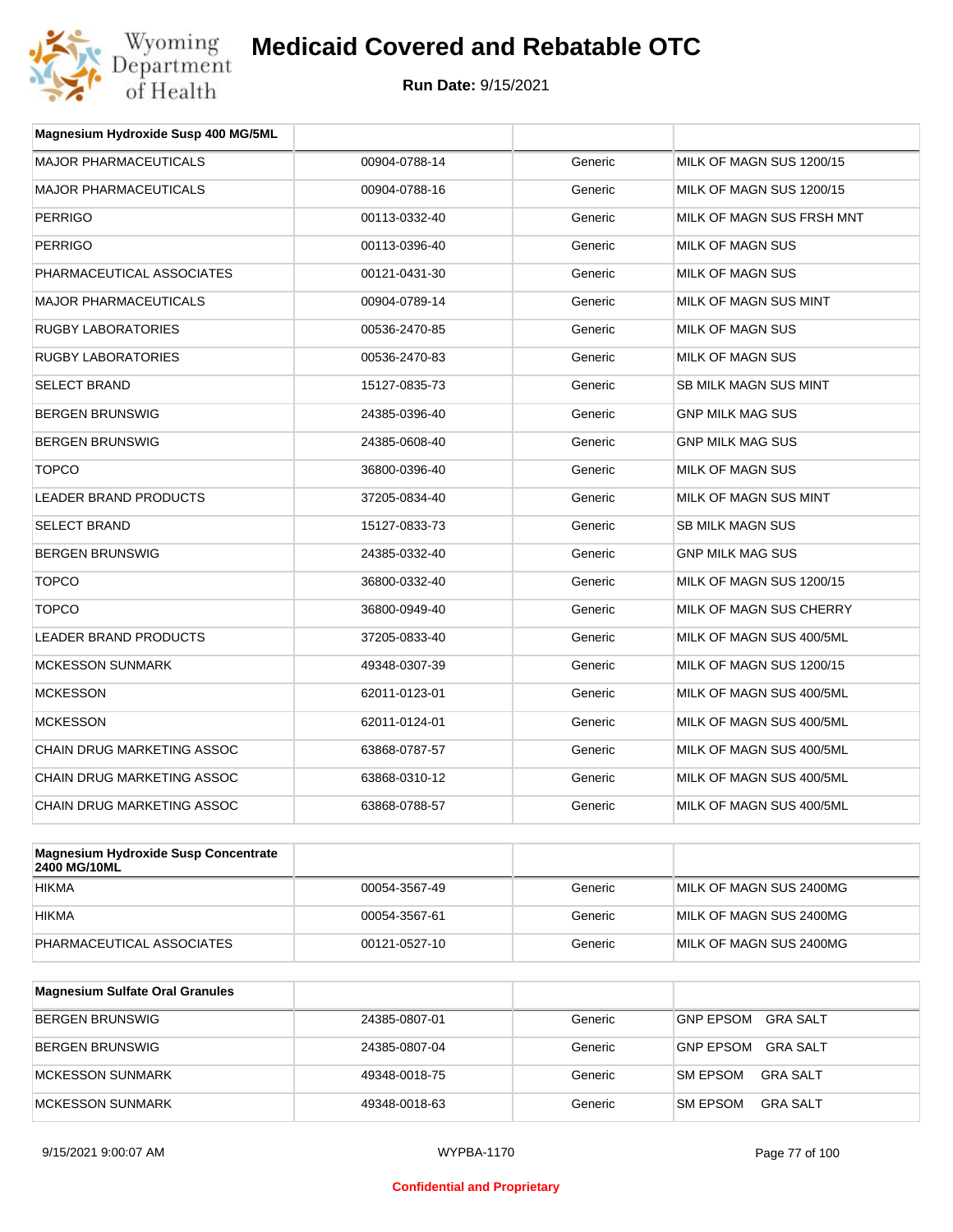

| <b>Methylcellulose Powder Laxative</b>        |               |              |                                     |
|-----------------------------------------------|---------------|--------------|-------------------------------------|
| GLAXO CONSUMER HEALTHCARE L.P.                | 00135-0090-70 | <b>Brand</b> | <b>CITRUCEL</b><br>POW SF ORANG     |
| GLAXO CONSUMER HEALTHCARE L.P.                | 00135-0090-74 | <b>Brand</b> | CITRUCEL<br>POW SF ORANG            |
| GLAXO CONSUMER HEALTHCARE L.P.                | 00135-0090-75 | <b>Brand</b> | CITRUCEL<br><b>POW SF ORANG</b>     |
| <b>MAJOR PHARMACEUTICALS</b>                  | 00904-5675-16 | Generic      | SOLUBLE FIB POW THERAPY             |
| GLAXO CONSUMER HEALTHCARE L.P.                | 00135-0089-69 | <b>Brand</b> | CITRUCEL<br><b>POW ORANGE</b>       |
| GLAXO CONSUMER HEALTHCARE L.P.                | 00135-0089-71 | <b>Brand</b> | CITRUCEL<br><b>POW ORANGE</b>       |
|                                               |               |              |                                     |
| Methylcellulose Tab 500 MG                    |               |              |                                     |
| GLAXO CONSUMER HEALTHCARE L.P.                | 00135-0199-01 | <b>Brand</b> | <b>CITRUCEL</b><br><b>TAB 500MG</b> |
| GLAXO CONSUMER HEALTHCARE L.P.                | 00135-0199-02 | <b>Brand</b> | CITRUCEL<br>TAB 500MG               |
| GLAXO CONSUMER HEALTHCARE L.P.                | 00135-0199-07 | Brand        | CITRUCEL<br><b>TAB 500MG</b>        |
| <b>BERGEN BRUNSWIG</b>                        | 24385-0466-78 | Generic      | FIBER THERAP TAB 500MG              |
| <b>MCKESSON SUNMARK</b>                       | 49348-0541-10 | Generic      | SM FIBER LAX TAB 500MG              |
| <b>MCKESSON</b>                               | 62011-0134-01 | Generic      | HM FIBER<br><b>TAB 500MG</b>        |
|                                               |               |              |                                     |
| <b>Mineral Oil</b>                            |               |              |                                     |
| <b>PERRIGO</b>                                | 00574-0618-16 | Generic      | <b>MINERAL</b><br>OIL               |
| <b>BERGEN BRUNSWIG</b>                        | 24385-0685-16 | Generic      | <b>GNP MINERAL OIL HEAVY</b>        |
| <b>MCKESSON SUNMARK</b>                       | 49348-0804-38 | Generic      | SM MINERAL OIL                      |
| CHAIN DRUG MARKETING ASSOC                    | 63868-0938-16 | Generic      | QC MINERAL OIL HEAVY                |
|                                               |               |              |                                     |
| <b>Mineral Oil Enema</b>                      |               |              |                                     |
| FLEET PHARMACEUTICALS                         | 00132-0301-40 | <b>Brand</b> | FLEET OIL ENE                       |
| <b>MCKESSON</b>                               | 62011-0190-01 | Generic      | MINERAL OIL ENE                     |
|                                               |               |              |                                     |
| Polyethylene Glycol 3350 Oral Packet 17<br>GМ |               |              |                                     |
| <b>MAJOR PHARMACEUTICALS</b>                  | 00904-6025-61 | Generic      | PEG 3350<br><b>POW</b>              |
| <b>MAJOR PHARMACEUTICALS</b>                  | 00904-6422-81 | Generic      | PEG 3350<br><b>POW</b>              |
| <b>MAJOR PHARMACEUTICALS</b>                  | 00904-6422-86 | Generic      | PEG 3350<br><b>POW</b>              |
| <b>TOPCO</b>                                  | 36800-0306-52 | Generic      | CLEARLAX POW                        |
| <b>MYLAN INSTITUTIONAL</b>                    | 51079-0306-01 | Generic      | POLYETH GLYC POW 3350 NF            |
| <b>MYLAN INSTITUTIONAL</b>                    | 51079-0306-30 | Generic      | POLYETH GLYC POW 3350 NF            |
| AMERICAN HEALTH PACKAGING                     | 68084-0430-98 | Generic      | HEALTHYLAX POW                      |
| AMERICAN HEALTH PACKAGING                     | 68084-0430-99 | Generic      | HEALTHYLAX POW                      |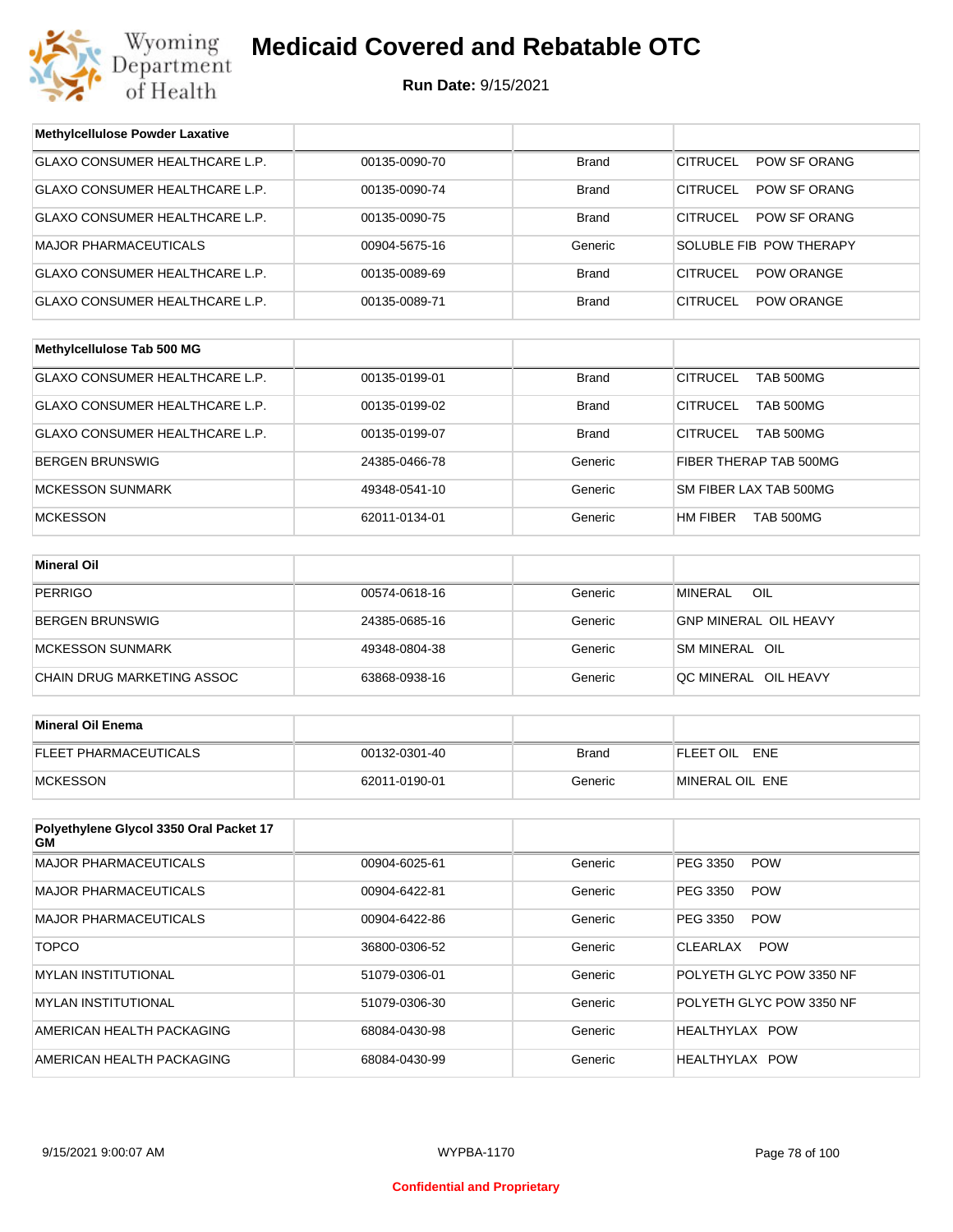

| Polyethylene Glycol 3350 Oral Powder 17<br><b>GM/SCOOP</b> |               |         |                               |
|------------------------------------------------------------|---------------|---------|-------------------------------|
| <b>RUGBY LABORATORIES</b>                                  | 00536-1052-24 | Generic | <b>POW</b><br>PEG3350         |
| <b>RUGBY LABORATORIES</b>                                  | 00536-1052-27 | Generic | PEG3350<br><b>POW</b>         |
| <b>RUGBY LABORATORIES</b>                                  | 00536-1052-84 | Generic | PEG3350<br><b>POW</b>         |
| <b>MAJOR PHARMACEUTICALS</b>                               | 00904-6025-76 | Generic | PEG 3350<br><b>POW</b>        |
| <b>MAJOR PHARMACEUTICALS</b>                               | 00904-6025-77 | Generic | PEG 3350<br><b>POW</b>        |
| <b>MAJOR PHARMACEUTICALS</b>                               | 00904-6025-84 | Generic | PEG 3350<br><b>POW</b>        |
| <b>LEADER BRAND PRODUCTS</b>                               | 37205-0612-71 | Generic | <b>CLEARLAX</b><br><b>POW</b> |
| <b>LEADER BRAND PRODUCTS</b>                               | 37205-0612-72 | Generic | <b>CLEARLAX</b><br><b>POW</b> |
| <b>LEADER BRAND PRODUCTS</b>                               | 37205-0612-73 | Generic | CLEARLAX<br><b>POW</b>        |
| LUPIN PHARMACEUTICALS                                      | 43386-0312-08 | Generic | <b>GAVILAX</b><br><b>POW</b>  |
| LUPIN PHARMACEUTICALS                                      | 43386-0312-14 | Generic | <b>POW</b><br><b>GAVILAX</b>  |
| <b>PADAGIS</b>                                             | 45802-0868-01 | Generic | POLYETH GLYC POW 3350 NF      |
| AMERISOURCE BERGEN DRUGS                                   | 46122-0014-31 | Generic | <b>GNP CLEARLAX POW</b>       |
| AMERISOURCE BERGEN DRUGS                                   | 46122-0014-71 | Generic | <b>GNP CLEARLAX POW</b>       |
| <b>TOPCO</b>                                               | 36800-0181-04 | Generic | CLEARLAX<br><b>POW</b>        |
| <b>TOPCO</b>                                               | 36800-0306-01 | Generic | CLEARLAX<br><b>POW</b>        |
| <b>TOPCO</b>                                               | 36800-0306-02 | Generic | CLEARLAX<br><b>POW</b>        |
| <b>TOPCO</b>                                               | 36800-0306-03 | Generic | CLEARLAX<br><b>POW</b>        |
| <b>PADAGIS</b>                                             | 45802-0868-02 | Generic | POLYETH GLYC POW 3350 NF      |
| AMERISOURCE BERGEN DRUGS                                   | 46122-0014-33 | Generic | <b>GNP CLEARLAX POW</b>       |
| <b>MCKESSON SUNMARK</b>                                    | 49348-0893-70 | Generic | SM CLEARLAX POW               |
| <b>PADAGIS</b>                                             | 45802-0868-03 | Generic | POLYETH GLYC POW 3350 NF      |
| <b>MCKESSON SUNMARK</b>                                    | 49348-0893-50 | Generic | SM CLEARLAX POW               |
| <b>MCKESSON SUNMARK</b>                                    | 49348-0893-92 | Generic | <b>SM CLEARLAX POW</b>        |
| <b>MCKESSON</b>                                            | 62011-0153-01 | Generic | HM CLEARLAX POW               |
| <b>MCKESSON</b>                                            | 62011-0153-02 | Generic | HM CLEARLAX POW               |
| <b>KREMERS URBAN</b>                                       | 62175-0190-15 | Generic | GLYCOLAX POW 3350 NF          |
| <b>KREMERS URBAN</b>                                       | 62175-0195-07 | Generic | POLYETH GLYC POW 3350 NF      |
| <b>KREMERS URBAN</b>                                       | 62175-0195-31 | Generic | POLYETH GLYC POW 3350 NF      |
| <b>KREMERS URBAN</b>                                       | 62175-0190-31 | Generic | GLYCOLAX POW 3350 NF          |
| <b>KREMERS URBAN</b>                                       | 62175-0195-15 | Generic | POLYETH GLYC POW 3350 NF      |
| CHAIN DRUG MARKETING ASSOC                                 | 63868-0002-14 | Generic | NATURA-LAX POW 3350 NF        |

| <b>Psyllium Cap 0.52 GM</b> |               |         |         |           |
|-----------------------------|---------------|---------|---------|-----------|
| KONSYL PHARMACEUTICAL       | 00224-1847-80 | Generic | 'KONSYL | CAP 520MG |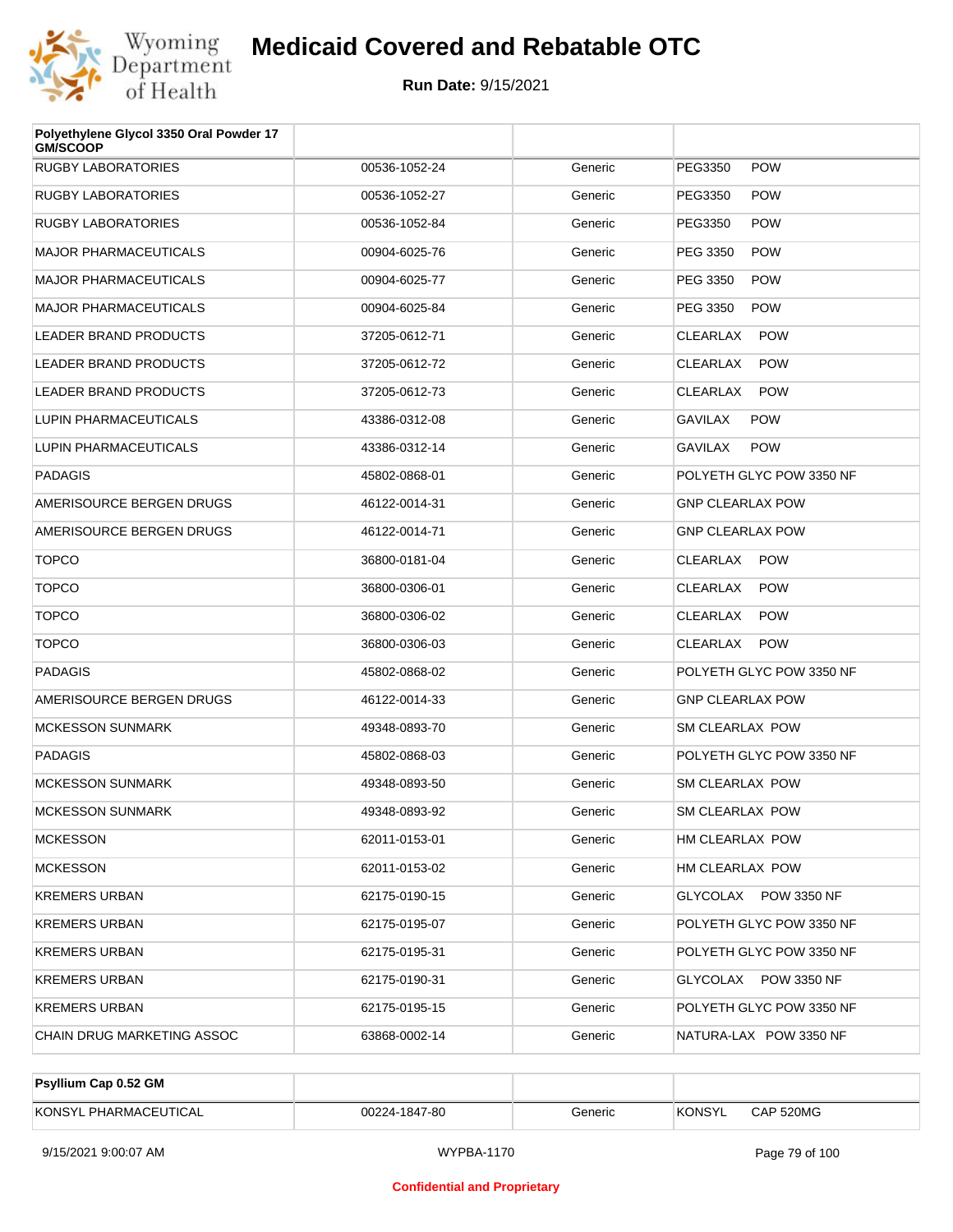| Wyoming<br><b>Medicaid Covered and Rebatable OTC</b><br>Department |                            |              |                                   |  |  |
|--------------------------------------------------------------------|----------------------------|--------------|-----------------------------------|--|--|
| of Health                                                          | <b>Run Date: 9/15/2021</b> |              |                                   |  |  |
| KONSYL PHARMACEUTICAL                                              | 00224-1847-10              | Generic      | <b>CAP 520MG</b><br><b>KONSYL</b> |  |  |
| RUGBY LABORATORIES                                                 | 00536-1500-60              | Generic      | <b>REGULOID</b><br>CAP 0.52GM     |  |  |
| <b>LEADER BRAND PRODUCTS</b>                                       | 37205-0372-78              | Generic      | FIBER LAXTIV CAP 0.52GM           |  |  |
| <b>MCKESSON SUNMARK</b>                                            | 49348-0633-49              | Generic      | SM FIBER LAX CAP 0.52GM           |  |  |
| <b>MCKESSON</b>                                                    | 62011-0053-01              | Generic      | HM FIBER<br>CAP 0.52GM            |  |  |
|                                                                    |                            |              |                                   |  |  |
| Psyllium Powder 100%                                               |                            |              |                                   |  |  |
| KONSYL PHARMACELITICAL                                             | 00224-1801-80              | <b>Rrand</b> | KONSYL DAILY POW 100%             |  |  |

| <b>NUIVOTE FIJANIVIACEUTICAL</b> | UUZZ4-TOUT-00 | piallu | NUNGTEDAILIFUW TUU 70 |
|----------------------------------|---------------|--------|-----------------------|
| KONSYL PHARMACEUTICAL            | 00224-1801-06 | Brand  | KONSYL DAILY POW 100% |
| KONSYL PHARMACEUTICAL            | 00224-1801-07 | Brand  | KONSYL DAILY POW 100% |
| KONSYL PHARMACEUTICAL            | 00224-1801-81 | Brand  | KONSYL DAILY POW 100% |

| <b>Psyllium Powder 28.3%</b> |               |         |                        |
|------------------------------|---------------|---------|------------------------|
| KONSYL PHARMACEUTICAL        | 00224-1852-06 | Generic | KONSYL DAILY POW 28.3% |
| KONSYL PHARMACEUTICAL        | 00224-1852-80 | Generic | KONSYL DAILY POW 28.3% |
| <b>RUGBY LABORATORIES</b>    | 00536-4445-54 | Generic | POW 28.3%<br>REGULOID  |
| <b>RUGBY LABORATORIES</b>    | 00536-4445-89 | Generic | REGULOID<br>POW 28.3%  |
| <b>MAJOR PHARMACEUTICALS</b> | 00904-5200-65 | Generic | NATURL FIBER POW 28.3% |
| <b>MAJOR PHARMACEUTICALS</b> | 00904-5200-66 | Generic | NATURL FIBER POW 28.3% |
| <b>MCKESSON SUNMARK</b>      | 49348-0047-65 | Generic | SM FIBER<br>POW 28.3%  |
| <b>MCKESSON SUNMARK</b>      | 49348-0091-68 | Generic | SM FIBER<br>POW 28.3%  |
| <b>MCKESSON</b>              | 62011-0133-01 | Generic | HM FIBER<br>POW 28.3%  |

| <b>Psyllium Powder 30.9%</b> |               |         |                       |
|------------------------------|---------------|---------|-----------------------|
| KONSYL PHARMACEUTICAL        | 00224-1841-80 | Generic | KONSYL<br>POW 30.9%   |
| KONSYL PHARMACEUTICAL        | 00224-1841-03 | Generic | KONSYL<br>POW 30.9%   |
| <b>IMCKESSON</b>             | 62011-0135-01 | Generic | HM FIBER<br>POW 30.9% |

| Psyllium Powder 48.57%       |               |         |                                 |
|------------------------------|---------------|---------|---------------------------------|
| <b>RUGBY LABORATORIES</b>    | 00536-4444-54 | Generic | <b>REGULOID</b><br>POW 48.57%   |
| <b>RUGBY LABORATORIES</b>    | 00536-4444-89 | Generic | <b>REGULOID</b><br>POW 48.57%   |
| MAJOR PHARMACEUTICALS        | 00904-5199-65 | Generic | <b>POW THERAPY</b><br>NAT FIBER |
| <b>MAJOR PHARMACEUTICALS</b> | 00904-5199-66 | Generic | NAT FIBER<br><b>POW THERAPY</b> |
| BERGEN BRUNSWIG              | 24385-0301-27 | Generic | <b>NAT FIBER</b><br>POW 48.57%  |
| MCKESSON SUNMARK             | 49348-0166-65 | Generic | <b>SM FIBER</b><br>POW 48.57%   |
| MCKESSON SUNMARK             | 49348-0166-93 | Generic | <b>SM FIBER</b><br>POW 48.57%   |
| <b>MCKESSON</b>              | 62011-0136-01 | Generic | HM FIBER<br>POW 48.57%          |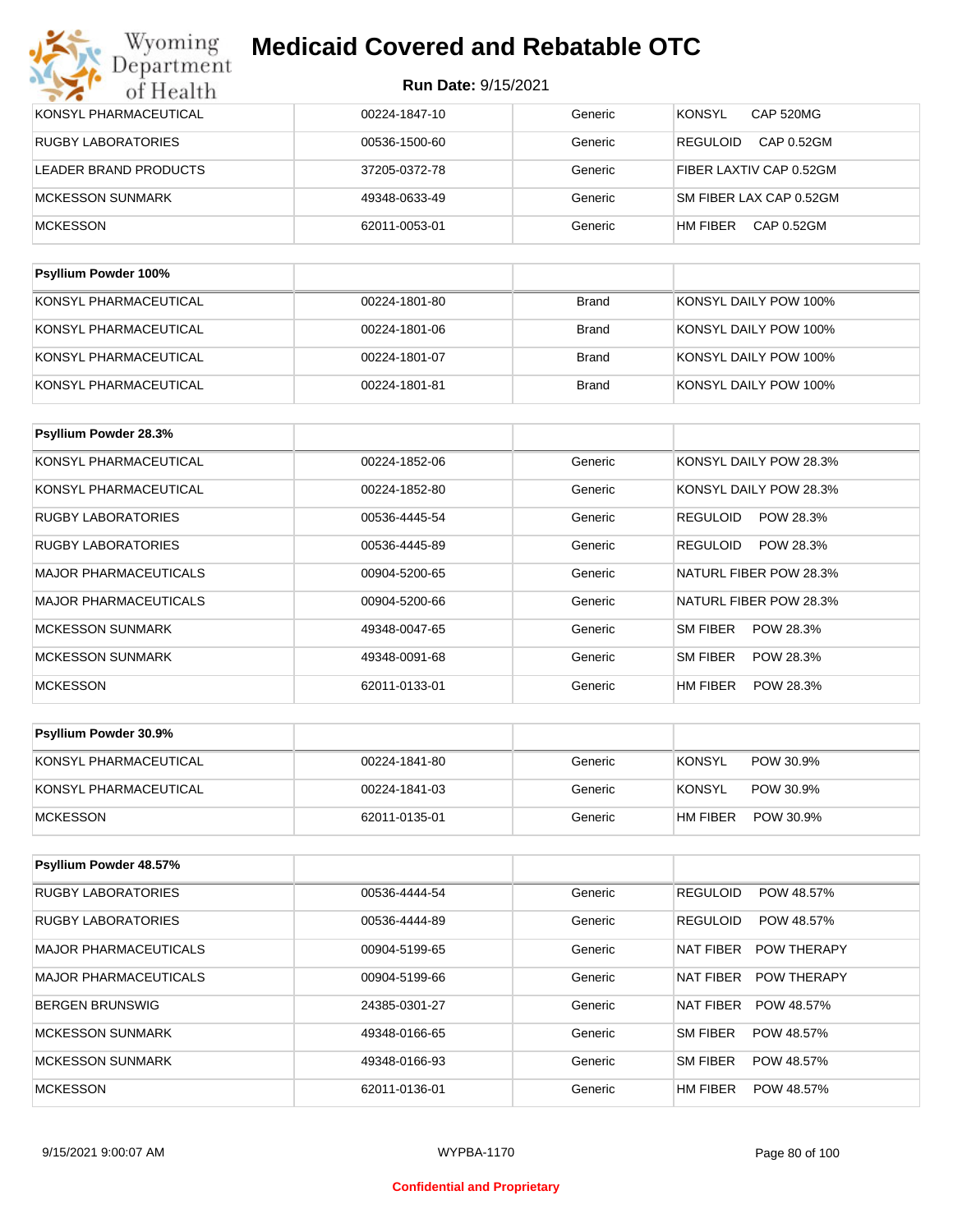

| Psyllium Powder 52.3%          |               |              |                              |
|--------------------------------|---------------|--------------|------------------------------|
| KONSYL PHARMACEUTICAL          | 00224-1822-03 | <b>Brand</b> | KONSYL-D<br>POW 52.3%        |
| KONSYL PHARMACEUTICAL          | 00224-1822-80 | <b>Brand</b> | KONSYL-D<br>POW 52.3%        |
| Psyllium Powder 58.6%          |               |              |                              |
| <b>RUGBY LABORATORIES</b>      | 00536-1875-16 | Generic      | <b>REGULOID</b><br>POW 58.6% |
| <b>RUGBY LABORATORIES</b>      | 00536-1875-79 | Generic      | <b>REGULOID</b><br>POW 58.6% |
| <b>RUGBY LABORATORIES</b>      | 00536-1881-16 | Generic      | <b>REGULOID</b><br>POW 58.6% |
| MAJOR PHARMACEUTICALS          | 00904-5788-77 | Generic      | FIBER THERAP POW 58.6%       |
| <b>RUGBY LABORATORIES</b>      | 00536-1881-79 | Generic      | <b>REGULOID</b><br>POW 58.6% |
| <b>MCKESSON SUNMARK</b>        | 49348-0090-92 | Generic      | SM FIBER<br>POW 58.6%        |
| <b>MCKESSON</b>                | 62011-0137-01 | Generic      | HM FIBER<br>POW 58.6%        |
|                                |               |              |                              |
| Psyllium Powder 60.3%          |               |              |                              |
| KONSYL PHARMACEUTICAL          | 00224-1866-28 | <b>Brand</b> | <b>KONSYL</b><br>POW 60.3%   |
| KONSYL PHARMACEUTICAL          | 00224-1866-80 | <b>Brand</b> | <b>KONSYL</b><br>POW 60.3%   |
| KONSYL PHARMACEUTICAL          | 00224-1855-81 | <b>Brand</b> | <b>KONSYL</b><br>POW 60.3%   |
| KONSYL PHARMACEUTICAL          | 00224-1855-07 | <b>Brand</b> | <b>KONSYL</b><br>POW 60.3%   |
| Psyllium Powder 71.67%         |               |              |                              |
| KONSYL PHARMACEUTICAL          | 00224-1856-06 | <b>Brand</b> | <b>KONSYL</b><br>POW 71.67%  |
| KONSYL PHARMACEUTICAL          | 00224-1856-80 | <b>Brand</b> | <b>KONSYL</b><br>POW 71.67%  |
|                                |               |              |                              |
| Psyllium Powder Packet 100%    |               |              |                              |
| KONSYL PHARMACEUTICAL          | 00224-1801-84 | <b>Brand</b> | KONSYL DAILY POW 100%        |
| KONSYL PHARMACEUTICAL          | 00224-1801-24 | <b>Brand</b> | KONSYL DAILY POW 100%        |
| KONSYL PHARMACEUTICAL          | 00224-1801-35 | <b>Brand</b> | KONSYL DAILY POW 100%        |
| Psyllium Powder Packet 28.3%   |               |              |                              |
|                                |               |              |                              |
| KONSYL PHARMACEUTICAL          | 00224-1852-13 | <b>Brand</b> | KONSYL DAILY POW 28.3%       |
| KONSYL PHARMACEUTICAL          | 00224-1852-81 | <b>Brand</b> | KONSYL DAILY POW 28.3%       |
| Psyllium Powder Packet 60.3%   |               |              |                              |
| KONSYL PHARMACEUTICAL          | 00224-1855-30 | <b>Brand</b> | <b>KONSYL</b><br>POW 60.3%   |
| KONSYL PHARMACEUTICAL          | 00224-1855-82 | <b>Brand</b> | <b>KONSYL</b><br>POW 60.3%   |
|                                |               |              |                              |
| Sennosides Chew Tab 15 MG      |               |              |                              |
| GLAXO CONSUMER HEALTHCARE L.P. | 00067-0005-48 | <b>Brand</b> | EX-LAX<br>CHW 15MG           |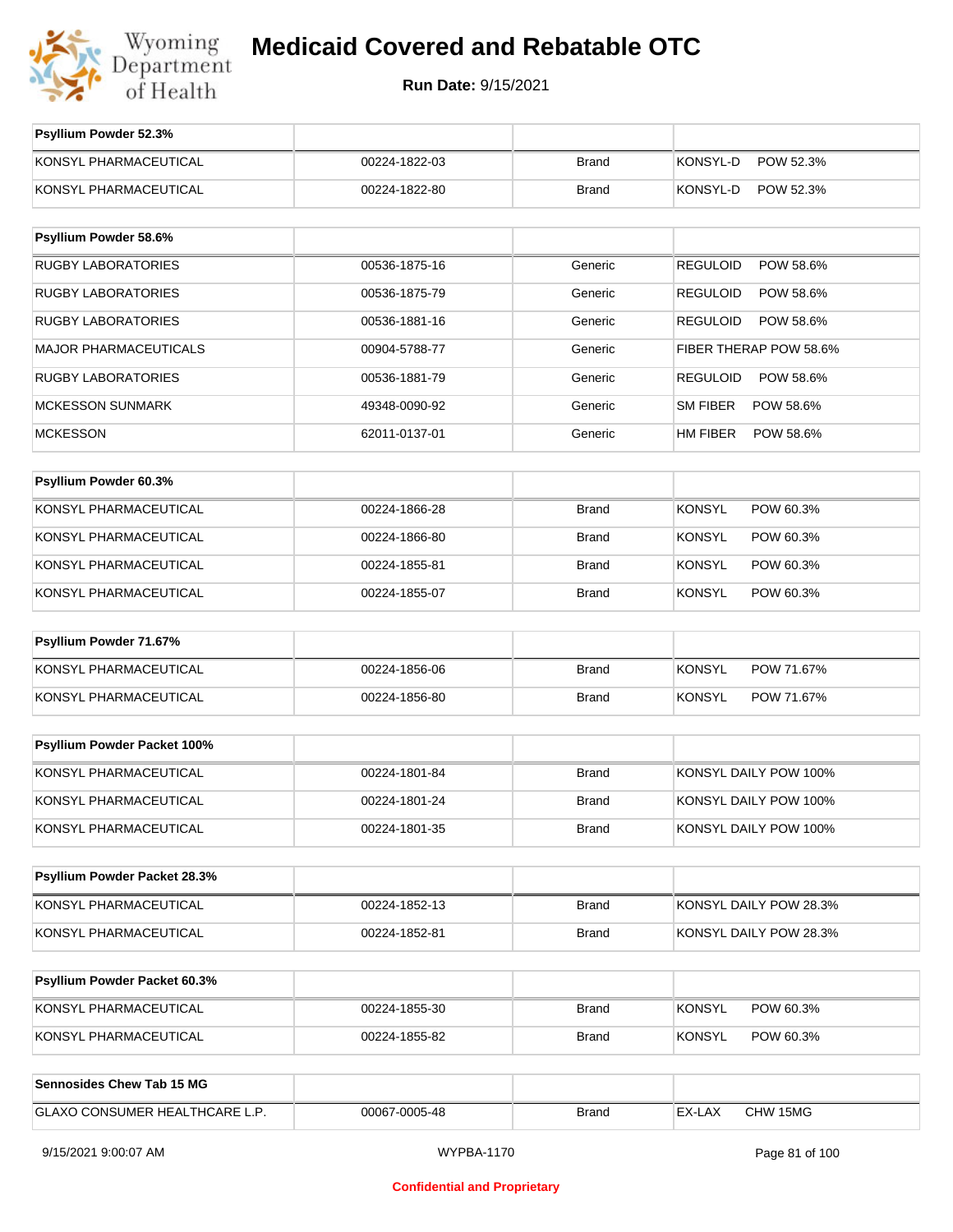| Wyoming<br><b>Medicaid Covered and Rebatable OTC</b><br>Department |                            |              |        |          |  |
|--------------------------------------------------------------------|----------------------------|--------------|--------|----------|--|
| of Health                                                          | <b>Run Date: 9/15/2021</b> |              |        |          |  |
| GLAXO CONSUMER HEALTHCARE L.P.                                     | 00067-0005-12              | <b>Brand</b> | EX-LAX | CHW 15MG |  |
| GLAXO CONSUMER HEALTHCARE L.P.                                     | 00067-0005-24              | <b>Brand</b> | EX-LAX | CHW 15MG |  |

| Sennosides Syrup 8.8 MG/5ML |               |         |                             |
|-----------------------------|---------------|---------|-----------------------------|
| RUGBY LABORATORIES          | 00536-1000-59 | Generic | LIQ 8.8MG/5<br>SENEXON      |
| MAJOR PHARMACEUTICALS       | 00904-6289-09 | Generic | <b>SENNA</b><br>SYP 8.8MG/5 |

| Sennosides Tab 15 MG           |               |              |                       |
|--------------------------------|---------------|--------------|-----------------------|
| GLAXO CONSUMER HEALTHCARE L.P. | 00067-6025-60 | Generic      | PERDIEM OVER TAB 15MG |
| GLAXO CONSUMER HEALTHCARE L.P. | 00067-0003-08 | Brand        | EX-LAX<br>TAB 15MG    |
| GLAXO CONSUMER HEALTHCARE L.P. | 00067-0003-30 | <b>Brand</b> | TAB 15MG<br>EX-LAX    |

| Sennosides Tab 17.2 MG |               |              |                         |
|------------------------|---------------|--------------|-------------------------|
| <b>AVRIO HEALTH LP</b> | 67618-0315-12 | <b>Brand</b> | SENOKOT XTRA TAB 17.2MG |

| Sennosides Tab 25 MG           |               |              |                              |
|--------------------------------|---------------|--------------|------------------------------|
| GLAXO CONSUMER HEALTHCARE L.P. | 00067-0016-90 | <b>Brand</b> | EX-LAX<br>TAB MAX ST         |
| GLAXO CONSUMER HEALTHCARE L.P. | 00067-0016-48 | <b>Brand</b> | TAB MAX ST<br>EX-LAX         |
| GLAXO CONSUMER HEALTHCARE L.P. | 00067-0016-24 | <b>Brand</b> | TAB MAX ST<br>EX-LAX         |
| <b>BERGEN BRUNSWIG</b>         | 24385-0369-62 | Generic      | <b>GNP LAXATIVE TAB 25MG</b> |
| <b>LEADER BRAND PRODUCTS</b>   | 37205-0294-62 | Generic      | TAB 25MG<br>LAXATIVE         |
| <b>MCKESSON SUNMARK</b>        | 49348-0224-04 | Generic      | SM SENNA LAX TAB MAX STR     |
| CHAIN DRUG MARKETING ASSOC     | 63868-0549-24 | Generic      | LAXATIVE<br>TAB MAX-STR      |

| Sennosides Tab 8.6 MG        |               |         |                           |
|------------------------------|---------------|---------|---------------------------|
| <b>MAJOR PHARMACEUTICALS</b> | 00904-6434-59 | Generic | <b>SENNA</b><br>TAB 8.6MG |
| <b>MAJOR PHARMACEUTICALS</b> | 00904-6434-80 | Generic | <b>SENNA</b><br>TAB 8.6MG |
| <b>PAR PHARMACEUTICAL</b>    | 00603-0282-32 | Generic | SENNA LAX TAB 8.6MG       |
| <b>MAJOR PHARMACEUTICALS</b> | 00904-5165-59 | Generic | TAB 8.6MG<br><b>SENNA</b> |
| <b>RUGBY LABORATORIES</b>    | 00536-5904-01 | Generic | TAB 8.6MG<br>SENEXON      |
| <b>PAR PHARMACEUTICAL</b>    | 00603-0282-21 | Generic | SENNA LAX TAB 8.6MG       |
| <b>SELECT BRAND</b>          | 15127-0105-01 | Generic | SB SENNA-LAX TAB 8.6MG    |
| <b>RUGBY LABORATORIES</b>    | 00536-5904-10 | Generic | SENEXON<br>TAB 8.6MG      |
| <b>MAJOR PHARMACEUTICALS</b> | 00904-5165-61 | Generic | <b>SENNA</b><br>TAB 8.6MG |
| <b>MAJOR PHARMACEUTICALS</b> | 00904-5165-80 | Generic | TAB 8.6MG<br><b>SENNA</b> |
| PHARBEST PHARMACEUTICALS     | 16103-0363-08 | Generic | SENNA-TABS TAB 8.6MG      |
| PHARBEST PHARMACEUTICALS     | 16103-0363-11 | Generic | SENNA-TABS TAB 8.6MG      |
| <b>BERGEN BRUNSWIG</b>       | 24385-0404-78 | Generic | SENNA-LAX TAB 8.6MG       |

#### **Confidential and Proprietary**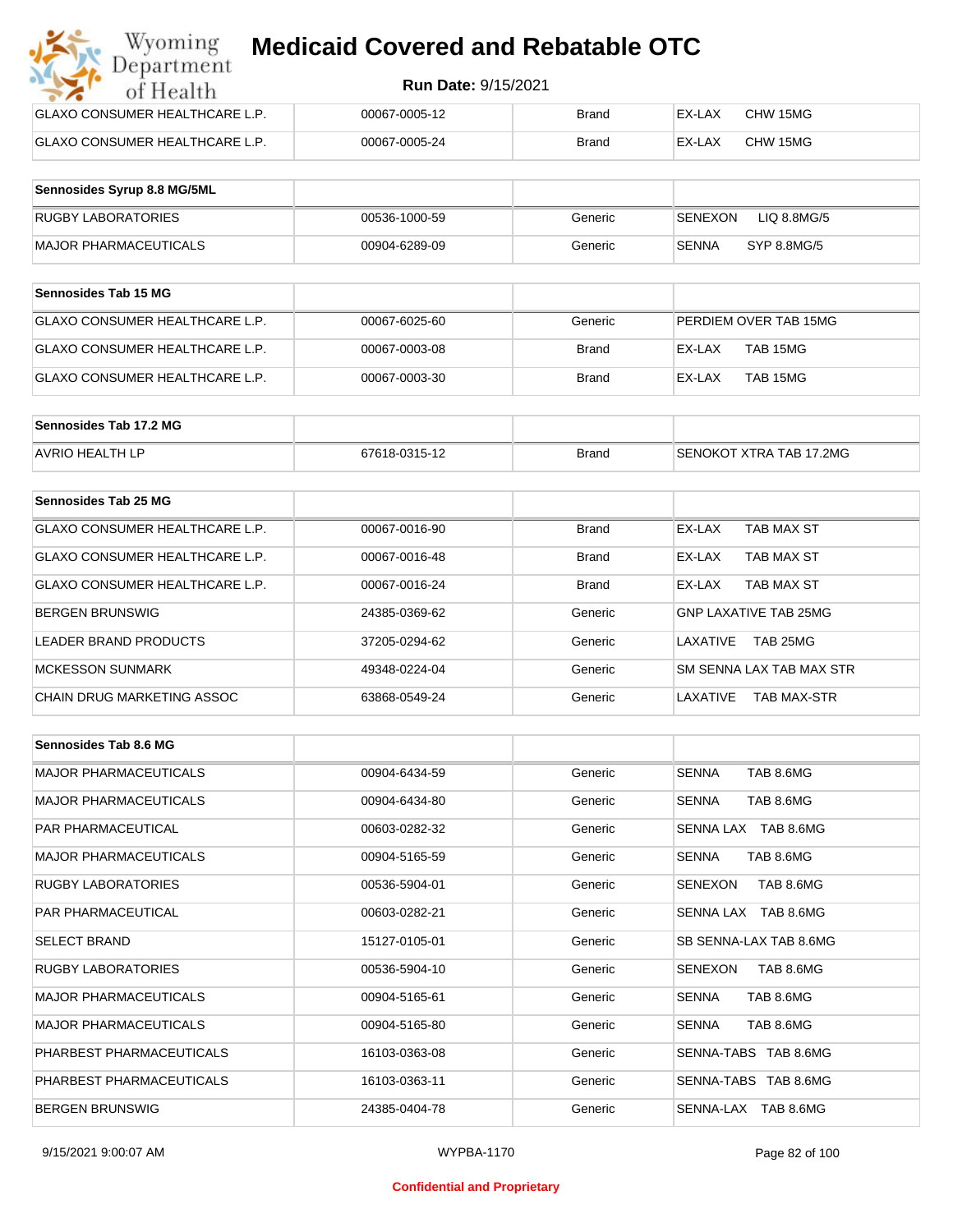

| LEADER BRAND PRODUCTS             | 37205-0241-78 | Generic      | TAB 8.6MG<br><b>SENNA</b>   |
|-----------------------------------|---------------|--------------|-----------------------------|
| TIME-CAP LABS                     | 49483-0080-01 | Generic      | TAB 8.6MG<br>SENNA-TIME     |
| TIME-CAP LABS                     | 49483-0080-10 | Generic      | TAB 8.6MG<br>SENNA-TIME     |
| <b>MCKESSON</b>                   | 62011-0192-01 | Generic      | HM SENNA<br>TAB 8.6MG       |
| AUBURN PHARMACEUTICAL             | 62107-0031-01 | Generic      | <b>SENNO</b><br>TAB 8.6MG   |
| <b>CHAIN DRUG MARKETING ASSOC</b> | 63868-0257-10 | Generic      | NAT VEG LAX TAB 8.6MG       |
| AVRIO HEALTH LP                   | 67618-0300-10 | <b>Brand</b> | TAB 8.6MG<br><b>SENOKOT</b> |
| AVRIO HEALTH LP                   | 67618-0300-20 | <b>Brand</b> | TAB 8.6MG<br><b>SENOKOT</b> |
| PURDUE PRODUCTS LP                | 67618-0300-11 | <b>Brand</b> | TAB 8.6MG<br><b>SENOKOT</b> |
| AVRIO HEALTH LP                   | 67618-0300-50 | <b>Brand</b> | <b>SENOKOT</b><br>TAB 8.6MG |

| Sennosides-Docusate Sodium Tab 8.6-50<br>МG |               |              |                           |
|---------------------------------------------|---------------|--------------|---------------------------|
| PAR PHARMACEUTICAL                          | 00603-0149-32 | Generic      | DOC-Q-LAX TAB 8.6-50MG    |
| RUGBY LABORATORIES                          | 00536-0355-10 | Generic      | DSS/SENNA TAB 8.6-50MG    |
| RUGBY LABORATORIES                          | 00536-4086-10 | Generic      | SENEXON-S TAB 8.6-50MG    |
| MAJOR PHARMACEUTICALS                       | 00904-5643-60 | Generic      | DOK PLUS<br>TAB 8.6-50MG  |
| <b>RUGBY LABORATORIES</b>                   | 00536-0355-01 | Generic      | DSS/SENNA TAB 8.6-50MG    |
| RUGBY LABORATORIES                          | 00536-4086-01 | Generic      | SENEXON-S TAB 8.6-50MG    |
| PAR PHARMACEUTICAL                          | 00603-0149-21 | Generic      | DOC-Q-LAX TAB 8.6-50MG    |
| MAJOR PHARMACEUTICALS                       | 00904-5643-61 | Generic      | DOK PLUS<br>TAB 8.6-50MG  |
| PAR PHARMACEUTICAL                          | 00603-0283-21 | Generic      | SENNALAX-S TAB 8.6-50MG   |
| PAR PHARMACEUTICAL                          | 00603-0283-32 | Generic      | SENNALAX-S TAB 8.6-50MG   |
| BERGEN BRUNSWIG                             | 24385-0495-78 | Generic      | STOOL SOFTNR TAB 8.6-50MG |
| BERGEN BRUNSWIG                             | 24385-0495-72 | Generic      | STOOL SOFTNR TAB 8.6-50MG |
| BERGEN BRUNSWIG                             | 24385-0505-72 | Generic      | SENNA PLUS TAB 8.6-50MG   |
| <b>MAJOR PHARMACEUTICALS</b>                | 00904-6339-61 | Generic      | SENNA PLUS TAB 8.6-50MG   |
| LEADER BRAND PRODUCTS                       | 37205-0251-72 | Generic      | SENNA PLUS TAB 8.6-50MG   |
| <b>MCKESSON SUNMARK</b>                     | 49348-0544-19 | Generic      | STOOL SOFTNR TAB 8.6-50MG |
| <b>MCKESSON SUNMARK</b>                     | 49348-0544-10 | Generic      | STOOL SOFTNR TAB 8.6-50MG |
| <b>MCKESSON SUNMARK</b>                     | 49348-0532-12 | Generic      | LAX/STL SOFT TAB 8.6-50MG |
| TIME-CAP LABS                               | 49483-0081-01 | Generic      | SENNA-TIME S TAB 8.6-50MG |
| TIME-CAP LABS                               | 49483-0081-10 | Generic      | SENNA-TIME S TAB 8.6-50MG |
| <b>SKY PACKAGING</b>                        | 63739-0432-10 | Generic      | SENNA/DSS TAB 8.6-50MG    |
| <b>MCKESSON</b>                             | 62011-0165-01 | Generic      | STOOL SOFTNR TAB 8.6-50MG |
| SKY PACKAGING                               | 63739-0432-01 | Generic      | SENNA/DSS TAB 8.6-50MG    |
| AVRIO HEALTH LP                             | 67618-0310-60 | <b>Brand</b> | SENOKOT S TAB 8.6-50MG    |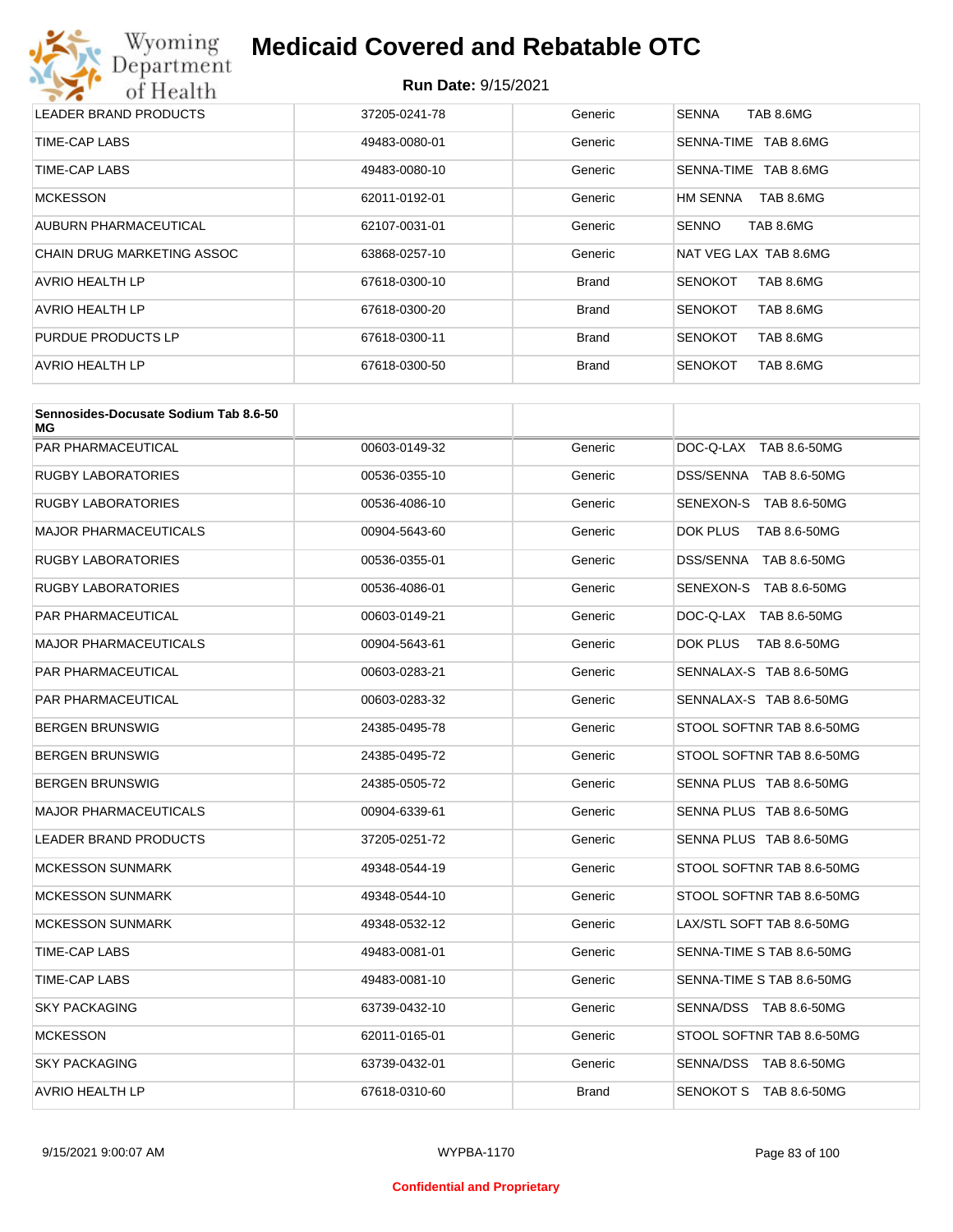

| CYPRESS PHARMACEUTICAL     | 60258-0951-06 | Generic      | SENNA-S<br>TAB 8.6-50MG          |
|----------------------------|---------------|--------------|----------------------------------|
| <b>MCKESSON</b>            | 62011-0161-01 | Generic      | SENNA-S<br>TAB 8.6-50MG          |
| AVRIO HEALTH LP            | 67618-0310-30 | <b>Brand</b> | <b>SENOKOT S</b><br>TAB 8.6-50MG |
| CHAIN DRUG MARKETING ASSOC | 63868-0131-01 | Generic      | STOOL SOFTNR TAB 8.6-50MG        |
| AVRIO HEALTH LP            | 67618-0106-10 | Generic      | PERI-COLACE TAB 8.6-50MG         |
| <b>AVRIO HEALTH LP</b>     | 67618-0106-30 | Generic      | PERI-COLACE TAB 8.6-50MG         |
| AVRIO HEALTH LP            | 67618-0106-60 | Generic      | PERI-COLACE TAB 8.6-50MG         |
| <b>AVRIO HEALTH LP</b>     | 67618-0310-01 | <b>Brand</b> | SENOKOT S<br>TAB 8.6-50MG        |
| PURDUE PRODUCTS LP         | 67618-0310-11 | <b>Brand</b> | SENOKOT S<br>TAB 8.6-50MG        |

| Sennosides-Psyllium Cap 9-500 MG   |               |              |                          |
|------------------------------------|---------------|--------------|--------------------------|
| KONSYL PHARMACEUTICAL              | 00224-1860-60 | Brand        | SENNA PROMPT CAP 9-500MG |
| KONSYL PHARMACEUTICAL              | 00224-1860-81 | <b>Brand</b> | SENNA PROMPT CAP 9-500MG |
| <b>MINERALS &amp; ELECTROLYTES</b> |               |              |                          |

| Calcium Carbonate Tab 1250 MG (500 MG<br>Elemental Ca) |               |         |                         |
|--------------------------------------------------------|---------------|---------|-------------------------|
| <b>HIKMA</b>                                           | 00054-4120-25 | Generic | CALCIUM CARB TAB 1250MG |
| <b>HIKMA</b>                                           | 00054-8120-25 | Generic | CALCIUM CARB TAB 1250MG |

| <b>Calcium Carbonate-Magnesium Carbonate</b><br>Tab 250-300 MG |               |       |                             |
|----------------------------------------------------------------|---------------|-------|-----------------------------|
| NEPHRO-TECH                                                    | 59528-0508-05 | Brand | <b>TAB 300</b><br>MAGNEBIND |

| Calcium Gluconate Tab 500 MG                         |               |         |                        |
|------------------------------------------------------|---------------|---------|------------------------|
| <b>HIKMA</b>                                         | 00054-0262-20 | Generic | CALCIUM GLUC TAB 500MG |
| <b>HIKMA</b>                                         | 00054-0262-25 | Generic | CALCIUM GLUC TAB 500MG |
| <b>NASAL AGENTS - SYSTEMIC AND</b><br><b>TOPICAL</b> |               |         |                        |

| Cromolyn Sodium Nasal Aerosol Soln 5.2<br><b>MG/ACT (4%)</b> |               |         |                          |
|--------------------------------------------------------------|---------------|---------|--------------------------|
| MAJOR PHARMACEUTICALS                                        | 00904-5532-67 | Generic | CROMOLYN SOD SPR 5.2/ACT |
| BAUSCH HEALTH                                                | 57782-0397-26 | Generic | CROMOLYN SOD SPR 5.2/ACT |

| Oxymetazoline HCI Nasal Soln 0.05% |               |         |                           |
|------------------------------------|---------------|---------|---------------------------|
| GEISS DESTIN & DUNN                | 00113-0304-10 | Generic | NASAL 12 HR SPR 0.05%     |
| <b>GEISS DESTIN &amp; DUNN</b>     | 00113-0388-10 | Generic | 12 HR NASAL SPR 0.05%     |
| <b>MAJOR PHARMACEUTICALS</b>       | 00904-5711-30 | Generic | NASAL DECONG SPR 0.05%    |
| <b>MAJOR PHARMACEUTICALS</b>       | 00904-5711-35 | Generic | NASAL DECONG SPR 0.05%    |
| <b>PERRIGO</b>                     | 00113-0065-10 | Generic | <b>NASAL</b><br>SPR 0.05% |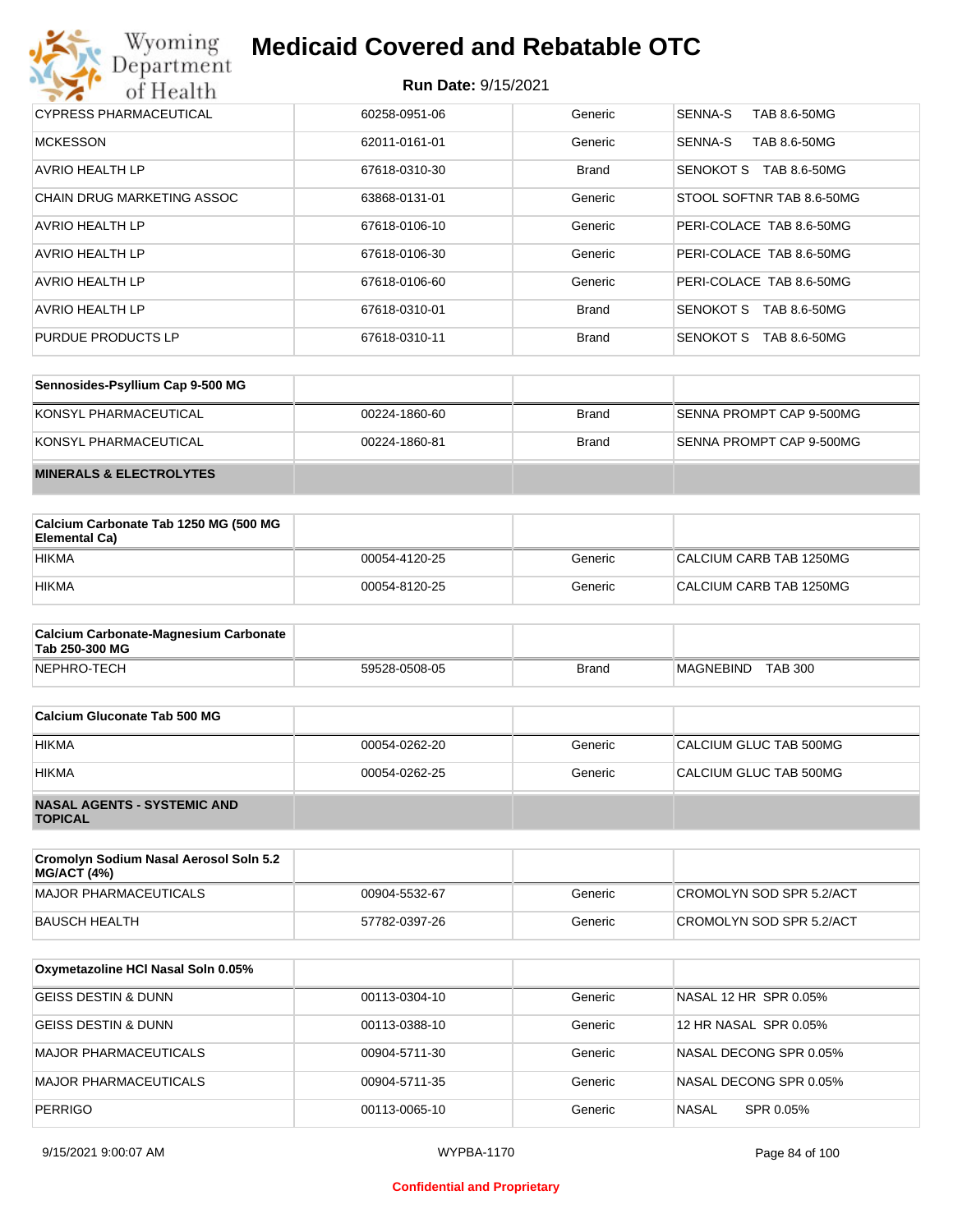

| <b>PERRIGO</b>            | 00113-0817-10 | Generic | SINUS NASAL SPR 0.05%        |
|---------------------------|---------------|---------|------------------------------|
| <b>RUGBY LABORATORIES</b> | 00536-1013-94 | Generic | NRS NASAL SPR 0.05%          |
| <b>TOPCO</b>              | 36800-0817-10 | Generic | NASAL 12 HR SPR 0.05%        |
| <b>BERGEN BRUNSWIG</b>    | 24385-0498-10 | Generic | 12 HR NASAL SPR 0.05%        |
| <b>TOPCO</b>              | 36800-0688-05 | Generic | SINUS RELIEF SPR 0.05%       |
| <b>BERGEN BRUNSWIG</b>    | 24385-0067-10 | Generic | GNP NASAL SPR 0.05%          |
| <b>SELECT BRAND</b>       | 15127-0304-05 | Generic | 12 HR NASAL SPR 0.05%        |
| <b>SELECT BRAND</b>       | 15127-0304-10 | Generic | 12 HR NASAL SPR 0.05%        |
| AMERISOURCE BERGEN DRUGS  | 46122-0165-10 | Generic | GNP NASAL SPR 0.05%          |
| AMERISOURCE BERGEN DRUGS  | 46122-0165-11 | Generic | GNP NASAL SPR 0.05%          |
| <b>BERGEN BRUNSWIG</b>    | 24385-0304-10 | Generic | 12 HR NASAL SPR 0.05%        |
| <b>BERGEN BRUNSWIG</b>    | 24385-0304-11 | Generic | 12 HR NASAL SPR 0.05%        |
| <b>BERGEN BRUNSWIG</b>    | 24385-0352-10 | Generic | GNP NASAL SPR 0.05%          |
| <b>TOPCO</b>              | 36800-0388-10 | Generic | NO DRIP NASL SPR 0.05%       |
| <b>TOPCO</b>              | 36800-0065-10 | Generic | NASAL 12 HR SPR 0.05%        |
| <b>TOPCO</b>              | 36800-0304-10 | Generic | NASAL 12 HR SPR 0.05%        |
| <b>MCKESSON SUNMARK</b>   | 49348-0130-27 | Generic | SM NASAL SPR 0.05%           |
| <b>MCKESSON SUNMARK</b>   | 49348-0028-27 | Generic | SM NASAL 12H SPR 0.05%       |
| <b>MCKESSON SUNMARK</b>   | 49348-0230-27 | Generic | SM NASAL SPR 0.05%           |
| <b>MCKESSON SUNMARK</b>   | 49348-0231-27 | Generic | SM NASAL SPR 0.05%           |
| <b>PERRIGO</b>            | 45802-0410-59 | Generic | NASAL RELIEF SPR 0.05%       |
| <b>TARO</b>               | 51672-2030-03 | Generic | NASAL DECONG SPR 0.05%       |
| <b>TARO</b>               | 51672-2030-05 | Generic | NASAL DECONG SPR 0.05%       |
| <b>MCKESSON SUNMARK</b>   | 49348-0472-27 | Generic | SM 12-HOUR SPR 0.05%         |
| <b>MCKESSON</b>           | 62011-0079-01 | Generic | SINUS NASAL SPR 0.05%        |
| <b>MCKESSON</b>           | 62011-0081-01 | Generic | <b>HM NASAL</b><br>SPR 0.05% |
| <b>MCKESSON</b>           | 62011-0080-01 | Generic | <b>HM NASAL</b><br>SPR 0.05% |
| RB HEALTH (US)            | 63824-0127-75 | Generic | MUCINEX FF SPR 0.05%         |
| <b>RECKITT BENCKISER</b>  | 63824-0126-75 | Generic | MUCINEX MS SPR 0.05%         |
|                           |               |         |                              |

| Phenylephrine HCI Nasal Soln 1%       |               |         |                                  |
|---------------------------------------|---------------|---------|----------------------------------|
| <b>GLAXO CONSUMER HEALTHCARE L.P.</b> | 00067-2086-01 | Generic | 4-WAY FAST SPR 1%                |
| <b>GEISS DESTIN &amp; DUNN</b>        | 00113-0648-10 | Generic | NASAL FOUR SOL 1%                |
| <b>BERGEN BRUNSWIG</b>                | 24385-0390-10 | Generic | <b>DRO 1%</b><br><b>GNP NOSE</b> |
| <b>TOPCO</b>                          | 36800-0390-10 | Generic | <b>NOSE</b><br>DRO 1%            |
| <b>MCKESSON SUNMARK</b>               | 49348-0197-27 | Generic | DRO 1%<br>SM NOSE                |
| <b>TOPCO</b>                          | 36800-0648-10 | Generic | NASAL FOUR SOL 1%                |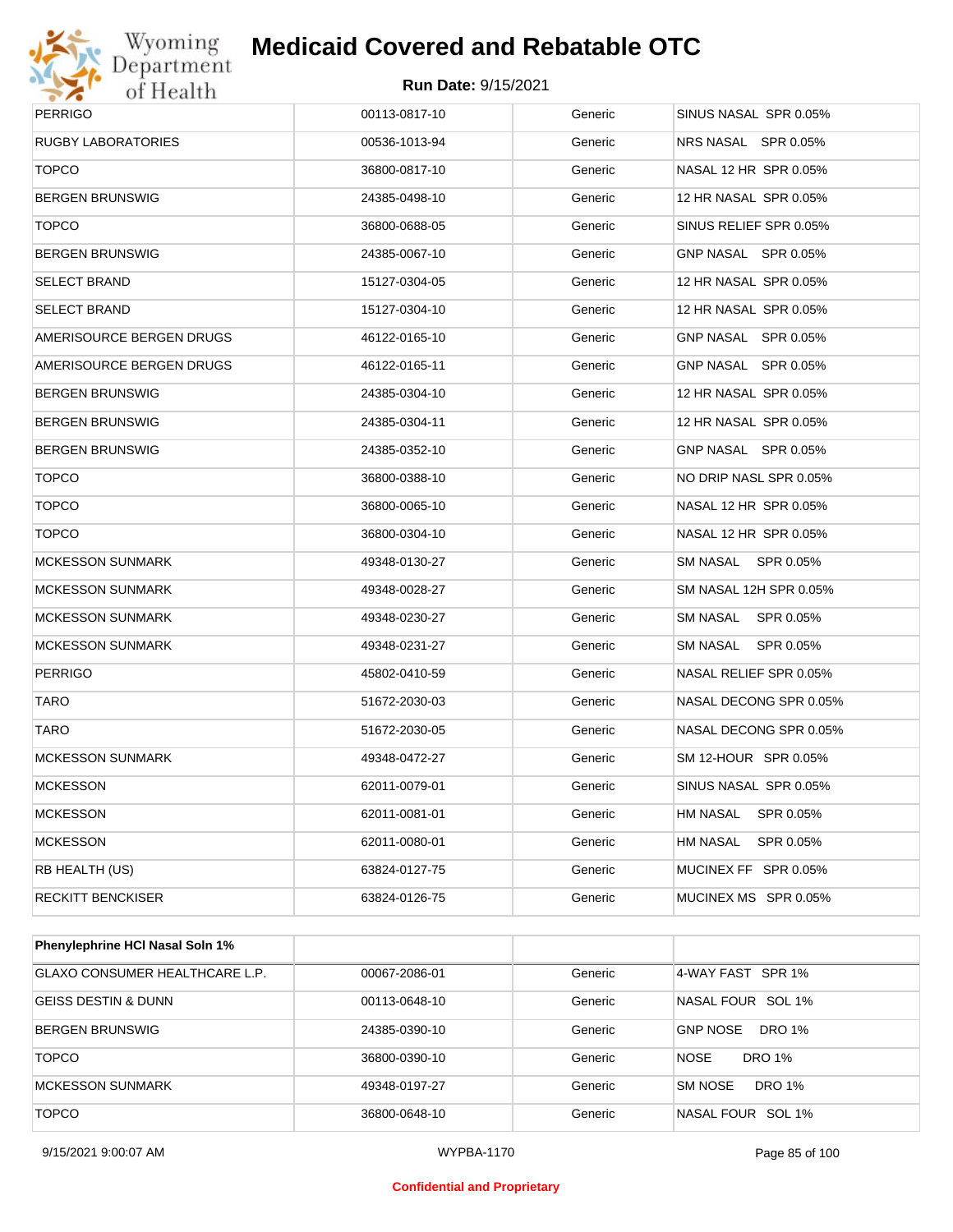| Wyoming<br>Department    | <b>Medicaid Covered and Rebatable OTC</b> |         |                          |  |  |
|--------------------------|-------------------------------------------|---------|--------------------------|--|--|
| of Health                | <b>Run Date: 9/15/2021</b>                |         |                          |  |  |
| AMERISOURCE BERGEN DRUGS | 46122-0149-03                             | Generic | GNP NASAL SPR 1%         |  |  |
| LEADER BRAND PRODUCTS    | 37205-0483-10                             | Generic | DECONGESTANT SOL 1%      |  |  |
| <b>MCKESSON</b>          | 62011-0085-01                             | Generic | <b>DRO 1%</b><br>HM NOSE |  |  |

| Phenylephrine HCI Tab 10 MG  |               |         |                       |
|------------------------------|---------------|---------|-----------------------|
| <b>PERRIGO</b>               | 00113-0094-68 | Generic | NASAL DECONG TAB 10MG |
| <b>PERRIGO</b>               | 00113-0094-89 | Generic | NASAL DECONG TAB 10MG |
| <b>PERRIGO</b>               | 00113-0094-23 | Generic | NASAL DECONG TAB 10MG |
| <b>MAJOR PHARMACEUTICALS</b> | 00904-5733-49 | Generic | SUDOGEST PE TAB 10MG  |
| <b>MAJOR PHARMACEUTICALS</b> | 00904-5733-73 | Generic | SUDOGEST PE TAB 10MG  |
| <b>TOPCO</b>                 | 36800-0094-89 | Generic | NASAL DECONG TAB 10MG |
| <b>BERGEN BRUNSWIG</b>       | 24385-0603-89 | Generic | NASAL DECONG TAB 10MG |
| <b>TOPCO</b>                 | 36800-0094-47 | Generic | NASAL DECONG TAB 10MG |
| <b>BERGEN BRUNSWIG</b>       | 24385-0603-68 | Generic | NASAL DECONG TAB 10MG |
| <b>LEADER BRAND PRODUCTS</b> | 37205-0473-69 | Generic | NASAL DECONG TAB 10MG |
| <b>MCKESSON SUNMARK</b>      | 49348-0700-48 | Generic | NASAL DECONG TAB 10MG |
| <b>TOPCO</b>                 | 36800-0094-23 | Generic | NASAL DECONG TAB 10MG |
| <b>TOPCO</b>                 | 36800-0094-68 | Generic | NASAL DECONG TAB 10MG |
| <b>LEADER BRAND PRODUCTS</b> | 37205-0473-89 | Generic | NASAL DECONG TAB 10MG |
| <b>MCKESSON SUNMARK</b>      | 49348-0700-07 | Generic | NASAL DECONG TAB 10MG |
| <b>MCKESSON</b>              | 62011-0077-01 | Generic | NASAL DECONG TAB 10MG |
| <b>MCKESSON</b>              | 62011-0077-02 | Generic | NASAL DECONG TAB 10MG |

| <b>Pseudoephedrine HCI Lig 15 MG/5ML</b> |               |         |                           |
|------------------------------------------|---------------|---------|---------------------------|
| SILARX                                   | 54838-0104-40 | Generic | CHILD SILFED LIQ 15MG/5ML |
| SILARX                                   | 54838-0104-70 | Generic | CHILD SILFED LIQ 15MG/5ML |

| Pseudoephedrine HCI Lig 30 MG/5ML |               |       |                           |
|-----------------------------------|---------------|-------|---------------------------|
| <b>RUGBY LABORATORIES</b>         | 00536-1850-97 | Brand | NASAL DECONG LIQ 30MG/5ML |

| Pseudoephedrine HCI Syrup 30 MG/5ML |               |       |                           |
|-------------------------------------|---------------|-------|---------------------------|
| <b>RUGBY LABORATORIES</b>           | 00536-1850-85 | Brand | INASAL DECON SYP 30MG/5ML |

| <b>Pseudoephedrine HCI Tab 30 MG</b> |               |         |                       |
|--------------------------------------|---------------|---------|-----------------------|
| PERRIGO                              | 00113-2432-62 | Generic | NASAL DECONG TAB 30MG |
| PERRIGO                              | 00113-2432-80 | Generic | NASAL DECONG TAB 30MG |
| PERRIGO                              | 00113-2432-67 | Generic | NASAL DECONG TAB 30MG |
| <b>GEISS DESTIN &amp; DUNN</b>       | 00113-0432-62 | Generic | NASAL DECONG TAB 30MG |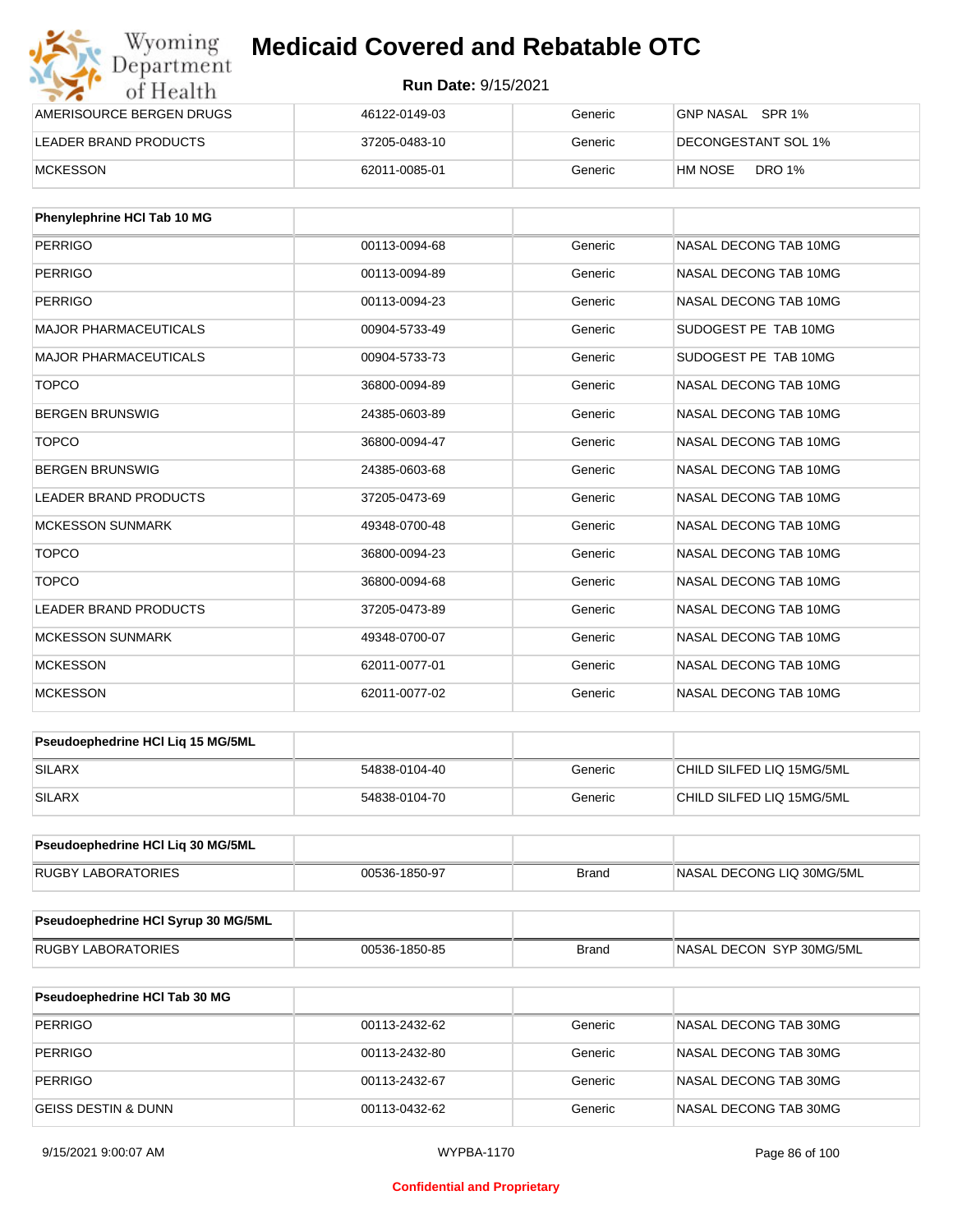#### **Run Date:** 9/15/2021

| Wyoming<br>Department        | <b>Medicaid Covered and Rebatable OTC</b> |         |                             |
|------------------------------|-------------------------------------------|---------|-----------------------------|
| of Health                    | <b>Run Date: 9/15/2021</b>                |         |                             |
| <b>RUGBY LABORATORIES</b>    | 00536-3607-35                             | Generic | NASAL DECONG TAB 30MG       |
| <b>MAJOR PHARMACEUTICALS</b> | 00904-5053-24                             | Generic | <b>SUDOGEST</b><br>TAB 30MG |
| <b>MAJOR PHARMACEUTICALS</b> | 00904-5053-59                             | Generic | <b>SUDOGEST</b><br>TAB 30MG |
| <b>MAJOR PHARMACEUTICALS</b> | 00904-5053-60                             | Generic | <b>SUDOGEST</b><br>TAB 30MG |
| <b>BERGEN BRUNSWIG</b>       | 24385-0432-80                             | Generic | NASAL DECONG TAB 30MG       |
| <b>TOPCO</b>                 | 36800-0432-62                             | Generic | NASAL DECONG TAB 30MG       |
| <b>TOPCO</b>                 | 36800-0432-67                             | Generic | NASAL DECONG TAB 30MG       |
| <b>BERGEN BRUNSWIG</b>       | 24385-0432-62                             | Generic | NASAL DECONG TAB 30MG       |
| <b>MAJOR PHARMACEUTICALS</b> | 00904-6338-60                             | Generic | <b>SUDOGEST</b><br>TAB 30MG |
| <b>LEADER BRAND PRODUCTS</b> | 37205-0445-80                             | Generic | PSEUDOEPHEDR TAB 30MG       |
| <b>PADAGIS</b>               | 45802-0432-62                             | Generic | PSEUDOEPHEDR TAB 30MG       |
| <b>MCKESSON SUNMARK</b>      | 49348-0024-04                             | Generic | SM NASAL DEC TAB 30MG       |
| <b>MCKESSON SUNMARK</b>      | 49348-0024-08                             | Generic | SM NASAL DEC TAB 30MG       |
| <b>MCKESSON SUNMARK</b>      | 49348-0024-34                             | Generic | SM NASAL DEC TAB 30MG       |
| <b>MCKESSON</b>              | 62011-0078-01                             | Generic | NASAL DECONG TAB 30MG       |
| <b>MCKESSON</b>              | 62011-0078-02                             | Generic | NASAL DECONG TAB 30MG       |
| CHAIN DRUG MARKETING ASSOC   | 63868-0146-48                             | Generic | SUPHEDRINE TAB 30MG         |
| CHAIN DRUG MARKETING ASSOC   | 63868-0146-24                             | Generic | SUPHEDRINE TAB 30MG         |

| <b>Pseudoephedrine HCI Tab 60 MG</b> |               |         |                             |
|--------------------------------------|---------------|---------|-----------------------------|
| MAJOR PHARMACEUTICALS                | 00904-5125-59 | Generic | TAB 60MG<br><b>SUDOGEST</b> |
| MAJOR PHARMACEUTICALS                | 00904-5125-46 | Generic | TAB 60MG<br><b>SUDOGEST</b> |

| Pseudoephedrine HCI Tab ER 12HR 120<br>МG |               |         |                           |
|-------------------------------------------|---------------|---------|---------------------------|
| <b>PERRIGO</b>                            | 00113-2054-60 | Generic | DECONGESTANT TAB 120MG ER |
| <b>GEISS DESTIN &amp; DUNN</b>            | 00113-0054-52 | Generic | SUPHEDRINE TAB 120MG ER   |
| <b>MAJOR PHARMACEUTICALS</b>              | 00904-5803-15 | Generic | SUDOGEST<br>TAB 120MG ER  |
| <b>LEADER BRAND PRODUCTS</b>              | 37205-0446-52 | Generic | DECONGESTANT TAB 120MG ER |
| <b>BERGEN BRUNSWIG</b>                    | 24385-0054-52 | Generic | PSEUDOEPHEDR TAB 120MG ER |
| <b>MCKESSON SUNMARK</b>                   | 49348-0361-01 | Generic | DECONGESTANT TAB 120MG ER |
| AMERISOURCE BERGEN DRUGS                  | 46122-0166-60 | Generic | PSEUDOEPHEDR TAB 120MG ER |
| <b>TOPCO</b>                              | 36800-0054-52 | Generic | DECONGESTANT TAB 120MG ER |
| <b>TOPCO</b>                              | 36800-0054-60 | Generic | DECONGESTANT TAB 120MG ER |
| <b>PADAGIS</b>                            | 45802-0107-52 | Generic | PSEUDOEPHEDR TAB 120MG ER |
| <b>OHM LABS</b>                           | 51660-0204-69 | Generic | PSEUDOEPHEDR TAB 120MG ER |
| <b>MCKESSON</b>                           | 62011-0087-01 | Generic | NASAL DECONG TAB 120MG ER |
| CHAIN DRUG MARKETING ASSOC                | 63868-0143-10 | Generic | OC SUPHEDRIN TAB 120MG SR |

#### **Confidential and Proprietary**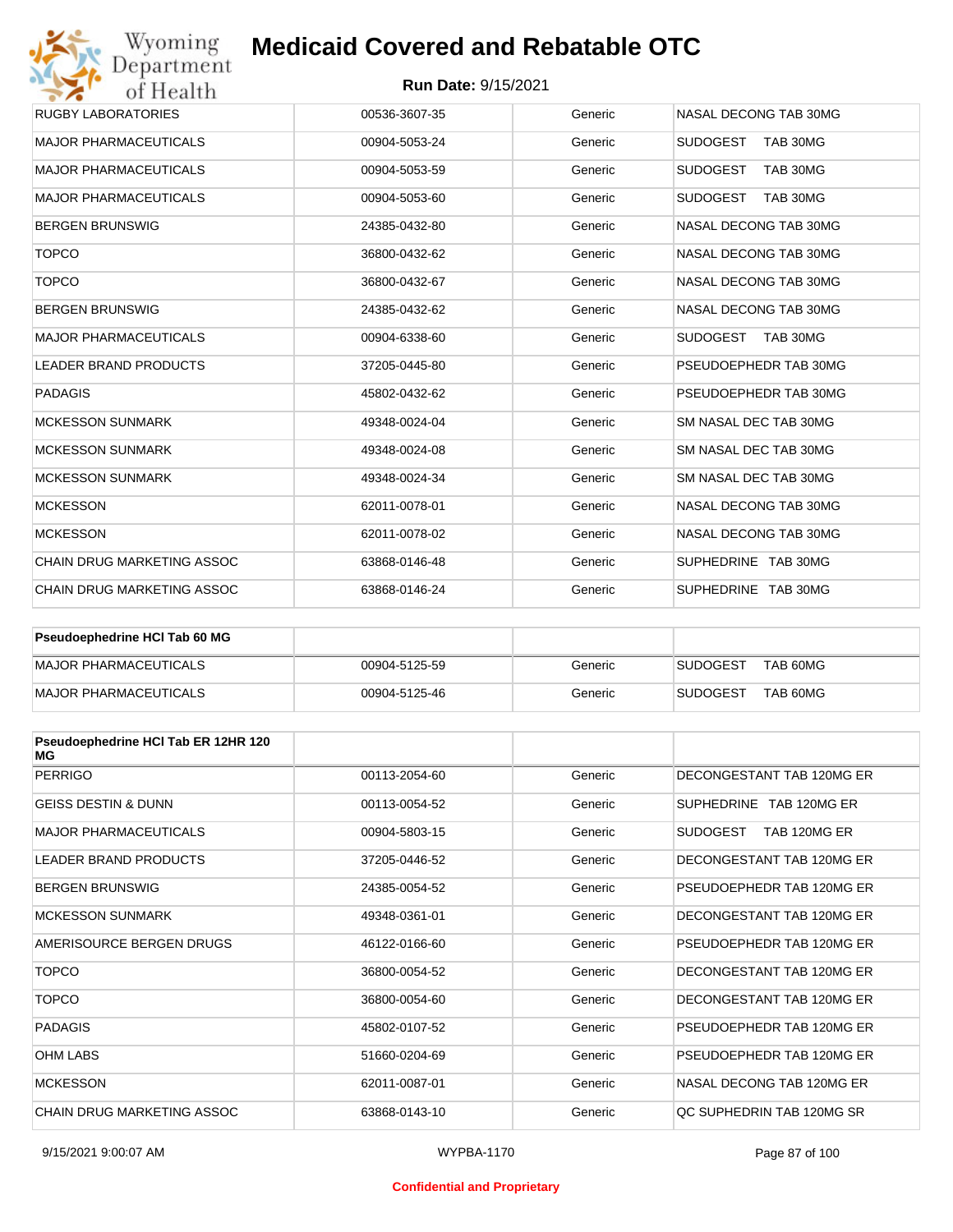

**Run Date:** 9/15/2021

**OPHTHALMIC AGENTS**

| Sodium Chloride Hypertonic Ophth Oint<br>5% |               |              |                              |
|---------------------------------------------|---------------|--------------|------------------------------|
| MAJOR PHARMACEUTICALS                       | 00904-5315-38 | Generic      | SOD CHLORIDE OIN 5% OP       |
| <b>AKORN</b>                                | 17478-0622-35 | Generic      | SOD CHLORIDE OIN 5% OP       |
| BAUSCH HEALTH                               | 24208-0385-55 | <b>Brand</b> | MURO 128<br>OIN 5% OP        |
| BAUSCH HEALTH                               | 24208-0385-56 | <b>Brand</b> | OIN 5% OP<br><b>MURO 128</b> |

| Sodium Chloride Hypertonic Ophth Soln<br>2% |               |              |          |           |
|---------------------------------------------|---------------|--------------|----------|-----------|
| BAUSCH HEALTH                               | 24208-0276-15 | <b>Brand</b> | MURO 128 | SOL 2% OP |

| Sodium Chloride Hypertonic Ophth Soln<br>5%                 |               |              |                        |
|-------------------------------------------------------------|---------------|--------------|------------------------|
| <b>MAJOR PHARMACEUTICALS</b>                                | 00904-5314-35 | Generic      | SOD CHLORIDE SOL 5% OP |
| <b>AKORN</b>                                                | 17478-0623-12 | Generic      | SOD CHLORIDE SOL 5% OP |
| <b>BAUSCH HEALTH</b>                                        | 24208-0277-15 | <b>Brand</b> | MURO 128<br>SOL 5% OP  |
| <b>BAUSCH HEALTH</b>                                        | 24208-0277-30 | <b>Brand</b> | MURO 128<br>SOL 5% OP  |
| <b>PSYCHOTHERAPEUTIC AND</b><br>NEUROLOGICAL AGENTS - MISC. |               |              |                        |

| <b>Nicotine Polacrilex Gum 2 MG</b>   |               |              |                                         |
|---------------------------------------|---------------|--------------|-----------------------------------------|
| <b>PERRIGO</b>                        | 00113-0206-25 | Generic      | NICOTINE POL GUM 2MG MINT               |
| <b>GLAXO CONSUMER HEALTHCARE L.P.</b> | 00135-0241-02 | <b>Brand</b> | NICORETTE GUM 2MGFRUIT                  |
| <b>GLAXO CONSUMER HEALTHCARE L.P.</b> | 00135-0466-01 | <b>Brand</b> | <b>NICORETTE</b><br><b>GUM 2MG CINN</b> |
| <b>GLAXO CONSUMER HEALTHCARE L.P.</b> | 00135-0466-02 | <b>Brand</b> | NICORETTE GUM 2MG CINN                  |
| <b>RUGBY LABORATORIES</b>             | 00536-1362-06 | Generic      | NICOTINE POL GUM 2MG                    |
| <b>RUGBY LABORATORIES</b>             | 00536-1362-23 | Generic      | NICOTINE POL GUM 2MG                    |
| <b>RUGBY LABORATORIES</b>             | 00536-1362-34 | Generic      | NICOTINE POL GUM 2MG                    |
| <b>RUGBY LABORATORIES</b>             | 00536-3029-06 | Generic      | NICOTINE POL GUM 2MG ORIG               |
| <b>RUGBY LABORATORIES</b>             | 00536-3029-23 | Generic      | NICOTINE POL GUM 2MG ORIG               |
| <b>RUGBY LABORATORIES</b>             | 00536-3029-34 | Generic      | NICOTINE POL GUM 2MG ORIG               |
| <b>RUGBY LABORATORIES</b>             | 00536-3386-01 | Generic      | NICOTINE POL GUM 2MGFRUIT               |
| <b>GLAXO CONSUMER HEALTHCARE L.P.</b> | 00135-0157-11 | <b>Brand</b> | NICORETTE GUM 2MG ORIG                  |
| <b>GLAXO CONSUMER HEALTHCARE L.P.</b> | 00135-0225-02 | <b>Brand</b> | NICORETTE ST GUM 2MG MINT               |
| <b>GLAXO CONSUMER HEALTHCARE L.P.</b> | 00135-0229-05 | <b>Brand</b> | NICORETTE GUM 2MG MINT                  |
| <b>GLAXO CONSUMER HEALTHCARE L.P.</b> | 00135-0241-03 | <b>Brand</b> | <b>NICORETTE</b><br><b>GUM 2MGFRUIT</b> |
| <b>GLAXO CONSUMER HEALTHCARE L.P.</b> | 00135-0241-06 | <b>Brand</b> | <b>NICORETTE</b><br><b>GUM 2MGFRUIT</b> |
| <b>GLAXO CONSUMER HEALTHCARE L.P.</b> | 00135-0466-03 | <b>Brand</b> | <b>NICORETTE</b><br><b>GUM 2MG CINN</b> |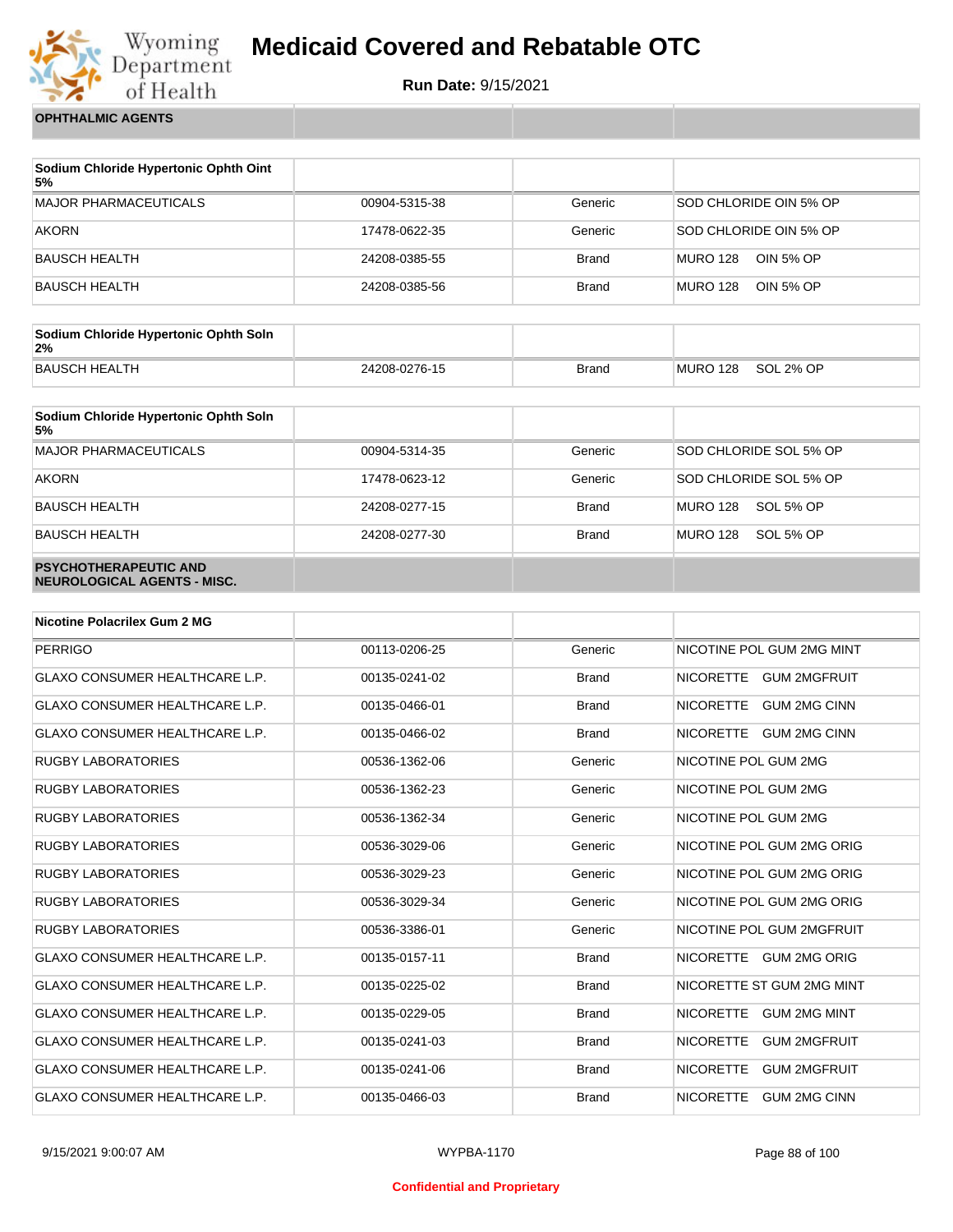| GLAXO CONSUMER HEALTHCARE L.P. | 00135-0474-03 | <b>Brand</b> | NICORETTE GUM 2MG MINT           |
|--------------------------------|---------------|--------------|----------------------------------|
| GLAXO CONSUMER HEALTHCARE L.P. | 00135-0157-10 | <b>Brand</b> | NICORETTE GUM 2MG ORIG           |
| GLAXO CONSUMER HEALTHCARE L.P. | 00135-0225-03 | <b>Brand</b> | NICORETTE GUM 2MG MINT           |
| GLAXO CONSUMER HEALTHCARE L.P. | 00135-0229-04 | <b>Brand</b> | NICORETTE GUM 2MG MINT           |
| GLAXO CONSUMER HEALTHCARE L.P. | 00135-0241-05 | <b>Brand</b> | NICORETTE GUM 2MGFRUIT           |
| GLAXO CONSUMER HEALTHCARE L.P. | 00135-0241-08 | <b>Brand</b> | NICORETTE GUM 2MGFRUIT           |
| GLAXO CONSUMER HEALTHCARE L.P. | 00135-0466-05 | <b>Brand</b> | NICORETTE GUM 2MG CINN           |
| GLAXO CONSUMER HEALTHCARE L.P. | 00135-0474-05 | <b>Brand</b> | NICORETTE GUM 2MG MINT           |
| GLAXO CONSUMER HEALTHCARE L.P. | 00135-0474-08 | <b>Brand</b> | NICORETTE GUM 2MG MINT           |
| GLAXO CONSUMER HEALTHCARE L.P. | 00135-0157-07 | <b>Brand</b> | NICORETTE ST GUM 2MG ORIG        |
| GLAXO CONSUMER HEALTHCARE L.P. | 00135-0474-01 | <b>Brand</b> | NICORETTE GUM 2MG MINT           |
| GLAXO CONSUMER HEALTHCARE L.P. | 00135-0474-02 | Brand        | NICORETTE GUM 2MG MINT           |
| <b>RUGBY LABORATORIES</b>      | 00536-3112-37 | Generic      | NICOTINE POL GUM 2MG MINT        |
| <b>MAJOR PHARMACEUTICALS</b>   | 00904-5736-11 | Generic      | NICORELIEF GUM 2MG MINT          |
| <b>RUGBY LABORATORIES</b>      | 00536-3112-01 | Generic      | NICOTINE POL GUM 2MG MINT        |
| <b>RUGBY LABORATORIES</b>      | 00536-3404-01 | Generic      | NICOTINE POL GUM 2MG CINN        |
| <b>MAJOR PHARMACEUTICALS</b>   | 00904-5736-51 | Generic      | NICORELIEF GUM 2MG MINT          |
| <b>MAJOR PHARMACEUTICALS</b>   | 00904-5734-11 | Generic      | NICORELIEF GUM 2MG ORIG          |
| <b>MAJOR PHARMACEUTICALS</b>   | 00904-5734-51 | Generic      | NICORELIEF GUM 2MG ORIG          |
| <b>TOPCO</b>                   | 36800-0029-25 | Generic      | NICOTINE POL GUM 2MG ORIG        |
| <b>BERGEN BRUNSWIG</b>         | 24385-0594-71 | Generic      | GNP NICOTINE GUM 2MG MINT        |
| <b>TOPCO</b>                   | 36800-0206-25 | Generic      | NICOTINE POL GUM 2MG MINT        |
| <b>LEADER BRAND PRODUCTS</b>   | 37205-0203-71 | Generic      | NICOTINE POL GUM 2MG             |
| LEADER BRAND PRODUCTS          | 37205-0967-78 | Generic      | NICOTINE POL GUM 2MG MINT        |
| <b>BERGEN BRUNSWIG</b>         | 24385-0170-58 | Generic      | <b>GNP NICOTINE GUM 2MG MINT</b> |
| <b>PERRIGO</b>                 | 45802-0206-25 | Generic      | NICOTINE POL GUM 2MG MINT        |
| <b>TOPCO</b>                   | 36800-0456-78 | Generic      | NICOTINE POL GUM 2MG MINT        |
| <b>TOPCO</b>                   | 36800-0352-78 | Generic      | NICOTINE POL GUM 2MGFRUIT        |
| <b>LEADER BRAND PRODUCTS</b>   | 37205-0967-58 | Generic      | NICOTINE POL GUM 2MG MINT        |
| <b>MCKESSON SUNMARK</b>        | 49348-0691-36 | Generic      | SM NICOTINE GUM 2MG MINT         |
| <b>MCKESSON SUNMARK</b>        | 49348-0787-10 | Generic      | SM NICOTINE GUM 2MG MINT         |
| AMERISOURCE BERGEN DRUGS       | 46122-0173-20 | Generic      | <b>GNP NICOTINE GUM 2MG ORIG</b> |
| <b>MCKESSON SUNMARK</b>        | 49348-0573-08 | Generic      | SM NICOTINE GUM 2MG              |
| <b>MCKESSON SUNMARK</b>        | 49348-0573-36 | Generic      | SM NICOTINE GUM 2MG              |
| <b>MCKESSON</b>                | 62011-0047-02 | Generic      | HM NICOTINE GUM 2MG MINT         |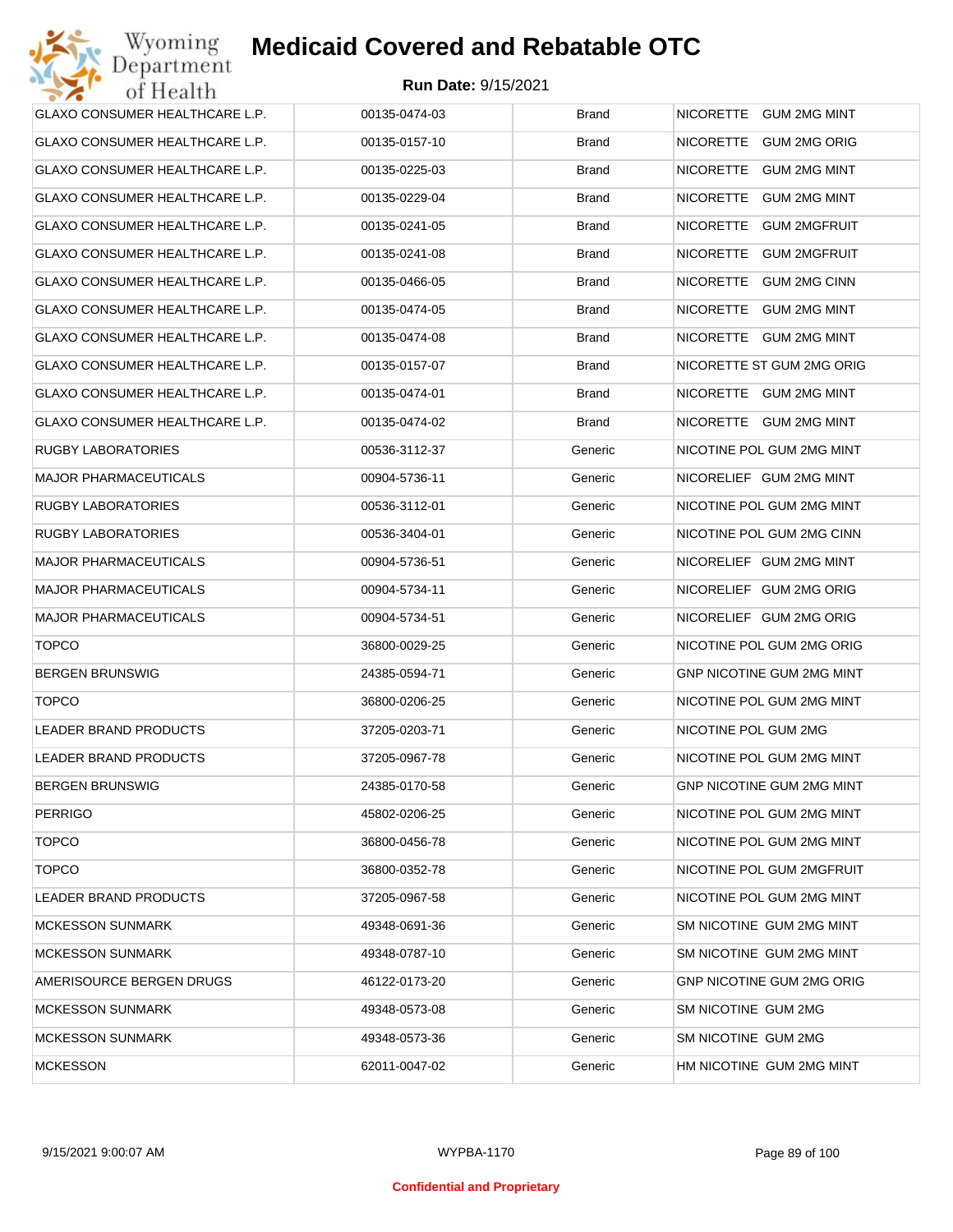

| <b>Nicotine Polacrilex Gum 4 MG</b>   |               |              |                            |
|---------------------------------------|---------------|--------------|----------------------------|
| GLAXO CONSUMER HEALTHCARE L.P.        | 00135-0158-07 | <b>Brand</b> | NICORETTE ST GUM 4MG ORIG  |
| GLAXO CONSUMER HEALTHCARE L.P.        | 00135-0475-01 | <b>Brand</b> | NICORETTE GUM 4MG MINT     |
| <b>GLAXO CONSUMER HEALTHCARE L.P.</b> | 00135-0475-02 | <b>Brand</b> | NICORETTE GUM 4MG MINT     |
| GLAXO CONSUMER HEALTHCARE L.P.        | 00135-0475-03 | <b>Brand</b> | NICORETTE GUM 4MG MINT     |
| GLAXO CONSUMER HEALTHCARE L.P.        | 00135-0475-05 | <b>Brand</b> | NICORETTE GUM 4MG MINT     |
| RUGBY LABORATORIES                    | 00536-3387-01 | Generic      | NICOTINE POL GUM 4MG       |
| <b>MAJOR PHARMACEUTICALS</b>          | 00904-5737-11 | Generic      | NICORELIEF GUM 4MG MINT    |
| <b>MAJOR PHARMACEUTICALS</b>          | 00904-5737-51 | Generic      | NICORELIEF GUM 4MG MINT    |
| GLAXO CONSUMER HEALTHCARE L.P.        | 00135-0158-11 | <b>Brand</b> | NICORETTE GUM 4MG ORIG     |
| GLAXO CONSUMER HEALTHCARE L.P.        | 00135-0230-05 | <b>Brand</b> | NICORETTE GUM 4MG MINT     |
| GLAXO CONSUMER HEALTHCARE L.P.        | 00135-0242-08 | <b>Brand</b> | NICORETTE GUM 4MGFRUIT     |
| GLAXO CONSUMER HEALTHCARE L.P.        | 00135-0467-02 | <b>Brand</b> | NICORETTE GUM 4MG CINN     |
| GLAXO CONSUMER HEALTHCARE L.P.        | 00135-0467-05 | <b>Brand</b> | NICORETTE GUM 4MG CINN     |
| GLAXO CONSUMER HEALTHCARE L.P.        | 00135-0475-08 | <b>Brand</b> | NICORETTE GUM 4MG MINT     |
| <b>PERRIGO</b>                        | 00113-0422-25 | Generic      | NICOTINE POL GUM 4MG MINT  |
| <b>PERRIGO</b>                        | 00113-0532-78 | Generic      | <b>NICOTINE</b><br>GUM 4MG |
| GLAXO CONSUMER HEALTHCARE L.P.        | 00135-0158-10 | <b>Brand</b> | NICORETTE GUM 4MG ORIG     |
| GLAXO CONSUMER HEALTHCARE L.P.        | 00135-0230-04 | <b>Brand</b> | NICORETTE GUM 4MG MINT     |
| GLAXO CONSUMER HEALTHCARE L.P.        | 00135-0467-03 | <b>Brand</b> | NICORETTE GUM 4MG CINN     |
| GLAXO CONSUMER HEALTHCARE L.P.        | 00135-0226-02 | <b>Brand</b> | NICORETTE GUM 4MG MINT     |
| GLAXO CONSUMER HEALTHCARE L.P.        | 00135-0226-03 | <b>Brand</b> | NICORETTE GUM 4MG MINT     |
| GLAXO CONSUMER HEALTHCARE L.P.        | 00135-0242-01 | <b>Brand</b> | NICORETTE GUM 4MGFRUIT     |
| GLAXO CONSUMER HEALTHCARE L.P.        | 00135-0242-02 | <b>Brand</b> | NICORETTE GUM 4MGFRUIT     |
| GLAXO CONSUMER HEALTHCARE L.P.        | 00135-0242-03 | <b>Brand</b> | NICORETTE GUM 4MGFRUIT     |
| <b>GLAXO CONSUMER HEALTHCARE L.P.</b> | 00135-0242-05 | <b>Brand</b> | NICORETTE GUM 4MGFRUIT     |
| GLAXO CONSUMER HEALTHCARE L.P.        | 00135-0242-06 | <b>Brand</b> | NICORETTE GUM 4MGFRUIT     |
| RUGBY LABORATORIES                    | 00536-1372-06 | Generic      | NICOTINE POL GUM 4MG MINT  |
| RUGBY LABORATORIES                    | 00536-1372-34 | Generic      | NICOTINE POL GUM 4MG MINT  |
| RUGBY LABORATORIES                    | 00536-3030-06 | Generic      | NICOTINE POL GUM 4MG ORIG  |
| RUGBY LABORATORIES                    | 00536-3113-37 | Generic      | NICOTINE POL GUM 4MG MINT  |
| <b>MAJOR PHARMACEUTICALS</b>          | 00904-5735-51 | Generic      | NICORELIEF GUM 4MG ORIG    |
| RUGBY LABORATORIES                    | 00536-1372-23 | Generic      | NICOTINE POL GUM 4MG MINT  |
| RUGBY LABORATORIES                    | 00536-3030-23 | Generic      | NICOTINE POL GUM 4MG ORIG  |
| RUGBY LABORATORIES                    | 00536-3113-01 | Generic      | NICOTINE POL GUM 4MG MINT  |
| RUGBY LABORATORIES                    | 00536-3405-01 | Generic      | NICOTINE POL GUM 4MG       |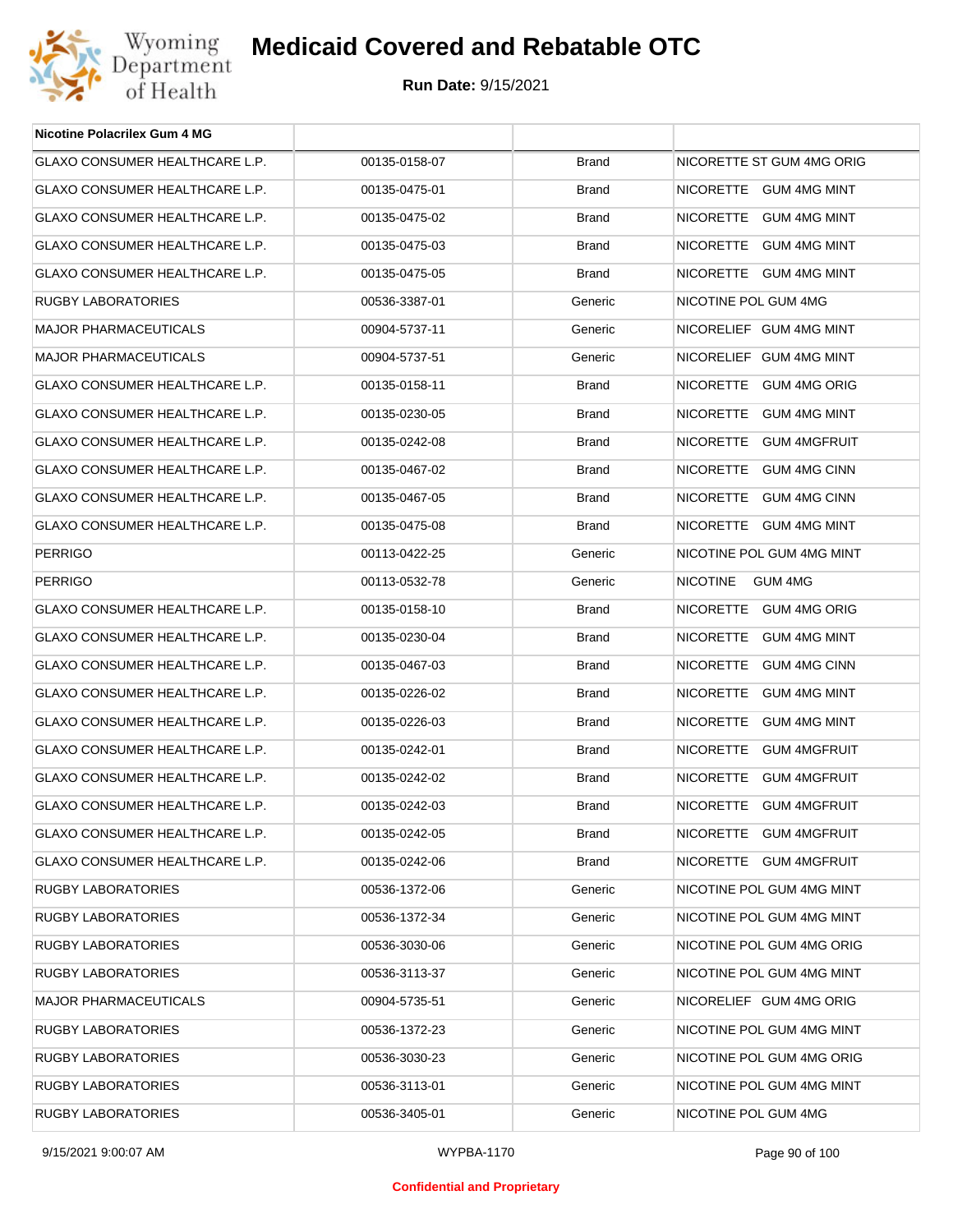Wyoming<br>Department<br>of Health

| <b>MAJOR PHARMACEUTICALS</b> | 00904-5735-11 | Generic | NICORELIEF GUM 4MG ORIG          |
|------------------------------|---------------|---------|----------------------------------|
| <b>BERGEN BRUNSWIG</b>       | 24385-0598-71 | Generic | <b>GNP NICOTINE GUM 4MG MINT</b> |
| <b>TOPCO</b>                 | 36800-0170-25 | Generic | NICOTINE POL GUM 4MG ORIG        |
| <b>LEADER BRAND PRODUCTS</b> | 37205-0968-78 | Generic | NICOTINE POL GUM 4MG MINT        |
| <b>PERRIGO</b>               | 45802-0001-25 | Generic | NICOTINE POL GUM 4MG MINT        |
| <b>TOPCO</b>                 | 36800-0422-71 | Generic | NICOTINE POL GUM 4MG MINT        |
| <b>TOPCO</b>                 | 36800-0532-78 | Generic | NICOTINE POL GUM 4MG MINT        |
| <b>LEADER BRAND PRODUCTS</b> | 37205-0204-71 | Generic | NICOTINE POL GUM 4MG             |
| <b>TOPCO</b>                 | 36800-0170-71 | Generic | NICOTINE POL GUM 4MG ORIG        |
| <b>TOPCO</b>                 | 36800-0854-78 | Generic | NICOTINE POL GUM 4MGFRUIT        |
| <b>LEADER BRAND PRODUCTS</b> | 37205-0968-58 | Generic | NICOTINE POL GUM 4MG MINT        |
| <b>PERRIGO</b>               | 45802-0110-78 | Generic | NICOTINE POL GUM 4MG MINT        |
| AMERISOURCE BERGEN DRUGS     | 46122-0286-60 | Generic | <b>GNP NICOTINE GUM 4MG MINT</b> |
| <b>MCKESSON SUNMARK</b>      | 49348-0692-36 | Generic | SM NICOTINE GUM 4MG MINT         |
| <b>MCKESSON SUNMARK</b>      | 49348-0788-10 | Generic | SM NICOTINE GUM 4MG MINT         |
| <b>MCKESSON SUNMARK</b>      | 49348-0572-08 | Generic | SM NICOTINE GUM 4MG              |
| <b>MCKESSON SUNMARK</b>      | 49348-0572-36 | Generic | SM NICOTINE GUM 4MG              |
| <b>MCKESSON</b>              | 62011-0170-01 | Generic | HM NICOTINE GUM 4MG MINT         |

| <b>Nicotine Polacrilex Lozenge 2 MG</b> |               |              |                                         |
|-----------------------------------------|---------------|--------------|-----------------------------------------|
| <b>GLAXO CONSUMER HEALTHCARE L.P.</b>   | 00135-0508-03 | <b>Brand</b> | NICORETTE LOZ 2MG MINT                  |
| <b>GLAXO CONSUMER HEALTHCARE L.P.</b>   | 00135-0510-01 | <b>Brand</b> | NICORETTE<br>LOZ 2MG MINT               |
| <b>GLAXO CONSUMER HEALTHCARE L.P.</b>   | 00135-0510-02 | <b>Brand</b> | <b>NICORETTE</b><br>LOZ 2MG MINT        |
| <b>PERRIGO</b>                          | 00113-0344-05 | Generic      | NICOTINE POL LOZ 2MG MINT               |
| <b>GLAXO CONSUMER HEALTHCARE L.P.</b>   | 00135-0510-03 | <b>Brand</b> | NICORETTE LOZ 2MG MINT                  |
| <b>GLAXO CONSUMER HEALTHCARE L.P.</b>   | 00135-0512-01 | <b>Brand</b> | NICORETTE LOZ 2MG CHRY                  |
| <b>GLAXO CONSUMER HEALTHCARE L.P.</b>   | 00135-0508-02 | <b>Brand</b> | <b>NICORETTE</b><br><b>LOZ 2MG MINT</b> |
| <b>GLAXO CONSUMER HEALTHCARE L.P.</b>   | 00135-0510-05 | <b>Brand</b> | NICORETTE LOZ 2MG MINT                  |
| <b>RUGBY LABORATORIES</b>               | 00536-1038-81 | Generic      | NICOTINE POL LOZ 2MG MINT               |
| <b>GLAXO CONSUMER HEALTHCARE L.P.</b>   | 00135-0512-05 | <b>Brand</b> | NICORETTE LOZ 2MG CHRY                  |
| <b>GLAXO CONSUMER HEALTHCARE L.P.</b>   | 00135-0514-03 | <b>Brand</b> | NICORETTE LOZ 2MG ORIG                  |
| AMERISOURCE BERGEN DRUGS                | 46122-0254-15 | Generic      | <b>GNP NICOTINE LOZ MINI 2MG</b>        |
| <b>TOPCO</b>                            | 36800-0344-05 | Generic      | NICOTINE POL LOZ 2MG MINT               |
| <b>MCKESSON SUNMARK</b>                 | 49348-0852-16 | Generic      | SM NICOTINE LOZ 2MG MINT                |
| <b>LEADER BRAND PRODUCTS</b>            | 37205-0987-69 | Generic      | NICOTINE POL LOZ 2MG MINT               |
| PADAGIS                                 | 45802-0344-05 | Generic      | NICOTINE POL LOZ 2MG MINT               |
| AMERISOURCE BERGEN DRUGS                | 46122-0176-08 | Generic      | <b>GNP NICOTINE LOZ 2MG MINT</b>        |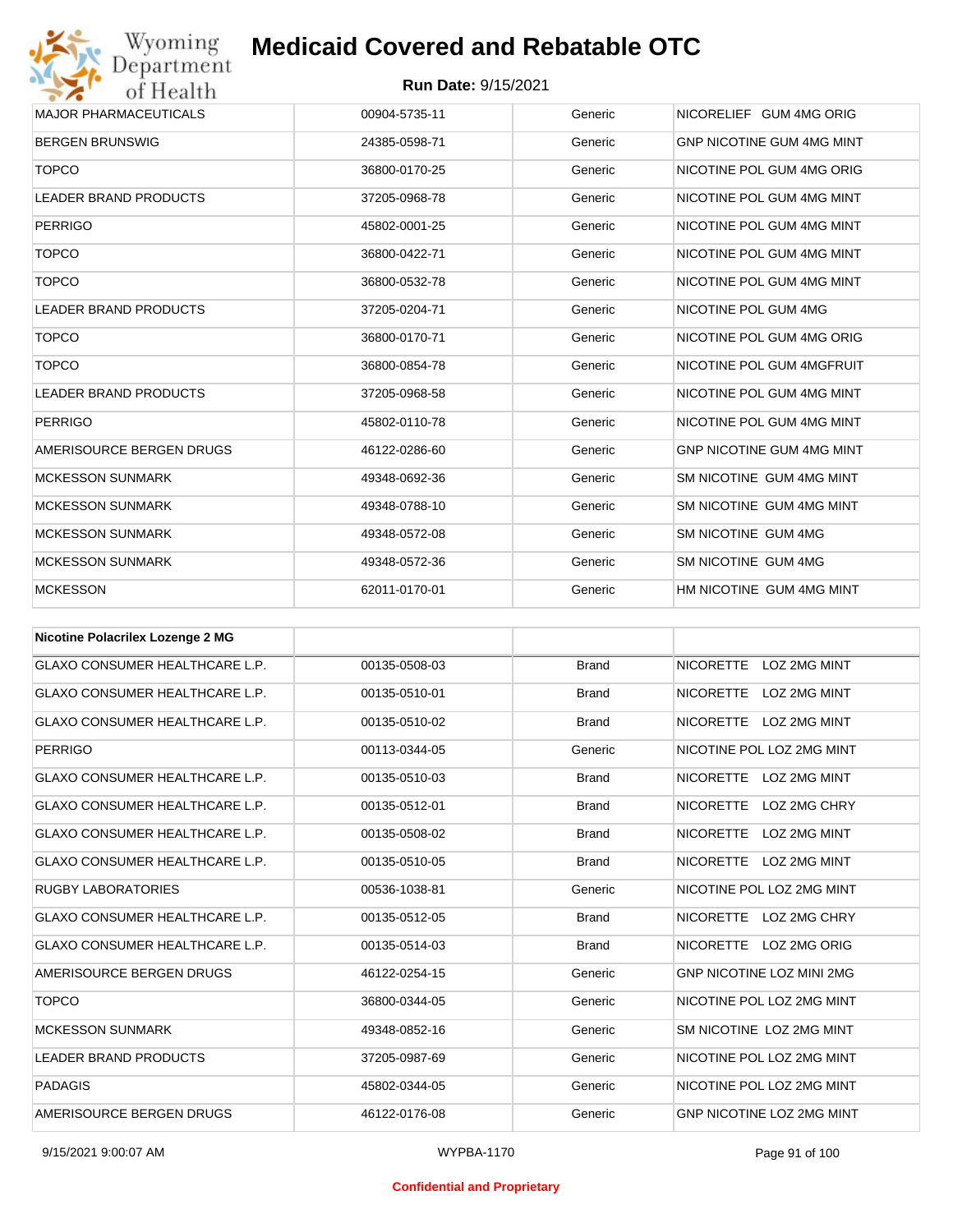# Wyoming<br>Department<br>of Health

## **Medicaid Covered and Rebatable OTC**

| <b>MCKESSON</b> | 62011-0048-01 | Generic | HM NICOTINE LOZ 2MG MINT |
|-----------------|---------------|---------|--------------------------|
| <b>MCKESSON</b> | 62011-0199-01 | Generic | HM NICOTINE LOZ 2MG MINT |

| <b>Nicotine Polacrilex Lozenge 4 MG</b> |               |              |                                         |
|-----------------------------------------|---------------|--------------|-----------------------------------------|
| <b>GEISS DESTIN &amp; DUNN</b>          | 00113-0873-05 | Generic      | NICOTINE POL LOZ 4MG MINT               |
| <b>GLAXO CONSUMER HEALTHCARE L.P.</b>   | 00135-0509-02 | <b>Brand</b> | NICORETTE LOZ 4MG MINT                  |
| <b>GLAXO CONSUMER HEALTHCARE L.P.</b>   | 00135-0509-03 | <b>Brand</b> | <b>NICORETTE</b><br>LOZ 4MG MINT        |
| <b>GLAXO CONSUMER HEALTHCARE L.P.</b>   | 00135-0511-05 | <b>Brand</b> | <b>NICORETTE</b><br><b>LOZ 4MG MINT</b> |
| <b>GLAXO CONSUMER HEALTHCARE L.P.</b>   | 00135-0511-02 | <b>Brand</b> | <b>NICORETTE</b><br>LOZ 4MG MINT        |
| <b>GLAXO CONSUMER HEALTHCARE L.P.</b>   | 00135-0513-05 | <b>Brand</b> | <b>NICORETTE</b><br>LOZ 4MG CHRY        |
| <b>GLAXO CONSUMER HEALTHCARE L.P.</b>   | 00135-0515-03 | <b>Brand</b> | <b>NICORETTE</b><br>LOZ 4MG ORIG        |
| <b>GLAXO CONSUMER HEALTHCARE L.P.</b>   | 00135-0513-01 | <b>Brand</b> | <b>NICORETTE</b><br>LOZ 4MG CHRY        |
| <b>GLAXO CONSUMER HEALTHCARE L.P.</b>   | 00135-0511-01 | <b>Brand</b> | NICORETTE LOZ 4MG MINT                  |
| <b>RUGBY LABORATORIES</b>               | 00536-1039-81 | Generic      | NICOTINE POL LOZ 4MG MINT               |
| <b>TOPCO</b>                            | 36800-0873-05 | Generic      | NICOTINE POL LOZ 4MG MINT               |
| <b>MCKESSON SUNMARK</b>                 | 49348-0853-16 | Generic      | SM NICOTINE LOZ 4MG MINT                |
| <b>LEADER BRAND PRODUCTS</b>            | 37205-0988-69 | Generic      | NICOTINE POL LOZ 4MG MINT               |
| <b>PADAGIS</b>                          | 45802-0873-05 | Generic      | NICOTINE POL LOZ 4MG MINT               |
| AMERISOURCE BERGEN DRUGS                | 46122-0177-08 | Generic      | GNP NICOTINE LOZ 4MG MINT               |
| AMERISOURCE BERGEN DRUGS                | 46122-0255-15 | Generic      | <b>GNP NICOTINE LOZ 4MG MINT</b>        |
| <b>MCKESSON</b>                         | 62011-0171-01 | Generic      | HM NICOTINE LOZ 4MG MINT                |
| <b>MCKESSON</b>                         | 62011-0200-01 | Generic      | HM NICOTINE LOZ 4MG MINT                |
| <b>MCKESSON</b>                         | 62011-0171-02 | Generic      | HM NICOTINE LOZ 4MG MINT                |

| Nicotine TD Patch 24 HR Kit 21-14-7<br>MG/24HR |               |         |                            |
|------------------------------------------------|---------------|---------|----------------------------|
| IDR.REDDY'S LABORATORIES                       | 00067-6045-56 | Generic | INICOTINE SYS KIT TRANSDER |
| DR.REDDY'S LABORATORIES, INC.                  | 43598-0445-56 | Generic | NICOTINE SYS KIT TRANSDER  |

| Nicotine TD Patch 24HR 14 MG/24HR     |               |              |                                        |
|---------------------------------------|---------------|--------------|----------------------------------------|
| <b>GLAXO CONSUMER HEALTHCARE L.P.</b> | 00135-0195-02 | <b>Brand</b> | NICODERM CO DIS 14MG/24H               |
| <b>GLAXO CONSUMER HEALTHCARE L.P.</b> | 00135-0195-03 | <b>Brand</b> | NICODERM CO DIS 14MG/24H               |
| <b>DR.REDDY'S LABORATORIES</b>        | 00067-5125-14 | Generic      | <b>NICOTINE</b><br><b>DIS 14MG/24H</b> |
| DR. REDDY'S LABORATORIES              | 00067-5125-07 | Generic      | <b>NICOTINE</b><br><b>DIS 14MG/24H</b> |
| <b>MCKESSON SUNMARK</b>               | 00067-6129-14 | Generic      | SM NICOTINE DIS 14MG/24H               |
| <b>GLAXO CONSUMER HEALTHCARE L.P.</b> | 00135-0195-05 | Brand        | NICODERM CO DIS 14MG/24H               |
| RUGBY LABORATORIES                    | 00536-5895-88 | Generic      | NICOTINE TD DIS 14MG/24H               |
| <b>LEADER BRAND PRODUCTS</b>          | 37205-0361-74 | Generic      | NICOTINE TD DIS 14MG/24H               |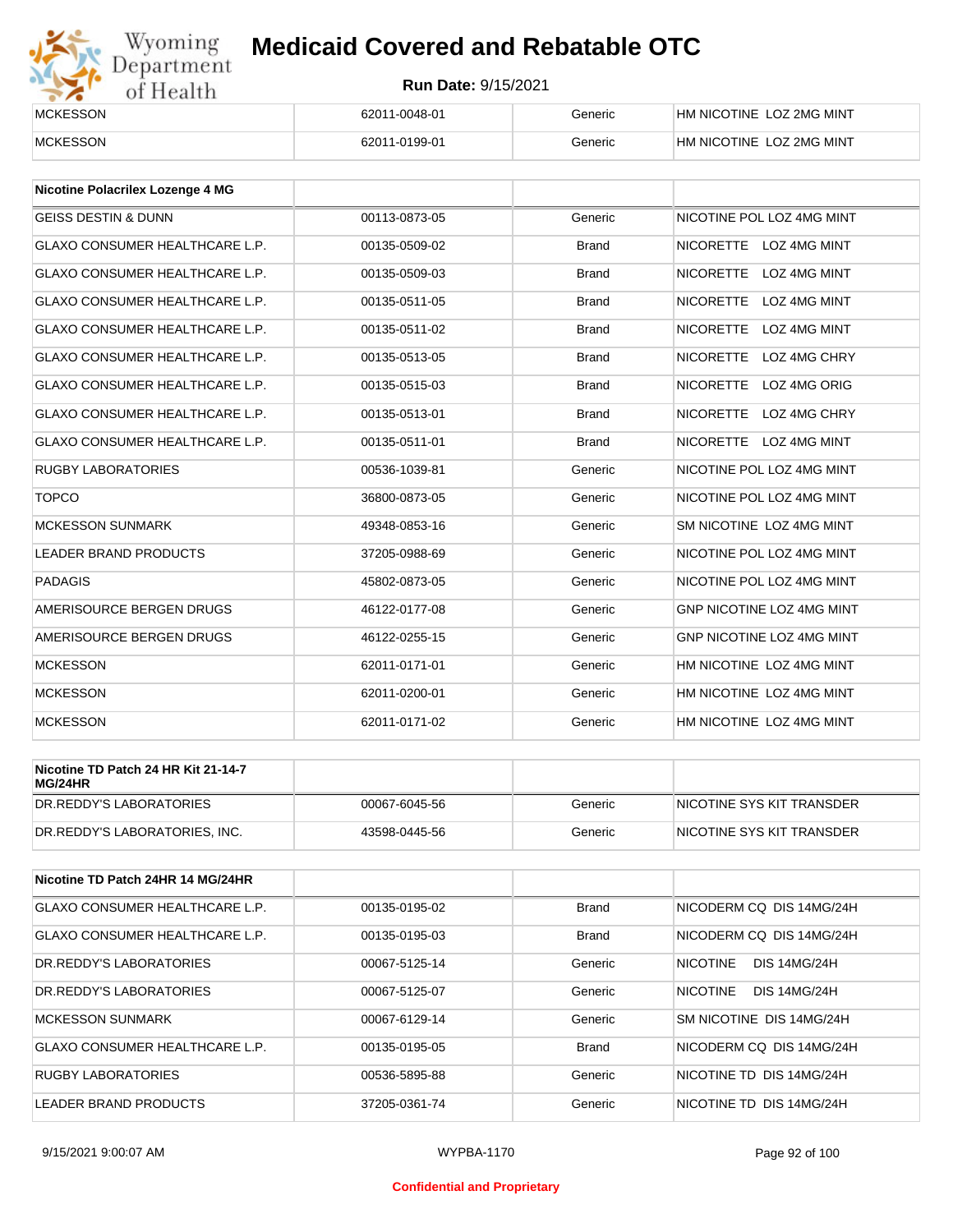| Wyoming<br>Department         | <b>Medicaid Covered and Rebatable OTC</b> |         |                          |  |
|-------------------------------|-------------------------------------------|---------|--------------------------|--|
| of Health                     | <b>Run Date: 9/15/2021</b>                |         |                          |  |
| DR.REDDY'S LABORATORIES, INC. | 43598-0447-70                             | Generic | NICOTINE TD DIS 14MG/24H |  |
| DR.REDDY'S LABORATORIES, INC. | 43598-0447-74                             | Generic | NICOTINE TD DIS 14MG/24H |  |
| <b>MCKESSON</b>               | 62011-0172-01                             | Generic | HM NICOTINE DIS 14MG/24H |  |

| Nicotine TD Patch 24HR 21 MG/24HR     |               |              |                                        |
|---------------------------------------|---------------|--------------|----------------------------------------|
| DR. REDDY'S LABORATORIES              | 00067-5126-14 | Generic      | <b>NICOTINE</b><br><b>DIS 21MG/24H</b> |
| DR.REDDY'S LABORATORIES               | 00067-5126-28 | Generic      | <b>NICOTINE</b><br>DIS 21MG/24H        |
| <b>GLAXO CONSUMER HEALTHCARE L.P.</b> | 00135-0145-02 | <b>Brand</b> | NICODERM CO DIS 21MG/24H               |
| <b>GLAXO CONSUMER HEALTHCARE L.P.</b> | 00135-0194-03 | <b>Brand</b> | NICODERM CQ DIS 21MG/24H               |
| <b>GLAXO CONSUMER HEALTHCARE L.P.</b> | 00135-0194-05 | <b>Brand</b> | NICODERM CQ DIS 21MG/24H               |
| <b>MCKESSON SUNMARK</b>               | 00067-6130-14 | Generic      | SM NICOTINE DIS 21MG                   |
| <b>GLAXO CONSUMER HEALTHCARE L.P.</b> | 00135-0194-01 | <b>Brand</b> | NICODERM CO DIS 21MG/24H               |
| DR. REDDY'S LABORATORIES              | 00067-5126-07 | Generic      | <b>NICOTINE</b><br><b>DIS 21MG/24H</b> |
| <b>GLAXO CONSUMER HEALTHCARE L.P.</b> | 00135-0194-02 | <b>Brand</b> | NICODERM CO DIS 21MG/24H               |
| <b>RUGBY LABORATORIES</b>             | 00536-5896-88 | Generic      | NICOTINE TD DIS 21MG/24H               |
| DR. REDDY'S LABORATORIES. INC.        | 43598-0448-70 | Generic      | NICOTINE TD DIS 21MG/24H               |
| <b>LEADER BRAND PRODUCTS</b>          | 37205-0358-74 | Generic      | NICOTINE TD DIS 21MG/24H               |
| DR. REDDY'S LABORATORIES. INC.        | 43598-0448-28 | Generic      | NICOTINE TD DIS 21MG/24H               |
| DR. REDDY'S LABORATORIES. INC.        | 43598-0448-74 | Generic      | NICOTINE TD DIS 21MG/24H               |
| <b>MCKESSON</b>                       | 62011-0173-01 | Generic      | HM NICOTINE DIS 21MG/24H               |

| Nicotine TD Patch 24HR 7 MG/24HR                                 |               |              |                                 |
|------------------------------------------------------------------|---------------|--------------|---------------------------------|
| <b>RUGBY LABORATORIES</b>                                        | 00536-5894-88 | Generic      | NICOTINE TD DIS 7MG/24HR        |
| DR. REDDY'S LABORATORIES                                         | 00067-5124-14 | Generic      | <b>NICOTINE</b><br>DIS 7MG/24HR |
| <b>MCKESSON SUNMARK</b>                                          | 00067-6128-14 | Generic      | SM NICOTINE DIS 7MG/24HR        |
| <b>GLAXO CONSUMER HEALTHCARE L.P.</b>                            | 00135-0196-02 | <b>Brand</b> | NICODERM CQ DIS 7MG/24HR        |
| GLAXO CONSUMER HEALTHCARE L.P.                                   | 00135-0196-05 | <b>Brand</b> | NICODERM CO DIS 7MG/24HR        |
| DR. REDDY'S LABORATORIES                                         | 00067-5124-07 | Generic      | <b>NICOTINE</b><br>DIS 7MG/24HR |
| DR.REDDY'S LABORATORIES, INC.                                    | 43598-0446-70 | Generic      | NICOTINE TD DIS 7MG/24HR        |
| DR.REDDY'S LABORATORIES, INC.                                    | 43598-0446-74 | Generic      | NICOTINE TD DIS 7MG/24HR        |
| LEADER BRAND PRODUCTS                                            | 37205-0363-74 | Generic      | NICOTINE TD DIS 7MG/24HR        |
| <b>MCKESSON</b>                                                  | 62011-0050-01 | Generic      | NICOTINE TD DIS 7MG/24HR        |
| <b>ULCER</b><br>DRUGS/ANTISPASMODICS/ANTICHOLINE<br><b>RGICS</b> |               |              |                                 |

| Cimetidine Tab 200 MG  |               |         |                               |  |
|------------------------|---------------|---------|-------------------------------|--|
| <b>BERGEN BRUNSWIG</b> | 24385-0111-65 | Generic | TAB 200MG<br><b>HEARTBURN</b> |  |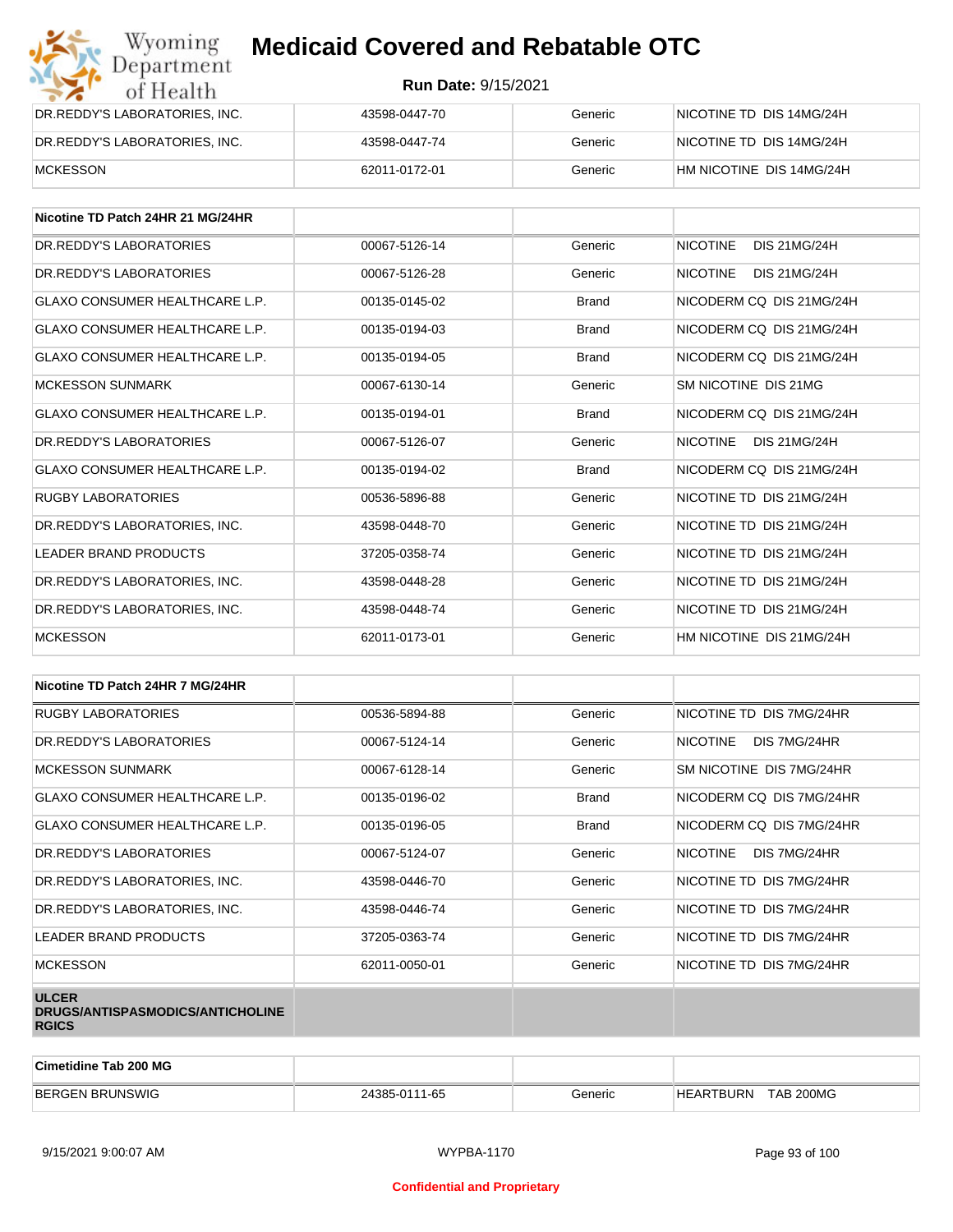

| ______<br><b>TOPCO</b>   | 36800-0022-39 | Generic | <b>TAB RELIEF</b><br><b>HEARTBURN</b> |
|--------------------------|---------------|---------|---------------------------------------|
| <b>IMCKESSON SUNMARK</b> | 49348-0246-44 | Generic | <b>SM ACID REDU TAB 200MG</b>         |

| <b>Famotidine Tab 10 MG</b>       |               |         |                             |
|-----------------------------------|---------------|---------|-----------------------------|
| TEVA PHARMACEUTICALS USA          | 00093-2748-65 | Generic | FAMOTIDINE TAB 10MG         |
| TEVA PHARMACEUTICALS USA          | 00093-2748-92 | Generic | FAMOTIDINE TAB 10MG         |
| TEVA PHARMACEUTICALS USA          | 00093-2748-94 | Generic | FAMOTIDINE TAB 10MG         |
| <b>MAJOR PHARMACEUTICALS</b>      | 00904-5529-87 | Generic | <b>HEARTBURN TAB RELIEF</b> |
| <b>PERRIGO</b>                    | 00113-0141-65 | Generic | ACID REDUCER TAB 10MG       |
| <b>MAJOR PHARMACEUTICALS</b>      | 00904-5529-52 | Generic | <b>HEARTBURN TAB RELIEF</b> |
| <b>SELECT BRAND</b>               | 15127-0370-30 | Generic | ACID REDUCER TAB 10MG       |
| <b>TOPCO</b>                      | 36800-0141-65 | Generic | ACID REDUCER TAB 10MG       |
| <b>LEADER BRAND PRODUCTS</b>      | 37205-0614-65 | Generic | ACID REDUCER TAB 10MG       |
| <b>BERGEN BRUNSWIG</b>            | 24385-0255-72 | Generic | ACID REDUCER TAB 10MG       |
| <b>MCKESSON SUNMARK</b>           | 49348-0442-13 | Generic | ACID REDUCER TAB 10MG       |
| <b>TOPCO</b>                      | 36800-0141-72 | Generic | ACID REDUCER TAB 10MG       |
| <b>MCKESSON</b>                   | 62011-0142-01 | Generic | FAMOTIDINE TAB 10MG         |
| <b>CHAIN DRUG MARKETING ASSOC</b> | 63868-0714-30 | Generic | ACID CONTROL TAB 10MG       |

| <b>Famotidine Tab 20 MG</b>       |               |         |                              |
|-----------------------------------|---------------|---------|------------------------------|
| <b>PERRIGO</b>                    | 00113-0194-02 | Generic | ACID REDUCER TAB 20MG        |
| <b>MAJOR PHARMACEUTICALS</b>      | 00904-5780-17 | Generic | TAB 20MG<br>HEARTBURN        |
| <b>MAJOR PHARMACEUTICALS</b>      | 00904-5780-51 | Generic | <b>HEARTBURN</b><br>TAB 20MG |
| <b>TOPCO</b>                      | 36800-0194-02 | Generic | ACID REDUCER TAB 20MG        |
| <b>BERGEN BRUNSWIG</b>            | 24385-0385-63 | Generic | ACID REDUCER TAB 20MG        |
| <b>TOPCO</b>                      | 36800-0194-71 | Generic | ACID REDUCER TAB 20MG        |
| <b>BERGEN BRUNSWIG</b>            | 24385-0385-51 | Generic | ACID REDUCER TAB 20MG        |
| <b>BERGEN BRUNSWIG</b>            | 24385-0385-71 | Generic | ACID REDUCER TAB 20MG        |
| <b>TOPCO</b>                      | 36800-0194-51 | Generic | ACID REDUCER TAB 20MG        |
| <b>LEADER BRAND PRODUCTS</b>      | 37205-0861-63 | Generic | ACID REDUCER TAB 20MG        |
| AMERISOURCE BERGEN DRUGS          | 46122-0168-78 | Generic | ACID REDUCER TAB 20MG        |
| <b>MCKESSON SUNMARK</b>           | 49348-0817-09 | Generic | ACID REDUCER TAB 20MG        |
| <b>MCKESSON SUNMARK</b>           | 49348-0817-05 | Generic | ACID REDUCER TAB 20MG        |
| <b>MCKESSON</b>                   | 62011-0143-01 | Generic | FAMOTIDINE TAB 20MG          |
| <b>CHAIN DRUG MARKETING ASSOC</b> | 63868-0486-25 | Generic | ACID CONTROL TAB 20MG        |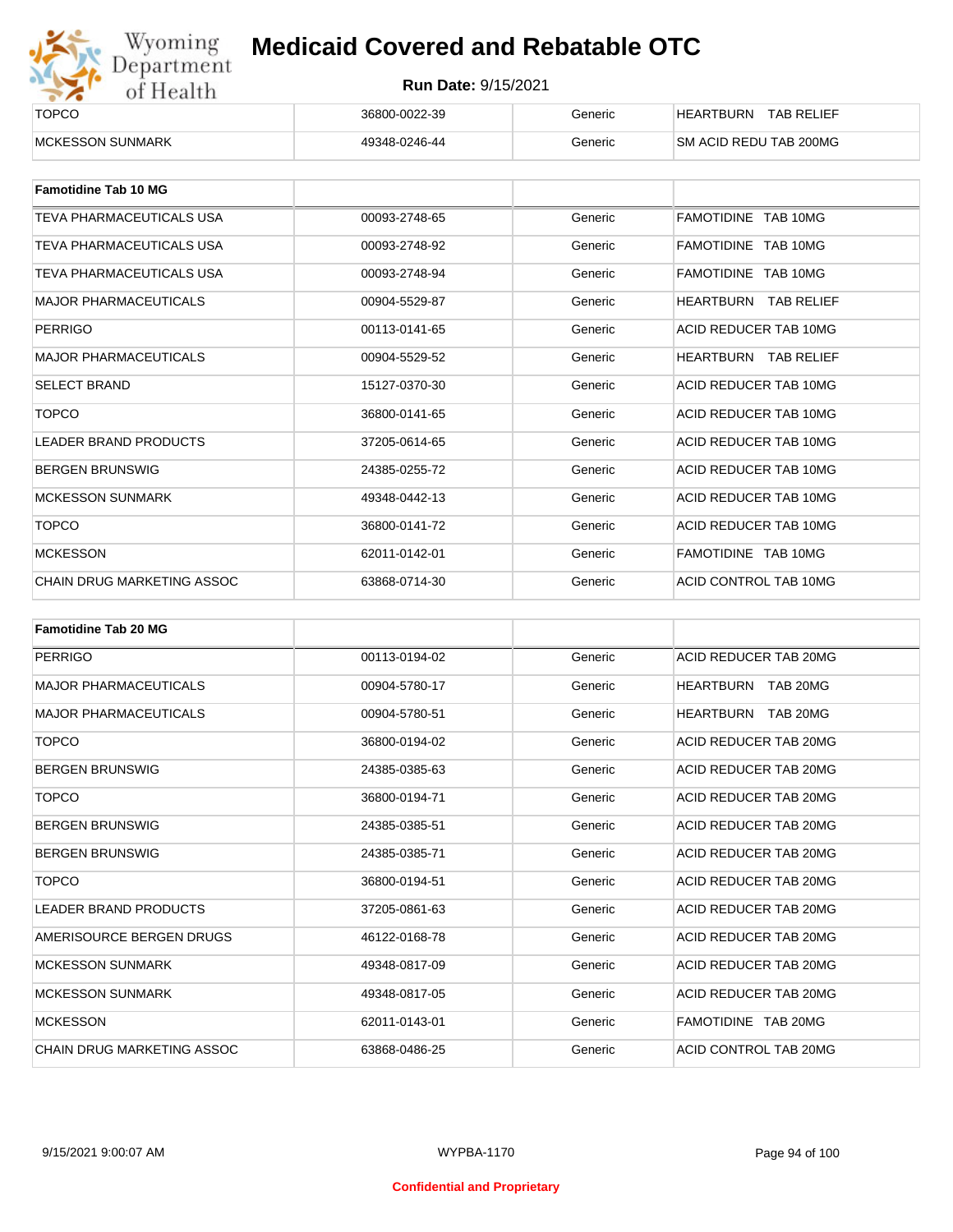

| Famotidine-Ca Carbonate-Mag Hydroxide<br>Chew Tab 10-800-165 MG |               |         |                                 |
|-----------------------------------------------------------------|---------------|---------|---------------------------------|
| PERRIGO                                                         | 00113-0321-63 | Generic | DUAL ACTION CHW COMPLETE        |
| <b>TOPCO</b>                                                    | 36800-0546-71 | Generic | DUAL ACTION CHW COMPLETE        |
| <b>TOPCO</b>                                                    | 36800-0321-71 | Generic | DUAL ACTION CHW COMPLETE        |
| <b>LEADER BRAND PRODUCTS</b>                                    | 37205-0680-63 | Generic | ACID REDUCER CHW COMPLETE       |
| <b>BERGEN BRUNSWIG</b>                                          | 24385-0202-63 | Generic | DUAL ACTION CHW COMPLETE        |
| <b>BERGEN BRUNSWIG</b>                                          | 24385-0201-63 | Generic | DUAL ACTION CHW COMPLETE        |
| <b>TOPCO</b>                                                    | 36800-0321-63 | Generic | DUAL ACTION CHW COMPLETE        |
| <b>TOPCO</b>                                                    | 36800-0546-63 | Generic | DUAL ACTION CHW COMPLETE        |
| <b>MCKESSON SUNMARK</b>                                         | 49348-0403-05 | Generic | SM COMPLETE CHW DUAL ACT        |
| <b>MCKESSON</b>                                                 | 62011-0182-01 | Generic | <b>COMPLETE</b><br>CHW DUAL ACT |

| Lansoprazole Cap Delayed Release 15 MG |               |              |                              |
|----------------------------------------|---------------|--------------|------------------------------|
| <b>PERRIGO</b>                         | 00067-6286-42 | <b>Brand</b> | PREVACID 24H CAP 15MG DR     |
| <b>RUGBY LABORATORIES</b>              | 00536-1034-13 | Generic      | <b>HEARTBURN TR CAP 15MG</b> |
| <b>RUGBY LABORATORIES</b>              | 00536-1034-71 | Generic      | <b>HEARTBURN TR CAP 15MG</b> |
| <b>RUGBY LABORATORIES</b>              | 00536-1034-88 | Generic      | <b>HEARTBURN TR CAP 15MG</b> |
| <b>PERRIGO</b>                         | 00067-6286-28 | <b>Brand</b> | PREVACID 24H CAP 15MG DR     |
| <b>PERRIGO</b>                         | 00067-6286-14 | <b>Brand</b> | PREVACID 24H CAP 15MG DR     |
| <b>PADAGIS</b>                         | 45802-0245-01 | Generic      | LANSOPRAZOLE CAP 15MG DR     |
| <b>PADAGIS</b>                         | 45802-0245-03 | Generic      | LANSOPRAZOLE CAP 15MG DR     |
| AMERISOURCE BERGEN DRUGS               | 46122-0107-03 | Generic      | LANSOPRAZOLE CAP 15MG DR     |
| <b>MCKESSON SUNMARK</b>                | 49348-0301-61 | Generic      | LANSOPRAZOLE CAP 15MG DR     |
| <b>LEADER BRAND PRODUCTS</b>           | 37205-0661-74 | Generic      | LANSOPRAZOLE CAP 15MG DR     |
| <b>PADAGIS</b>                         | 45802-0245-02 | Generic      | LANSOPRAZOLE CAP 15MG DR     |
| <b>MCKESSON SUNMARK</b>                | 49348-0301-46 | Generic      | LANSOPRAZOLE CAP 15MG DR     |
| <b>MCKESSON SUNMARK</b>                | 49348-0301-78 | Generic      | LANSOPRAZOLE CAP 15MG DR     |
| AMERISOURCE BERGEN DRUGS               | 46122-0107-04 | Generic      | LANSOPRAZOLE CAP 15MG DR     |
| AMERISOURCE BERGEN DRUGS               | 46122-0107-74 | Generic      | LANSOPRAZOLE CAP 15MG DR     |
| <b>MCKESSON</b>                        | 62011-0168-03 | Generic      | LANSOPRAZOLE CAP 15MG DR     |
| <b>MCKESSON</b>                        | 62011-0168-01 | Generic      | LANSOPRAZOLE CAP 15MG DR     |
| <b>MCKESSON</b>                        | 62011-0168-02 | Generic      | LANSOPRAZOLE CAP 15MG DR     |

| Omeprazole Delayed Release Tab 20 MG |               |         |                     |
|--------------------------------------|---------------|---------|---------------------|
| PERRIGO                              | 00113-0915-30 | Generic | OMEPRAZOLE TAB 20MG |
| PERRIGO                              | 00113-0915-55 | Generic | OMEPRAZOLE TAB 20MG |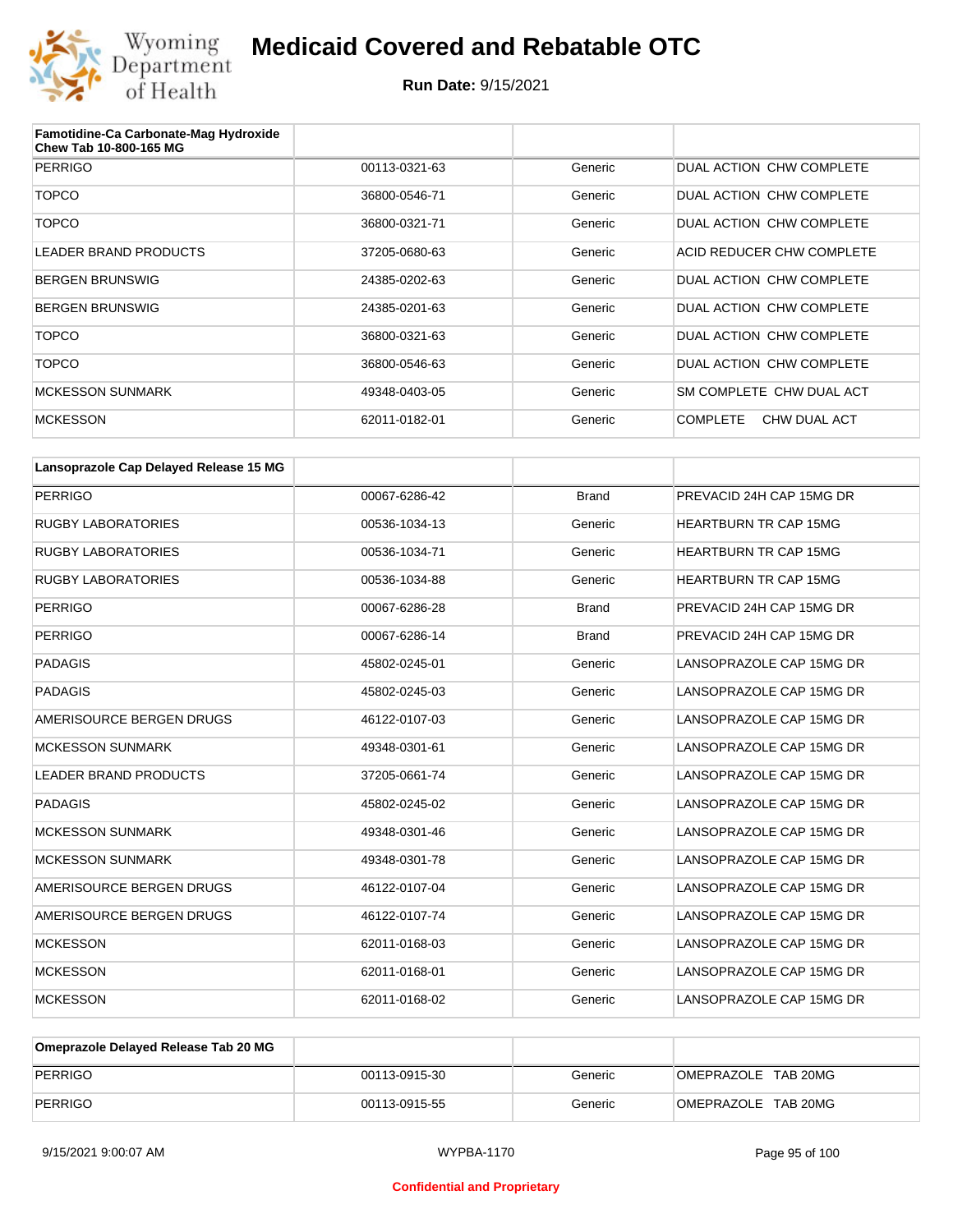

| <b>PERRIGO</b>               | 00113-0915-74 | Generic | OMEPRAZOLE TAB 20MG |
|------------------------------|---------------|---------|---------------------|
| <b>MAJOR PHARMACEUTICALS</b> | 00904-5834-71 | Generic | OMEPRAZOLE TAB 20MG |
| <b>TOPCO</b>                 | 36800-0915-01 | Generic | OMEPRAZOLE TAB 20MG |
| <b>TOPCO</b>                 | 36800-0915-30 | Generic | OMEPRAZOLE TAB 20MG |
| <b>TOPCO</b>                 | 36800-0915-74 | Generic | OMEPRAZOLE TAB 20MG |
| <b>LEADER BRAND PRODUCTS</b> | 37205-0837-66 | Generic | OMEPRAZOLE TAB 20MG |
| <b>MAJOR PHARMACEUTICALS</b> | 00904-5834-41 | Generic | OMEPRAZOLE TAB 20MG |
| <b>MAJOR PHARMACEUTICALS</b> | 00904-5834-42 | Generic | OMEPRAZOLE TAB 20MG |
| <b>PERRIGO</b>               | 45802-0888-55 | Generic | OMEPRAZOLE TAB 20MG |
| AMERISOURCE BERGEN DRUGS     | 46122-0029-04 | Generic | OMEPRAZOLE TAB 20MG |
| AMERISOURCE BERGEN DRUGS     | 46122-0029-99 | Generic | OMEPRAZOLE TAB 20MG |
| <b>TOPCO</b>                 | 36800-0915-55 | Generic | OMEPRAZOLE TAB 20MG |
| <b>LEADER BRAND PRODUCTS</b> | 37205-0837-74 | Generic | OMEPRAZOLE TAB 20MG |
| <b>PERRIGO</b>               | 45802-0888-30 | Generic | OMEPRAZOLE TAB 20MG |
| AMERISOURCE BERGEN DRUGS     | 46122-0029-03 | Generic | OMEPRAZOLE TAB 20MG |
| AMERISOURCE BERGEN DRUGS     | 46122-0029-74 | Generic | OMEPRAZOLE TAB 20MG |
| <b>MCKESSON SUNMARK</b>      | 49348-0846-78 | Generic | OMEPRAZOLE TAB 20MG |
| <b>LEADER BRAND PRODUCTS</b> | 37205-0837-06 | Generic | OMEPRAZOLE TAB 20MG |
| <b>LEADER BRAND PRODUCTS</b> | 37205-0837-15 | Generic | OMEPRAZOLE TAB 20MG |
| <b>MCKESSON SUNMARK</b>      | 49348-0846-46 | Generic | OMEPRAZOLE TAB 20MG |
| <b>MCKESSON SUNMARK</b>      | 49348-0846-61 | Generic | OMEPRAZOLE TAB 20MG |
| <b>MCKESSON</b>              | 62011-0157-01 | Generic | OMEPRAZOLE TAB 20MG |
| <b>MCKESSON</b>              | 62011-0157-03 | Generic | OMEPRAZOLE TAB 20MG |
| <b>MCKESSON</b>              | 62011-0157-02 | Generic | OMEPRAZOLE TAB 20MG |

| Omeprazole Magnesium Cap DR 20.6 MG<br>$(20 \text{ MG Base}$ Equiv) |               |         |                         |
|---------------------------------------------------------------------|---------------|---------|-------------------------|
| CHAIN DRUG MARKETING ASSOC                                          | 63868-0177-42 | Generic | OMEPRAZOLE CAP 20.6MGDR |

| Ranitidine HCI Tab 150 MG |               |              |                                   |
|---------------------------|---------------|--------------|-----------------------------------|
| CHATTEM INC               | 00597-0120-50 | <b>Brand</b> | <b>ZANTAC</b><br><b>TAB 150MG</b> |
| CHATTEM INC               | 00597-0120-68 | <b>Brand</b> | ZANTAC<br><b>TAB 150MG</b>        |
| CHATTEM INC               | 00597-0121-24 | <b>Brand</b> | <b>ZANTAC</b><br><b>TAB 150MG</b> |
| <b>CHATTEM INC</b>        | 00597-0121-50 | <b>Brand</b> | ZANTAC<br><b>TAB 150MG</b>        |
| <b>PERRIGO</b>            | 00113-0852-71 | Generic      | ACID REDUCER TAB 150MG            |
| PERRIGO                   | 00113-0852-02 | Generic      | ACID REDUCER TAB 150MG            |
| CHATTEM INC               | 00597-0120-24 | <b>Brand</b> | ZANTAC<br><b>TAB 150MG</b>        |
| CHATTEM INC               | 00597-0121-68 | <b>Brand</b> | ZANTAC<br><b>TAB 150MG</b>        |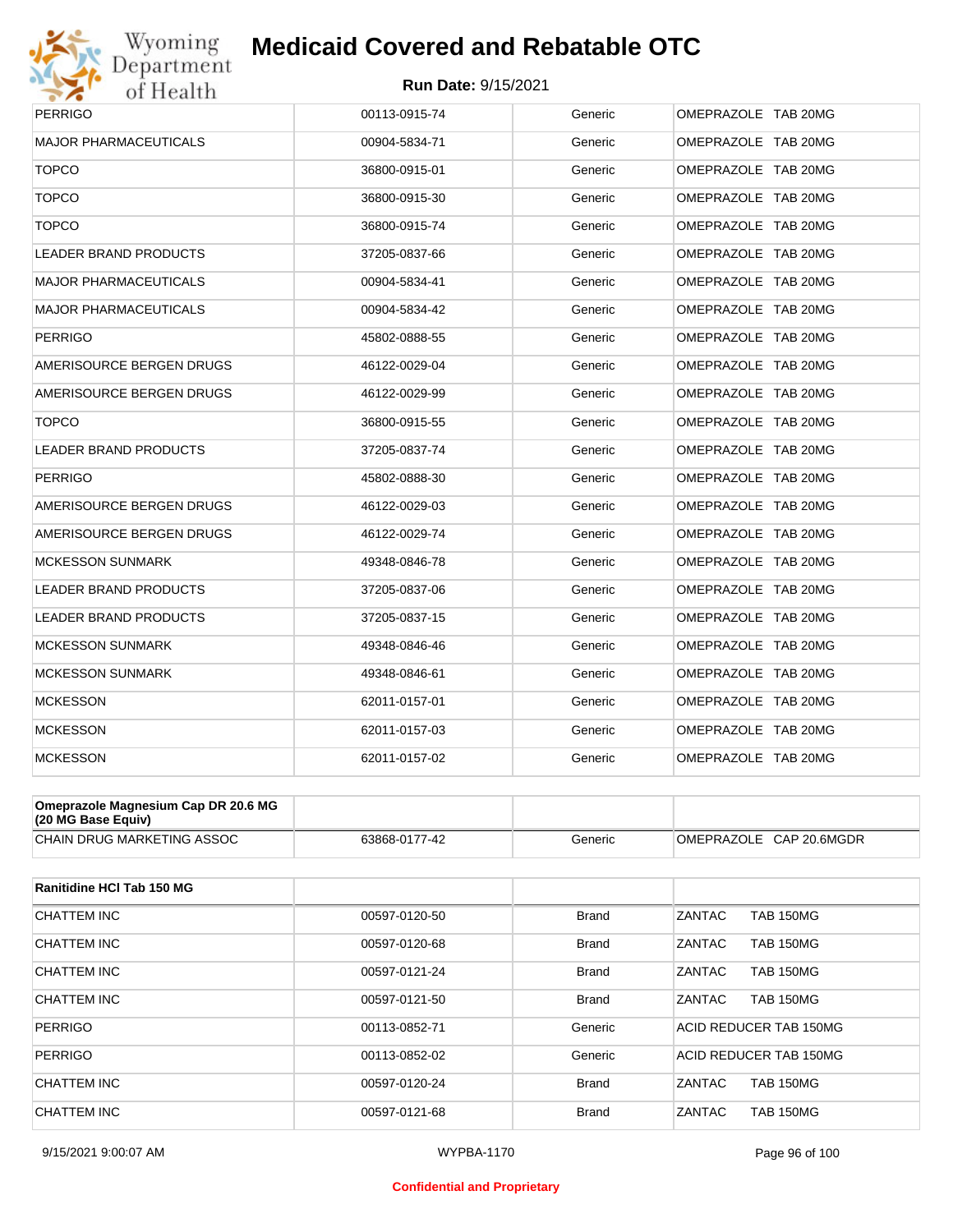

| CHATTEM INC                  | 00597-0121-95 | <b>Brand</b> | ZANTAC<br><b>TAB 150MG</b> |
|------------------------------|---------------|--------------|----------------------------|
| <b>CHATTEM INC</b>           | 00597-0121-90 | <b>Brand</b> | <b>TAB 150MG</b><br>ZANTAC |
| <b>BERGEN BRUNSWIG</b>       | 24385-0268-62 | Generic      | ACID CONTROL TAB 150MG     |
| <b>BERGEN BRUNSWIG</b>       | 24385-0268-71 | Generic      | ACID CONTROL TAB 150MG     |
| <b>TOPCO</b>                 | 36800-0047-02 | Generic      | HEARTBURN TAB 150MG        |
| <b>MAJOR PHARMACEUTICALS</b> | 00904-6350-24 | Generic      | RANITIDINE TAB 150MG       |
| <b>MAJOR PHARMACEUTICALS</b> | 00904-6350-51 | Generic      | RANITIDINE TAB 150MG       |
| AMERISOURCE BERGEN DRUGS     | 46122-0224-62 | Generic      | ACID CONTROL TAB 150MG     |
| AMERISOURCE BERGEN DRUGS     | 46122-0041-62 | Generic      | ACID CONTROL TAB 150MG     |
| AMERISOURCE BERGEN DRUGS     | 46122-0041-71 | Generic      | ACID CONTROL TAB 150MG     |
| <b>TOPCO</b>                 | 36800-0047-71 | Generic      | HEARTBURN TAB 150MG        |
| <b>MCKESSON SUNMARK</b>      | 49348-0026-54 | Generic      | ACID REDUCER TAB 150MG     |
| <b>OHM LABS</b>              | 51660-0351-60 | Generic      | ACID REDUCER TAB 150MG     |
| <b>MCKESSON</b>              | 62011-0227-01 | Generic      | ACID REDUCER TAB 150MG     |
|                              |               |              |                            |

| <b>Ranitidine HCI Tab 75 MG</b> |               |              |                              |
|---------------------------------|---------------|--------------|------------------------------|
| <b>CHATTEM INC</b>              | 00597-0122-13 | <b>Brand</b> | ZANTAC<br>TAB 75MG           |
| <b>MAJOR PHARMACEUTICALS</b>    | 00904-6349-46 | Generic      | RANITIDINE TAB 75MG          |
| <b>CHATTEM INC</b>              | 00597-0122-27 | <b>Brand</b> | ZANTAC<br>TAB 75MG           |
| <b>CHATTEM INC</b>              | 00597-0122-37 | <b>Brand</b> | ZANTAC<br>TAB 75MG           |
| <b>CHATTEM INC</b>              | 00597-0122-54 | <b>Brand</b> | ZANTAC<br>TAB 75MG           |
| CHATTEM INC                     | 00597-0122-81 | <b>Brand</b> | ZANTAC<br>TAB 75MG           |
| <b>MAJOR PHARMACEUTICALS</b>    | 00904-6349-52 | Generic      | RANITIDINE TAB 75MG          |
| <b>TOPCO</b>                    | 36800-0271-39 | Generic      | <b>HEARTBRN REL TAB 75MG</b> |
| <b>TOPCO</b>                    | 36800-0271-72 | Generic      | <b>HEARTBRN REL TAB 75MG</b> |
| <b>MCKESSON SUNMARK</b>         | 49348-0473-44 | Generic      | ACID REDUCER TAB 75MG        |
| AMERISOURCE BERGEN DRUGS        | 46122-0223-72 | Generic      | ACID REDUCER TAB 75MG        |
| AMERISOURCE BERGEN DRUGS        | 46122-0223-65 | Generic      | ACID REDUCER TAB 75MG        |
| <b>OHM LABS</b>                 | 51660-0352-30 | Generic      | ACID REDUCER TAB 75MG        |
| <b>MCKESSON SUNMARK</b>         | 49348-0473-12 | Generic      | ACID REDUCER TAB 75MG        |
| <b>MCKESSON</b>                 | 62011-0144-02 | Generic      | ACID REDUCER TAB 75MG        |
| <b>MCKESSON</b>                 | 62011-0144-01 | Generic      | ACID REDUCER TAB 75MG        |
| <b>MCKESSON</b>                 | 62011-0225-01 | Generic      | ACID REDUCER TAB 75MG        |
| <b>MCKESSON</b>                 | 62011-0225-02 | Generic      | ACID REDUCER TAB 75MG        |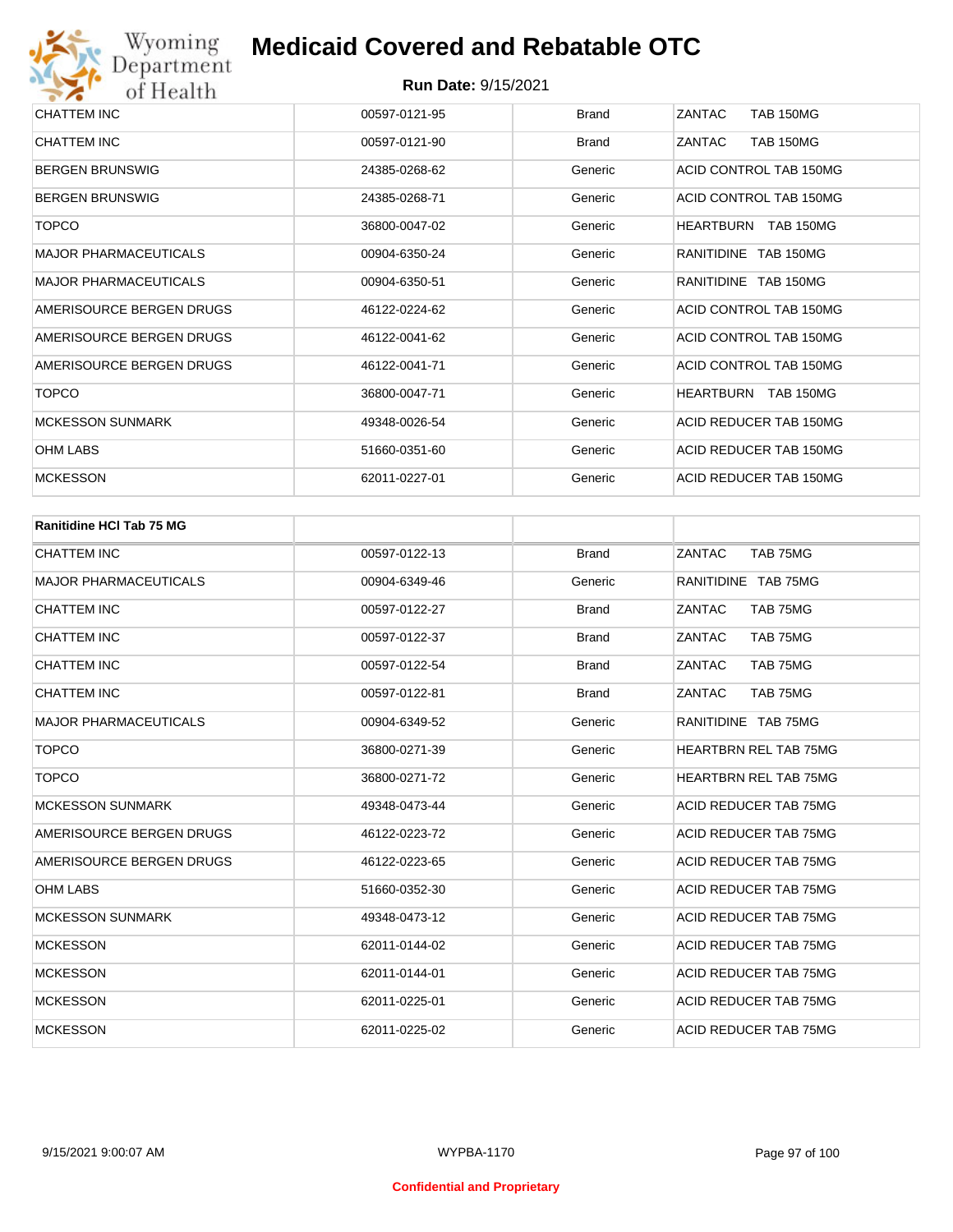

Wyoming<br>Department<br>of Health **VAGINAL AND RELATED PRODUCTS**

| <b>Clotrimazole Vaginal Cream 1%</b> |               |         |                                |
|--------------------------------------|---------------|---------|--------------------------------|
| ACTAVIS MID ATLANTIC                 | 00472-0220-41 | Generic | <b>CLOTRIMAZOLE CRE 1%</b>     |
| ACTAVIS MID ATLANTIC                 | 00472-0220-63 | Generic | <b>CLOTRIMAZOLE CRE 1%</b>     |
| <b>MCKESSON SUNMARK</b>              | 49348-0793-76 | Generic | CLOTRIMAZOLE CRE 1% VAG        |
| <b>TARO</b>                          | 51672-2003-06 | Generic | <b>CLOTRIMAZOLE CRE 1% VAG</b> |

| <b>Clotrimazole Vaginal Cream 2%</b> |               |         |                        |
|--------------------------------------|---------------|---------|------------------------|
| BERGEN BRUNSWIG                      | 24385-0110-09 | Generic | CLOTRIMAZOLE CRE 3 DAY |
| MCKESSON SUNMARK                     | 49348-0379-54 | Generic | 3 DAY VAGINL CRE 2%    |
| <b>TARO</b>                          | 51672-2062-00 | Generic | 3 DAY VAGINL CRE 2%    |

| Miconazole Nitrate Vaginal App 200 MG &<br>2% Cream 9 GM Kit |               |         |                           |
|--------------------------------------------------------------|---------------|---------|---------------------------|
| MCKESSON SUNMARK                                             | 49348-0645-73 | Generic | MICONAZOLE 3 KIT COMBINAT |
| AMERISOURCE BERGEN DRUGS                                     | 46122-0144-04 | Generic | MICONAZOLE 3 KIT COMBO PK |
| <b>TOPCO</b>                                                 | 36800-0982-00 | Generic | MICONAZOLE 3 KIT COMBINAT |

| Miconazole Nitrate Vaginal Cream 2% |               |         |                           |
|-------------------------------------|---------------|---------|---------------------------|
| <b>GEISS DESTIN &amp; DUNN</b>      | 00113-0214-29 | Generic | MICONAZOLE 7 CRE TUBE/KIT |
| <b>GEISS DESTIN &amp; DUNN</b>      | 00113-0825-29 | Generic | MICONAZOLE 7 CRE 2%       |
| ACTAVIS MID ATLANTIC                | 00472-0730-41 | Generic | MICONAZOLE CRE 2%         |
| ACTAVIS MID ATLANTIC                | 00472-0730-63 | Generic | MICONAZOLE CRE 2%         |
| <b>MAJOR PHARMACEUTICALS</b>        | 00904-7734-45 | Generic | MICONAZOLE 7 CRE 2%       |
| <b>COSETTE PHARMACEUTICALS</b>      | 00713-0252-37 | Generic | MICONAZOLE CRE 2%         |
| <b>MAJOR PHARMACEUTICALS</b>        | 00904-7734-57 | Generic | MICONAZOLE 7 CRE 2%       |
| <b>TOPCO</b>                        | 36800-0825-29 | Generic | MICONAZOLE 7 CRE 2%       |
| <b>BERGEN BRUNSWIG</b>              | 24385-0590-29 | Generic | MICONAZOLE 7 CRE 2%       |
| <b>MCKESSON SUNMARK</b>             | 49348-0872-77 | Generic | MICONAZOLE 7 CRE 2%       |
| <b>MCKESSON SUNMARK</b>             | 49348-0530-77 | Generic | MICONAZOLE 7 CRE 2%       |
| <b>TARO</b>                         | 51672-2035-06 | Generic | MICONAZOLE CRE 2%         |

| Miconazole Nitrate Vaginal Cream 4% (200<br>MG/5GM) |               |         |                      |
|-----------------------------------------------------|---------------|---------|----------------------|
| CHAIN DRUG MARKETING ASSOC                          | 63868-0197-25 | Generic | 13 DAY VAGNAL CRE 4% |

| Miconazole Nitrate Vaginal Supp 1200 MG<br>8. 2% Cream Kit |               |         |                          |
|------------------------------------------------------------|---------------|---------|--------------------------|
| LEADER BRAND PRODUCTS                                      | 37205-0640-03 | Generic | MICONAZOLE 1 KIT 1200-2% |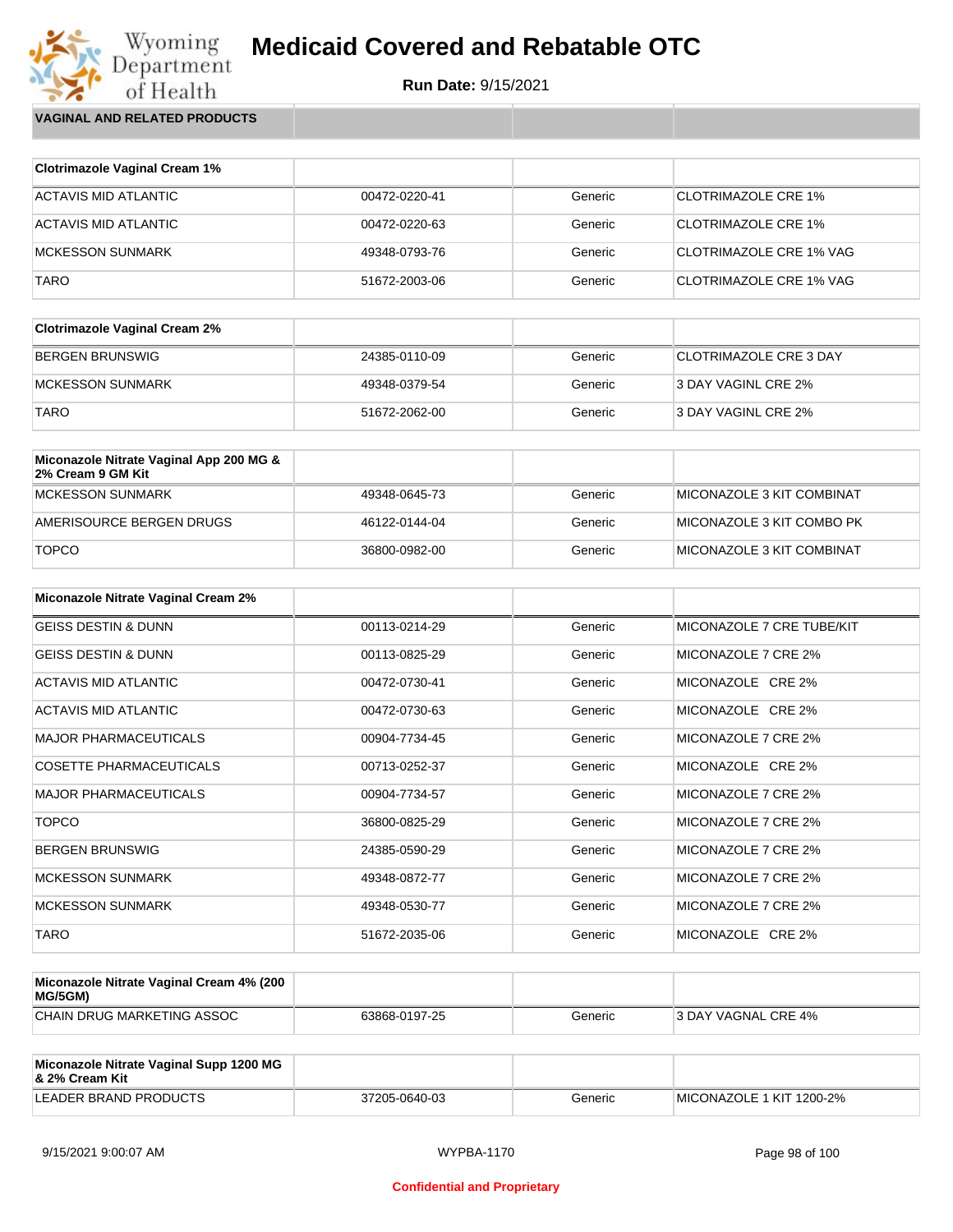| Department                                                    | <b>Run Date: 9/15/2021</b> |              |                                  |
|---------------------------------------------------------------|----------------------------|--------------|----------------------------------|
| of Health                                                     |                            |              |                                  |
| <b>TOPCO</b>                                                  | 36800-0737-45              | Generic      | MICONAZOLE 1 KIT                 |
| AMERISOURCE BERGEN DRUGS                                      | 46122-0027-02              | Generic      | MICONAZOLE 1 KIT                 |
| Miconazole Nitrate Vaginal Supp 200 MG &<br>2% Cream 9 GM Kit |                            |              |                                  |
| <b>GEISS DESTIN &amp; DUNN</b>                                | 00113-0081-00              | Generic      | MICONAZOLE 3 KIT COMBO PK        |
| <b>GLAXO CONSUMER HEALTHCARE L.P.</b>                         | 00067-2091-03              | Generic      | VAGISTAT-3 KIT COMBO PK          |
| <b>MAJOR PHARMACEUTICALS</b>                                  | 00904-5415-01              | Generic      | MICONAZOLE 3 KIT COMBO PK        |
| <b>BERGEN BRUNSWIG</b>                                        | 24385-0606-02              | Generic      | MICONAZOLE 3 KIT COMBO PK        |
| <b>TOPCO</b>                                                  | 36800-0081-00              | Generic      | MICONAZOLE 3 KIT COMBO PK        |
| <b>MCKESSON SUNMARK</b>                                       | 49348-0355-43              | Generic      | MICONAZOLE 3 KIT COMBO PK        |
| Miconazole Nitrate Vaginal Suppos 100 MG                      |                            |              |                                  |
| <b>COSETTE PHARMACEUTICALS</b>                                | 00713-0197-57              | Generic      | MICONAZOLE SUP 100MG             |
| <b>ACTAVIS MID ATLANTIC</b>                                   | 00472-1736-07              | Generic      | MICONAZOLE 7 SUP 100MG           |
| <b>MCKESSON SUNMARK</b>                                       | 49348-0833-61              | Generic      | SM MICON 7 SUP 100MG             |
| Nonoxynol-9 Film 28%                                          |                            |              |                                  |
| <b>APOTHECUS</b>                                              | 52925-0112-01              | <b>Brand</b> | <b>VCF VAGINAL MIS CONTRACP</b>  |
| <b>APOTHECUS</b>                                              | 52925-0112-03              | <b>Brand</b> | VCF VAGINAL MIS CONTRACP         |
| <b>APOTHECUS</b>                                              | 52925-0112-02              | <b>Brand</b> | <b>VCF VAGINAL MIS CONTRACP</b>  |
| Nonoxynol-9 Foam 12.5%                                        |                            |              |                                  |
| <b>APOTHECUS</b>                                              | 52925-0312-14              | <b>Brand</b> | <b>VCF VAGINAL AER CONTRACP</b>  |
| Nonoxynol-9 Gel 2%                                            |                            |              |                                  |
| MILEX                                                         | 00396-4010-00              | <b>Brand</b> | SHUR-SEAL GEL 2%                 |
| Nonoxynol-9 Gel 3%                                            |                            |              |                                  |
| CALDWELL CONSUMER HEALTH                                      | 34362-0302-13              | <b>Brand</b> | <b>GYNOL II</b><br><b>GEL 3%</b> |
| Nonoxynol-9 Gel 4%                                            |                            |              |                                  |
| REVIVE PERSONAL PRODUCTS                                      | 34362-0300-10              | <b>Brand</b> | CONCEPTROL GEL 4%                |

| Nonoxynol-9 Vaginal Sponge 1000 MG |               |       |                         |
|------------------------------------|---------------|-------|-------------------------|
| MAYER LABORATORIES                 | 16169-0404-03 | Brand | <b>TODAY SPONGE MIS</b> |

| Nonoxynol-9 Vaginal Suppos 100 MG |               |              |               |           |
|-----------------------------------|---------------|--------------|---------------|-----------|
| <b>BLAIREX LABS</b>               | 50486-0221-12 | <b>Brand</b> | <b>ENCARE</b> | SUP 100MG |